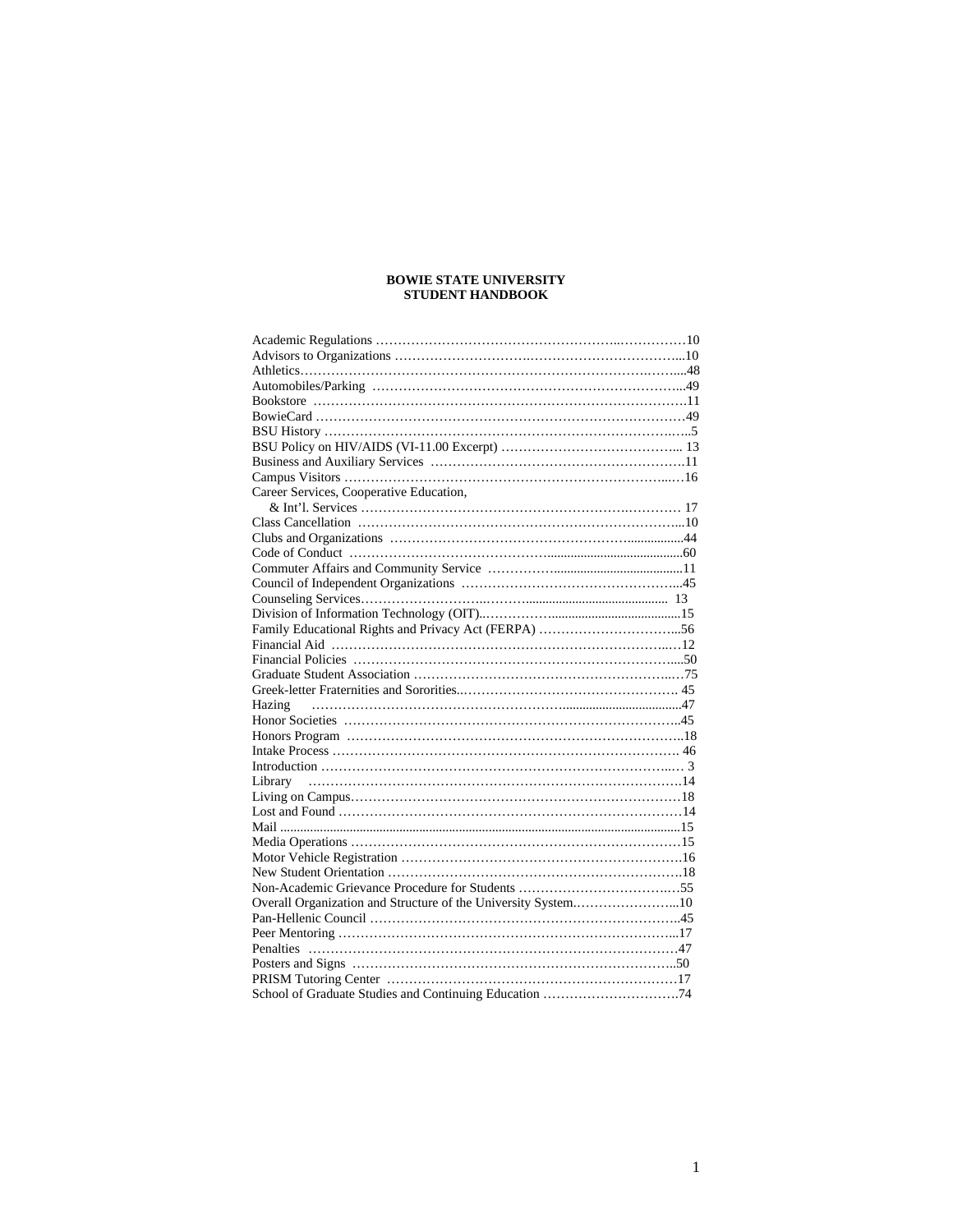| Student Government Association Constitution 24             |  |
|------------------------------------------------------------|--|
|                                                            |  |
|                                                            |  |
|                                                            |  |
|                                                            |  |
|                                                            |  |
|                                                            |  |
|                                                            |  |
|                                                            |  |
| Summary of Selected University Policies and Regulations 48 |  |
|                                                            |  |
|                                                            |  |
|                                                            |  |
|                                                            |  |
|                                                            |  |
|                                                            |  |
|                                                            |  |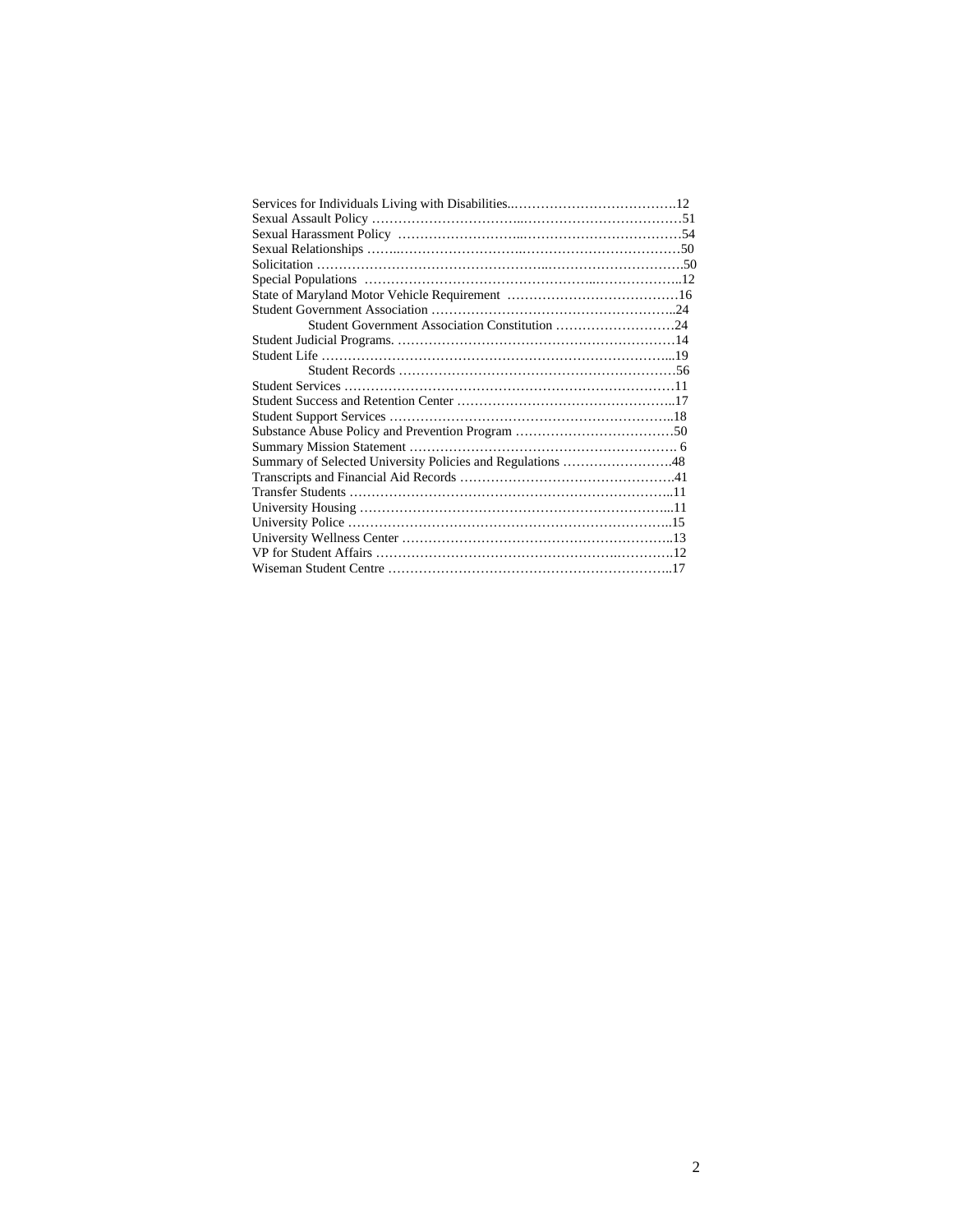# **BOWIE STATE UNIVERSITY STUDENT HANDBOOK**

# **INTRODUCTION**

 This handbook serves as an informative source concerning University policies on governance, student code of conduct, student support services and undergraduate and graduate student government. Its content is not intended to cover the entire scope of all rules and regulations, but it is designed to give general guidelines within which Bowie State University functions. Therefore, the reader should not expect to find published herein all rules and regulations of every unit of the University, but should consider those areas mentioned significant in maintaining a wholesome atmosphere for study and academic and social progress.

 This handbook has been prepared under the supervision of Vice President for Student Affairs to serve as a ready reference to the major policies relevant to students at Bowie State University. Many of the policies are presented in an abridged form. More detailed statements may be obtained in the Office of Vice President/General Counsel in the Henry Administration Building. Where appropriate, the University administrative office charged with the responsibility for developing, changing, or implementing specific policies has been noted. Students should also consult the University Catalog and the Bowie State University Policies and Procedures Manual for other relevant policies. A copy of the Policies and Procedures Manual will be provided in each Administrative Office as well as the University Library.

 No student handbook can anticipate every circumstance or question about policy, nor is it intended to be all-inclusive. This handbook is not a contract and does not constitute any sort of agreement, implied or otherwise, as to the terms and conditions of enrollment and attendance at BSU. In case of any conflict, the provisions contained in the appropriate source document will govern. This handbook reflects laws, regulations, policies, and/or procedures generally applicable at the time of publication. This handbook and/or any such laws, regulations, policies, and/or procedures contained herein may from time to time be modified, amended or rescinded by the State of Maryland, the University System of Maryland or Bowie State University. Any memorandum, or other means of communicating information about an amendment shall likewise not constitute a contract and is covered by the disclaimer in this paragraph.

#### **NOTICE TO THE UNIVERSITY COMMUNITY**

 It is the policy of Bowie State University (BSU) to provide equal opportunity of access to academic and related programs to all of its University community. Therefore, BSU does not discriminate against any individual on the basis of race, color, religion, age, ancestry or national origin, sex, sexual orientation, disability, marital or veteran status. All policies, programs, and activities of BSU are and shall be in conformity with all pertinent Federal and State laws of nondiscrimination including, but not limited to: Title VI and Title VII of the Civil Rights Act of 1964, as amended; Title IX of the Education Amendments of 1972; The Equal Pay Act of 1963; The Age Discrimination Act; The Americans with Disabilities Act of 1990; Section 504 of the Rehabilitation Act of 1973; Federal Executive Order No. 11375 (11246 amended); and Article 49B of the Annotated Code of Maryland. This commitment applies to all areas and shall be extended to all persons.



**Office of the Vice President for Student Affairs**  Henry Administration Building 14000 Jericho Park Road Bowie, Maryland 20715-9465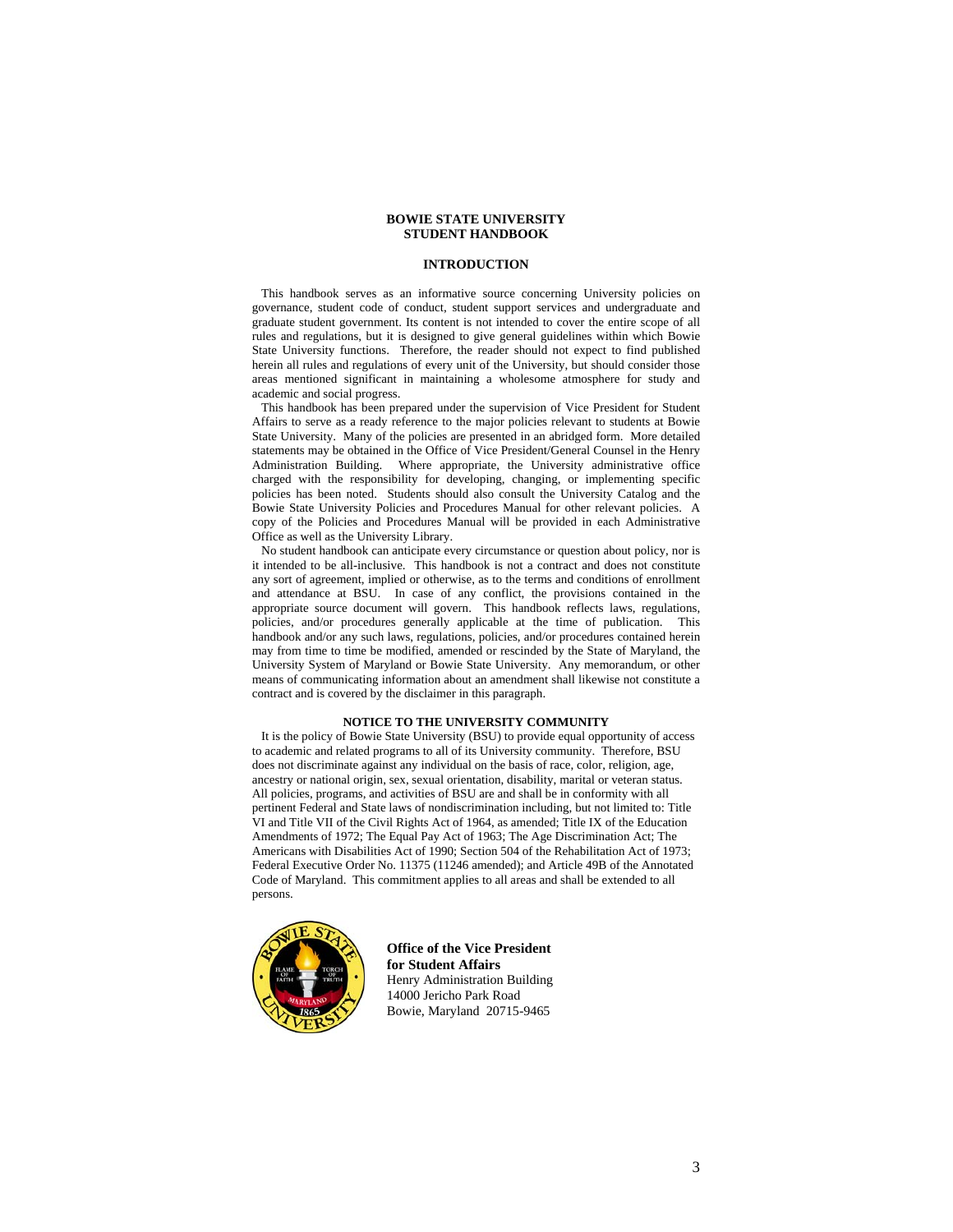A Message from the Vice President for Student Affairs



Dr. Artie Lee Travis Vice President for Student Affairs

 The Division of Student Affairs at Bowie State University is dedicated to supporting a community of scholars, providing a strong foundation for co-curricular learning, promoting personal growth, and providing opportunities for students to develop life-long skills. The division strives to foster in students a sense of citizenship, leadership, and social responsibility. It is a meaningful and significant complement to the academic program. The Division also embraces the Core Values that we hope will be a guiding force in your learning process at Bowie and beyond. Those values are easy to say… it is our hope that they will be easier to embrace…Accountability, Civility, Diversity Excellence, and Integrity. The division operates a broad based program that reflects the ethical philosophy of the University and the interests of the student community. We are dedicated to providing a secure living and learning community that engages each student, residential or commuter, graduate or undergraduate, in intentional co-curricular experiences.

 The Division of Student Affairs comprises the following: ATOD (Alcohol, Tobacco and Other Drugs), Career Services (Co Op and International Student Services), Counseling Center, Student Life (Student Government Association, Greek Life, Orientation, Commuter Programs, and Student Clubs and Organization) Residential Life Programs and Housing (to include Christi McAuliffe Residential Community), Judicial Programs, the Wiseman Student Centre'(Conference Services and Recreation and Intramural Programs), Cheerleading Programs, Leadership Programs, the Henry Wise Wellness Center, and Campus Police.

 Whether you are a new student, returning student, parent, or friend, you will find the Bowie State University community a very welcoming and warm place. At every turn, you will find faculty, staff, administrators, and fellow students extending a welcoming hand. We want every day at Bowie State University to be a great day for you.

It is important for you and your Bowie State University experience, that you read this Student Handbook from cover to cover. The will lay out a brief history of Bowie State University, discuss community standards, rules and philosophies, and describe many of the services on campus that are designed to support your success as a student. This handbook will provide you with information that will be vital to you as you navigate the campus and the community at large. If you have any concerns or questions about its contents, ask a member of the Student Affairs staff for assistance.

 I strongly encourage you to participate in the life of the Bowie State University community and to celebrate its history as the oldest HBCU in the State of Maryland and the fourth oldest HBCU in the nation. It is also important to celebrate its distinction as a destination for many that are seeking an outstanding educational experience. Take advantage of the opportunities to learn from the wealth of experiences from professors and your classmates. Learn from each other, whether you are from another county, state or another country or if you practice a different cultural or religious faith. Grow from each other, whether you participate in athletics, the Symphony of Soul, University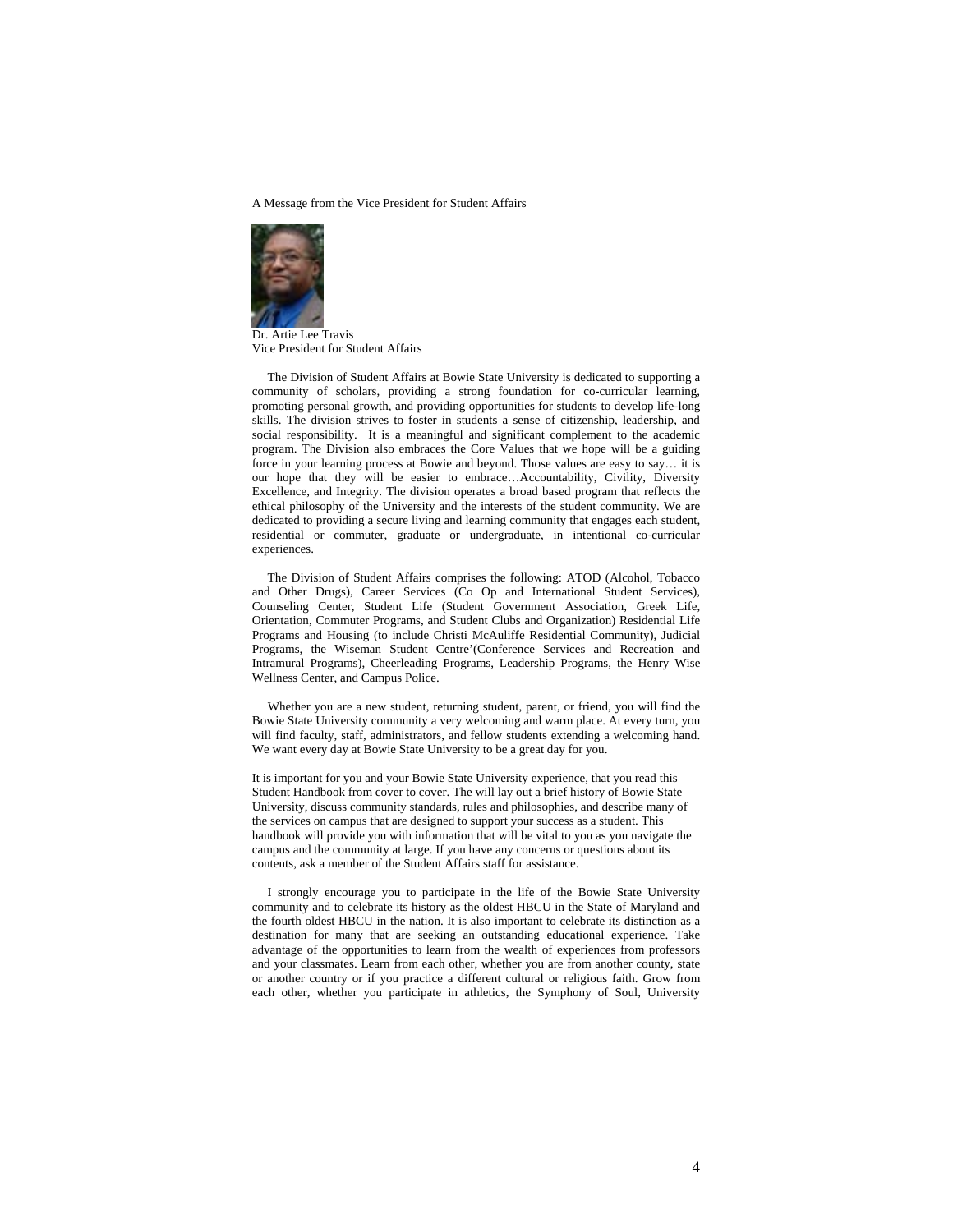Singers, or a Greek organization. Excel with your peers, whether you major in science, politics, education, computer sciences, communications, nursing or music.

 If you want to take the best from Bowie when you graduate in four years with a respected degree or if you join a club or organization; serve in a leadership role; volunteer on campus, around the corner, or in DMV. Take advantage of internship opportunities; write for the student newspaper; become a resident assistant; try out for the track team or the football team, softball or any of the other intercollegiate sports that are at BSU. In your free time audition for a play or the Bowie State University Singers; join the GSA or the SGA. Whatever it is that you already enjoy doing or want to try, you have that opportunity at Bowie State University.

 Let me also encourage you to note the importance of reading e-mail sent to your account once you arrive on campus. The administration uses e-mail to keep the university community informed regarding academic affairs and university business. If you use a personal email account, please make certain that you forward your Bowie State University email account to the one that you will use on a regular basis. Important information regarding university business, activities and alerts are transmitted to your student email on a regular basis. It is also very important that you sign up for BEES (the Bowie Electronic Emergency System)… it will phone you, text you, or email you important alerts regarding campus emergencies. Forwarding your email and signing up for BEES is easy to do!

 Congratulations on making Bowie State University your home for the next few years. On behalf of the fine staff in the Division of Student Affairs, I bring greetings. We are dedicated to you and to your achievement of your goals.

Welcome to Bowie State University!!!!!!

# **BOWIE STATE UNIVERSITY - YESTERDAY AND TODAY**

 Bowie State University is an outgrowth of the first school opened in Baltimore, MD, on January 9, 1865, by the Baltimore Association for the Moral and Educational Improvement of Colored People, which was organized on November 28, 1864 to engage in its self-appointed mission on a statewide basis. The first normal school classes sponsored by the Baltimore Association were held in the African Baptist Church located on the corner of Calvert and Saratoga streets. In 1868, with the aid of a grant from the Freedmen's Bureau, the Baltimore Association purchased from the Society of Friends a building at Courtland and Saratoga streets for the relocation of its normal school until 1883, when it was reorganized solely as a normal school to train Negro teachers.

 The Baltimore Normal School had received occasional financial support from the City of Baltimore since 1870 and from the state since 1872. In 1871, it received a legacy from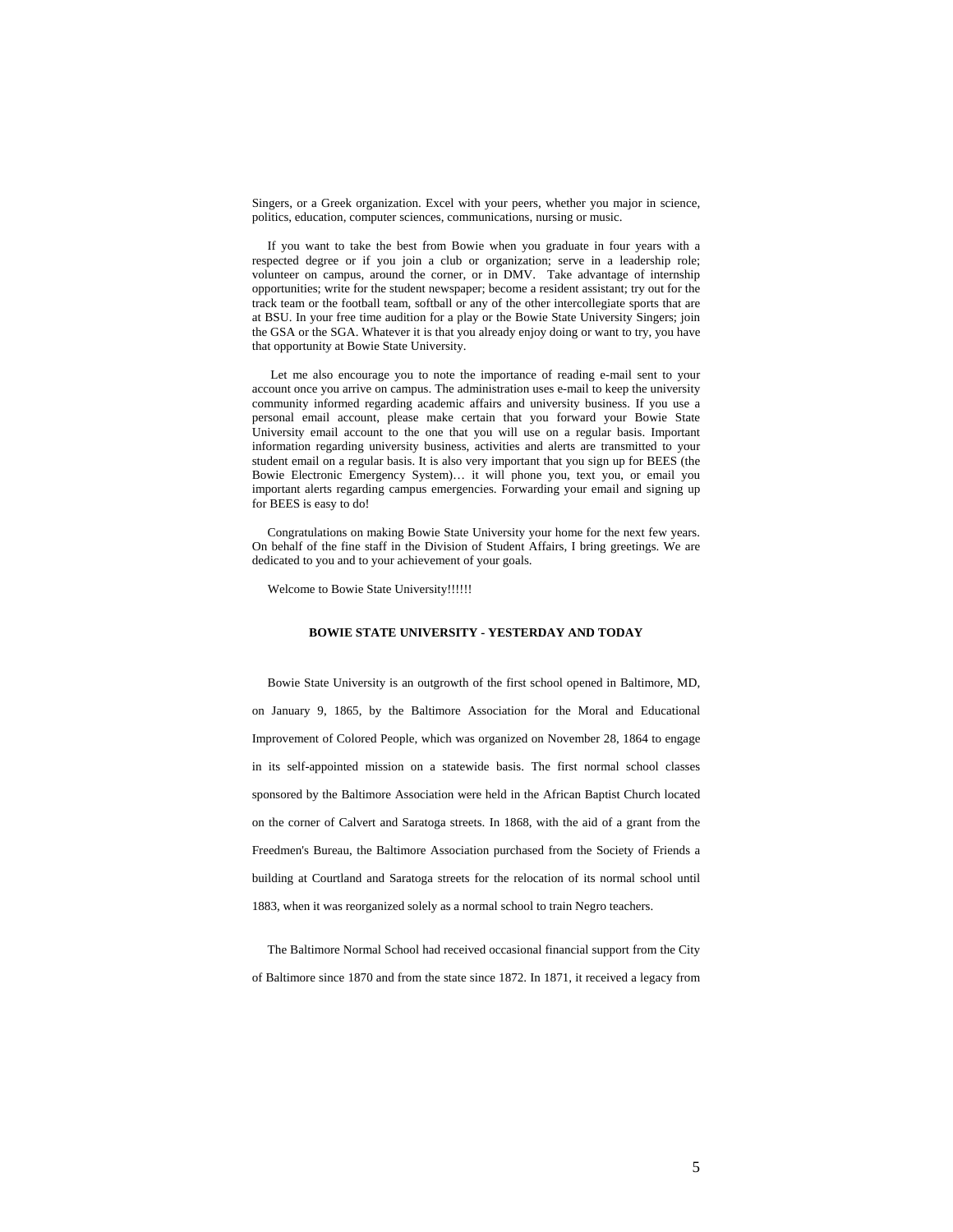the Nelson Wells Fund. This fund, established before Wells' death in February 1943, provided for the education of freed Negro children in Maryland. On April 8, 1908, at the request of the Baltimore Normal School, which desired permanent status and funding as an institution for the education of Negro teachers, the state legislature authorized its Board of Education to assume control of the school. The same law re-designated the institution as a Normal School No. 3. Subsequently, it was relocated on a 187-acre tract in Prince George's County and by 1914, it was known as the Maryland Normal and Industrial School at Bowie.

 A two-year professional curriculum in teacher education which started in 1925 was expanded to a three-year program. In 1935, a four-year program for the training of elementary school teachers began and the school was renamed Maryland State Teachers College at Bowie. In 1951, with the approval of the State Board of Education, its governing body, Bowie State expanded its program to train teachers for junior high schools. Ten years later, permission was granted to institute a teacher-training program for secondary education. In 1963, a liberal arts program was started and the name was changed to Bowie State College.

 In 1970, Bowie State College was authorized to grant its first graduate degree, the Master of Education. A significant milestone in the development of the graduate studies at Bowie State was achieved with the Board of Trustees' approval of the establishment of the Adler-Dreikurs Institute of Human Relations in 1975. Currently, the University offers bachelor's and master's degree programs and one doctoral degree in educational leadership. Included in the inventory of degree programs is the Bachelor of Arts, Bachelor of Science, Bachelor of Science in nursing, Master of Arts, Master of Arts in teaching, Master of Education, Master of Science, Master of Science in nursing, Master of Business Administration and Master of Public Administration.

 On July 1, 1988, Bowie State College officially became Bowie State University, a change reflecting significant growth in the institution's programs, enrollment and service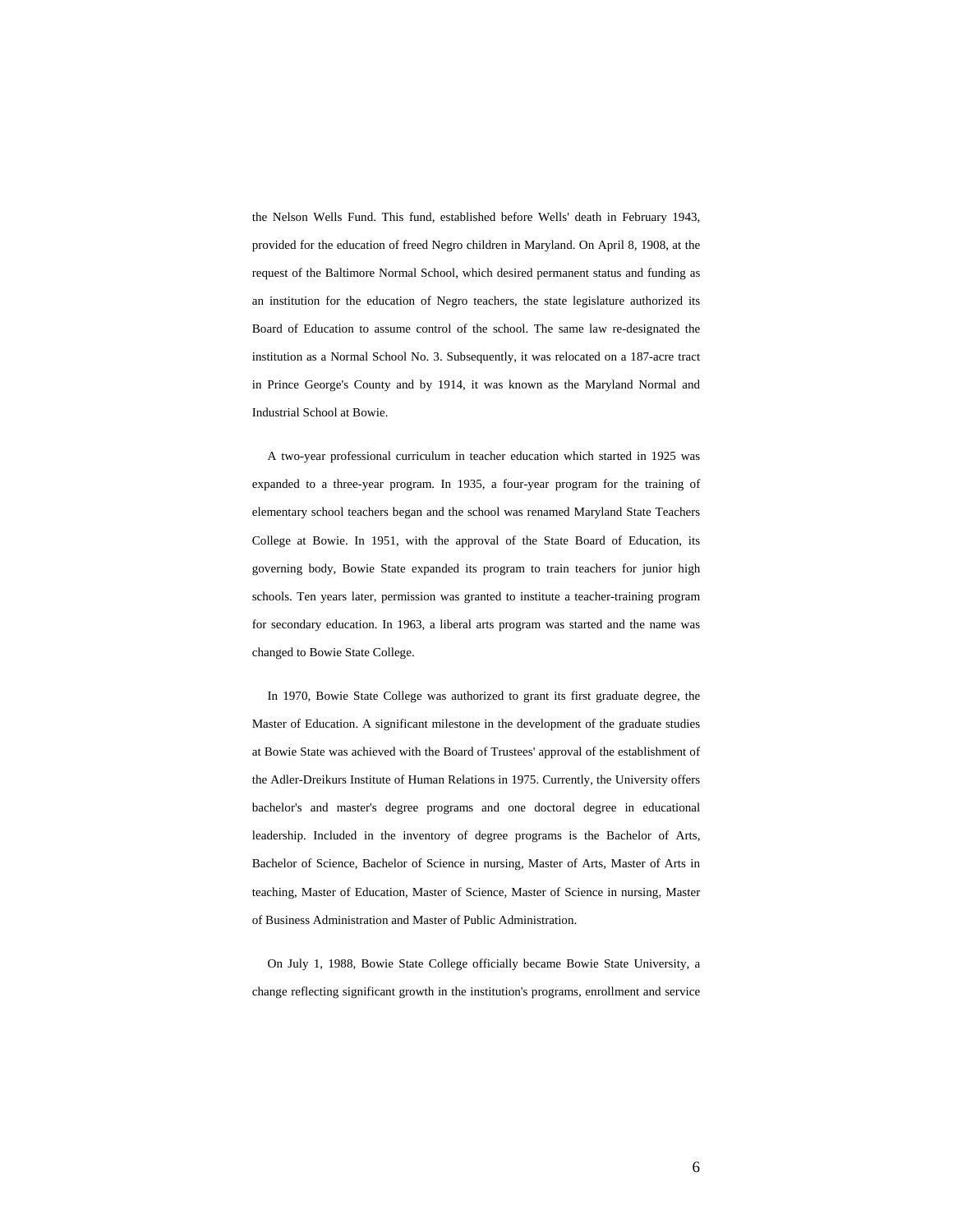to the local area. On the same day, the University also became one of the constituent institutions of the newly formed University System of Maryland.

 In 1995, Bowie State University won an 11-year \$27 million award from the National Aeronautics and Space Administration/National Science Foundation to become one of only six national Model Institutions for Excellence in science, engineering and mathematics. This award significantly strengthened the institution's academic infrastructure and enhanced an already excellent computer science and technology program that has consistently ranked first in the nation in graduating African American students with master's degrees.

 Bowie State University, throughout its history, has achieved major milestones in spite of limited resources. In spring 2005, with the unveiling of the supercomputer that was built by Bowie State University faculty and students, Bowie State University emerged as a leader among higher education institutions in computing power. At the time of its unveiling, Bowie State's supercomputer was the fastest supercomputer of all higher education institutions in the state of Maryland, the eighth fastest in the United States and among the top 200 fastest in the world.

 Among the nation's leaders in teacher education, with 50 years of successive accreditation by the National Council of the Accreditation of Teacher Education (NCATE), it stands to reason that Bowie State University's first doctoral program would be in the field of education. For the first time in the history of the University, Bowie State University conferred an earned doctorate, with 16 persons receiving the Doctorate in Educational Leadership, during the May 2005 commencement.

# **BOWIE STATE UNIVERSITY SUMMARY MISSION STATEMENT**

**CURRENT CARNEGIE CLASSIFICATION:** Master's (*Comprehensive) Colleges and Universities I (MA I)* 

# **Mission Statement 2011**

Bowie State University provides high-quality and affordable educational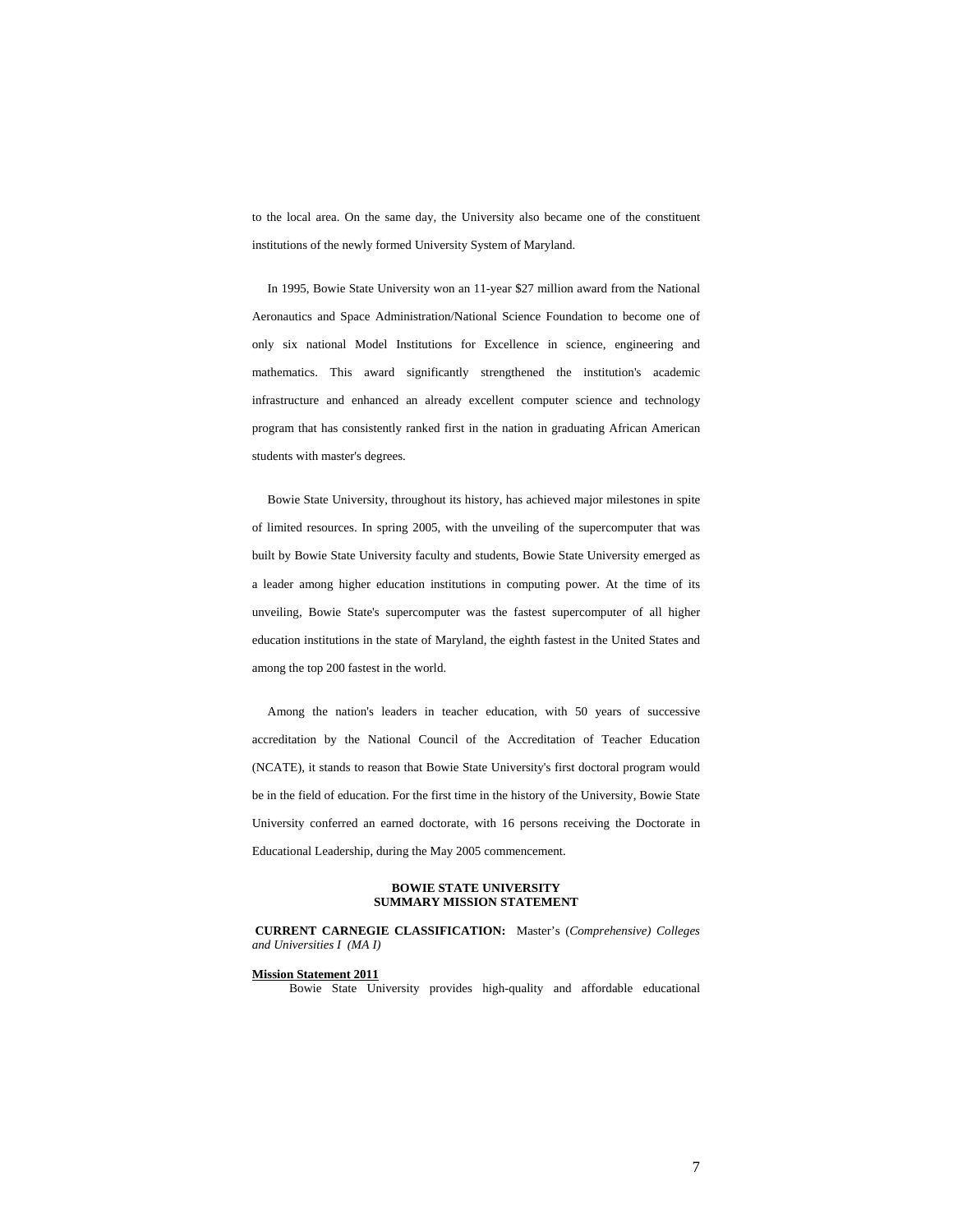opportunities at the bachelor's, master's and doctoral levels for a diverse student population of Marylanders and the global community. Building on its legacy as the state's oldest historically black institution, Bowie State is a regional comprehensive university with liberal arts educational programs designed to broaden the knowledge base and skill set of students across disciplines and to enable students to think critically, value diversity, become effective, socially responsible leaders, function competently in a highly technical world, and pursue graduate and professional study.

 The University is committed to increasing the number of students who earn advanced degrees in all disciplines, with special focus on computer science, business, the health sciences, information technology, the natural sciences, education, and related interdisciplines. Academic integrity, the common good, constituent needs, market demands, and emerging challenges serve as important bases in the University's efforts to develop educational programs and improve student access to learning opportunities.

#### **Vision**

Building on its image as a student-centered institution and its history as an HBCU, Bowie State University will provide its diverse student population with a course of study that ensures a broad scope of knowledge and understanding that is deeply rooted in expanded research activities. The University excels in teacher education and will become the premier teacher of teachers. Through the integration of internal business processes, technology, and the teamwork of administrators, faculty and staff, the University will be recognized statewide as a model of excellence in higher education for the effective and efficient use of human, fiscal, and physical resources.

### **Constituencies Served**

#### **Description of Student Body**

 The University's primary service areas include Prince George's County, Anne Arundel County, Montgomery County, and Baltimore County, as well as Baltimore City. Students also are drawn from Southern Maryland, the District of Columbia, and various States and foreign countries.

 *Bowie State University's* undergraduate programs are designed to serve the higher education needs of high school graduates and continuing education students. Undergraduate admission is based on high school academic performance and standardized test scores (SAT or ACT). The University is committed to recruiting and admitting a mix of students that reflect a growing population of honor students; students who meet or exceed the college preparatory curriculum requirements for Maryland and the University's standard admission criteria, and students with moderate to low academic profiles who demonstrate leadership qualities, display academic potential, and exhibit the motivation to learn.

 **Bowie State University's** Graduate School serves a diverse student population by expanding educational opportunities beyond the baccalaureate level. The Graduate School places an emphasis on meeting the needs of individuals who have defined career goals as well as students preparing for further graduate studies. Graduate admission is based on grade point average, faculty recommendations, and a demonstrated capacity to perform at the graduate level.

## **Characteristics of Faculty**

 The faculty at *Bowie State University* consists of a diverse group of individuals professionally prepared at some of the most prestigious institutions in the world. Currently, 82% of the faculty hold terminal degrees in their respective disciplines; 69.6% of the faculty are tenured or on tenure-track; and many have distinguished themselves through scholarship/research and service. A highly qualified group of adjunct faculty complements the full-time faculty. The Institution will continue to recruit, develop, and retain faculty holding terminal degrees who are committed to teaching, mentoring, and scholarship.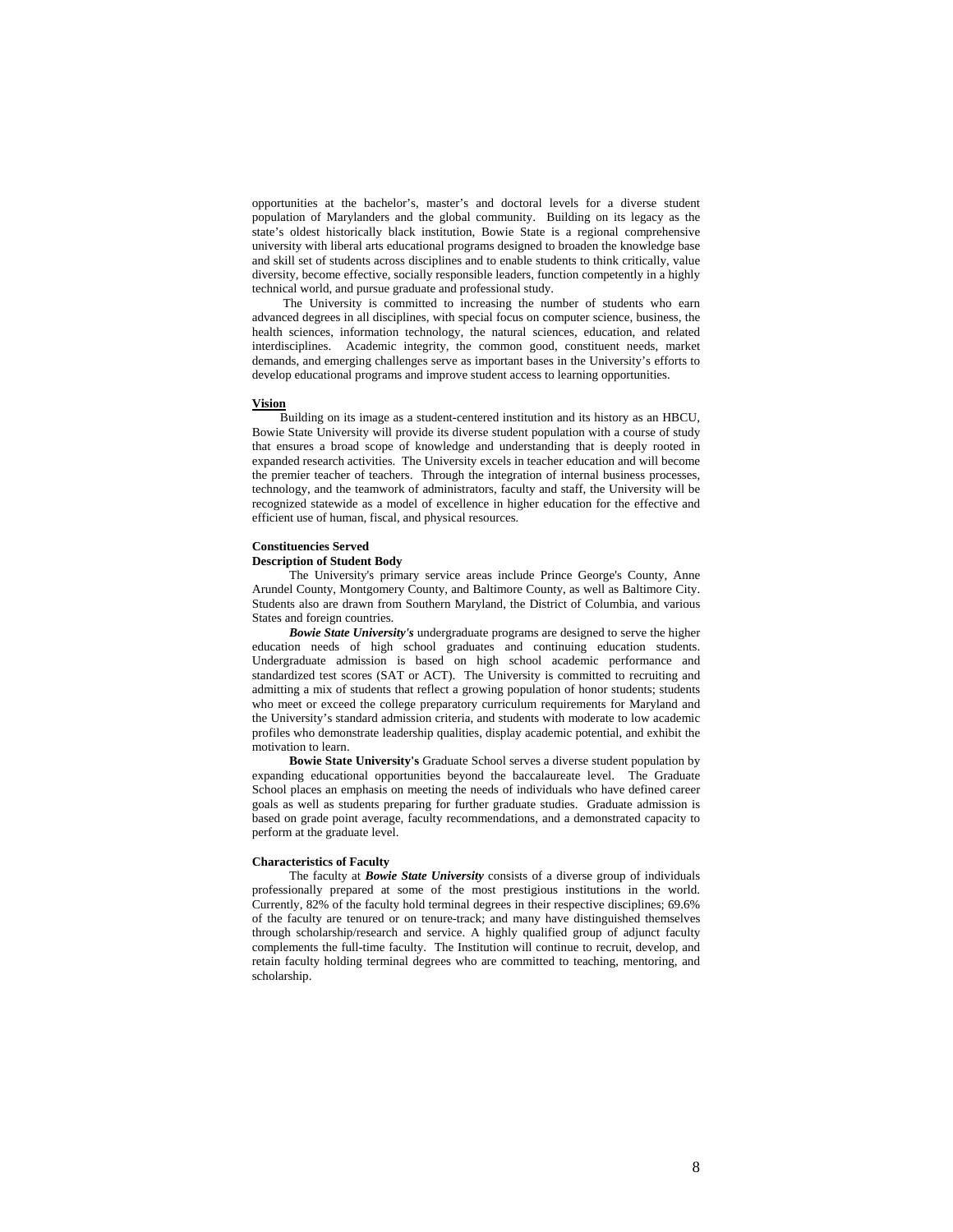# **Partnerships**

 Formal and informal partnerships with several Maryland school districts enable *Bowie State University* to assert a positive influence on public education in the State. Collaborative relationships with business and government entities enable the University to enhance the economic and technological development of the region. Moreover, *Bowie*  **State University** reaches beyond the campus to offer programs with regional community colleges and in Europe, Asia, and South America. The University also serves as a regional resource through faculty consultants, scholarly initiatives, and artistic exhibitions and performances.

## **Institutional Program Emphasis**

 *Bowie State University* is a leader in the infusion of technology into the curriculum while retaining its role as an institution grounded in the liberal arts. *Bowie State University* offers an array of undergraduate programs in the arts, sciences, education, communications, social sciences, business, human services, and technology. Students also can earn licensure in nursing and education.

 At the graduate level, the focus is on enhancing the knowledge and skills of employed professionals, as well as supporting the career aspirations of college graduates. In addition to the degree programs in administrative management, organizational communications, computer science, management information systems, education, counseling, nursing, english, mathematics, and nursing, students can also earn advanced certification in business, communications, computer science, counseling, human resource development, and mathematics. The University is committed to increasing the numbers of persons from under-represented groups who earn advanced degrees in computer science, mathematics, and information technology. In addition to the Educational Leadership program, the University proposes to develop other doctoral programs in keeping with its strengths in various academic areas.

#### **Strategic Plan Goals**

Goal 1: Provide high-quality and affordable academic programs and support services for all students.

Goal 2: Support growth by enhancing recruitment, access, and retention efforts University-wide.

Goal 3: Promote regional economic and workforce development.

Goal 4: Increase the University's external funding.

Goal 5: Promote effective and efficient use of institutional resources.

Goal 6: Enhance the University's image.

#### **Core Values**

**Excellence Civility Integrity Diversity Accountability**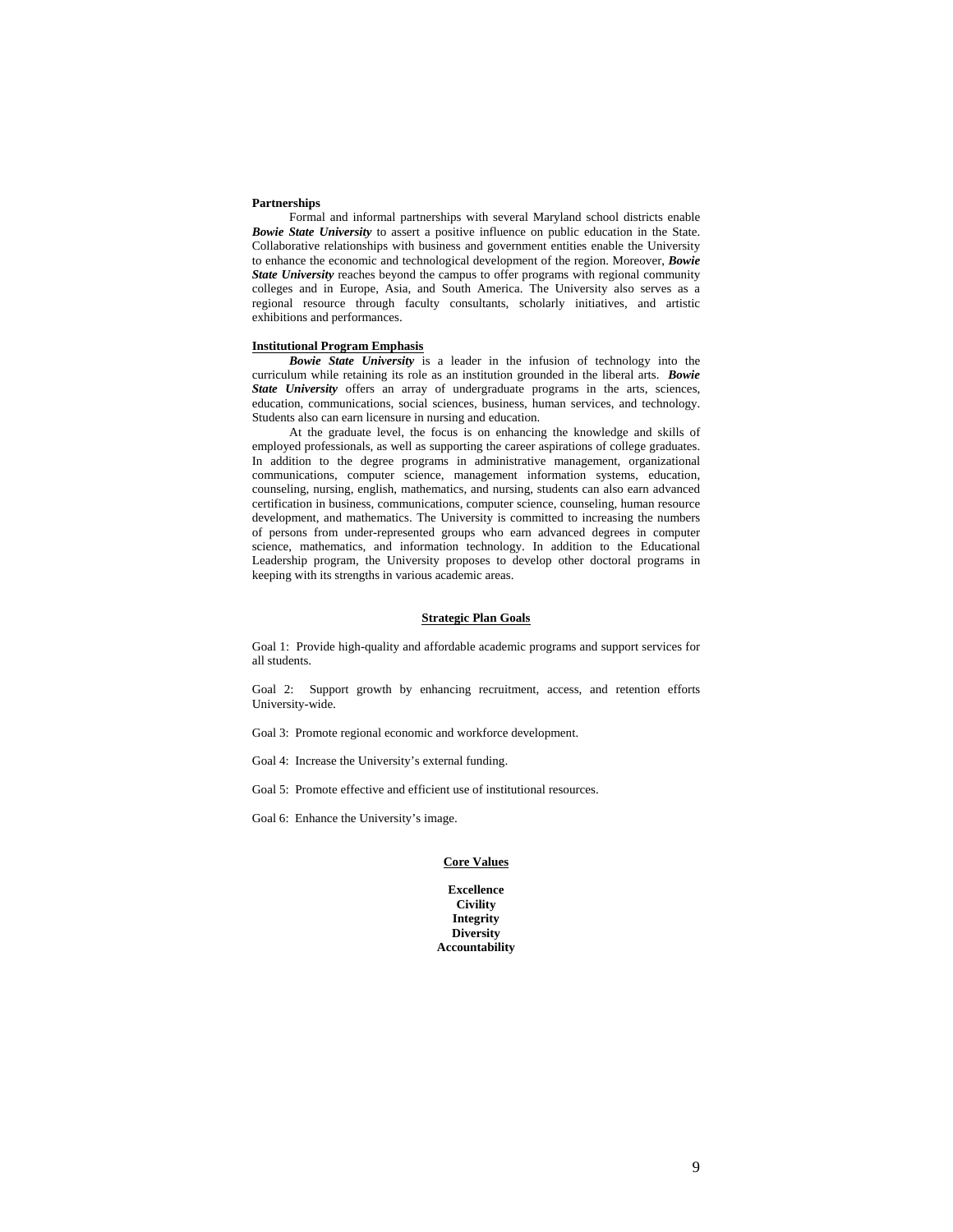# **OVERALL ORGANIZATION & STRUCTURE OF THE UNIVERSITY SYSTEM OF MARYLAND**

## **University System of Maryland Headquarters**.

System Headquarters serve as the nerve center of the University System of Maryland. Under the direction of the Chancellor, System Headquarters supports the Board of Regents in governing USM, assists the USM institutions in fulfilling their distinct missions, and facilitates partnerships among institutions within and beyond the University System. Through leadership, strategic planning, and resource management, System Headquarters enhances the quality and accessibility of the System's services to the people of Maryland. For more information, contact USMH at (301) 445-2740.

## **Governance of the University System -Board of Regents**

The Board of Regents of the University System of Maryland is vested with the governing authority over the University System of Maryland. The Board consists of 17 members. The Governor, with the consent of the Maryland Senate, appoints sixteen members; 15 of them have five-year terms; one student of the University System of Maryland is appointed for a one-year term.

#### **Individual Institutions**

The eleven listed institutions are the degree-granting components of the University System of Maryland.

- ♦ Bowie State University ♦ Coppin State University
- 
- 
- 
- 
- ♦ University of Maryland, University College

# **Organization of the University**

**President:** Mickey L. Burnim, Ph.D.

**Interim Provost, Vice President for Academic Affairs:** Karen Johnson-Shaheed **Chief of Staff:** William P. Marable, Ph.D. **Acting Vice President for External Relations:** Maitland Dade, M.A.

**Vice President for Administration and Finance:** Karl Brockenbrough, Ph.D. **Acting Vice President for Information Technology:** Al Valbueno, M.S.

**Vice President for Student Affairs:** Artie Lee Travis, Ph.D.

# **ACADEMIC REGULATIONS**

Regulations governing academic performance at Bowie State University are contained in the University Catalog that includes a comprehensive discussion of regulations, requirements and information on academic performance and related subjects.

#### **Academic Services**

The Office of Academic Affairs is located on the second floor of the Henry Administration Building. The Office is managed by the Provost and Vice President for Academic Affairs.

#### **Advisors**

Advisors are assigned to Bowie State University students in their respective academic departments. Advisors assist students in developing a degree plan. Students may work with the same advisor throughout their college career or request a change though their department or through the office of Academic Affairs.

- ♦ Frostburg State University ♦ Salisbury State University
	- $\triangle$  University of Baltimore
- ♦ Univ. of Maryland, Baltimore ♦Univ.of Maryland, Baltimore County
- ♦ Univ. of Maryland, College Park ♦ Univ. of Maryland, Eastern Shore

10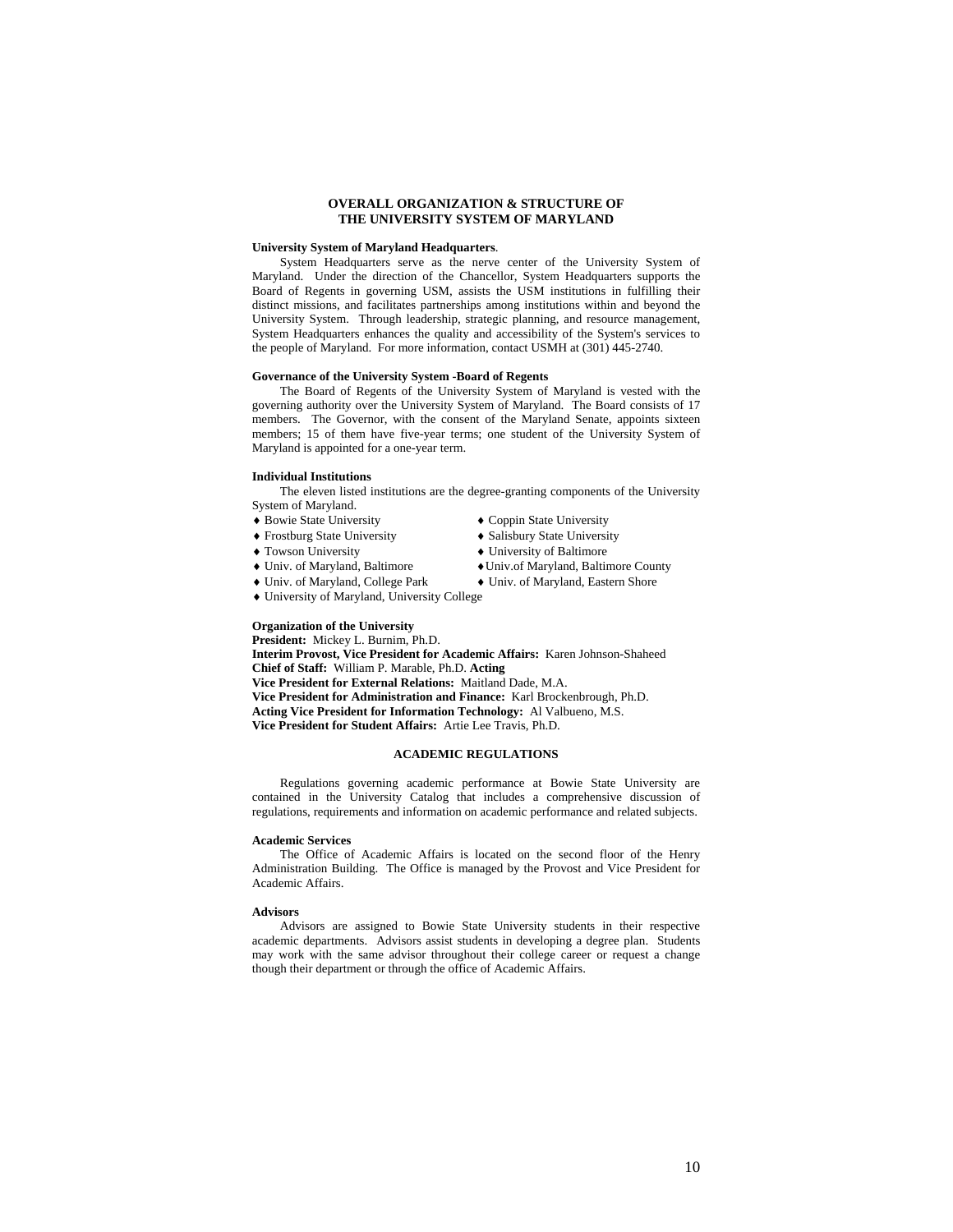## **Class Cancellation**

When severe weather creates hazardous road conditions in the area or response to other emergencies, classes may be canceled or postponed. Notice of cancellation will broadcast on the following radio and television stations: 680 AM (WCBM-Baltimore); 1430 AM (WNAV-Annapolis); 1300AM (WFBR-Baltimore); 630 AM (WMAL-DC); B-104 FM (Baltimore); 1500 AM and 107.7 FM (WTOP-DC); Channel 2 (WMAR-ABC, Baltimore); Channel 4 (WRC-NBC, Washington); Channel 5 (WTTG-Fox, Washington); Channel 7 (WJLA-ABC, Washington); Channel 9 (WUSA-CBS, Washington); Channel 11 (WBAL-NBC, Baltimore); Channel 13 (WJZ-CBS, Baltimore). Notices will also be delivered via the Bowie Electronic Emergency System (BEES) and on the Bowie website.

# **Transfer Students**

After a transfer student has been accepted by the University, it is his/her responsibility to obtain from the appropriate department head or designee a statement of all necessary courses or other requirements for graduation. In addition to meeting all course requirements, a transfer student must complete a minimum of one full year of residence at the University to qualify for a degree from Bowie State University. A full year of residence is defined as two semesters, with minimum load of 12 credits each semester.

# **STUDENT SERVICES**

# **Bookstore (Curtis Carr)**

The Bookstore provides academic support services to the entire University community. In addition to academic support services, students, faculty, staff, and visitors can purchase official licensed BSU clothing, supplies, and gift items.

# **Regular Hours of Operation**

| Monday – Thursday          | $9:00am - 6:00pm$ |
|----------------------------|-------------------|
| Friday                     | $9:00am - 4:00pm$ |
| Saturday and Sunday CLOSED |                   |

# **Auxiliary Services**

The Office of Auxiliary Services is located in the University Wiseman Student Centre, Room 118. The office is responsible for management of the University Bookstore, Food Services, The BowieCard and vending operations.

The management staff of all Auxiliary Services operations continually strives to provide quality service in a clean and comfortable environment and to assure that customer encounters with each operation are pleasant. The managers and directors are committed to enhancing the campus experience. Students are encouraged to ask questions and to make comments and suggestions. Feel free to call or visit the Office of Auxiliary Services or any of the area managers or directors as they are here to serve you. For more information, call (301) 860-3792.

#### **Commuter Affairs and Special Programs**

Commuter Affairs & Special Programs is coordinated through the Office of Student Life. This program is designed to offer two important services to the students attending Bowie State University. First, it addresses the needs of our commuter student population by providing information about public transportation and shuttle bus services, off-campus housing resources, campus programs and activities and involvement opportunities. Meetings are held periodically with commuter students to discuss their needs and concerns. Second, this program offers opportunities for all students to get involved in the community by providing special programs and activities. The overall goal of Commuter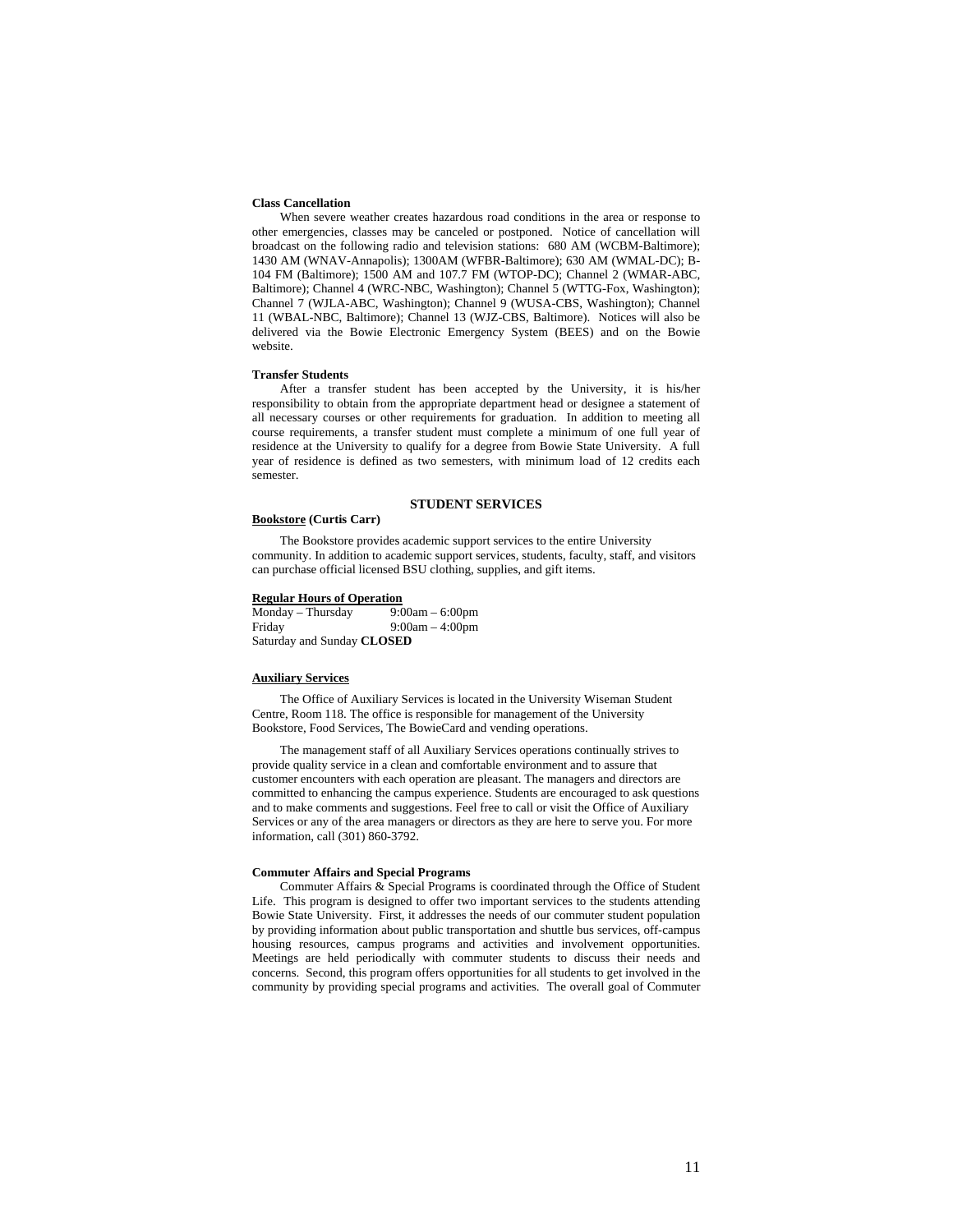Affairs & Special Programs is to connect students to the University through involvement, programs, and services.

# **Vice President for Students Affairs**

The Vice President for Students Affairs and Campus Life serves in an advocacy, advising, and supervising capacity for individual students and recognized student organizations, as well as student government. The Vice President's office is a organizations, as well as student government. clearinghouse for student concerns, questions, problems, and complaints. The VP manages the University's Judicial System, University Wellness Center, Student Life, Career, Cooperative Education, & International Student Services, Wiseman Student Center (Conference Services), Intramural and Recreational Services, Residence Life, Greek Affairs, Commuter Student, University Cheerleaders, and ATOD. While responsible for the quality of student life, the VP oversees the development of a campuswide environment and climate that is conducive to promoting learning, personal development and social behavior appropriate for optimum student growth and development.

#### **Office of Student Life**

The Office of Student Life strives to connect academic and out-of-class experiences through the development of programming and leadership development opportunities. The office offers programs and services which intentionally guide, challenge and support holistic student learning and growth, foster a lively campus environment, and establish a diverse, interactive and responsive learning community. The Office of Student Life houses the following: Commuter Affairs and Special Programs, Greek Life, Student Clubs and Organizations and New Student Orientation. In addition, the Office serves as the general advisor of the Student Government Association (SGA).

# **Services for Individuals Living with Disabilities**

It is the policy of Bowie State University to ensure that all University facilities, services, and accommodations are accessible to individuals with disabilities in accordance to the Americans with Disabilities Act of 1990 and Section 504 of the Rehabilitation Act of 1973. Reasonable accommodations will be provided for those students who properly register with Disability Support Services.

Disability Support Services provides students with disabilities several support services, including advisement, counseling, and special assistance in school-related matters. The Office recommends accommodations for courses; extended testing hours, note takers, scribes, readers, taped texts, and sign language interpreters. This Office also manages the ADA Resource Center that houses adaptive equipment for the needs of disabled students.

# **Financial Aid**

The Office of Financial Aid offers financial assistance to students in the form of federal and state programs that provide scholarships, grants, loans and work study to assist eligible students in pursuing their academic goals. Students interested in seeking financial assistance must complete the Free Application for Federal Aid (FAFSA) at www.fafsa.gov. Students must include our school code (002062) in order for us to receive an electronic record required for processing.

The office is located in the Henry Administration Building, Suite 1100. Our regular office hours are Monday, Tuesday, Thursday, and Friday from 8 a.m. to 5 p.m. and Wednesday from 8 a.m. to 7 p.m. You can reach us by telephone at 301-860-3540, or send us an email at financialaid@bowiestate.edu.

Financial aid counselors are assigned by the first letter of your last name. Counselors are available for appointments during the following times: Monday and Wednesday 1:00 p.m.- 4:00 p.m. and Tuesday and Thursday from 9:00 a.m. - 12:00 p.m.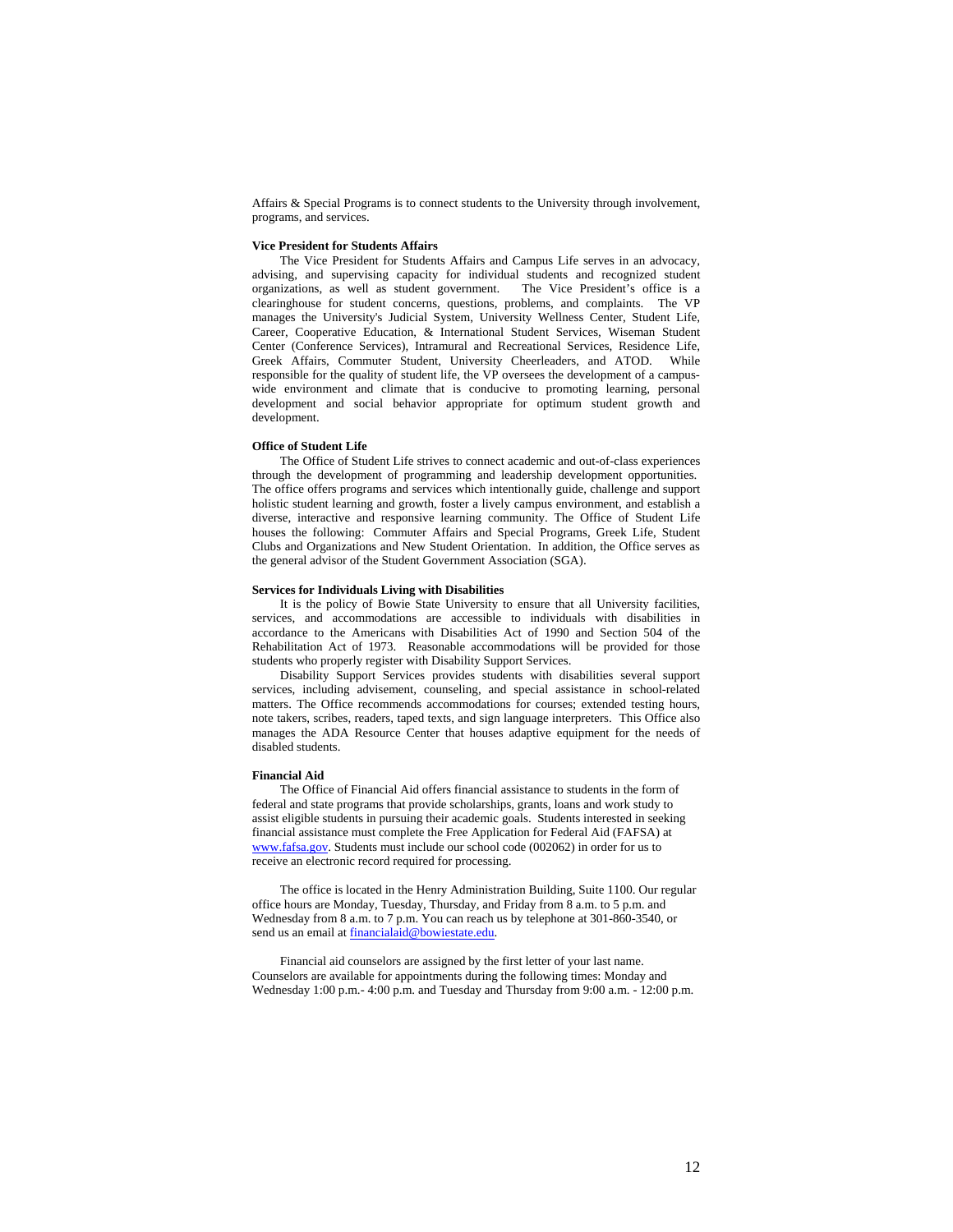The process of applying for aid can seem complicated and time consuming, and we want to make it a pleasant experience for you. Our website includes an overview of the aid programs offered at the University and how to apply. Financial aid policies may change because of federal regulations or University decisions; therefore, some information on this site may change.

We look forward to helping you meet your educational goals and wish you success.

#### **Food Services**

University Food Services are provided by Thompson's Hospitality. The food operations include the Lucy Whatley Dining Hall, the Bulldog Café, the Bowie's Loop, a faculty restaurant and many more venue options, all serving the needs of the faculty, staff, residents, and commuter students. All of the above are located in the Wiseman Student Centre. In Martin Luther King Jr. Building, located on the first floor, there is Outtakes, which serves coffee, pastries, sandwiches, and more. Located in the Center of Business and Graduate Studies, is the Marvelous Market. And last but not least is the Alex Haley Convenience Store, which is located in the Alex Haley Residential Complex, for all your grab and go needs.

#### **Hours of Operation**

| <b>Dining Hall</b>      |                                     | <b>Bulldog Café</b>         | <b>Bowie's Loop</b>                |
|-------------------------|-------------------------------------|-----------------------------|------------------------------------|
| Monday-Friday           |                                     | Monday - Thursday           | Monday-Thursday                    |
| Breakfast:              | $7:00am - 9:00am$                   | $8:00am - 4:00pm$           | $11:00am - 8:00pm$                 |
|                         | Cont. Breakfast: $9:00am - 10:00am$ | Fridav                      | Fridav                             |
| Lunch:                  | $11:00am - 2:00pm$                  | $8:00am - 2:00pm$           | $11:00am - 4:00pm$                 |
| Dinner:                 | $4:00 \text{pm} - 6:30 \text{pm}$   | <b>Sat &amp; Sun CLOSED</b> | <b>Sat &amp; Sun CLOSED</b>        |
| Weekends/Holidays       |                                     | <b>Gold Room</b>            | C- Store                           |
| Brunch:                 | $10:30am - 1:30pm$                  | Monday – Friday             | Monday - Sunday                    |
| Dinner:                 | $4:30 \text{pm} - 6:00 \text{pm}$   | $11:00am - 2:00pm$          | $5:00 \text{pm} - 11:30 \text{pm}$ |
| <b>Marvelous Market</b> |                                     | <b>Outtakes</b>             |                                    |
| $M$ onday – Thursday    |                                     | Monday - Thursday           |                                    |
| $8:30 - 7:00$ pm        |                                     | $8:30 - 7:00$ pm            |                                    |

8:30am – 2:00pm 8:30am – 2:00pm

#### **Henry Wise Wellness Center**

*Friday Friday* 

 For the convenience of students, medical advice and emergency care for minor illnesses are available in the Henry Wise Wellness Center. Nurse practitioners, registered nurses, and physicians are available during scheduled hours. All full-time undergraduate students are required to pay a health fee that entitles them to many services. Other services are available at a nominal cost. All new full-time students (undergraduate and graduate) are required to submit a Bowie State University Entrance Health Medical History prior to admission, including a report of immunizations.

 Bowie State University students are required to have health insurance that covers expenses incurred for medical conditions beyond the scope of the Health Center. A lowcost group Accident & Sickness insurance policy designed especially for Bowie State University students is available through the University. Referral services are also available through the Center. Bowie State University is an institutional member of the American College Health Association (ACHA). A complete description of health services is available in both the Office of Student Affairs and Campus Life and the Henry Wise Wellness Center (located in Christa McAuliffe Residential Complex). For more information, call 860-4171.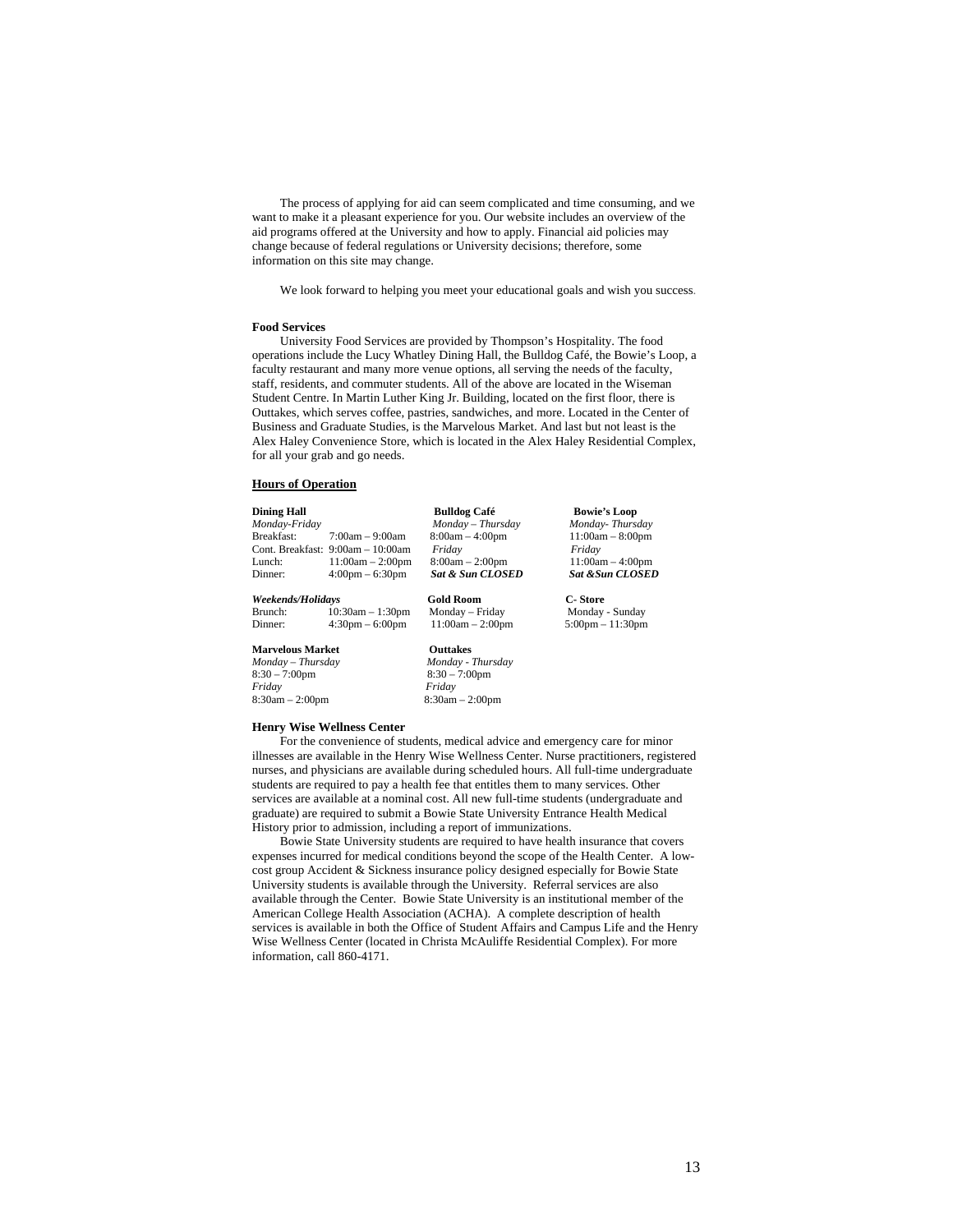## **Counseling Services - Thurgood Marshall Library, Suite 001**

Personal, social, career, and academic counseling are provided by trained counselors in the offices of Counseling Services. Counselors assist with various types of issues such as stress, interpersonal relationships, career exploration, academic problems, values clarifications, and coping with grief. Methods include individual, couples, and group counseling. Crisis intervention also is provided.

Assessment of problems may be conducted utilizing instruments that focus upon such issues as college adjustment, self-esteem, self-concept, anger expression, and career issues. Workshops on topical issues are provided. Support groups also are offered. Additionally, training for paraprofessionals and students enrolled in practicum or internships is offered. For more information, call 860-4161 or 860-4164.

# **BSU Policy on HIV/AIDS (VI – 11.00-Excerpt)**

This policy is designed to address those issues that pertain to the Acquired Immune Deficiency Syndrome (AIDS). AIDS results from infection from the Human Immunodeficiency Virus (HIV). HIV is transmitted to individuals only by intimate sexual contact,(vaginal, anal, and oral), by blood contact as with HIV contaminated needles or HIV-containing blood transfusion, and by mother-to-child transmission. Authoritative medical opinions from the United States Public Health Service, the Centers for Disease Control and Prevention, and the American College Health Association all state there is no risk of acquiring AIDS by ordinary social or occupational contact such as working with, sitting near, or living in the same residence with a person living with HIV/AIDS. Further, there is no risk in eating food handled by such person(s), being coughed or sneezed upon; and/or swimming in a pool with persons living with HIV/AIDS.

Bowie State University's policy on HIV/AIDS consists of several issues pertaining to key AIDS – related issues. Specifically, the policy consists of a set of medical and counseling procedures addressing this issue, as well as a set of non-discrimination policies. Thus, this policy flows from a set of basic assumptions, of which are primary: The University's role and responsibility are educational ones; the goal of the University is to focus on prevention; prevailing medical evidence confirms that HIV/AIDS is not transmitted by casual contact; and the policy needs to be sufficiently flexible to allow decisions to be made on a case by case basis without surrendering its consistency of purpose.

The educational responsibility of the University, with the assistance from the Alcohol, Tobacco and Other Drug (ATOD) Prevention Center and Student Health is to distribute comprehensive, up-to-date information about HIV/AIDS and other sexually transmitted diseases, including information about symptoms, diagnosis, treatment, prevention, and methods of transmission to our students.

#### **Student Judicial Programs**

The Student Judicial Programs Officer (SJPO) administers and enforces the Student Code of Conduct. The SJPO is primarily responsible for the overall coordination of all disciplinary proceedings on campus and the recommendation of educational sanctions offered to students for an infraction of the University's policies and procedures. The SJPO conducts student hearings; ensures standards of due process; and consults with faculty, staff, and students regarding student conduct issues.

## **Thurgood Marshall Library**

The Thurgood Marshall Library supports the University's mission of teaching and learning with a collection of over 280,000 volumes (physical and electronic), over 700 academic subscription titles, an electronic portal to over 70 databases via http://researchport.umd.edu, as well as videos and DVD recordings, and an experienced staff. The library's two floor facility has computers for research purposes, group study facilities, individual study carrels, two conference rooms, WiFi, photocopying machines, and seating capacity for more than 300 patrons.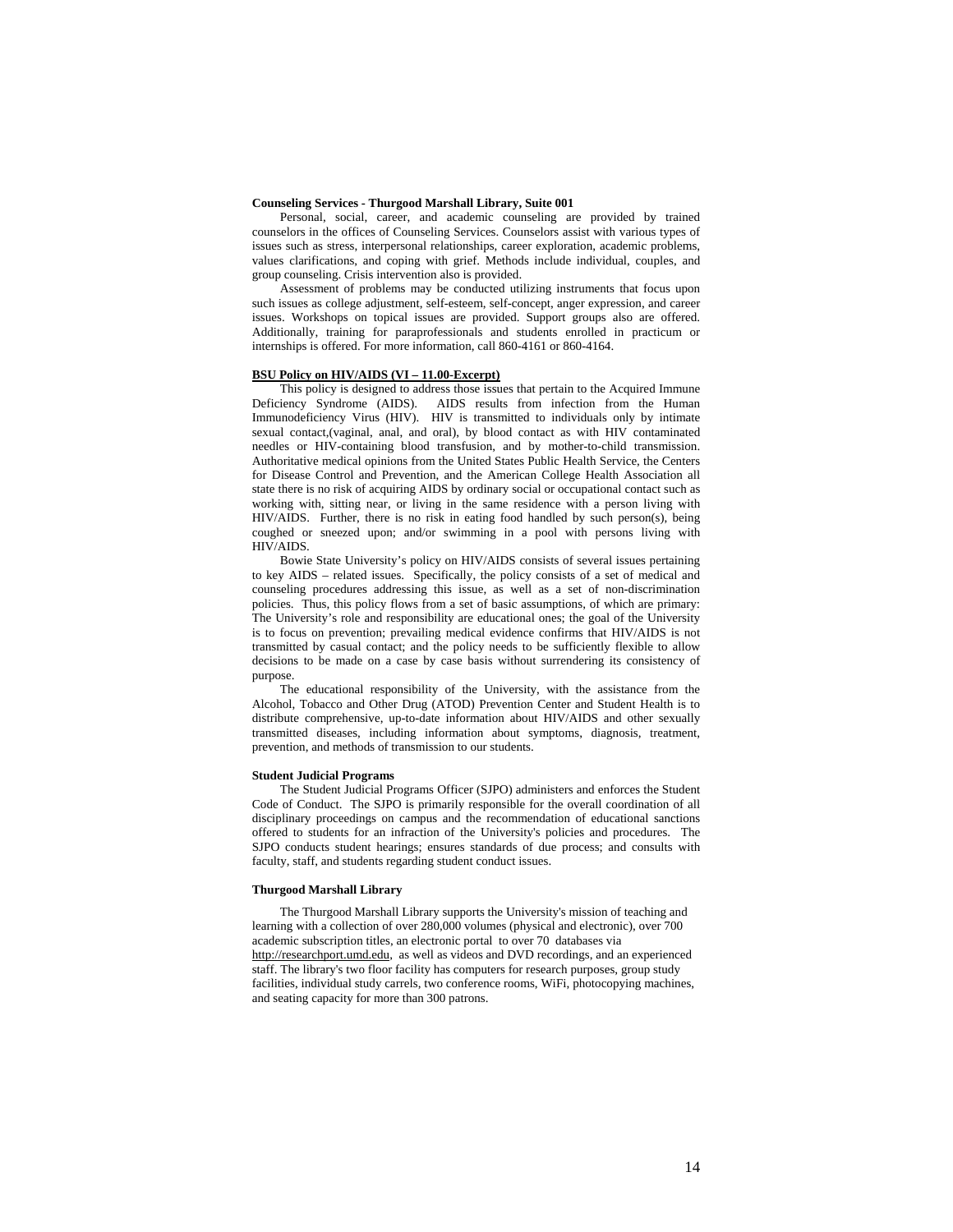As a member of the University System of Maryland and Affiliated Institutions (USMAI), students also have access to the collections of seventeen university libraries in the state of Maryland through the portal http://catalog.umd.edu. A daily delivery between the participating libraries is provided to assist patrons in obtaining materials from other libraries in the system. In addition, all registered patrons have access to Illiad, which is a resource sharing system, for materials not available within the USMAI. Visit the library's website at: http://www.bowiestate.edu/academics/library/ for additional information.

# Library Hours

| Monday - Thursday: 8:00 a.m. - 11:00 p.m. |                                 |  |
|-------------------------------------------|---------------------------------|--|
| Fridav:                                   | $8:00$ a.m. $-5:00$ p.m.        |  |
|                                           | Saturday: 9:00 a.m. - 6:00 p.m. |  |
|                                           | Sunday: 1:00 p.m. - 9:00 p.m.   |  |

Possible variations to this Fall and Spring schedule are announced and/or posted. The Library is generally closed according to the University's schedule for observed holidays.

#### **Lost and Found**

For items lost or found, students are advised to consult the Wiseman Student Centre or the Campus Police.

#### **Mail**

United States mail is delivered and picked up at the mailroom located in the Maintenance Building. Resident students may pick up their mail and packages in the University Housing Office. Students will be notified of certified or express mail and packages through a "Mail Alert" notification. Counter service is available between 11:00 a.m. to 12:00 p.m. and 2:00 p.m. to 4:30 p.m. daily, during the regular academic school year. Students are advised against receiving cash through the mail.

# **Media Operations**

The Office of Media Operations (OMO) provides centralized and coordinated media-based instructional technology support to the University community. The Media Center provides direct classroom instructional support services and a variety of instructional technology equipment and materials as well as training in the use of instructional technology equipment. Media Center personnel also set-up, deliver, and retrieve instructional technology equipment to and from classrooms. The viewing room has a seating capacity of fifteen (15), is equipped with a 32-inch television, DVD player, a VHS videocassette recorder and a computer and is available for video screening, small class seminars and presentations. Additionally, the Media Center provides transparency production, audio duplication for Foreign Language courses, and lamination services. Request for services must be made at least 24 hours in advance at 301-860-3900 or come to the Media Center on the lower level of the Library, Suite 080. The hours of operations are: Monday – Thursday 8 am – 9:30 pm; Fridays 8 am – 4:30 pm; closed on Saturdays and Sundays. OMO ensures that Smart classrooms equipped with Smartboards, visual presenters, VCRs, DVDs, LCD projectors, and other instructional technology equipment are operational and maintained. Furthermore, OMO maintains two electronic classrooms located on the lower level of the Library, Suite 080, which are equipped with video cameras, an instructor's computer, microphones, visual presenters, VHS recorders, and Smart boards. These technology-enhanced classrooms are also equipped with the University System of Maryland's Interactive Video Network (IVN), which transmits and receives via Internet protocol distance education programs from other IVN affiliates and organizations across the country and the world. OMO personnel are responsible for training and assisting instructors and students in the use of Smart classroom equipment in all buildings. The Teleconference Center is located in the OMO Suite, Room 080K, and is equipped with the USM IVN system. Teleconferencing services include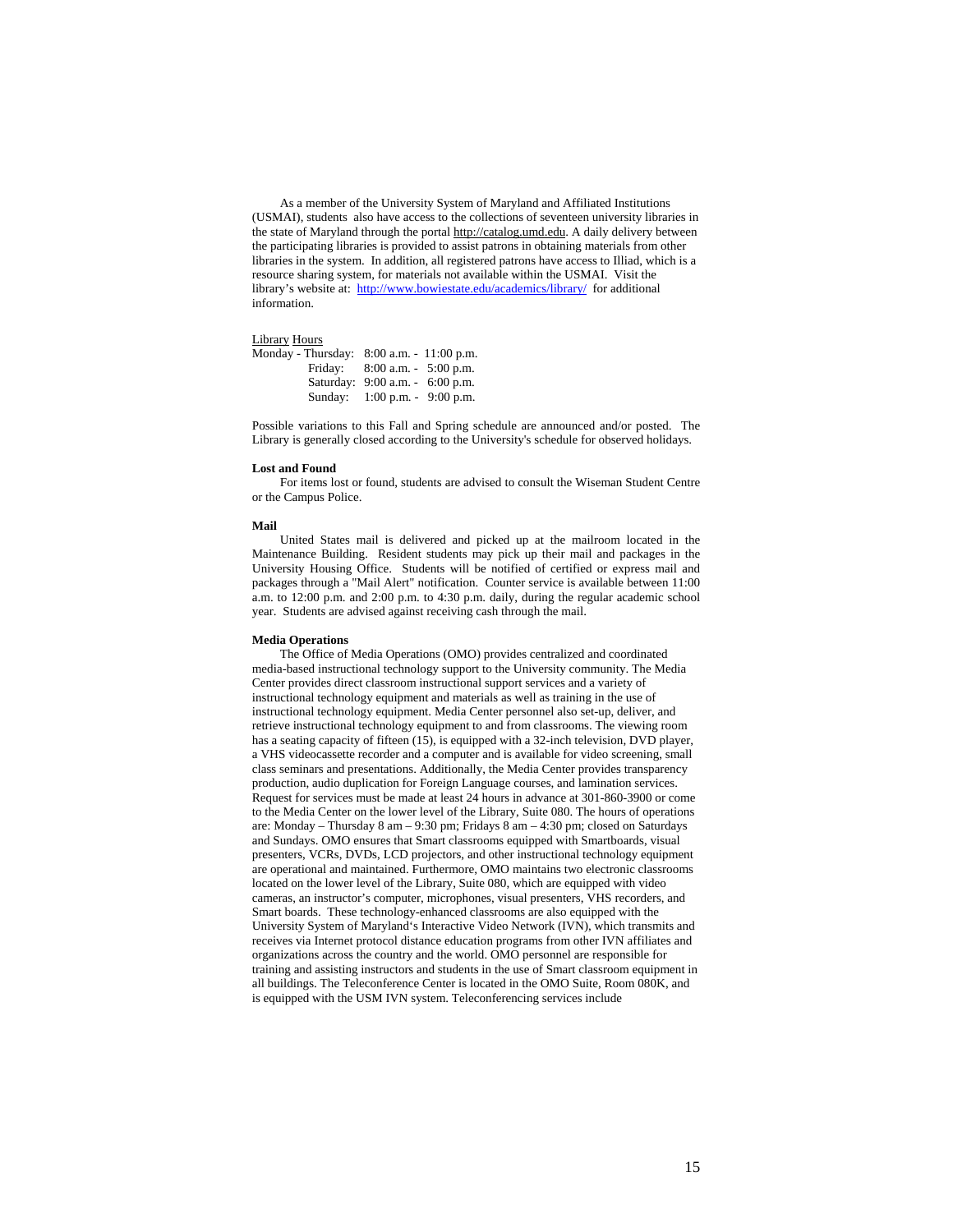videoconferencing for professional development and organizational and/or University of Maryland System meetings and must be requested at least 2 weeks in advance. OMO provides technical assistance in the planning and implementation of special events occurring on the Bowie State University campus. Services include providing LCD projectors, public address systems and videoconferencing.

## **Office of Information Technology**

The Division of Information Technology (DIT) is charged with providing technology services, access of information, and administrative support systems for faculty students, staff, and administration of Bowie State University. In addition, DIT is responsible for creating a technology infrastructure to support electronic communication – voice, video, and data – now and into the future. DIT operates under the direction of the CIO and Vice President for Information Technology.

For assistance:

- Email: help@bowiestate.edu
- Phone: (301) 860-4357 or (301) 860-HELP
- Walk-in: Thurgood Marshall Library, 2nd Floor
- Support service associates are available Monday-Thursday, 8 a.m.-6 p.m. and Friday, 8 a.m.-5 p.m.

# **Undergraduate Computing Lab Hours**

Regular Semester:

| Mon.-Thursday |  |
|---------------|--|
| Friday        |  |
| Sat.-Sun.     |  |

 $8:00 AM - 12:00 midnight$  $8:00$  AM – 10:00 PM  $10:00$  AM  $-$  9:00 PM

# **Graduate Computing Lab Hours**

Regular Semester:

| Mon.-Thursday | $1:00 \text{ PM} - 12:00 \text{ midnight}$ |
|---------------|--------------------------------------------|
| Friday        | $1:00 \text{ PM} - 10:00 \text{ PM}$       |
| Sat.-Sun.     | $10:00$ AM $-9:00$ PM                      |

**Instructional and Training Lab – By reservation only** 

# **University Police**

 The Bowie State University Police Department, headquartered in McKeldin Gym, is here to serve the University community. To report a crime, suspicious activity or a motor vehicle accident, just call the BSUPD at (301) 860-4040 or the emergency hot line at 301-860-HOTT (4688). An officer will be dispatched to the location of the incident on campus or a report can be made in person to the duty desk of the BSUPD in McKeldin Gym.

 When requesting reports, the case number, reporting officer's name and badge I.D. number must be provided. In addition, crime prevention information and request for speakers can be obtained by calling the BSUPD.

The University Police are authorized to:

- Enforce BSU parking rules and regulations through the issuance of parking citations and towing;
- Enforce Federal, State, County, and local criminal laws through criminal arrest, criminal summons, or citations;
- Enforce Code of Student Conduct through campus referrals associated with the Division of Student Affairs and Campus Life;
- Investigate all reported crimes.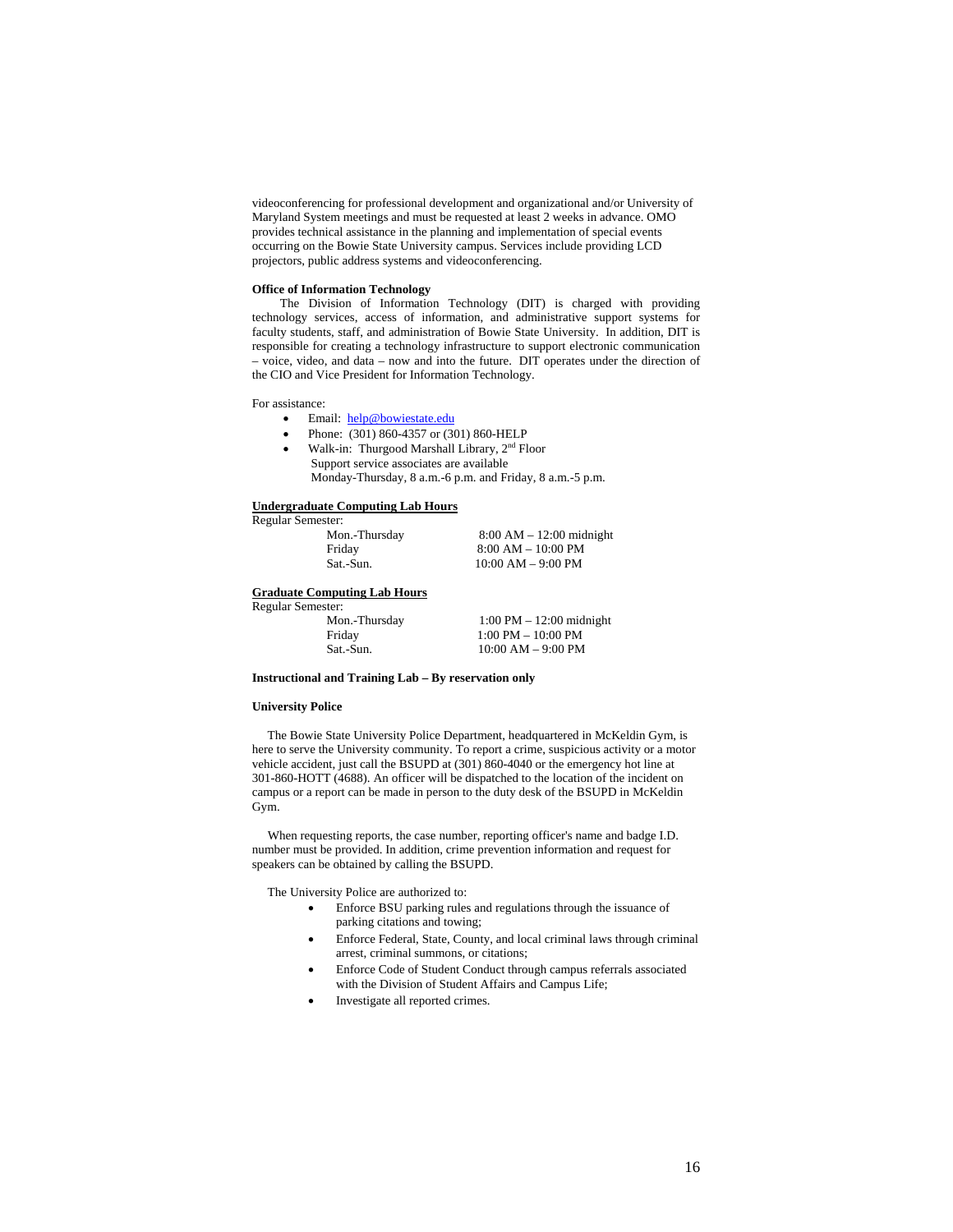#### Campus Escort Service

 A campus escort service is available to all campus residents, staff, and visitors. To utilize this service, call (301) 860-4040. Escort service hours are between 7:00 p.m. -  $5:00 \text{ a m}$ 

## *Motor Vehicle Registration on Campus*

 *All students, faculty, staff, all part-time and contractual employees, vendors, contractors, telecommuters, visitors and guests must obtain a parking permit to be allowed to park a vehicle on the Bowie State University Campus.* 

## Parking Permits:

 To obtain a parking permit for the current year, fees may be paid at the Office of Student Accounts, or payment may be made by calling 1-866-**364-**5826 the Interactive Voice Response (IVR) to pay over the phone. Please know your student I.D. or staff employee I.D. to process this transaction, or students, faulty or staff may pay with their **Bowie Card** if funds are available at the Department of Public Safety (DPS) Communications Office in Robinson Hall or the DPS Parking Office in McKeldin Gym**.** 

 The valid receipt or confirmation number is given to the DPS Parking Office located in Robinson Hall or McKeldin Gym; an *Application for a Parking Permit* is filled out; and the permit is issued*.* Hours of operation are from 8:30 a.m. to 4:30 p.m., Monday through Friday in McKeldin Gym or from 7:00 a.m. to 10:00 p.m. in Robinson Hall at the Police Communications Office. Temporary parking permits are available at no cost when a parking permit has not been transferred to the vehicle being driven.

## *Freshmen resident students do not have the privilege of having a vehicle on campus.*

*Students may park only in the parking lots designated on the parking permit. At no time shall parking be permitted along yellow curbs, grass areas, sidewalks or concrete loading areas, including areas surrounding trash dumpsters. Failure to comply with the parking regulations will result in vehicle's owner receiving a parking citation and/or towing of the vehicle. Towed vehicles require a release form from the BSUPD before the vehicle can be retrieved from the towing company.* 

# State of Maryland Motor Vehicle Requirement

 As of October l, 1992, the Motor Vehicle Administration requires all students enrolled in an accredited University and operating an out-of-state vehicle in the state of Maryland to obtain a non-resident vehicle permit from the MVA if the vehicle will be operating in the State of Maryland for more than thirty (30) days. The non-refundable registration fee for the non-resident vehicle permits is \$27 for a year. It can be renewed annually as long as the student is still attending school in Maryland and the registration is current. Failure to obtain the non-resident vehicle permit will result in a fine of \$270 and/or revocation of tags. Any questions may be directed to the MVA at 410-768-7174.

#### Campus Visitors

 All persons visiting or conducting business on the campus must report to the BSUPD for a visitor's parking permit before parking on campus. Violators are subject to being ticketed and/or towed. Visitor's permits are available 24-hours a day in Robinson Hall. Visitor permits may also be obtained from the McKeldin Gym Police Office Monday through Friday, 8:30 a.m. to 5:00 p.m. All criminal or suspicious activity, no matter how small or minor the incident, should be reported. With everyone's help, the BSUPD, and the community can work together to make the campus a safer environment to live, work, and obtain an education. The BSUPD provides 24-hour service. The numbers are 860- 4040 or 301-860-HOTT (4688). All calls that are received are recorded and logged as to time, date, caller and message.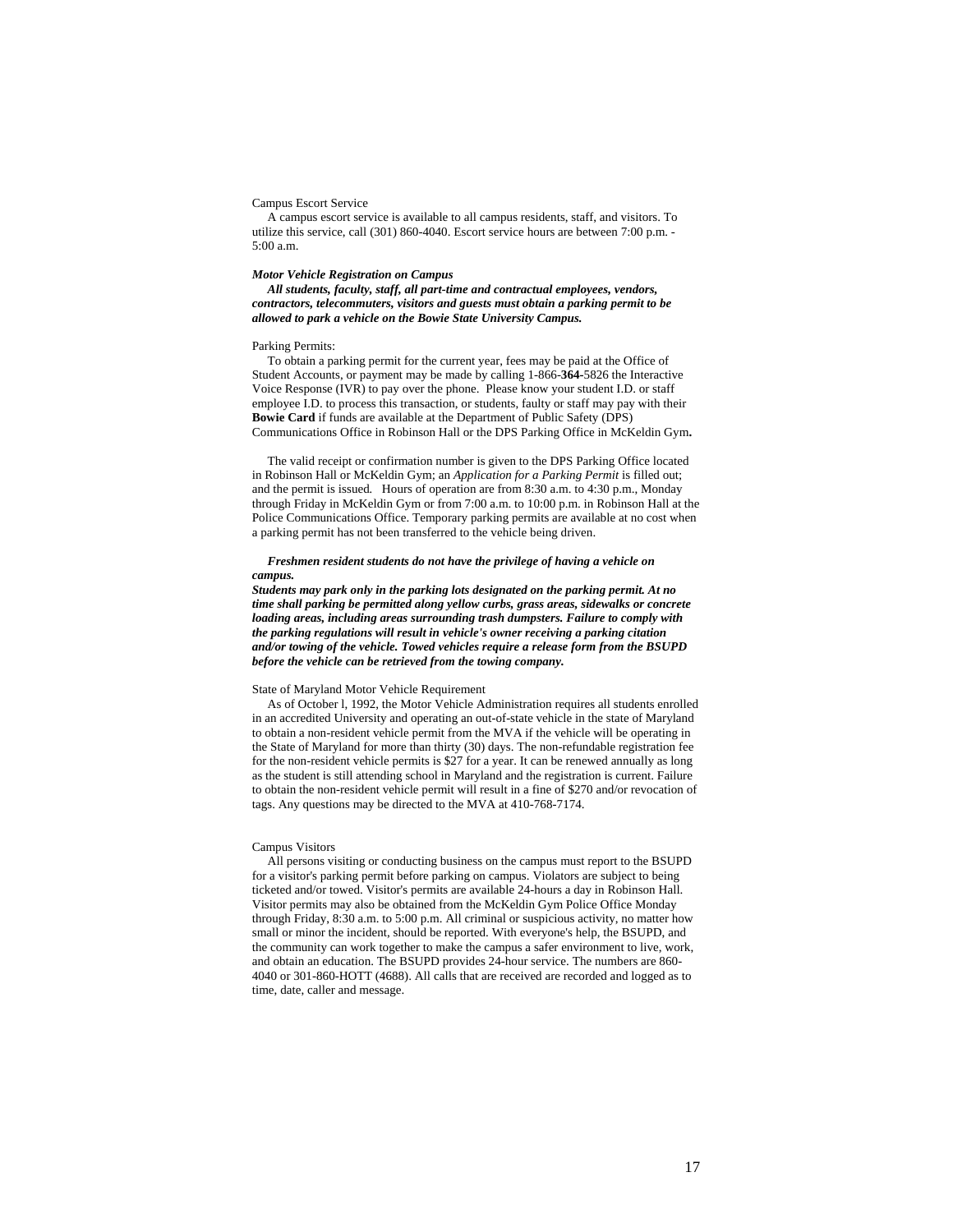## **PRISEM Tutoring Center**

**FREE** Tutoring services are available to **any** Bowie State University student. Tutors are available in English, Science, Mathematics Computer Science, History and other disciplines. Tutoring may be by appointment (strongly suggested) but walk-ins are welcomed. For further information, please contact the PRISEM Tutoring Center at (301) 860-3999 or Ms. Theresa Dupree at 301-860-4464.

| Hours of Operation |                            |  |
|--------------------|----------------------------|--|
| Monday – Friday    | $8:00$ a.m. $-12:00$ a.m.  |  |
| Saturday           | 9:00 a.m. $-$ 12:00 a.m.   |  |
| Sunday             | $10:00$ a.m. $-$ 9:00 p.m. |  |

# **Wiseman Student Centre**

The J. Alexander Wiseman Student Centre is the community center of Bowie State University for all members of the University family. Services located in the Centre include: The BSU Bookstore, Business & Auxiliary Services (Bowie Card), Conference Services, Food Services, Career, Cooperative Education, and International Student Services, Wiseman Student Centre Office, meeting rooms, Game Room, Student Life, Automated Teller Machine (ATM), and Student Government Association Office.

The Wiseman Student Centre Office sponsors a variety of programs and provides services for students, faculty, staff, alumni, and guests. The use of University facilities, space, and supporting services is administered through the Wiseman Student Centre Office. A copy of the Conference Services Packet is available in this office.

#### **Academic Advisement Center**

The Academic Advisement Center (AAC) at Bowie State University is committed to assisting students in identifying and completing their educational goals in a friendly, helpful, and professional environment. The Center's professional advisors deliver services to all students at the University, but they focus primarily on the advisement, development, and retention of first- and second-year students.

Academic Advisement is mandatory for all undergraduate students enrolled at Bowie State University. Therefore, at the end of New Student Orientation, all entering first-year and transfer students with less than 59 credits are assigned an Academic Advisor. Transfer students with 59 credits or more are to report to their respective academic departments for advisement.

In accordance with university policy, students are required to declare a major after two semesters and no later than the FALL of their third semester. Transfer students must declare a major no later than the end of the first semester of enrollment at the University (Bowie State University Undergraduate Academic Catalog 2010-2011, p. 103). For additional information please contact the office at 301-860-4071.

# **Career Services, Cooperative Education & International Student Services**

Career, Cooperative Education, & International Student Services provides programs and services to prepare students for meaningful career and successful entry into the work force. Cooperative Education and internship opportunities, programs, and seminars are provided, thus allowing students to develop their skills and prepare for careers in business, industry, government, and education while completing their degrees. Programs and services include career outreach programs and employment fairs, a campus recruitment program, internships, career counseling, a career library and computer lab, career-related software, graduate/professional school counseling, employment opportunities and workshops/seminars. Office resources and services are also available to Bowie State University alumni. This office also provides advisement and cross-cultural counseling for international students. In addition, a series of international activities and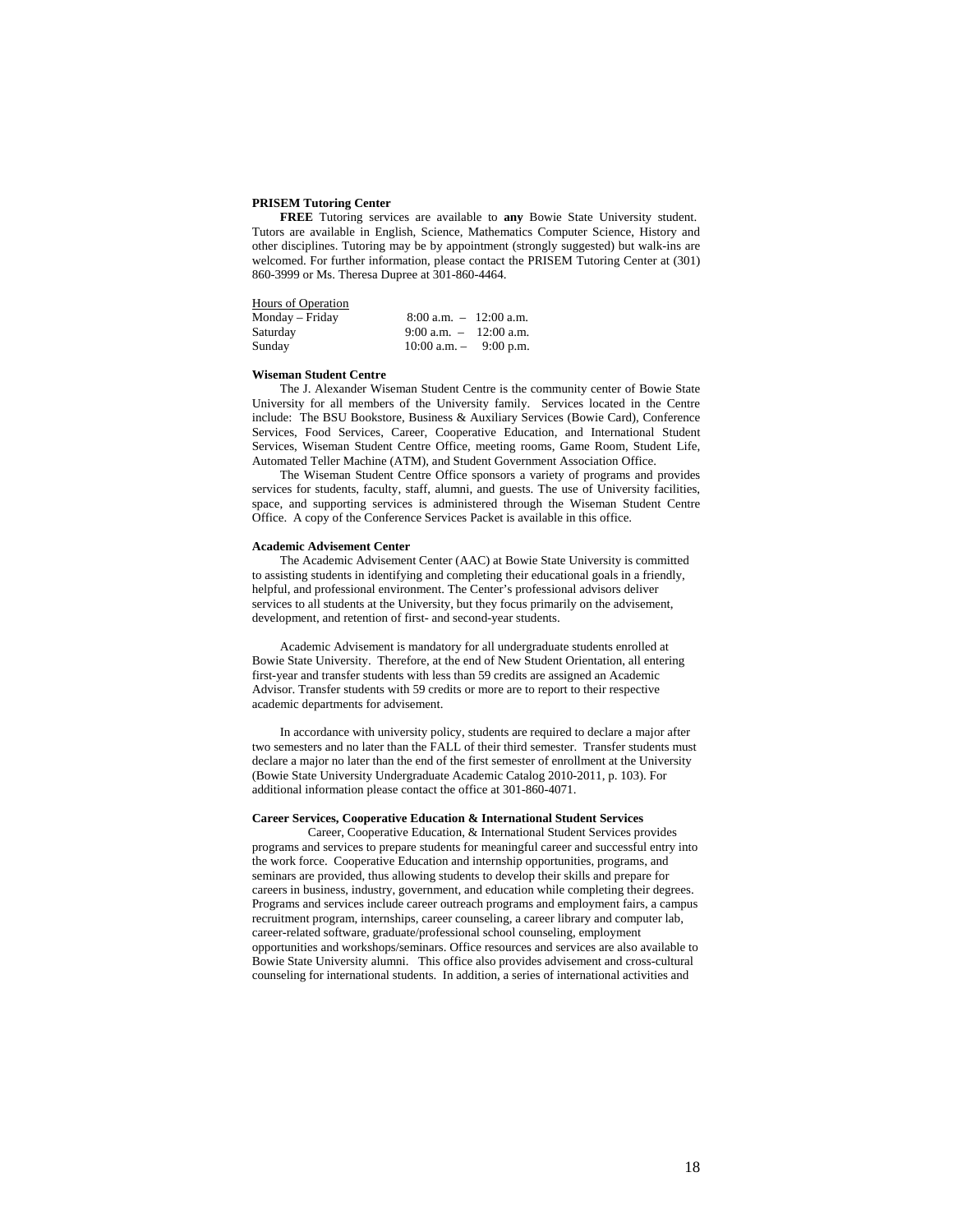presentations are offered each semester to enhance inter-cultural awareness and understanding.

 Cooperative Education at Bowie State University is based on the principle that well educated individuals can develop most effectively through an educational pattern that, at regular intervals, plunges them into the reality of the world beyond the boundaries of the campus. The program has an inter-related experience and study content, carefully planned and supervised to produce educational results for each student involved. Please refer to the Career Services page on the university's website or contact Career Services (ext. 3825) for more information.

#### **Honors Program**

The major benefit of any honors program is intellectual growth, which results from meeting rigorous intellectual challenges. The goals of Bowie State University's Honors Program are to provide to well-motivated and highly talented students additional challenges and appropriate rewards for meeting the challenges; to foster excellence in scholarship during the entire four-year college experience; and to develop a group of students from the freshman to senior year levels who can serve as academic models. Additionally, the Honors Program has three major components: rigorous academics, cultural enrichment, and community service.

Admission to the Honors Program is competitive. Students who meet the criteria for admission to the program may apply. Matriculating students, both full and part-time, are welcome in the program. To apply for the Honors Program, obtain an application packet from the Honors Program Office in the Thurgood Marshall Library, Suite 279. For additional information, please call 301-860-4090.

## **New Student Orientation**

The New Student Orientation Program at Bowie State University is designed to:

- encourage students to take full advantage of University programs and services;
- to enable them to achieve maximum academic, personal and career development;
- to familiarize students with University regulations and policies;
- to assist students with course selection and to provide students with an opportunity to meet members of the faculty, staff and peer leaders.
- New Student Orientation is committed to making the student's transition to Bowie State University as smooth as possible.
- For additional information, please contact the Office of Student Life at 301-860- 3835.

#### **Student Support Services**

The **Student Support Services** program (SSS) is designed to provide support to two hundred low-income, first generation, and disabled students attending Bowie State University. Once accepted into the program, TRIO Achievers (SSS participants at Bowie State University) are offered individual writing and study skills instruction, tutorial services, personal counseling, workshops, and a variety of other academic support services. TRIO Achievers have exclusive access to a computer and printing lab, graduate school resources, dinner theaters, dance performances and much more. Services are available to participants from freshmen year until graduation, and all services are free of charge. Students are encouraged to start working with us during their first year at Bowie State University; however, we always welcome the opportunity to work with continuing students throughout the academic year.

The Bowie State University Student Support Services program receives 100% of its funding from a grant from the U. S. Department of Education.

# **OFFICE OF RESIDECE LIFE**

Living in the residence halls at Bowie State University is an important component of a student's total learning and personal growth experience. It provides a unique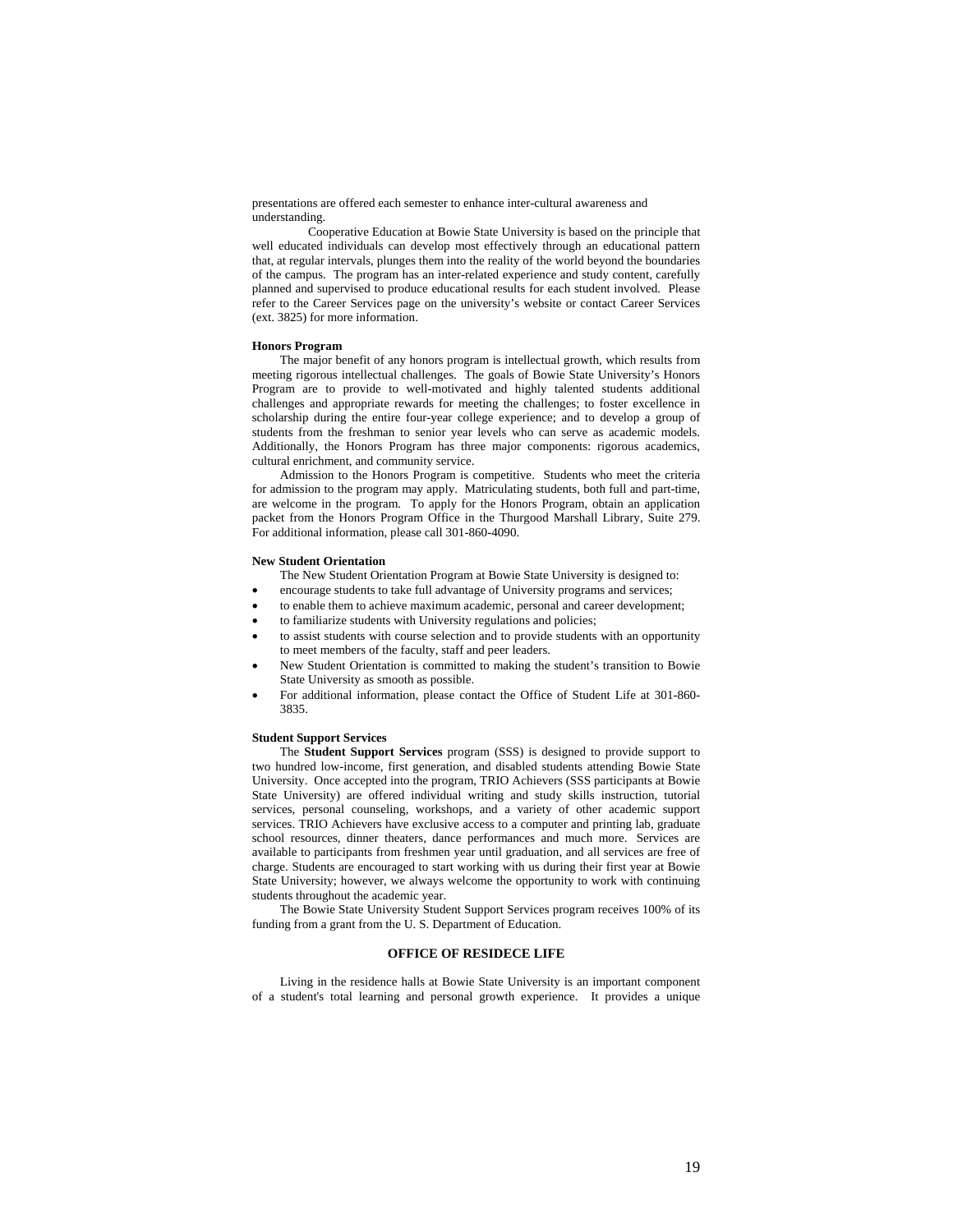opportunity for students to participate in campus life to the fullest extent possible because of its proximity to cultural, intellectual, and social events. The idea of residence hall living is to create and maintain an environment that is conducive to the total development of each member of the community. The Residence Life Staff, composed of resident assistants and senior staff, is strongly committed to this ideal.

Residence hall living provides a variety of challenges and opportunities for each resident student. Although this unique living environment offers a large degree of freedom, it imposes an obligation on the resident student to use this freedom wisely. In addition to assuming the responsibility for his/her own behavior, every resident must respect the needs and concerns of others.

Each resident student enters a contractual agreement with the Office of Residence Life and therefore, should be familiar with the terms of this agreement as stated in the Residence Hall Contract, Policies and Procedures and this Student Handbook. This handbook, which is available to all residents at check-in, is designed to familiarize each student with all aspects of the residence halls at Bowie State University. **All new and returning students who wish to reserve a space in the residence halls must sign a one (1) year housing contract.** In addition, students must pay a \$200 application fee and a \$100 refundable security deposit. The room selection process for remaining students generally occurs in April. The deadline for receipt of applications for all new/transfer students is May 1.

#### **Residence Hall Association/Hall Council**

Each residence hall has a Hall Council. This body is made up of residents of that hall and is elected by members of that hall. The purpose of the Hall Council is to promote community among residential students through a variety of activities and programming. The Residence Hall Association (R.H.A.) is a programming board made up of resident students. These students are elected by the resident population, they are responsible for campus wide programming in the residence halls.

## **STUDENT LIFE**

#### **Introduction**

Student Life is the department of the University that is designed to complement the academic experience. Activities encompass all dimensions of student development and are intellectually stimulating, culturally enriching, and recreational. Programs include, but are not limited to, lectures, speakers, panel discussions, cultural fairs and festivals, awareness days, and concerts.

Programs are provided in collaboration with all aspects of the campus community. The Office of Student Life is responsible for coordinating leadership training for student leaders, both current and emerging. The leadership training services include topics relevant to leadership development, time management, goal setting, critical thinking, conflict resolution, budgeting and fiscal management, parliamentary procedures, and volunteerism.

Commuter Affairs and Community Service opportunities are also provided within the office. Commuter Services include providing information about campus activities, off-campus housing, public transportation, and shuttle bus schedules. Meetings are held periodically with commuter students to discuss their needs and concerns.

Involvement in extracurricular activities is very important to the educational and social development of students. This section offers a general listing and brief description of the Student Government Association, clubs, organizations, Honor Societies and Greek-letter fraternities and sororities. As a member of the student body at Bowie State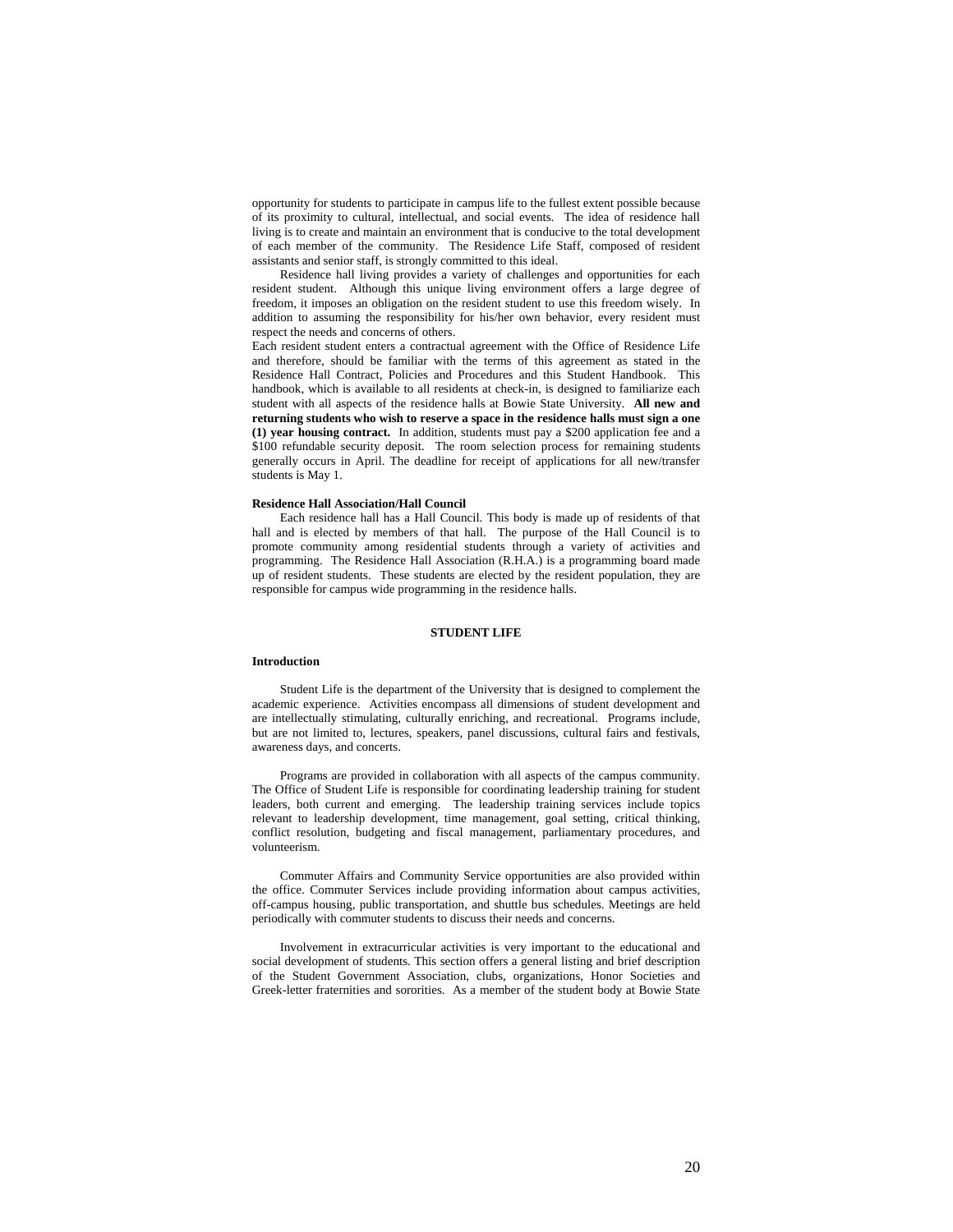University you have a right and a responsibility to become involved in the Student Government, the organization that affects all undergraduate students on campus. You are encouraged to participate in the Student Government by sharing your concerns and ideas with your Branch Representative/Executive Officers, or by running for a position and being elected one of the members.

# **OFFICE OF STUDENT LIFE GENERAL POLICIES & PROCEDURES**

# **GUESTS AND VISITORS:**

Visitors and guest may utilize University facilities for events sanctioned by the Conference Services Department provided they conduct themselves in accordance with standards established for members of the University community.

Individuals can't obstruct or disrupt normal activities on campus, interfere in any way with the usage, access to or enjoyment of University facilities by students, faculty, or staff, or act so as to threaten or endanger the property, health or safety of others. Some campus events and University facilities may be subject to further limitations.

Each individual is liable for his/her action at all times regardless of his/her mental or physical state. Registered Student Government Association clubs/organizations are not allowed to sponsor anyone or any company without prior written approval from the Vice President of Student Affairs. Each club/organization sponsoring an event at BSU is responsible for the behavior of its members and guests.

Any person, who has been previously told to leave the campus by a University official, may not utilize or be present at or on University facilities or property for any reason on any occasion without first having obtained written permission from the Dean for Student Affairs and Campus Life or designee. An individual or group of individuals who are not members of the campus community may be asked to leave the University.

## **DANCE/PARTY/BALL:**

In compliance with University policy, the Office of Student Life requires that any registered club or organization having or co-sponsoring a dance/party on campus must comply with the guidelines. The University reserves the right to investigate band(s), and/or DJ(s) prior to their appearance on campus. Where there are possibilities of disturbances, and concerns for the safety and welfare of students and guests, band(s) and/or DJ(s) will not be permitted to appear on campus.

For the purposes of this policy, "dance", "party" and "ball" shall be considered one and the same; and may be used interchangeable herein. The established hours for dances/parties/balls are 10:00 p.m. to 2:00 a.m. Friday and Saturday. On other days the dances/parties/balls must end by 12:00 a.m. The only exception to these times may be given during Homecoming under the approval of the Vice President of Student Affairs. A pre and post meeting must be conducted for these types of events. Advisor(s) must remain on-site throughout the entire event or the event will be delayed or canceled. If the dances/parties/balls are being held by more than one club/organization, then the advisors from each must be present throughout the entire event. Check with the Conference Service Department for details on policy and procedures.

#### **RETAIL SALES:**

Registered student organizations have the right to retail (vend) on campus with prior approval and completion of necessary paperwork. If a club/organization has offcampus vendors as part of their event, you must receive prior approval for each vendor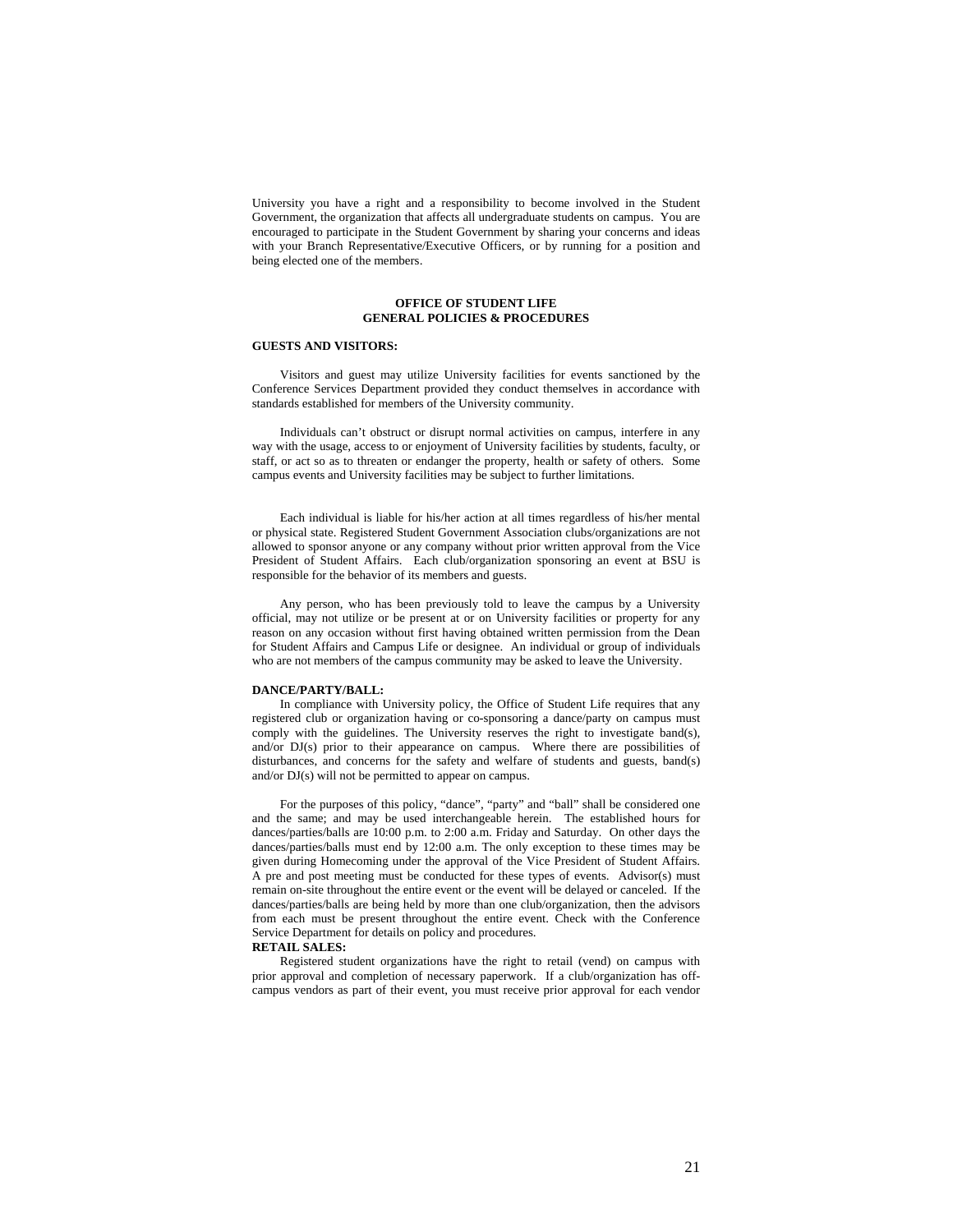from the Conference Service Department. Restrictions apply due to University contracts and agreements.

# **GAMBLING:**<br>1. Stud

- Student organizations will be permitted to hold raffles on the campus.
- 2. Organizations who wish to conduct a raffle must have prior approval from the Office of Student Life. A complete list of raffle guidelines must be submitted to the Office of Student Life to ensure the integrity of the raffle.
- **3.** No other games of exchange for money are permitted on campus (i.e. lottery, lotto, dice, or card playing, etc.).

# **OUTDOOR ACTIVITIES:**

No loud noises (music, bands, DJ's, bull horns, etc.) before 3:00 p.m. Monday through Friday.

# **SAFETY AND SECURITY POLICY:**

University Police and Security shall be required for all parties. Security is the sole responsibility of the Bowie State University Police Department.

BSU Police Officers scheduled to work an event shall have the sole discretion of determining the status of security-related problems with regard to the event. Individuals shall be asked to leave or face arrest if trouble arises. If a more serious problem develops, University Police shall have the right and authority to terminate the event. More specifically:

- 1. Anyone found in possession of illegal weapons and/or drugs will be arrested.
- 2. Anyone found in possession of mace or small knives will not be allowed to enter and/or will be asked to leave those items at the door.
- 3. Anyone caught fighting (student and/or guest) will immediately be removed from premises, referred to the Student Judicial Programs Officer and/or arrested. In some circumstances, the party may be terminated.
- 4. Anyone caught vandalizing state property will be arrested.
- 5. Intoxicated and/or obviously impaired persons will not be admitted. **NO EXCEPTIONS!**

All capacities for parties shall be in accordance with the established capacity limits for each venue. University Police and the building manager on duty shall enforce this guideline.

PLEASE SEE THE PARTY GUIDELINES, AVAILABLE IN THE OFFICE OF *STUDENT LIFE, FOR MORE DETAILS.* 

## **ALCOHOL BEVERAGE POLICY:**

Possession, use or distribution of alcoholic beverages is prohibited on University property. Please see the full University Drug and Alcohol Policy for complete information.

# **RETAIL SALES:**

Registered student organizations have the right to retail (vend) on campus with prior approval. Dates are scheduled on a first come basis. Off-campus vendors may retail once approval has been granted through the Wiseman Student Centre.

#### **GAMBLING:**

- 4. Student organizations will be permitted to hold raffles on the campus.
- 5. Organizations who wish to conduct a raffle must have prior approval from the Office of Student Life. A complete list of raffle guidelines must be submitted to the Office of Student Life to ensure the integrity of the raffle.
- **6.** No other games of chance for money are permitted on campus (i.e. lottery, lotto, dice, or card playing).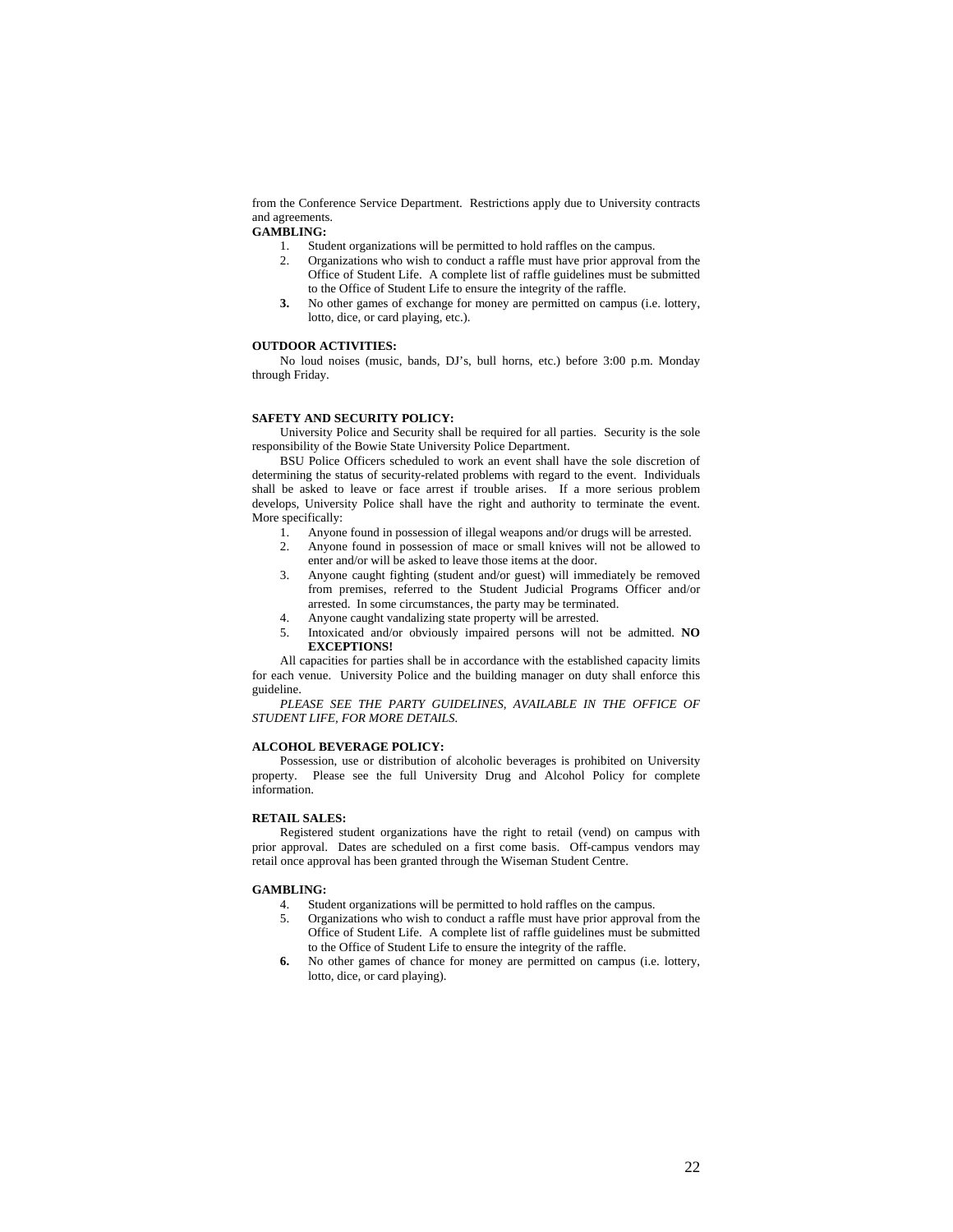# **FOOD CONCESSIONS:**

Food concessions are another form of retailing. Often student organizations request hot dog, donut, ice cream, and candy sales. We strongly advise students to pay close attention to food storage and preparations. Students may contact the local health department for a list of regulations concerning cooking, storage and serving temperatures. The University reserves the right to deny vending (food concessions) to any organization or club. In addition, prior approval must be obtained from Food Services.

#### **OUTDOOR ACTIVITIES:**

Any organization requesting to host an event outdoors must get special permission from the Director of Student Life and the Vice President for Student Affairs. No outdoor event will take place before 3:00 p.m. to avoid causing disturbances to classes that may be in session. This policy includes, but is not limited to, cook-outs/barbeques, basketball tournaments (outdoor courts), DJ's on the yard, etc.

# **USE OF VENDORS:**

There may be times where outside vendors may need to be contracted for an event on campus. An outside vendor is any person or company that provides a service or product for an event sponsored by a University department or registered organization. If a vendor is providing entertainment, they must use the University's standard contract for entertainment/cultural events. A copy of this contract can be obtained from the Office of Student Life. Once the contract is completed, the event must be approved by the Vice President for Student Affairs and taken to the Director of Procurement for final signature. Only the Director of Procurement is allowed to sign off on any contractual agreement made between any University department/organization and an outside vendor. A list of outside vendors for particular Student Life services is maintained in the Office of Student Life. The University is not responsible for any agreement made between an organization and an outside vendor.

The following guidelines will be in place for the Office of Student Life when using outside vendors:

- 1. Contact the vendor and arrange for the service that is needed.
- 2. Once the specific service is communicated, get price, contact and billing information, federal ID number or social security number of vendor (if applicable), and any other information that is needed to process paperwork.
- 3. If the service requires the use of the University's contract, fax a copy of it to the vendor and have them complete all relevant areas of the document. Once this is complete, forward the contract to the Vice President for Student Affairs signature. After the Vice President signs the contact, the Director of Procurement needs to sign the contract.
- 4. Once the contract is approved, then you can begin the financial paperwork for payment. Please notify the vendor that payment could take at least one (1) month.
- 5. It is the practice of the Office of Student Life to respond to all vendors that send information to our office. This response will be in a form letter that notifies the vendor we have received the information.

# **OFF-CAMPUS PROGRAMS:**

Any organization/department sponsoring an event off-campus is subject to all BSU on-campus event policies. All events off-campus must have prior approval from the Office of Student Life and the Vice President for Student Affairs. A list of all students attending off-campus events must be kept on file in the Office of Student Life.

# **OFF-CAMPUS STUDENT TRAVEL:**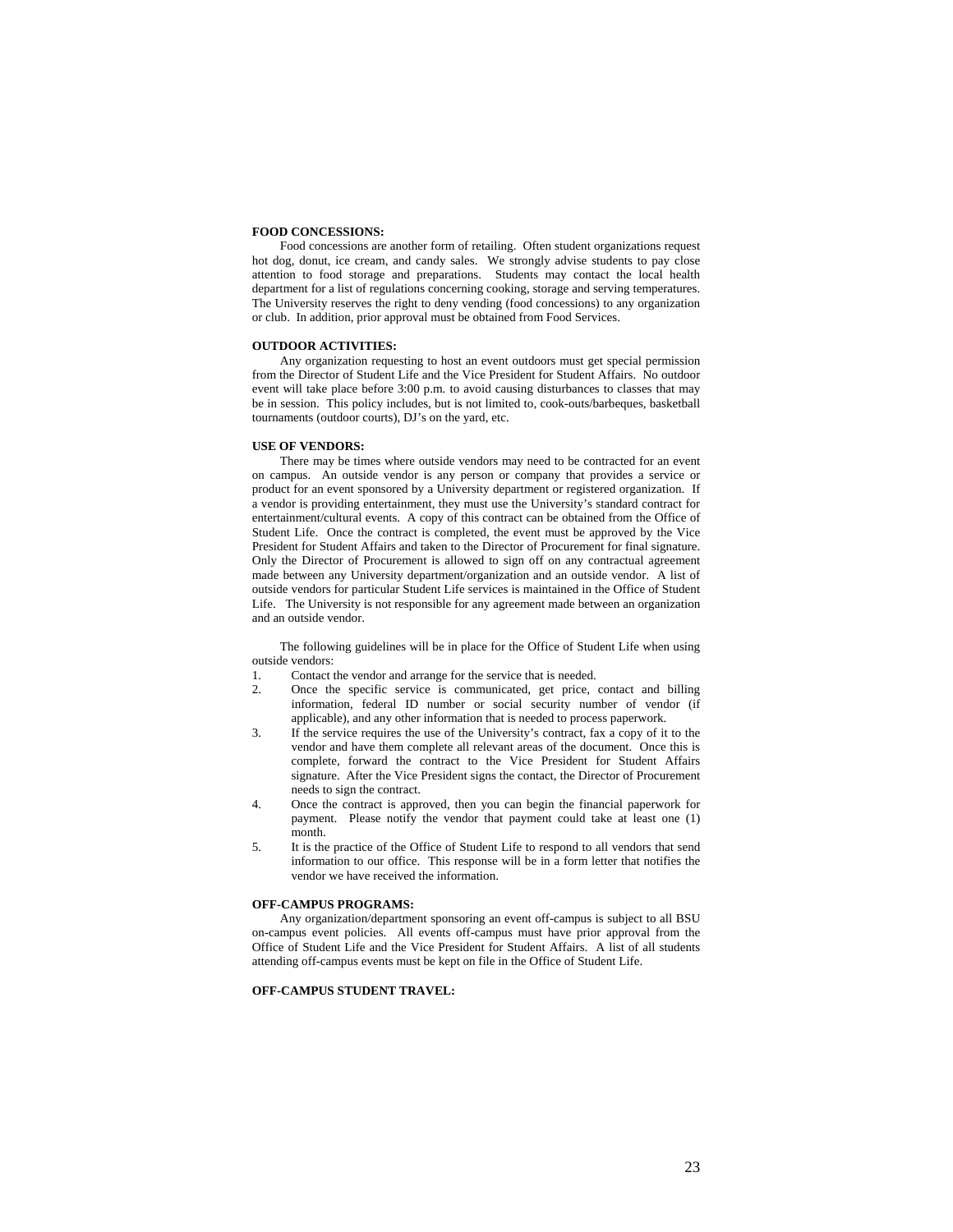Any student organization or campus group sponsoring a trip off-campus which transportation is being provided by the sponsoring group must have each student complete a travel release form before they can participate in the event. This form can be obtained from the Wiseman Student Centre's Office of Student Life, Room 137 and copies of the form should be submitted before the scheduled trip.

#### **OFF-CAMPUS HOUSING:**

Members in the community who wish to be added to the list of Off-Campus Housing must complete the form furnished by the Office of Student Life. The Coordinator of Commuter Affairs and Community Service will maintain the Off-Campus Housing list along with designated staff. The listings are checked periodically to ensure that they are current.

An Off-Campus Housing Guide is made available for BSU students who seek offcampus accommodations. Though the guide is meant to be helpful, all off-campus renting experiences are different. Students should use caution when looking to rent offcampus and make sure that they do not enter into an agreement that is overwhelming. The Coordinator of Commuter Affairs and Community Service can assist students in this process if requested.

### **OUTSIDE ACCOUNTS:**

Student organizations are not allowed to have outside accounts for any state funds. Any activity that receives Student Government assistance will have the amount contributed by SGA deposited in the SGA account through the Office of Student Accounts. The only exception to this policy is those organizations that are chapters of national organizations such as the fraternities and sororities.

#### **TICKETING:**

The University's Ticket Policy will govern those student events that require the sale of tickets. No student group is allowed to print its own tickets for an event that will take place on University property.

#### **EXCLUDED ITEMS:**

Due to the dynamic nature of this office, there may be some policies that are not covered. In the event that an issue arises that this manual does not provide a policy for, the office will institute a temporary policy until a permanent policy can be put in place. The temporary policy will become effective only when the approval of the Dean for Student Affairs and Campus Life is granted.

# **STUDENT GOVERNMENT ASSOCIATION**

The Student Government Association, SGA, is the governing board for the student body and the clubs and organizations on the campus. The SGA exists to promote the general welfare, to secure freedom and justice, to foster warmer human relationships and respect for the rights of all students at Bowie State University. In addition, the SGA has as its mission to promote cultural and societal involvement and to preserve and protect the ideals upon which Bowie State University was founded.

The positions of Miss & Mr. Bowie and Student Activities Coordinator fall under the auspices of the SGA. Miss & Mr. Bowie represent the SGA and the University. The Student Activities Coordinator promotes an environment conducive to the growth and development of students through the implementation of diverse programs. The SGA is financially supported by student activity fees.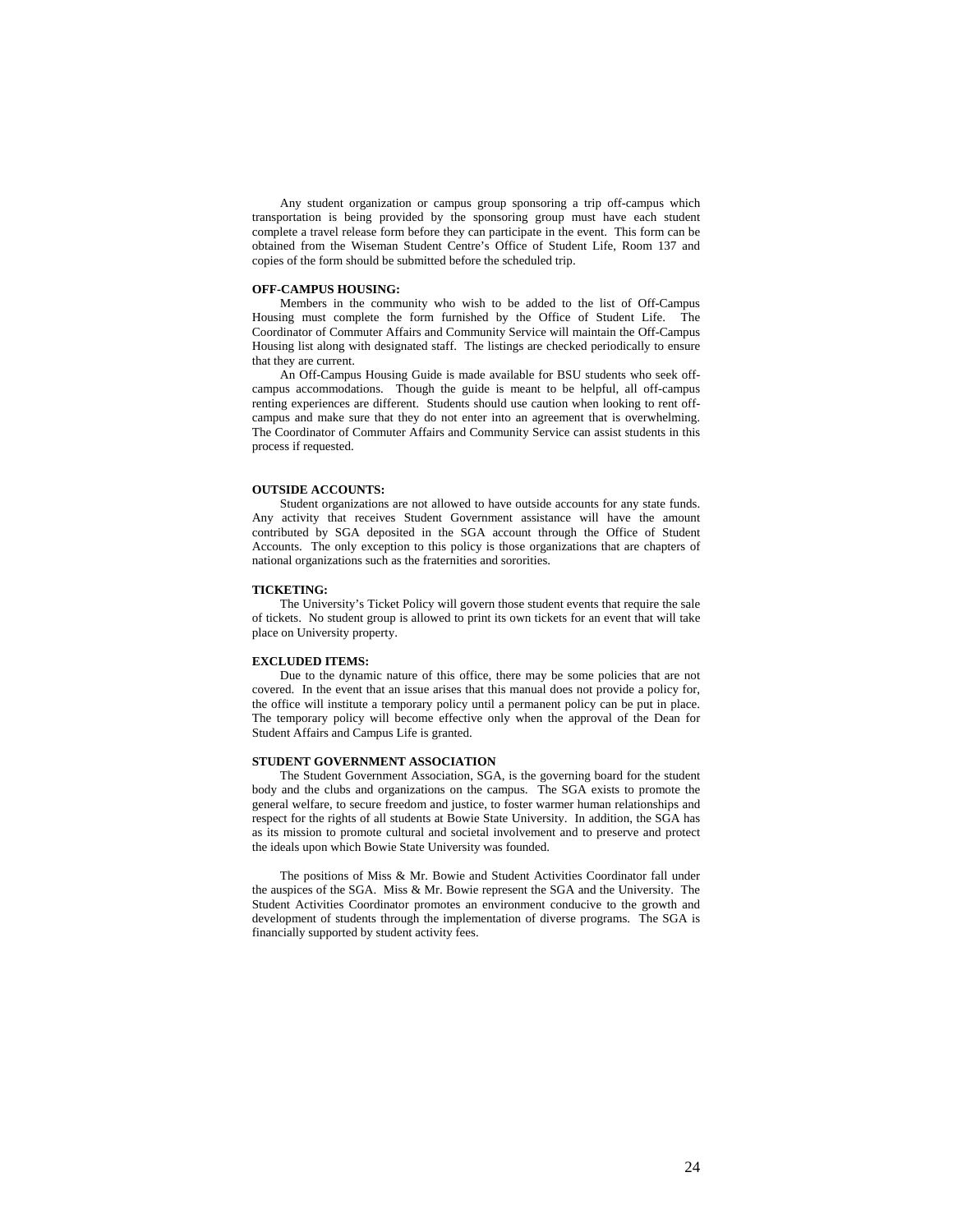# **BOWIE STATE UNIVERSITY STUDENT GOVERNMENT ASSOCIATION CONSTITUTION**

## **Preamble**

Whereas, the mission of Historically Black Colleges and Universities is to educate and develop individuals to assume leadership in their communities, it is necessary that this tradition be upheld. We, the undergraduate students of Bowie State University, in order to secure to ourselves the right of self-government and a holistic education, while sustaining and fostering the mission, and ideals upon which this university was founded, do hereby establish this constitution to be the fundamental law governing the student body. This document shall also serve to ensure undergraduate students' roles and responsibilities in overall university governance.

## *ARTICLE I Name, Membership, and Purpose*  **Section I**

The name of the organization that will be the voice and governing body of the undergraduate students at Bowie State University shall be referred to as the Student Government Association of Bowie State University, herein after referred to in this governing document as SGA

## **Section II**

All undergraduate students enrolled at Bowie State University, as so defined by the office of the Registrar and/or the Office of Student Affairs and Campus Life shall be a member of the SGA. All students who meet the necessary qualifications shall be eligible to participate as an officer in the SGA.

# **Section III**

The governing structure of the SGA shall consist of three distinct and separate branches that operate interpedently: Executive, Legislative, and Judicial.

#### **Section IV**

The purpose of the SGA shall be as follows:

- 1. The SGA shall provide for effective student representation in planning, execution, and evaluation of all activities affecting the Bowie State University student community.
- 2. The SGA shall serve as a forum whereby student opinions, views, and aspirations may be properly discussed and acted upon.
- 3. The SGA shall function as an effective, efficient, and responsive means of coordinating, and monitoring all student affairs.
- 4. The SGA shall take all necessary steps to protect the welfare of the student body and to ensure each student the opportunity to develop into a productive Bowie Man and a Bowie Woman.

#### *ARTICLE II Executive Branch*

All executive powers herein granted shall be vested in the Executive Branch of the SGA. The role of the Executive Branch shall be to enforce and execute the actions of the Legislative Branch and the rulings of the Judicial Branch either upon its own initiative or with the aid of the other Branches.

The Executive Branch shall be comprised of the Executive Cabinet and Executive Aides. The Executive Cabinet, headed by the President, shall include the President, Vice President, the four Class Governors, and the Executive Member-at-Large.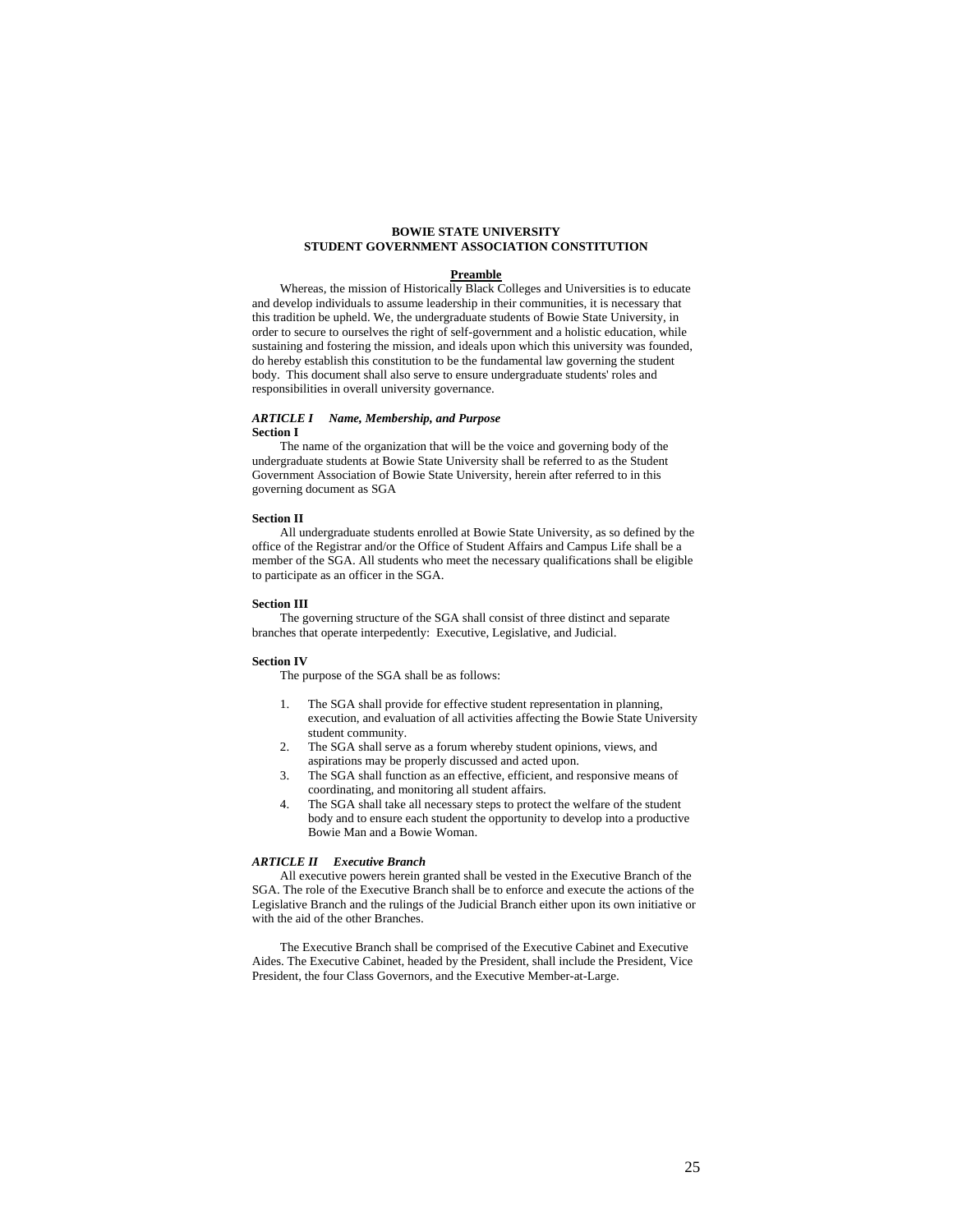The Student Activities Coordinator, SGA Treasurer, Executive Secretary, Mr. and Miss Bowie State University, and the Solicitor General and Aids deemed by the President of SGA shall be Executive members with privileges and authority. However, the Solicitor General will reside in their distinct respective branch.

# **Section I**

- The role of the Executive Cabinet shall be to:
- The Executive Cabinet shall assist the President on rulings relative to bills passed by the Senate by recommending passage or rejection of such proposed legislation.
- 2. The Executive Cabinet shall recommend to the President removal of officers from the Executive Cabinet. All recommendations need to be in writing, signed and dated.
- 3. The Executive Cabinet shall assist in keeping the President of SGA informed on all matters pertinent to the student body.

# **Section II President**

- The role of the President shall be as follows:
- 1. The President of the Student Government Association will call and preside at all executive and joint executive-legislative meetings and will vote only in the case of a tie.
- 2. The President or designee, by virtue of the position, will automatically be one of the student representatives on the BSU University Council and will serve on all University committees that require such representation.
- 3. The President will meet with the University President once a month during the regular semester.
- 4. The President will provide the student body each month with information concerning the operation and activities of the Student Government Association and about general university/system wide issues.
- 5. The President will present to the Senate on the seventh week of both regular academic semesters a comprehensive report on the State of the SGA.
- 6. The President will be bound by the oath of office to provide leadership for the student body.
- 7. The President will appoint students to represent the university at intercollegiate and national activities; will advise the Senate for its approval; and will submit proposals including the budget to the Senate of such appointments.
- 8. The President must execute bills passed in the Senate and approved by the Executive Branch.
- 9. The President shall have veto power of all legislation passed by the Student Legislative Branch (Student Senate) within ten (10) school days.
- 10. The President will appoint and receive Ambassadors, and appoint committees to non-policy posts, without Legislative approval.
- 11. The President-elect will have the power to appoint people to any elected office in the event that no one seeks to run for that perspective office.
- 12. In the event that no one seeks to run for the office of the President of the SGA, the existing President of the SGA will have the authority to appoint a successor with the approval of the existing Senate.
- 13. The newly appointed President will have the authority to appoint a Vice-President with the approval of the existing Senate.
- 14. The President will reserve the right to declare a state of emergency and to use such powers as deemed necessary until the next regularly scheduled meeting of the Senate.
- 15. The President will have the power to call emergency meetings.
- 16. The President shall have the power to call the Senate to a special session.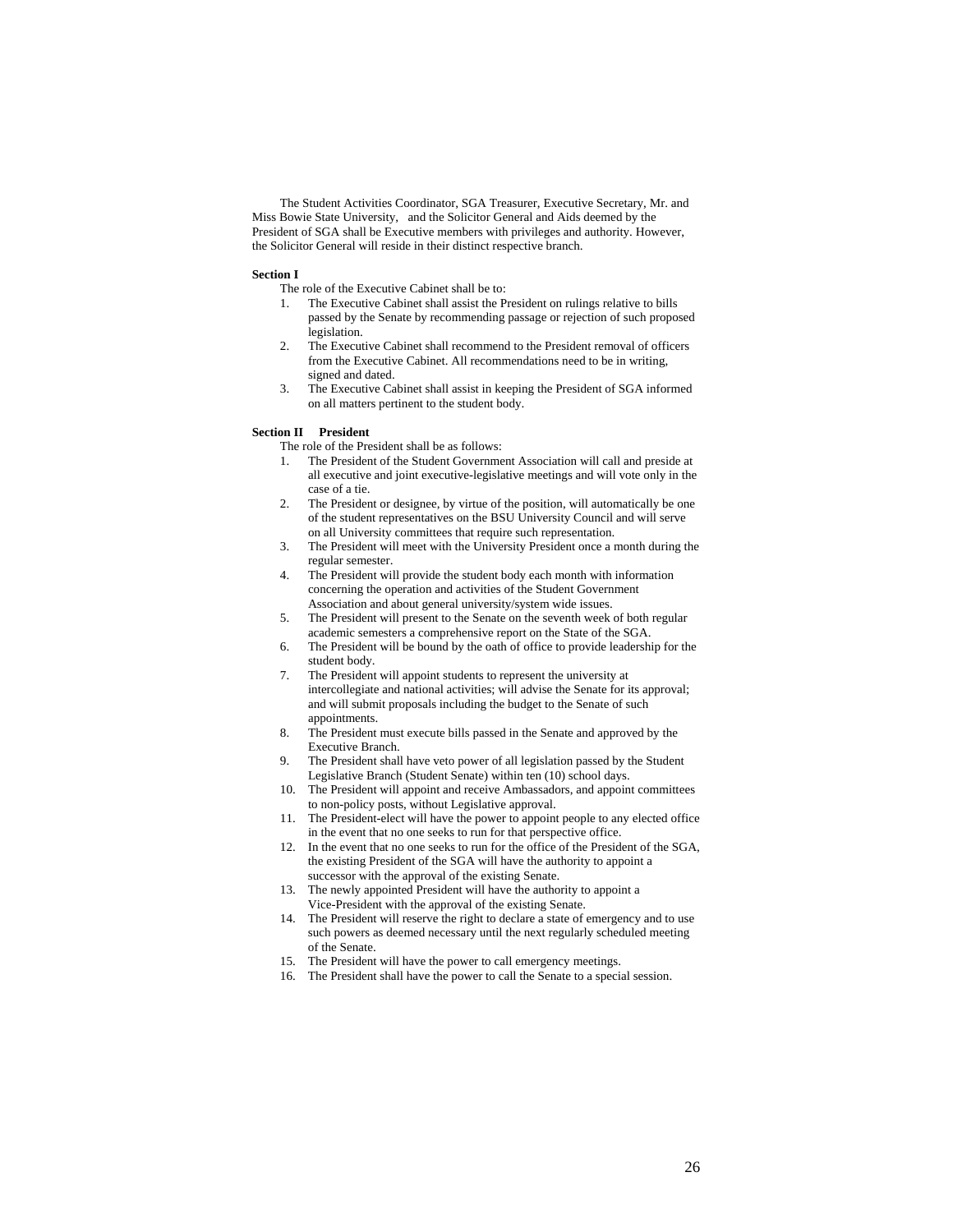- 17. In case of the removal of the President of the SGA from office or in case of the President's absence, resignation, death or inability to discharge the duties of the office, the line of succession is as follows: Vice-President, Senior Class President, and Junior Class President.
- 18. The President is authorized to act in the best interest of the student body and the SGA during the summer months. Some decisions made, such as appointments to policy posts and appointment of the Treasurer, will be valid for the summer, but will require legislative approval when the newly elected Student Legislature reconvenes.
- 19. The President shall have the authority to suspend, with the majority vote of the Executive Branch, any SGA officer for failure to fulfill three (3) or more duties as assigned within a semester. Suspensions may not last longer than a period of thirty (30) days.
- 20. The President shall have the authority to suspend or expel any "appointed" officer without Executive Branch approval.
- 21. The President will have their room charges covered by SGA. This remuneration will not include board charges, which will be the responsibility of the SGA President. Should he/she elect to receive a stipend in lieu of having their room charges paid for, the amount of the stipend can exceed \$1,000, but will not exceed the highest semester rate of the traditional residence halls.

## **Section III Vice President**

The Vice President shall serve a dual role by acting as co-chair of the Executive Branch and chair of the Senate. Additional roles and responsibilities of the Vice President are stated in Article IV, Section III of this Constitution.

- The Vice President will, at all times, work in close cooperation with the President of SGA
- 2. As a member of the Executive Branch, the Vice President will present all bills passed in the Senate to the Executive Cabinet for approval or veto. The Vice President will keep the Executive Cabinet and the President informed of all Senate activities.
- 3. In case of the removal of the Vice President of the SGA from office or in case of the Vice President's absence, resignation, death or other inability to discharge the duties of the office, the line of succession is as follows: Senior Class and Junior Class President.
- 4. The successor to the office of the Vice President will only hold office temporarily, and elections will be held by the Senate for a new Vice President within 72 hours of the original vacancy.
- 5. The Vice President will have the authority to act in the best interest of the student body and the SGA during the summer months. Some decisions made will be valid for the summer, but will require legislative approval when the Student Senate reconvenes.
- 6. Additional roles and responsibilities of the Vice President are stated in Article IV, Section III of this Constitution.
- 7. The Vice President will have their room charges covered by SGA. This remuneration will not include board charges, which will be the responsibility of the Vice President. Should he/she elect to receive a stipend in lieu of having the room charges paid for, the amount of the stipend can exceed \$1,000, but will not exceed the highest semester rate of traditional residence halls.

# **Section IV Class Presidents**

- The role of each Class President shall be as follows:
- 1. The Class President of the various Executive Branch member classes will serve as liaisons between their respective classes and the Executive Branch.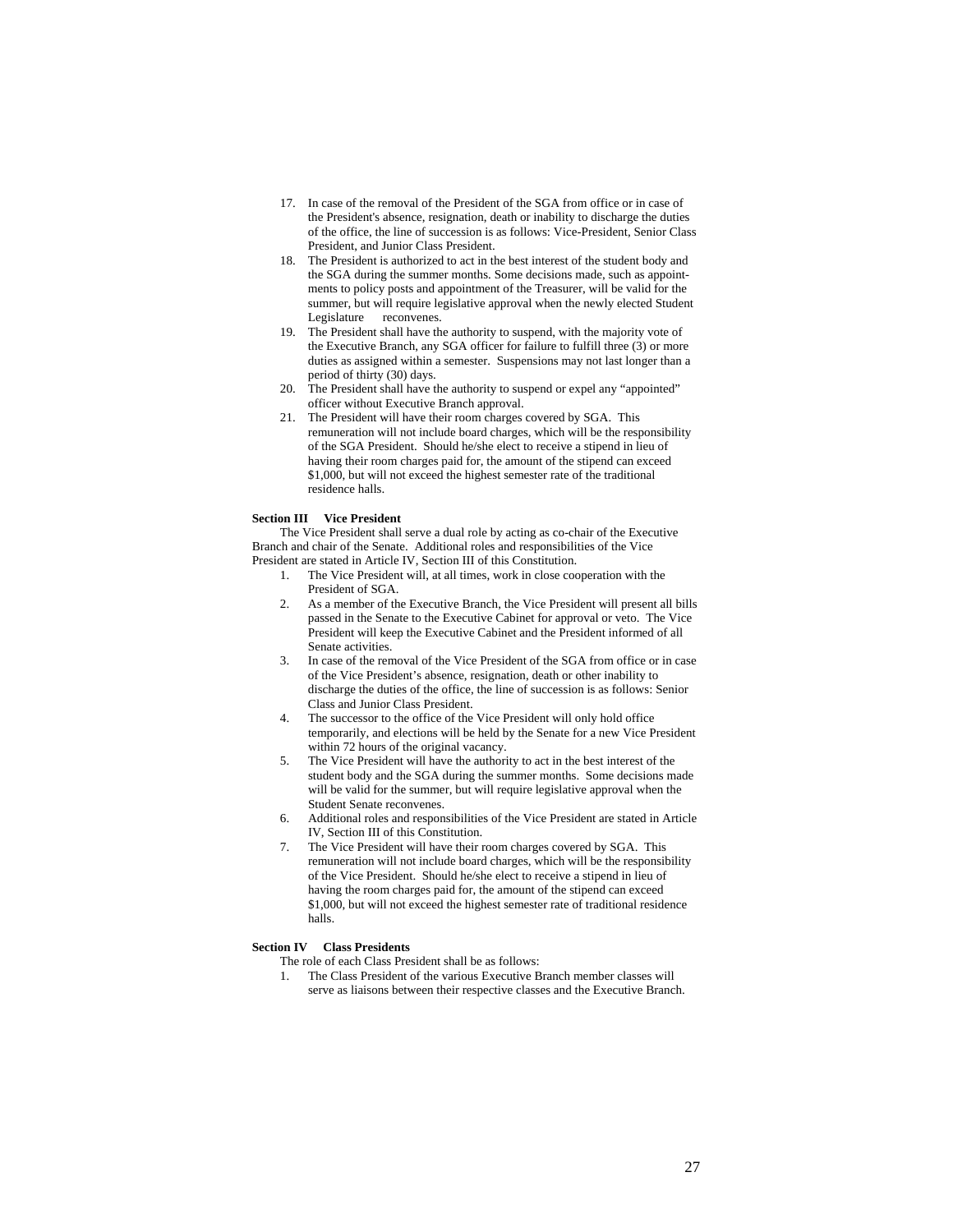- 2. The Class President will inform their constituents of Executive Branch action, and they will inform the Executive Branch of their class actions.
- 3. The Class President will submit proposals to the Executive Branch for their approval.
- 4. The Class President will carry out duties and directives as assigned by the Executive Branch Chairperson.
- 5. The Class President will attend all Executive Branch meetings or send a delegate.
- 6. The Class Presidents are required to meet with Class members once a month to give updates on relevant issues.
- 7. The Class President shall prepare a monthly report to be submitted to the Executive Branch outlining all activities that occurred during the month.
- 8. Additional roles and responsibilities of the Class Presidents are stated in Article IV, Section III of this Constitution.

# **Section V Executive Branch Member-at-large**

- The role of the Executive Branch Member-at-Large shall be as follows:
- 1. The Executive Branch Member-at-Large is not responsible to any particular class or organization but instead represents the general welfare of the student body.
- 2. The Executive Branch Member-at-Large will only vote with the general welfare of the entire student body in mind.
- 3. The Executive Branch Member-at-Large must participate on at least one committee and in one SGA project during each semester.
- 4. The Executive Branch Member-at-Large must attend all Executive Branch meetings.
- 5. The Executive Member-at-Large is responsible for following up on all official student complaints submitted to the Student Government Association.
- 6. The Executive Branch Member-at-Large will receive a stipend in an amount determined by the Finance Committee.

# **Section VI SGA Treasurer**

- The role of the Treasurer shall be as follows:
- 1. The Treasurer will be appointed by the President of the SGA with the
- approval of the Senate at the first scheduled meeting of the fall semester. 2. The Treasurer will keep an accurate record of all income and expenditures of
- the SGA and its members Organizations whenever State funds are used. 3. The Treasurer will give a full financial report bi-weekly to the President of the
- SGA, all SGA Officers, and the Assistant Director of Student Life. 4. The Treasurer will prepare a monthly full financial report and make it
- available to the Student Body. 5. The Treasurer shall make monthly reports to the Senate at the end of the
- month. 6. The Treasurer, along with the President of the SGA and the Assistant Director of Student Life, shall be the only authorized signatures on all financial
- transactions. Failure to follow this will result in impeachment. 7. The Treasurer will submit all budget transactions to the Assistant Director of Student Life for verification of funding and approval.
- 8. The Treasurer, along with the President, will meet twice a month with the Assistant Director of Student Life, for the purpose of being knowledgeable of the University's budget process and reconciliation of budget records.
- The Treasurer will serve as the chair of the Finance Committee.
- 10. The Treasurer shall work with the class Comptrollers on keeping their cabinets in budget.
- 11. The Treasurer will receive a stipend in an amount sanctioned by the Finance Committee.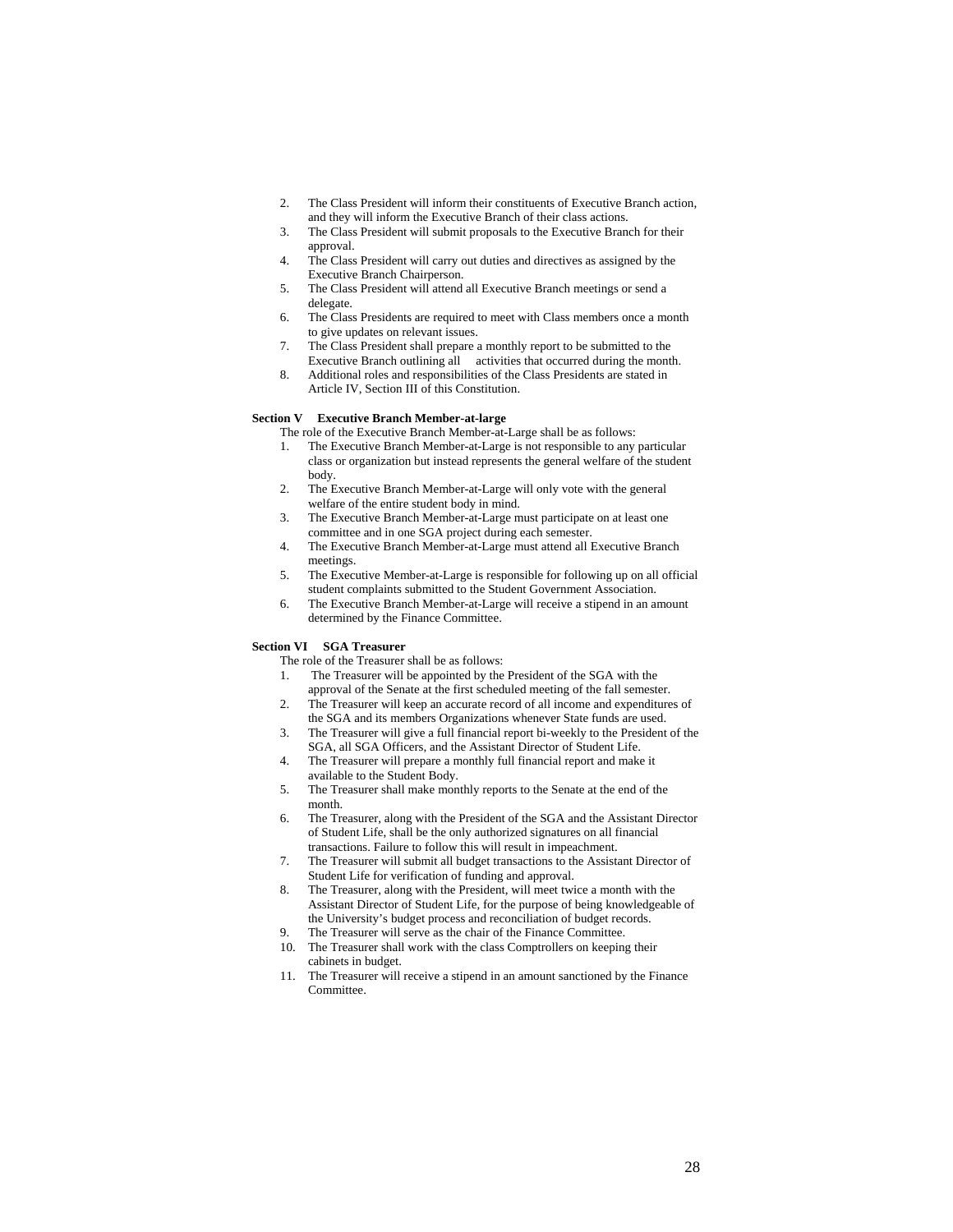#### **Section VII Executive Secretary**

The role of the Executive Secretary shall be as follows:

- 1. The Executive Secretary shall be appointed by the President of SGA without Senate approval.
- 2. The Executive Secretary shall keep an official record of all bills, proposals, resolutions passed by the Senate, and job descriptions of all SGA officials, elected and/or appointed.
- 3. The Executive Secretary shall keep an accurate roll of all active officials of SGA.
- 4. The Executive Secretary shall keep and report the minutes of all Executive Cabinet and Student Body meetings.
- 5. The Executive Secretary shall coordinate the clerical duties of all SGA personnel.
- 6. The Executive Secretary shall receive a stipend in an amount sanctioned by the Finance Committee.

# **Section VIII Student Activities Coordinator**

The role of the Student Activities Coordinator shall be as follows:

- 1. The Student Activities Council shall be under the leadership of a Student Activities Coordinator.
- 2. The Student Activities Coordinator is responsible for SGA events regardless of branch origin.
- 3. The Student Activities Coordinator is responsible for submitting a schedule of events to the Executive Cabinet one month prior to the start of a new semester or as indicated by the SGA President.
- 4. Periodic updates on events will be furnished by the Student Activities Council upon request from the SGA President or Vice-President and/or Assistant Director of Student Life.
- 5. Conference or other professional development opportunities relevant to planning campus activities.
- 6. The Student Activities Coordinator should work closely with the Treasurer as all funding for programming has to be presented to the Finance Committee for approval.
- 7. The Student Activities Coordinator should meet at least bi-weekly with the Assistant Director of Student Life or designee for the purpose of coordinating/updating events and activities schedules.
- 8. The Student Activities Coordinator will receive a stipend in an amount as determined by the Finance Committee.

\* *The Student Activities Council will consist of eight (8) students – including the Student Activities Coordinator and will be responsible for the planning and coordination of all events that are sponsored by the SGA. The Council should prepare and make available an activities calendar of all proposed events for the semester for the approval of the Assistant Director of Student Life. The membership of the Student Activities Council should come from the Senate. The membership will be appointed by the Student Activities Coordinator with the approval of the Executive Branch.* 

# **Section IX Mr. and Miss Bowie State University**

- The role of Mr. Bowie and Miss Bowie State University shall be as follows:
- 1. Mr. Bowie and Miss Bowie State University shall represent the SGA and the University at official functions as designated by the SGA President.
- 2. Mr. and Bowie State University shall both establish and maintain a platform.
- 3. Mr. Bowie and Miss Bowie State University shall serve as ambassadors of the University and the SGA.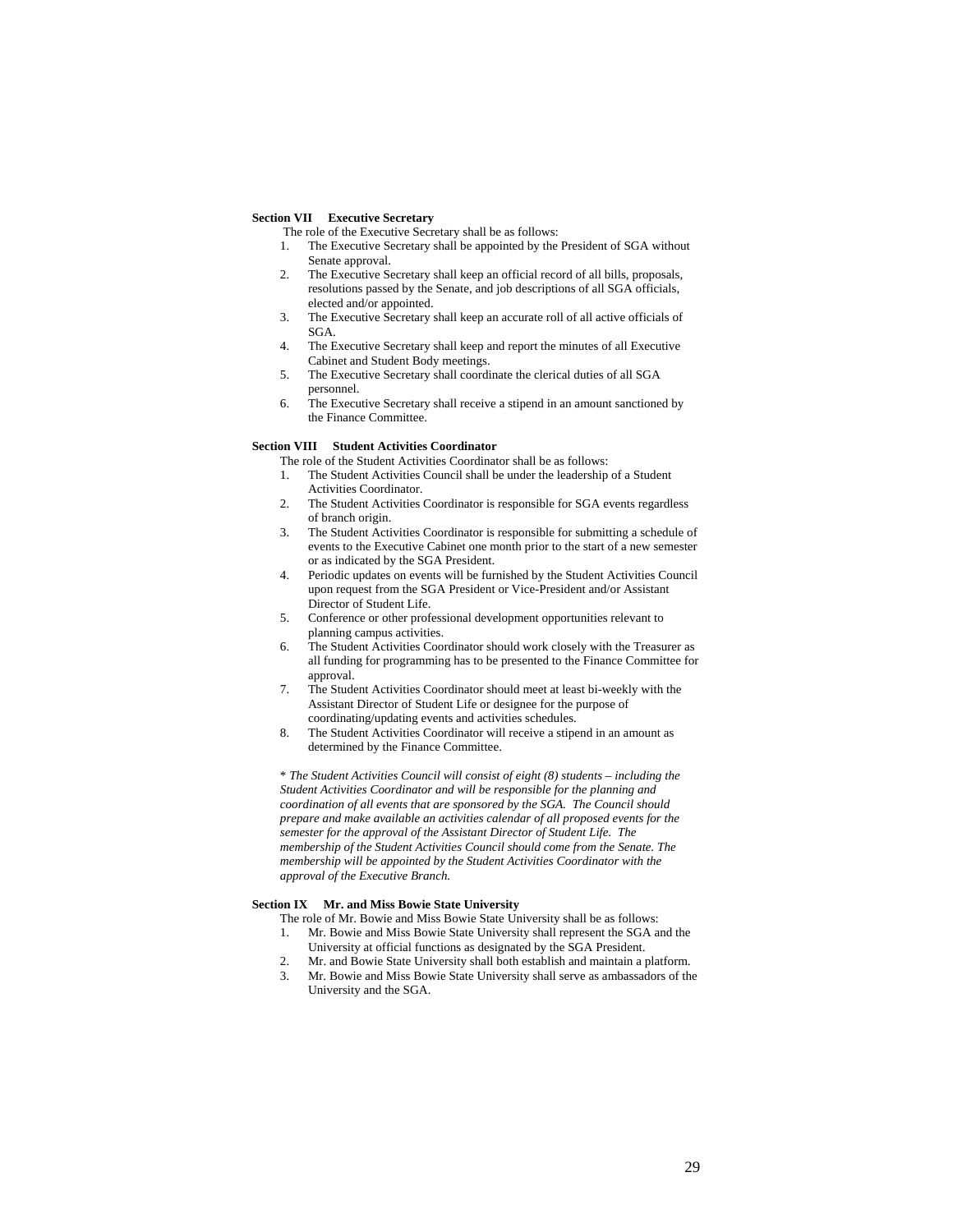- 4. At the beginning of their reign, Mr. and Miss Bowie State University shall create an advisory committee consisting of the Assistant Director of Student Life, the SGA President and four advisors of choice, two chosen by Mr. Bowie State and two chosen by Miss Bowie State.
- 5. During each regular semester Mr. Bowie and Miss Bowie State University will be required to perform at least three off campus community service projects each semester. Each project should be unique and may not mimic any community service project done by any student and/or student leader and/or student organization in the past calendar year. Each project should enhance not only the student body but also the community around Bowie State University. Each project must be approved by the Executive Cabinet, Mr. and Miss Bowie Advisory Council, and the SGA Advisor(s). Each project shall be documented and reported to the SGA President and the Mr. Bowie and Miss Bowie State University Advisory Council respectively. Should Mr. Bowie and Miss Bowie State University fail to meet or perform the requirements of the title, their crown shall be removed.
- 6. In case of removal from office or resignation, death, or other inability to discharge the duties of Mr. Bowie and Miss Bowie State University, the line of succession shall be as follows: first runner-up, second runner-up, etc. In case there exists no runner-up, the SGA President along with the Mr. Bowie and Miss Bowie State University Advisory Committee shall have the power to designate the manner in which the new Mr. Bowie and Miss Bowie State University is selected.
- 7. Mr. Bowie and Miss Bowie State University shall receive financial support for sponsored activities and events as decided by the Finance Committee. A proposed budget should be submitted for approval at the start of every semester outlining all projected activities, service projects and events.
- 8. Mr. and Miss Bowie State University shall raise funds to help with the cost of pageants, activities, and travel.
- 9. Mr. Bowie and Miss Bowie State University shall serve on committees as designated by the SGA President.
- 10. Mr. Bowie State University shall organize the Mr. Bowie State University competition, and Miss Bowie State University will organize the Miss Bowie pageant. This will be done in conjunction with the Assistant Director of Student Life or designee, the Elections Committee and the Mr. and Miss Bowie Advisory Committee.
- 11. Mr. Bowie and Miss Bowie State University shall have their room charges covered by SGA. This remuneration will not include board charges, which will be the responsibility of Mr. Bowie and Miss Bowie State University. Should Mr. and Miss Bowie elect to receive a stipend in lieu of having their room charges paid for, the amount of the stipend can exceed \$1,000, but will not exceed the highest semester rate of traditional residence halls.

# **Section X Bowie State University Royal Court**

There shall be two attendants to Mr. and Miss Bowie State University and they shall be officially named Mr. and Miss Black & Gold and Mr. and Miss Essence. These positions are not SGA officer positions and will not have representation on the Executive Board, unless they are designated by Mr. Bowie and Miss Bowie State University to represent them. In this event, there shall be only one vote submitted for Miss BSU and one submitted for Mr. BSU.

The roles and responsibilities of the attendants to Mr. and Miss Bowie State University are as follows:

1. Shall be appointed by Mr. Bowie and Miss Bowie State University. They must meet the qualifications set forth for all appointed SGA positions and the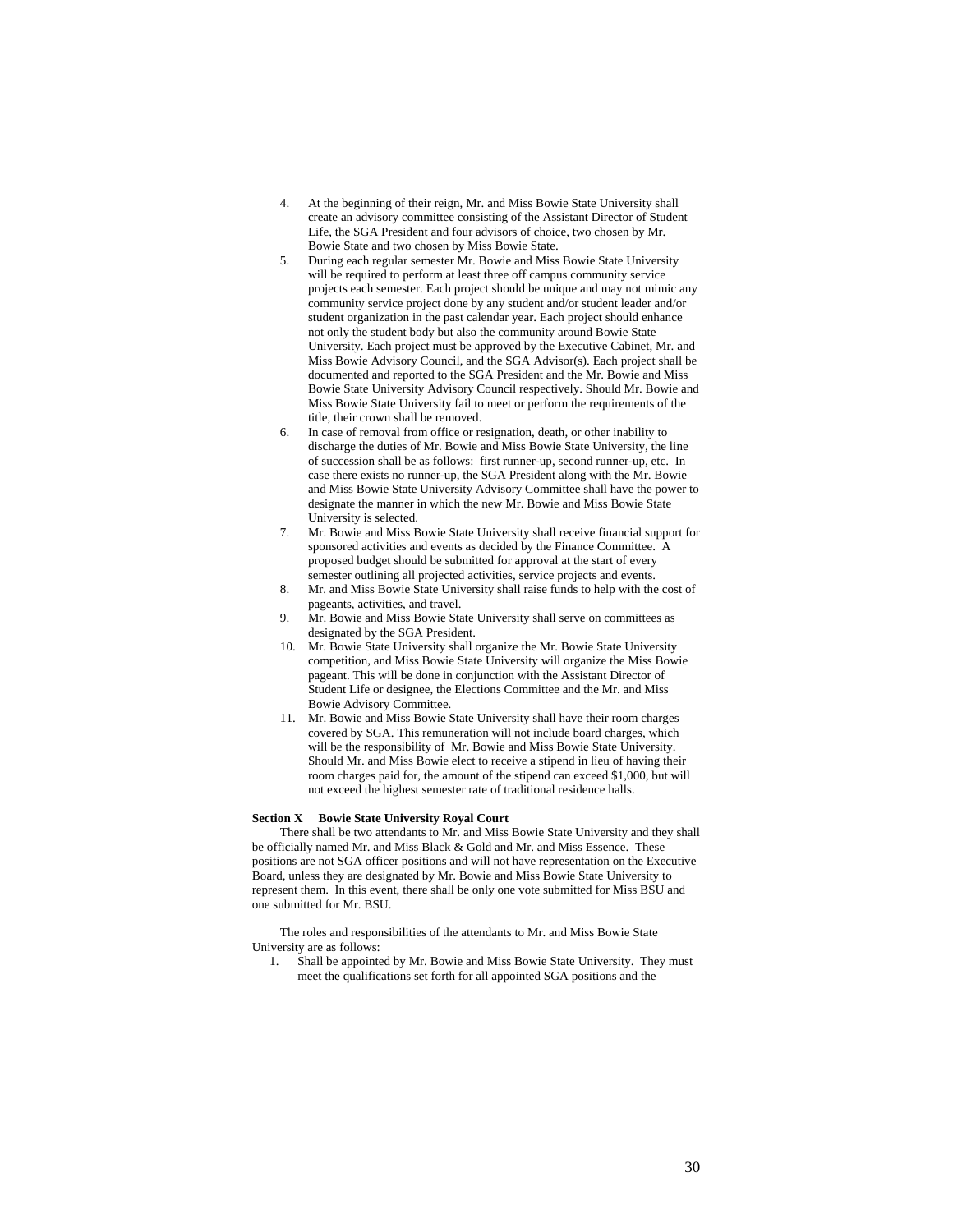approval of the Mr. Bowie and Miss Bowie State University Advisory Committee;

- 2. Shall assist Mr. Bowie and Miss Bowie State University with their platforms and programs; along with the Bowie State University Royal Court.
- 3. Be prepared at all times to fill in for Mr. Bowie and Miss Bowie State University when needed;
- 4. Shall assist the Bowie State University Royal Court with programs.
- 5. Assist and provide input and feedback to Mr. Bowie and Miss Bowie State University in determining all programs done on behalf of the Royal Court.
- 6. Assist Mr. Bowie and Miss Bowie State University in producing monthly reports to SGA informing them of the status of the Royal Court (i.e., upcoming events, needs, outcomes of programs, etc.).; and
- 7. Represent the BSU Royal Court at all on and off campus programs and events when such representation is deemed appropriate.
- 8. In case of removal from office or resignation, death, or other inability to discharge the duties of \*Mr. Bowie and Miss Bowie State University, the new Mr. Bowie and Miss Bowie State University are able to choose new attendants.

# **Section XI Classes of Student Government Association Sub-Section I**

The Senior, Junior, Sophomore, and Freshmen classes shall have representatives that will work on their behalf. The class cabinets shall be composed of four basic officers, the Class President, Class Vice President, the Class Royals, the Class Treasurer, and the Class Secretary.

# **Sub-Section II Class President**

- 1. Class President shall have all powers granted in the Executive Branch article of the Constitution.
- 2. Class President shall deliver a "State of the Class" address to the full Senate and the student body at the beginning and end of each semester.
- 3. Class President shall meet with their constituents twice a month.
- 4. Class President shall have the power create positions for their respective cabinets. Each position created must include a detailed description of the position to be given to the Executive Secretary and Solicitor General. Class Presidents shall also be able to remove officers from their cabinet with the full support of their class cabinets. When removing persons from positions, valid reasons should come from the breaking of job description and/or the Student Code of Conduct.
- 5. Class President shall be bound by the oath of office to provide leadership for their respective student body.
- 6. Class Presidents shall have the ability to assign additional duties to their officers.
- 7. Class Presidents shall receive a stipend in an amount as sanctioned by the Finance Committee.

# **Sub-Section III Class Vice President**

- 1. Class Vice President shall assist the Class Presidents in presiding over all class meetings.
- 2. Class Vice President shall perform all designated duties of the Class President in their absence.
- 3. Class Vice President shall see to it that all functions of class committees are carried out.
- 4. Class Vice President shall be the Senate representation for their respective classes. They will report to their Presidents and cabinets on all Senate activities.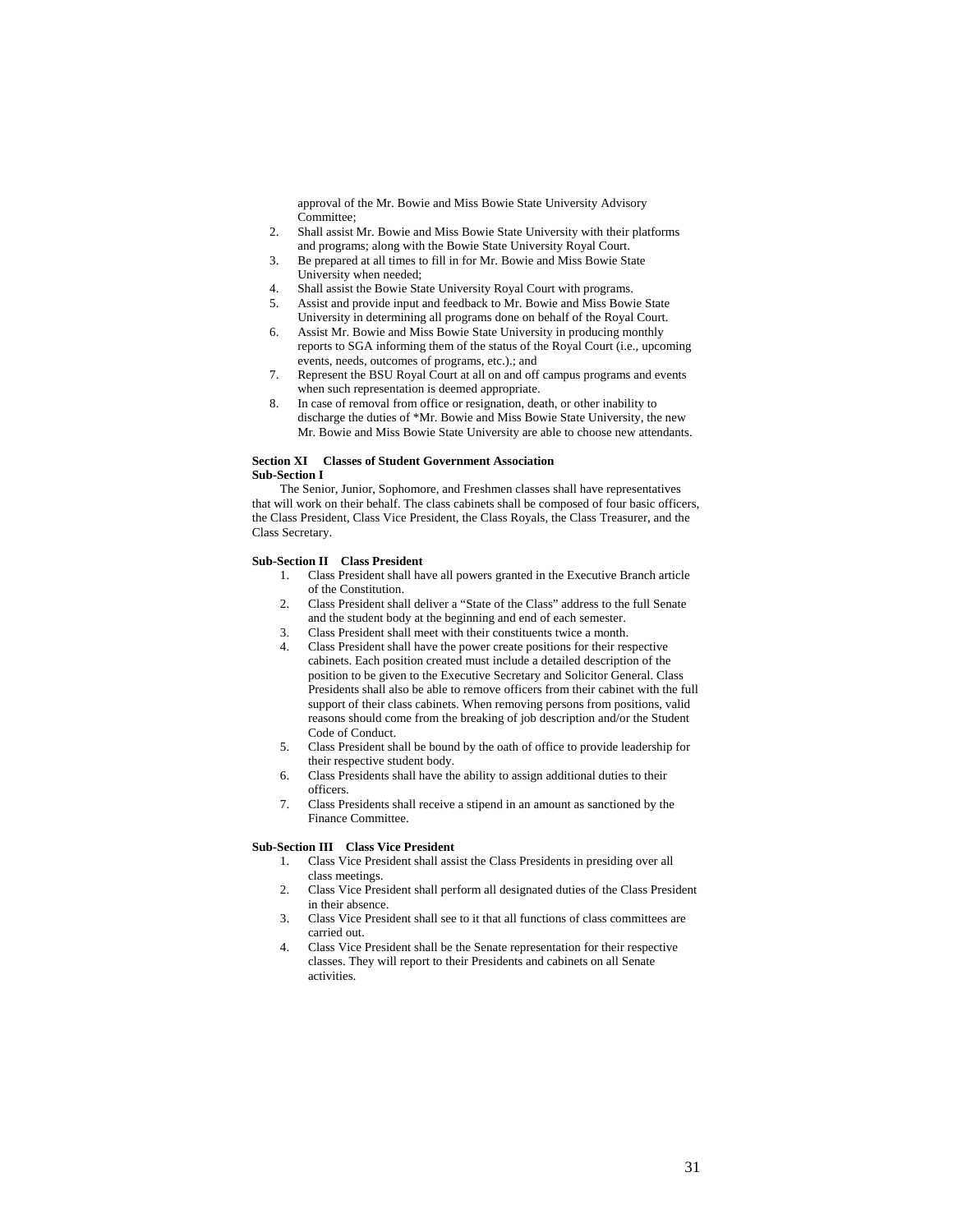5. Class Vice Presidents will serve as the executive board for the Senate. Their roles and responsibilities will be outlined in accordance to the Vice President's agenda. The Senior Class Vice President will serve as the Vice Chairperson of the Senate. The Junior, Sophomore, and Freshman Vice Presidents will serve as Executive Senators.

# **Sub-Section IV Class Royals**

- 1. The Class Kings and Queens shall represent their respective classes at official functions as designated by their Class President.
- 2. The Class Kings and Queens shall serve as ambassadors of their respective classes, the University, and the SGA.
- 3. The Class Kings and Queens shall perform two community service projects each semester, which should be approved by their Class Governor and the class advisor. These community service projects should be original and should be designed to enhance their respective classes and the university.
- 4. The Class Kings and Queens shall be part of the University Royal Court.

# **Section XII Pan Hellenic Council Representative**

There shall be an elected Pan Hel representative, elected by Pan Hellenic Council that will sit on the SGA Executive Board. Duties for this position will be outlined by the SGA President and the Pan Hellenic Council.

# *ARTICLE III*

# **Section I Membership**

The Senate shall consist of a President (Vice President of SGA), a Vice Chairperson, Senators from all registered student organizations and classes, a Senate Member-at-Large, and Legislative Aides.

# **Section II Duties of the Senate**

The Senate shall be the voice of the students at Bowie State University. The duties of the Senate shall be as follows:

- 1. The Senate shall meet at least twice a month. The meetings shall be scheduled at the conveyance of the majority of the full Senate or when designated by the Senate Chairperson.
- 2. The Senate shall not assemble during Mid-Term and Final Examination periods.
- 3. The Senate shall maintain an official record of its actions to be made available to the public on request.
- 4. The Senate shall override a presidential veto with a two-thirds vote.
- 5. The Senate shall conduct official business only when a quorum is in attendance. A quorum shall constitute a simple majority of all seats. If there is a problem with this, the Senate Chairperson shall be able to determine a new quorum.
- 6. The Senate shall be able to determine by a two-thirds approval the rules of its proceedings and publish them as a Senate Code. If the code is established, all Senators shall be bound to follow the code.
- 7. The Senate shall operate during the summer and winter with the Senators in the immediate area. Official actions of the Senate shall be reviewed and may be repealed at the first Senate meeting of the semester if deemed necessary by the full Senate.
- 8. The Senate shall approve by a two-thirds vote all SGA bills, proposals, ordinances, and resolutions designed to generate funds or revenue.
- 9. The Senate shall approve the annual SGA budget.
- 10. The Senate shall review and approve budgets of all SGA departments and branches.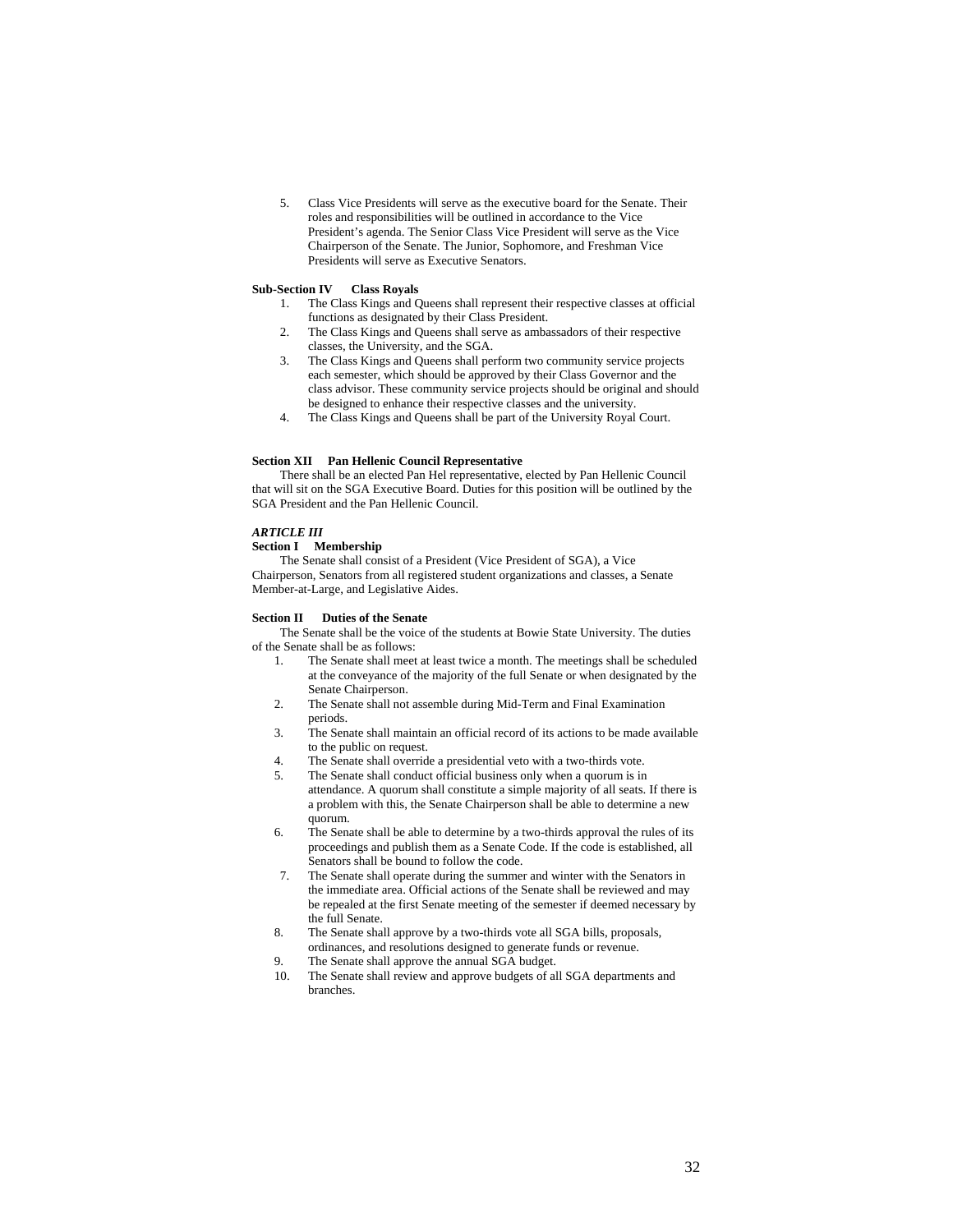- 11. The Senate shall recommend sanctions be imposed against any registered student organization violating the Student Code of Conduct.
- 12. The Senate shall approve by two-thirds vote resolutions reflecting the opinions of the student body.
- 13. The Senate shall The Senate shall have the power to request the appearance of any SGA personnel, all elected student members, members of all campus organizations, and all other students to testify when deemed necessary.
- 14. The Senate shall confirm with a two-thirds vote Legislative Aides.
- 15. The Senate shall have the sole power to grant the President of SGA powers of legislative address to for the removal of all SGA personnel, excluding officials of the Legislative and Judicial Branch.
- 16. The Senate shall have the sole power to impeach, and remove from office all SGA Officials and all other student elected officials.
- 17. The Senate shall The Senate shall place all officials under oath of affirmation during an impeachment trial. The Senate Vice-Chairperson shall administer the oath. No person shall be convicted of impeachment and removed from office without the occurrence of three-fourths vote of the members present which shall constitute a quorum of the Senate.
- 18. The Senate shall call a general referendum of the Student Body in order to render a decision regarding proposed legislation.
- 19. The Senate shall be able to hold public open meetings from which no one may be excluded. By a two-thirds vote of the Senate, it may go into closed session to discuss private deliberations.
- 20. The Senate shall take any necessary suitable action to fulfill the duties and powers expressed or implied in this Constitution.

## **Section III Senate Chairperson**

- The role of the Vice President shall be as follows:
	- The Vice-President will serve as Senate Chair Person of the Senate and will call and preside over all meetings of said body and vote only in the case of a tie.
- 2. The Senate Chairperson will keep the Senate abreast of communications received by the SGA.
- 3. The Senate Chairperson must act in accordance to the directives in bills passed by the Student Senate and approved by the Executive Branch.
- 4. The will delegate responsibility to Student Senate members as necessary for the proper functioning of the SGA.
- 5. The Senate Chairperson will have the power to levy fines on Student Senate member organizations for tardiness or absence from any portion or all of the regularly scheduled Student Senate meetings and for disorderly conduct. The schedule for fines is as follows:
	- a. Tardiness = \$.25 per minute (after a grace period of five minutes)
	- b. Absence =  $$10$
	- c. Out-of-order  $=$  \$5
- 6. With Senate approval, The Senate Chairperson shall present any organization that does not meet requirements with a hearing.
- 7. The Senate Chairperson may appoint a committee to execute a desired SGA function in accordance with the stated purposes of this Association.

#### **Section IV Vice-Chairperson**

The Senior Class Vice President will serve as the Vice Chairperson of the Senate. The Vice Chairperson shall conduct all business of the Student Senate in the absence of the Chairperson. In addition, the Vice Chairperson shall represent the Student Senate during times when the Vice President is called to act on behalf of the Executive Branch.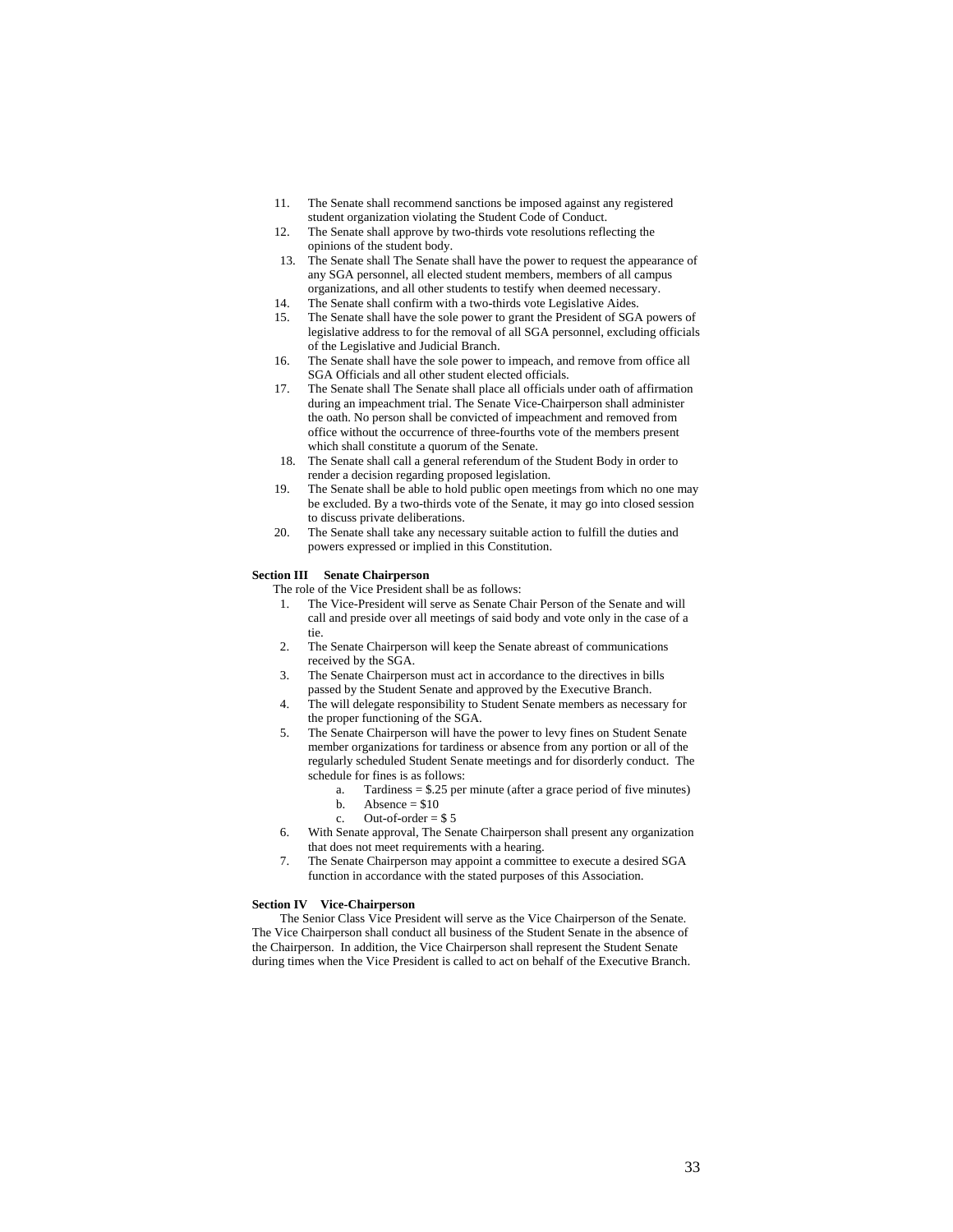# **Section V Senators**

The role of the Senate Representative**s**, from hereafter called Senator, shall be as follows:

- 1. Class and Club Senators will be elected by the numbers of the classes and clubs respectively. Each residence hall will have the status of a club and will have only one Senator in the Senate.
- 2. Each Senator will have one vote in the Senate
- Each Senator will keep all constituents informed of SGA legislation, administrative action and all other issues that concern directly or indirectly the student body.
- 4. Each Senator should be aware of SGA programs and projects and keep all constituents informed of such
- 5. Each Senator should be aware of student needs and propose programs to address those needs
- 6. In the event that a Senator is a member of more than one organization, he or she may only represent one at any meeting.
- 7. Each senator performs duties as assigned by the Chairperson and/or the Vice Chairperson

#### **Section VI Student Senate Member-At-Large**

The Student Senate Member-At-Large will be appointed by the Executive Member-At-Large. The role of the Student Senate Member-At-Large shall be as follows:

- 1. Student Senate Member-At-Large will have the same duties and obligations as other Senators as stated in Article IV, Section V of this Constitution
- 2. The Student Senate Member-At-Large must participate on at least one committee and in one SGA project during each semester in office. Failure to do so will result in the removal from office of that Member-At-Large.
- 3. A Student Senate Member-At-Large who has three (3) absences or accumulates twenty (20) minutes in tardiness will be dismissed

# **Section VII Legislative Branch Secretary**

- The role of the Legislative Branch Secretary shall be as follows:
- 1. The Legislative Branch Secretary will be appointed by the Vice-President of the SGA.
- 2. The Legislative Branch Secretary will prepare the agenda for meetings, keep and read the minutes of the meetings, maintain communication between branches with respect to the instruction and reports, act as custodian meetings, maintain communication between branches with respect to instruction and reports, act as custodian of the Legislative Branch Records and perform all other duties as assigned by the Vice-President of SGA.
- 3. The Legislative Branch Secretary will receive a stipend in an amount as determined by the Finance Committee.

# *\*Legislative Aides may be appointed to assist officials of the Senate by a two-thirds vote of the Senate.*

# **Section VIII Student Senate Requirements for Organizations and Clubs**

An organization or club must meet the following requirements before it can be eligible for admission as a voting member of the Student Senate:

- 1. The organization or club must have at least seven (7) active members\*.
- 2. The organization or club must present a list of officers to the Legislative Branch Chairperson.
- 3. The organization must present a list of current members to the Legislative Branch Chairperson.
- 4. The organization or club must have a current constitution on file with the Legislative Branch at the beginning of each academic year.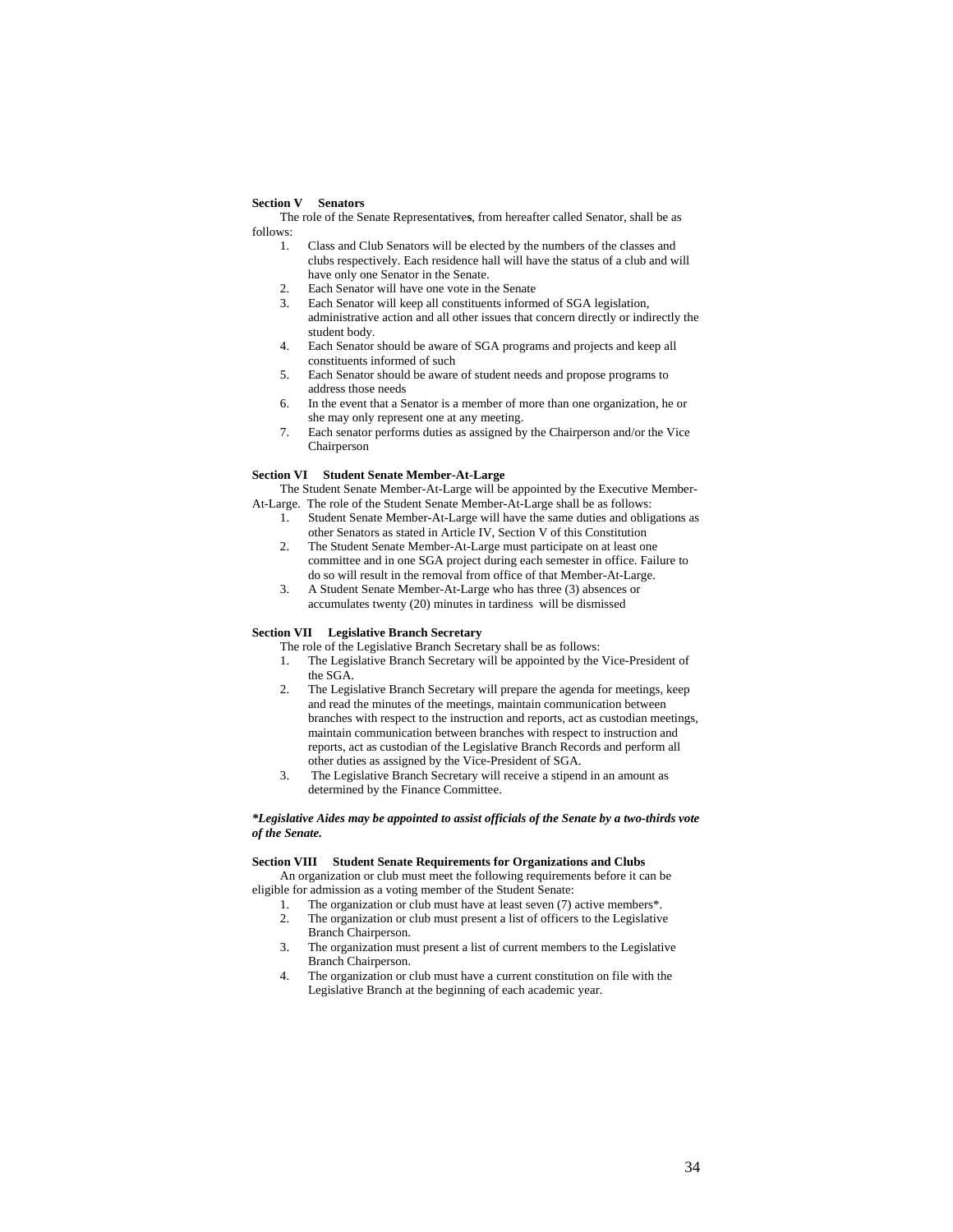- 5. The organization must have a well-defined purpose that does not conflict with university guidelines, policies, and procedures.
- 6. The Student Senate must approve the admission of a new organization or club by a two-thirds (2/3) vote before the organization can become a voting member.

*\* Exceptions to this requirement can be made by the Assistant Director of Student Life/SGA Advisor.* 

# **Section IX Representation of Classes and Organizations**

- 1. Each class and member organization must provide at least one student per semester to serve on a SGA committee or assist in a project as requested by the President or Vice-President. Failure to comply with such a request will result in the suspension of that class or member organization from the Student Senate and the freezing of its funds for a period of one (1) months. At the end of that period, the organization will be readmitted to the SGA.
- 2. Each class and member organization will submit a monthly report that meets the following criteria:
	- a. Monthly reports should be submitted to the SGA the first Friday of each month that school is in regular session.
	- b. Each report should include the names of officers and members.
	- c. The report should include all actions taken, activities sponsored, funds requested and allocated, spent and/or returned to the SGA.
	- d. The report should indicate whether a member or officer has resigned, been impeached, or become inactive.
	- e. The report should include the number of meetings held during the month (the time, place, and attendance).
	- f. The report should address any problems or concerns being encountered by the organization.
	- g. The report should be typed.

\* Failure of a class or organization to submit a monthly report will result in a fine determined by the Finance Committee. Failure of a class or organization to submit monthly reports for any three months of the regular school year will result in the freezing of that class' or organization's funds.

- 3. Class and member organization Senators must attend Student Senate meetings. Failure of a class or club to attend any of three Student Senate meetings or failure to attend one third (1/3) of the regularly scheduled meetings will result in the freezing of the organization's or class' budget, and the suspension of that class or organization from the SGA for the remainder of that semester. Exceptions may be made at the discretion of the Chairperson.
- 4. Each class and member organization must meet at least once a month. Member organizations must maintain at least two-thirds (2/3) of the original number of members to remain active in the SGA.

# **Section X Finance Committee**

The Finance Committee shall approve the budget for the Student Government Association. They shall also be responsible for approving all financial requests by registered clubs and organizations. The Committee will consist of six members, none of which can hold a position in SGA. The role of the Finance Committee shall be as follows:<br>1

- The SGA Treasurer will act as Chairperson of the Finance Committee.
- 2. The Finance Committee shall be composed of six appointed members from the Senate.
- 3. The Finance Committee will formulate a proposed budget one month prior to the start of a new semester or as indicated by the SGA President.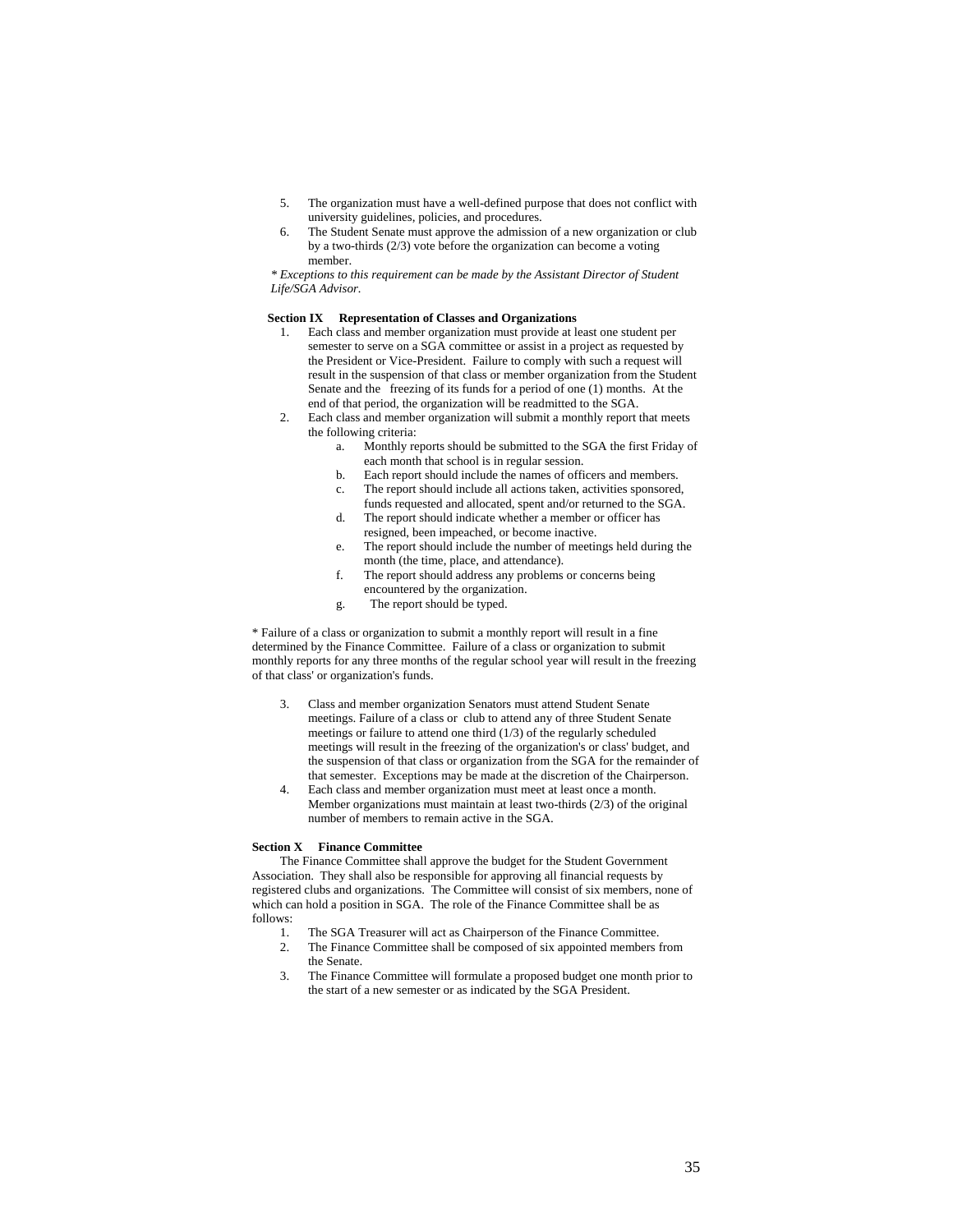- 4. The Finance Committee must meet at least every two weeks throughout the regular semester.
- 5. The Finance Committee will be responsible for establishing a means by which open communication regarding financial matters occurs between all branches.
- 6. The Finance Committee is solely responsible for informing and advising the President on all financial matters, transactions and/or problems relevant to the SGA budget.
- 7. During the first meeting of the Fall Semester, the Senate shall approve five members to serve on the Finance Committee. Three of the members must come from the Senate. The remaining two members will be selected by the Treasurer. All stipends for elected and/or appointed SGA officials, as stipulated in this Constitution, must be sanctioned by the Finance Committee\*.
- 8. During the academic year when the Finance Committee is unable to meet (summer break, winter break, etc.) the SGA President, Vice-President, Treasurer, and the Assistant Director of the Office of Student Life (or his/her designee) shall act as the de facto Finance Committee, with the approval of the Vice-President of Student Affairs.

\* *Student stipends are a provision that this Constitution allows for students who dedicate their time and efforts to the positions that they were elected. Stipends are not meant to be designated as salaries for SGA officers. As such, stipend amounts cannot exceed one thousand dollars (\$1000.00) for any one position, unless outlined in this constitution. Stipend amounts maybe recommended to the Finance Committee but the final approval must come from the Assistant Director of Student Life or the Vice-President of Student Affairs and Campus Life.* 

# *ARTICLE IV JUDICIAL BRANCH*

All judicial powers herein granted shall be vested in the Judicial Branch of the SGA. The Judicial Branch shall be charged with the sole power to interpret the Constitution.

# **Section I Membership**

The Judicial Branch will consist of the office of the Solicitor General, members of the Bowie State University Judicial Board, and the Residence Hall Judicial Board.

# **Section II Solicitor General**

The Solicitor General serves as the general administrative officer for the University Judicial Board. The office of the Solicitor General shall be charged with the responsibility of enforcing the Constitution and the internal rules of procedure. The role of the Solicitor General includes, but is not limited to, the following:

- 1. The Solicitor General shall ensure the enforcement of the Constitution and rules of the SGA.
- 2. The Solicitor General shall advise the Executive and Legislative branches involving all Constitutional and legal matters.
- 3. The Solicitor General shall become familiar with the duties of all elected and appointed officers of the SGA.
- 4. The Solicitor General shall be given access to any documentation pertaining to allocation or usage of funds by the SGA.
- 5. The Solicitor General shall be given access upon request to all original legislation pertaining to the amendments or revisions of the SGA constitution.
- 6. \*The Solicitor General shall advise students of their rights when they have been charged with an offense\*.
- 7. \*The Solicitor General shall evaluate the judicial system at lease once each semester and submitting recommendations to the University's JAO\*.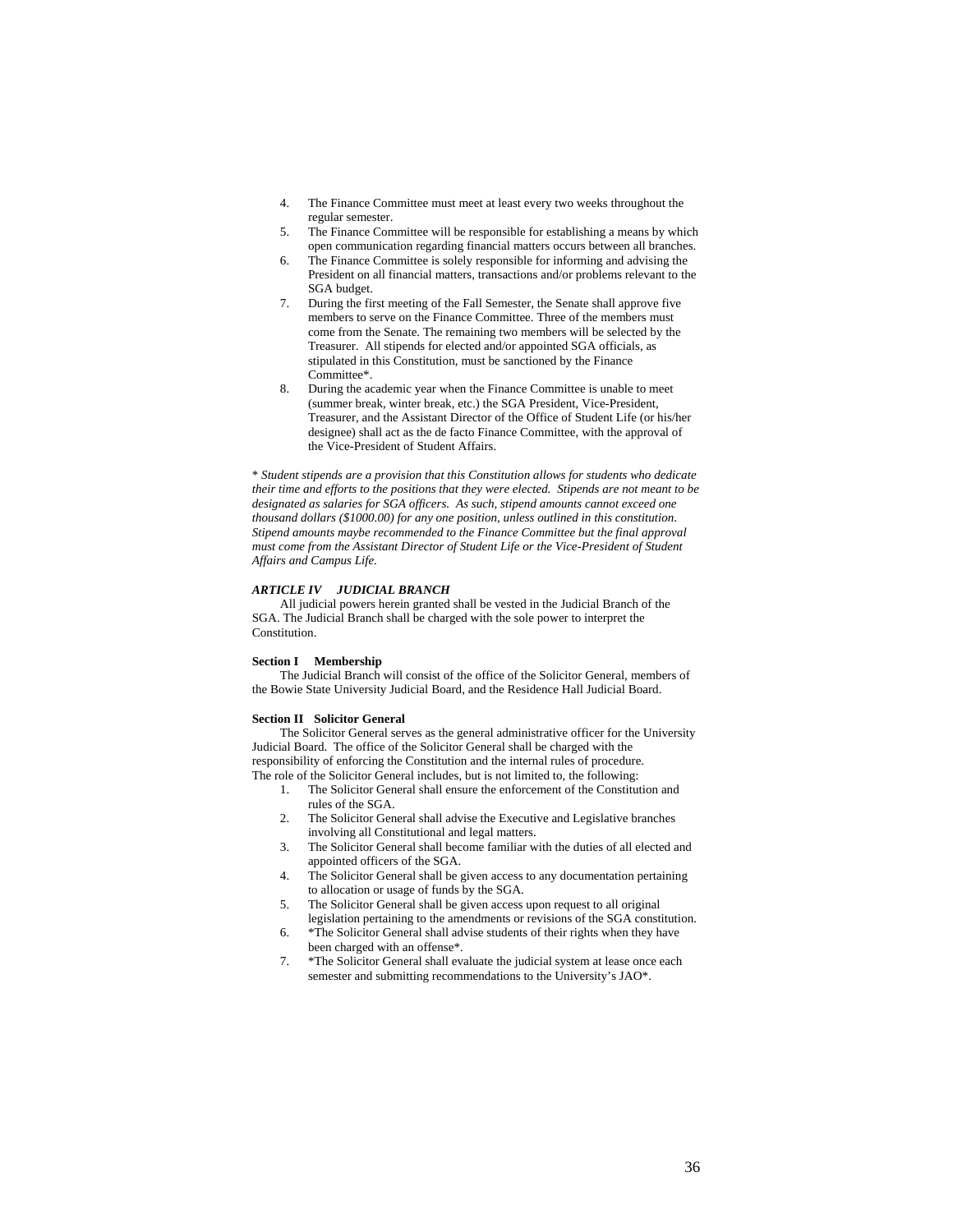- 8. \*The Solicitor General shall have the power to review issues and/or questions not covered through the constitution and create a response and/or mode of action to resolve such.
- 9. \*The Solicitor General shall implement at least two educational programs for students per semester as it relates to the University Code of Conduct and other University policies regarding student rights and responsibilities\*.
- 10. \*The Solicitor General shall hear and decide on any and all grievances from clubs and organizations that are results of actions taken against them by either the Executive and/or the Legislative Branches\*.
- 11. \*The Solicitor General shall work collaboratively with the President and advising him/her on all constitutional questions\*.
- 12. \*The Solicitor General shall cite precedents for the judicial boards\*.
- 13. \*The Solicitor General shall recommend Board members to the Judicial Affairs Officer\*.
- 14. \*The Solicitor General shall implement a training program in conjunction with the Judicial Affairs Officer for participants in the University judicial system\*.
- 15. \*The Solicitor General shall resolve jurisdictional questions between SGA branches and clubs and organizations\*.
- 16. \*The Solicitor General shall be aware of reports of violations by students to any campus Judicial Board
- 17. The Attorney General must serve on at least one SGA committee and/or assist in special projects as designated by the President of SGA.
- 18. The Solicitor General will receive a stipend in an amount sanctioned by the Finance Committee.

# *ARTICLE V ELECTIONS*

# **Section I Election Procedures**

- 1. The undergraduate SGA elections will be held annually on the second Wednesday in April (This date may be altered by the Assistant Director of Student Life).
- 2. The elections campaign season will not last for longer than four weeks. The four week period will be determined by the Elections Committee.
- 3. Election specifics, i.e., time, place, date, to be determined by the Elections Committee. It is the responsibility of the Elections Committee to ensure that all mechanisms for the Elections are in place, i.e., voting machines, election monitors, etc.
- 4. All candidates for the Office of the President must have a Vice-Presidential running mate at the time of filing their application. This also applies to candidates running for class president but does not apply to candidates running for president of clubs and organizations unless otherwise stated in that club or organization's charter or constitution.
- 5. Elections shall be administered by an impartial committee of seven (7) students; four (4) members will be chosen by the Student Senate and three (3) will be appointed the highest ranking executive officer who is not a candidate for office in the elections, or if there is none, by the SGA Advisor.
- 6. The Elections Committee Chair shall be selected through an application process open to the undergraduate student body. Once applications are turned in, the Senate will approve five candidates that will present to the executive board, of SGA. The executive board will then select two candidates that will be interviewed by the Vice-President of Student Affairs. The Vice-President of student affairs will then choose the Election Chair. It shall be the Vice President's responsibility to see that the selection process has been completed.
- 7. All members of the committee shall be full-time students in good standing with the University.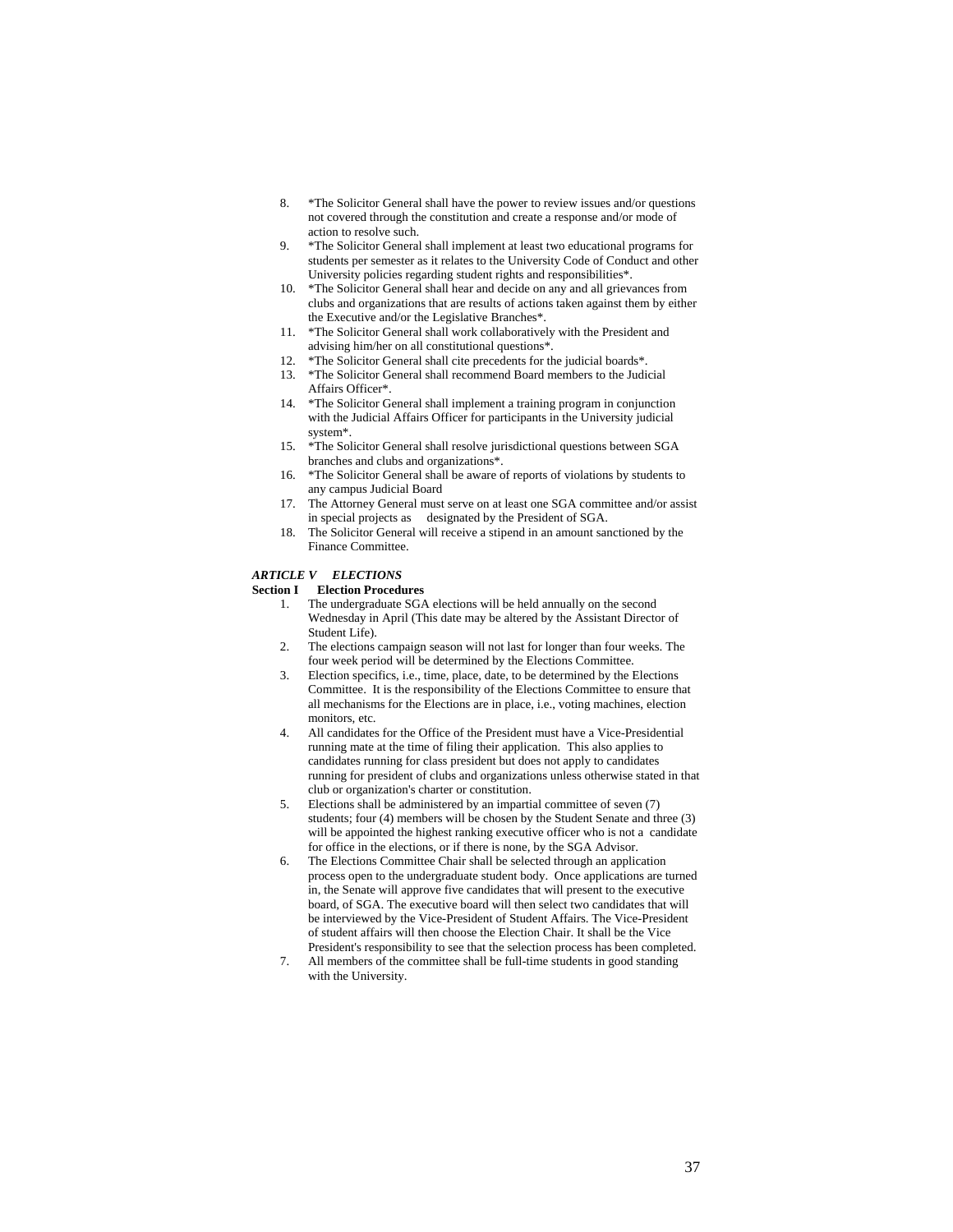- 8. No person holding any elected office under the SGA may be a member of the committee, nor can they endorse any candidate running for future office.
- 9. All applicants shall receive a copy of the Student Government Association highlighting pertinent areas for their interested position.
- 10. All applicants shall have the opportunity to receive pre-clearance before submitting their application.
- 11. Student Government Association officials are not allowed to endorse any candidate running for future office. If any Student Government official is accused of this, the Elections Chair will submit the case to the Senate with a suspension hearing to follow.
- 12. The Elections Chair must create and hold a Mr. and Miss Bowie State University Pageant that will reduce the number of candidates to two for each position. The pageant will be scored on a point system. The results of the pageant will declare the winner of Mr. or Miss Bowie State University in case of a tie.
- 13. In the case of a tie for the general elections for any elected position of the Student Government Association excluding Mr. and Miss Bowie State University, a re-election will be held one week following the original election in the same place, and at the same times, in order to break the tie. In case of a tie for Mr. and Miss Bowie State University, the candidate with the most points from the pageant will become Mr. and Miss Bowie State University.

# **Section II Elections Committee Chairperson**

- The responsibilities of the Elections Chairperson are as follows:
	- 1. Applications for the Elections Committee Chairperson shall be available to the undergraduate student body.
	- 2. After the submission of all applications, the Senate will select the top five candidates in no particular order.
	- 3. The top two candidates will be selected by the current Executive Board of the Student Government Association.
	- 4. The selection of the Election Committee Chairperson will be done by the Office of Student Life
	- 5. **\*Shall serve as the Chief Administrator for Student Government Association Elections\***
	- 6. **\*Shall have the power after consultation with the Vice President of Student Affairs and Assistant Director of Student Life to authorize a "judicial forgiveness" policy for those candidates with judicial violation which were acquired during his or her freshman year or very minor judicial infractions.**
	- 7. **\*The term "minor" shall be defined by the Vice President of Student Affairs at the time of the respective election.**
	- 8. To oversee the work of the committee
	- 9. To represent the committee before the SGA and the administration
	- 10. To act on behalf of the committee when it is unable to meet
	- 11. To communicate will all candidates for SGA and Class positions on behalf of the committee when necessary

# **Section III Elections Committee**

- The responsibilities of the Elections Committee are as follows:
- 1. The Elections Committee is responsible for overseeing the election process and enforcing the election policies.
- 2. The Elections Committee shall set up a mandatory meeting with all candidates.
- 3. The Elections Committee shall organize at least two (2) candidate forums and the Presidential/Vice Presidential Debate.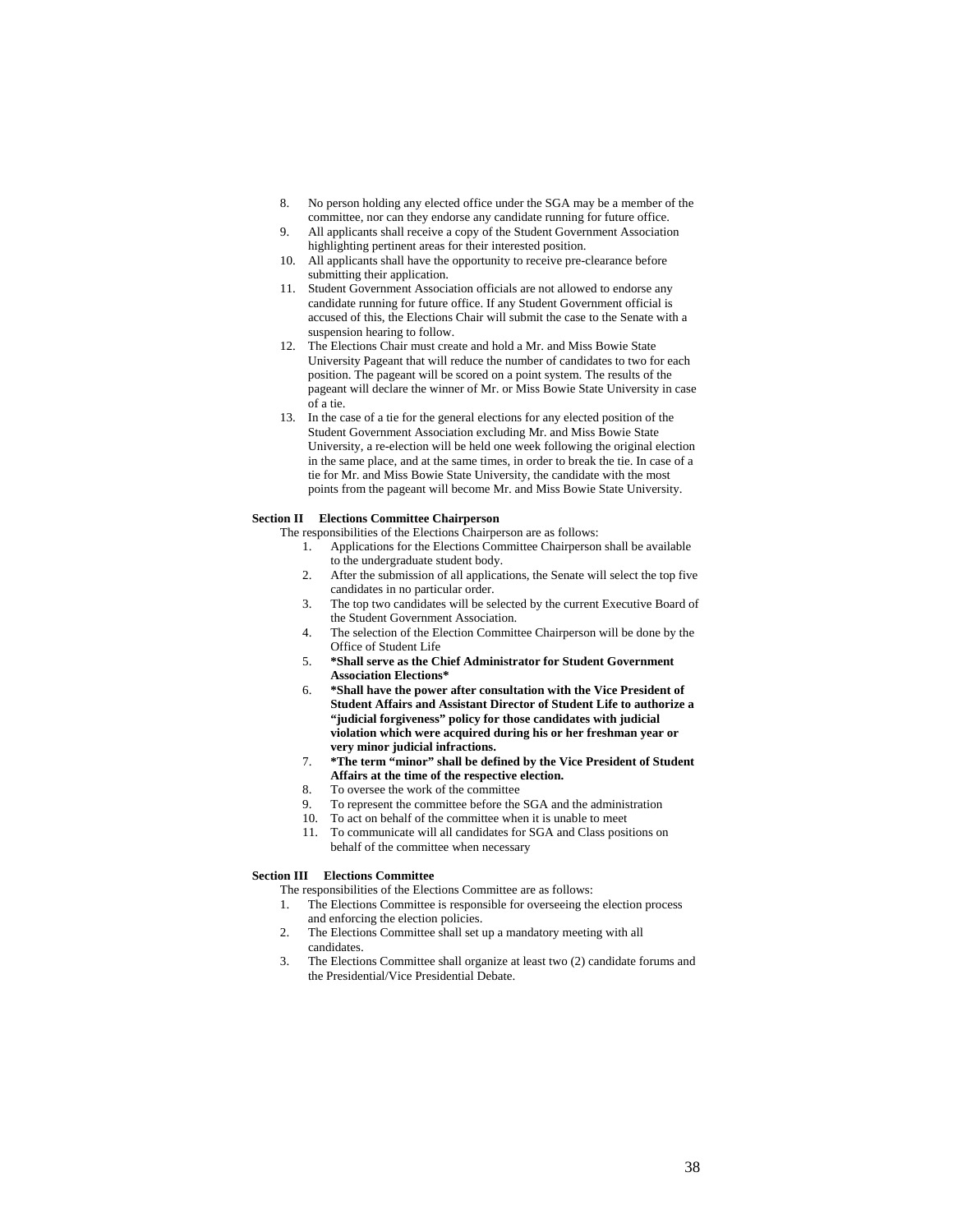- 4. The Elections Committee shall organize and distribute a calendar of election events to the candidates and the student body.
- 5. The Elections Committee shall meet at least once per month from December through February, and at least once per week in the month of March.
- 6. The Elections Committee has jurisdiction over all elections and programs associated with the election process.
- 7. Within the Elections Committee's responsibility should be to market Student Government Association on a university wide level.
- 8. No person holding any elected office under the Student Government Association may be a member of the Elections Committee.

# **Section IV Elections Administration**

Applications shall be made available from the SGA Office and the Office of Student Life beginning the first school day in February.

- 1. Applications shall be turned in to the Office of Student Life on the fourth Wednesday in February **no** later than 5:00 p.m.
- 2. All information on the application shall be verified by the Office of Student Life.
- 3. Any false information on the petition will automatically disqualify the potential candidate from running.
- 4. All applicants will receive a copy of this policy and a list of the Elections Committee members' names and telephone numbers. From that point on, ignorance of the provisions of the policy shall not be accepted as any form of excuse for violations of the policy by a candidate.
- 5. The Elections Committee shall conduct at least one mandatory meeting of all candidates to impress upon them their rights and responsibilities.
- 6. All candidates must be present at this meeting. If the date and time of the meeting pose a conflict, the candidate must submit a written notice to the Elections Committee Chairperson at least 48 hours prior to the scheduled meeting. All available members of the Elections Committee must be present at this meeting.
- 7. The date and time of the meeting shall be published in the Elections Committee's Calendar of Events.
- 8. There shall be absolutely no write-ins or petitioners.
- The polls shall be open on Election Day from 8:00 a.m. to 8:00 p.m. at areas designated by the Elections Committee with the approval of the Assistant Director of Student Life.
- 10. Election monitors will be assigned during the indicated hours by the Elections Committee Chairperson.
- 11. Two (2) voting machines shall be used in all SGA and Class Elections in each poll location.
- 12. Names of candidates will appear on the ballot exactly as they appear on the candidates' petition.
- 13. Candidates' names shall appear on the ballot in alphabetical order.
- 14. Candidates shall be notified promptly by the Elections Committee of their level of position and number on the ballot.
- 15. There shall be no absentee voting.

# **Section V Election Policy/Regulations**

1. An individual or an organization will be considered an agent of a candidate or a ticket in any case where the person or organization has publicly endorsed a candidate or ticket. This also applies when a majority of the Elections Committee has sufficient reason to rule that a person or an organization is acting as an agent of a candidate or ticket. In any case, where a person or organization is acting as an agent of a candidate or a ticket they shall fall under the same regulations applicable to candidate(s).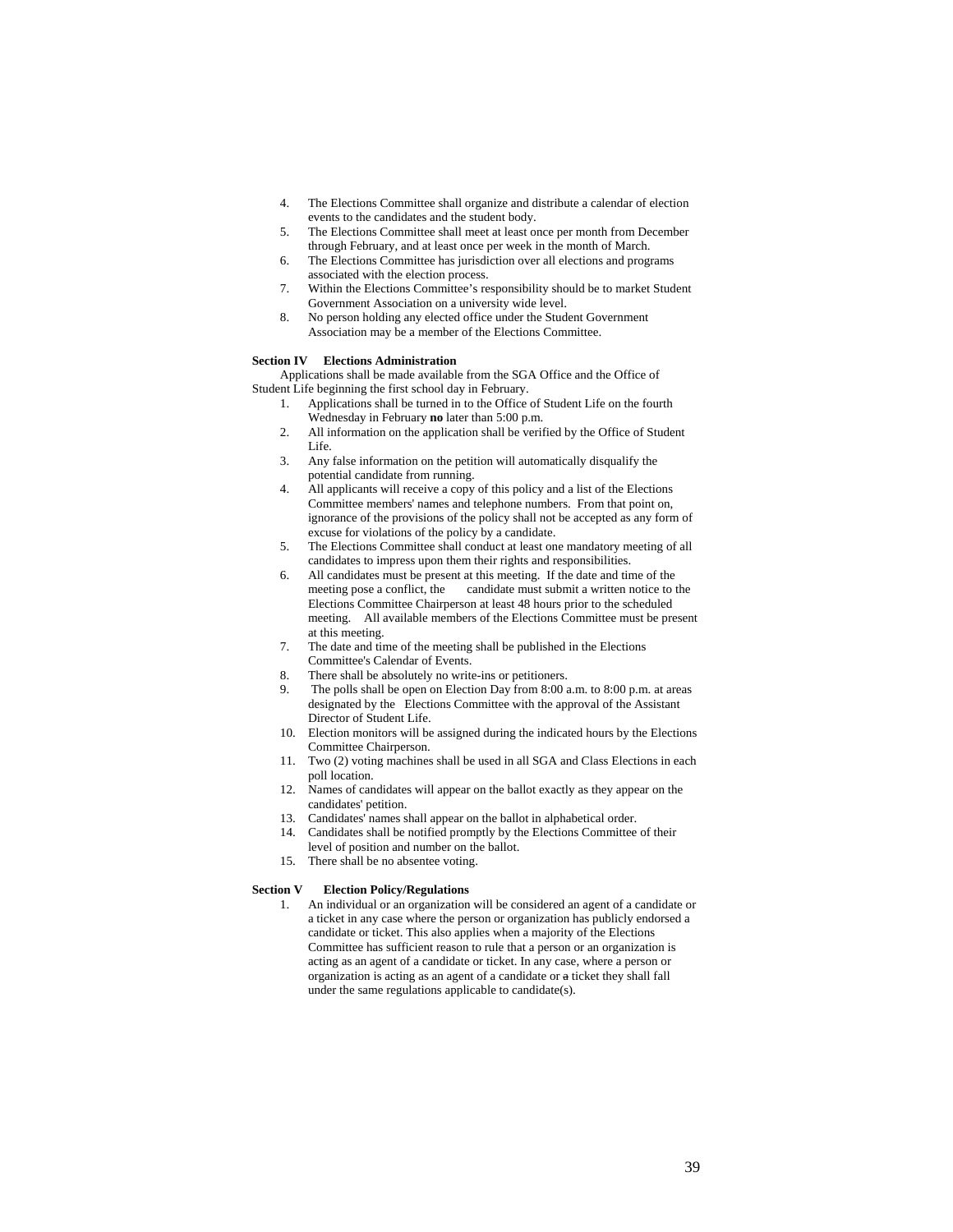- 2. No campaigning shall be allowed in any classroom while class is in session, or in any SGA sponsored event (except the candidate's forum).
- 3. Campaigning shall be defined as any written, printed, or spoken plea or statement supporting any candidate or ticket issued by the candidate or their agent.
- 4. All campaign literature, flyers, posters, etc. must be approved by the Office of Student Life and Wiseman Student Centre. Campaign materials should only be posted in designated areas. A copy of the University's posting policy shall be provided by the Elections Committee at the candidates' mandatory meeting.
- 5. Campaign material cannot be placed on any vehicles.
- 6. There shall be no campaigning or campaign literature within 50 feet of the polling site on Election Day. The polling site shall be defined as the building in which the elections is held.
- 7. Campaign literature must be removed from the election site prior to Election Day; candidates and their staff will be solely responsible for taking down their own literature.
- 8. Candidates are responsible for removing their campaign materials and for cleaning up the campus within 48 hours after the polls close. Candidates found by the Elections Committee to be in violation of this regulation shall be assessed a fine of one dollar (\$1.00) per day and fifty cents (\$0.50) per poster or flyer. These fines may be appealed to the Director of Student Life.
- 9. No slanderous or libelous statements shall be made by any candidate or agent of a candidate. No destruction of property shall be permitted. No behavior unbecoming of a candidate for office shall be permitted.
- 10. No SGA office supplies or monies may be used to facilitate a campaign.
- 11. In addition to the candidate forums sponsored by the Elections Committee, any other organization may sponsor such an event, provided that they are impartially conducted and a member of the Elections Committee is present.
- 12. Any complaint from a candidate(s) must be presented in written form and submitted to the Elections Committee Chairperson. Should the complaint be deemed legitimate by the Elections Committee, appropriate action will be taken within 48 hours of the initial complaint.

# **Section VI Elections Violations**

Violation of any of the following shall result in immediate disqualification of candidate's petition for office if either of the following occurs:

- 1. Failure to notify the Elections Committee of inability to attend mandatory meetings within at least 48 hours of the meeting date
- 2. Failure to attend mandatory meetings
- 
- 3. Failure to respond to an inquiry of the Elections Committee within 48 hours 4. Failure to adhere to any other election regulations outlined in this
	- Constitution.

*\* Any candidate who has a grievance with the SGA Elections process should submit the grievance in writing to the Elections Chairperson and copy the Director of Student Life, for appeal purposes only. The grievance should clearly and concisely state the nature of the complaint. The Elections Committee will have 48 hours to respond, in writing, to any and all grievances. The candidate may appeal a grievance decision made by the Elections Committee to the Director of Student Life.* 

# **Section VII Class Elections**

1. Sophomore, Junior, and Senior Class officers shall be elected during the month of April, along with SGA officers.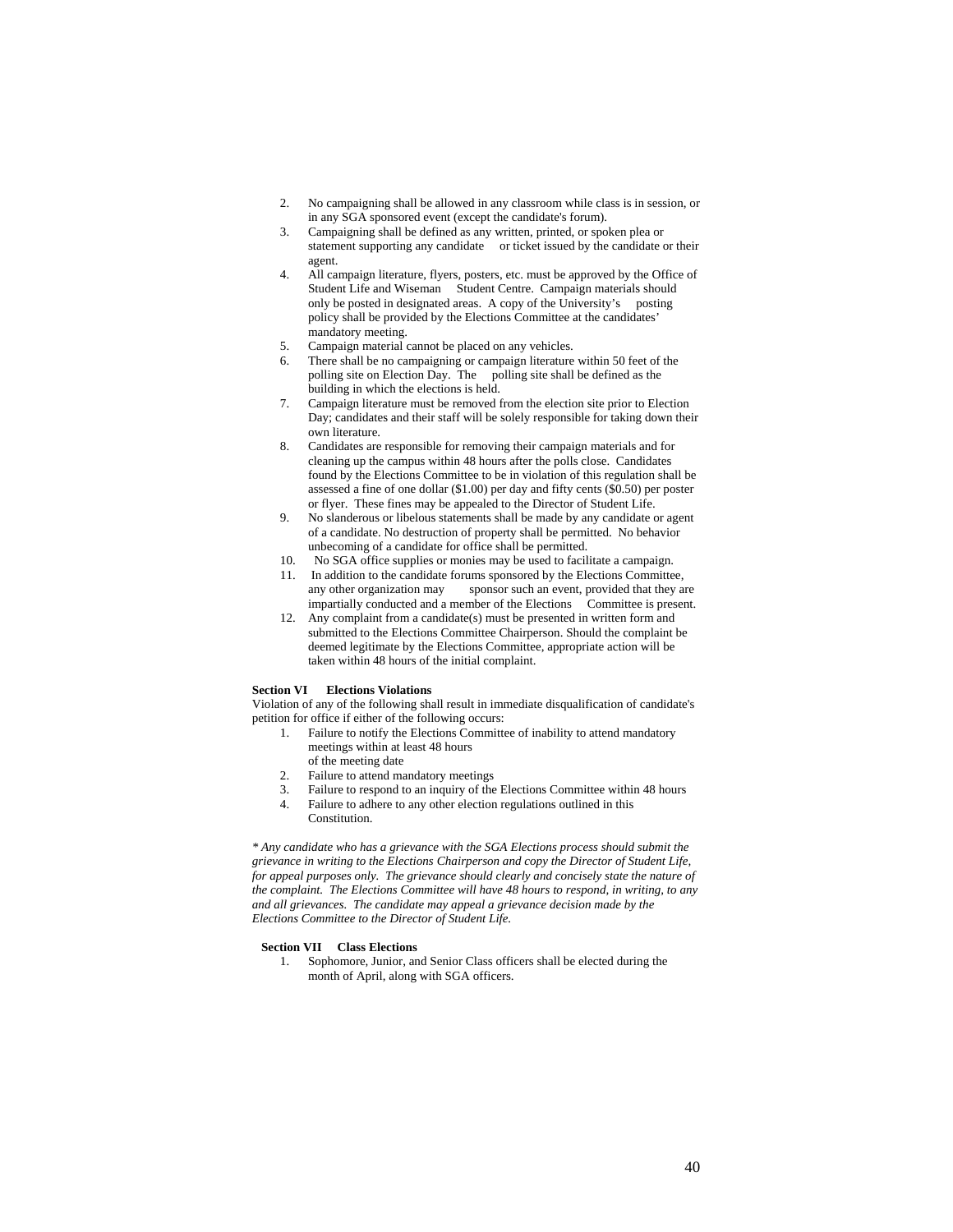- 2. Freshmen Class elections shall be held during the Fall Semester no later than the third Wednesday after
- 3. classes officially commence and shall be conducted by a committee appointed by the Vice President
- 4. with Executive Branch approval.
- 5. Candidates for all class offices are subject to the same application and election regulations and election
- 6. procedures as SGA elected officials.
- 7. Candidates for class offices must have at least a 2.5 GPA.
- 8. Candidates will gain approval to run for a class office only if their acquired credits and currently enrolled credits total the amount needed for that respective class (i.e. 30 – Sophomore, 60 – Junior, 90 – Senior).
- 9. Candidates who wish to hold the office of Class President must have a vicepresidential running mate. The same GPA and credit requirement will exist for Vice President candidates as well.

# **Section VIII Clubs and Organization Elections**

- 1. Each club and organization must have its elections during the spring semester.<br>2. Elections must be held two weeks after the SGA elections
- Elections must be held two weeks after the SGA elections.
- 3. After elections have been held, each club and organization must submit its new list of officers to the SGA
- 4. and the Office of Student Life before the end of the semester.

#### **Section IX Inauguration Procedures**

- 1. The President and Vice-President of the SGA will assume and maintain full responsibility of office from the day after graduation to the day of the following graduation.
- 2. At the inauguration of the SGA officers, they will take the following oath:

"I do solemnly affirm that I shall faithfully execute the duties of the office of (state office) and shall to the best of my ability uphold and defend the Constitutions of the Bowie State University and the Student Government Association."

- 3. There will be an understudy/shadowing period for each SGA elected officer beginning immediately upon the day of election and continuing until the assumption of full authority. During this period, the president-elect may make tentative appointments subject to the approval of the new Student Senate.
- 4. The inauguration of SGA officers elect shall take place during the Fall Convocation.
- 5. The inauguration of Sophomore, Junior, and Senior Class Officers shall take place during the Fall
- 6. Convocation.
- 7. The Freshmen Class Officers inauguration will be held no later than two (2) weeks after their election.

# *ARTICLE VI REQUIREMENTS FOR SGA ELECTED OFFICIALS*   **Section I President and Vice President**

- 1. The President and Vice-President will be elected by plurality vote among the undergraduate student body.
- 2. Persons seeking the offices of the president and vice-president of the SGA will have a cumulative grade point average of 3.0 or better and will have no student code of conduct violation(s) or violation of Bowie State University Housing Policies and Procedures on record at the time of application for office. At the time of application, persons seeking the office of President or Vice President must have acquired forty-five (45) credit hours\*. Both candidates must be in good standing with the university as stated in the student handbook, must be a full-time student, and must have attended Bowie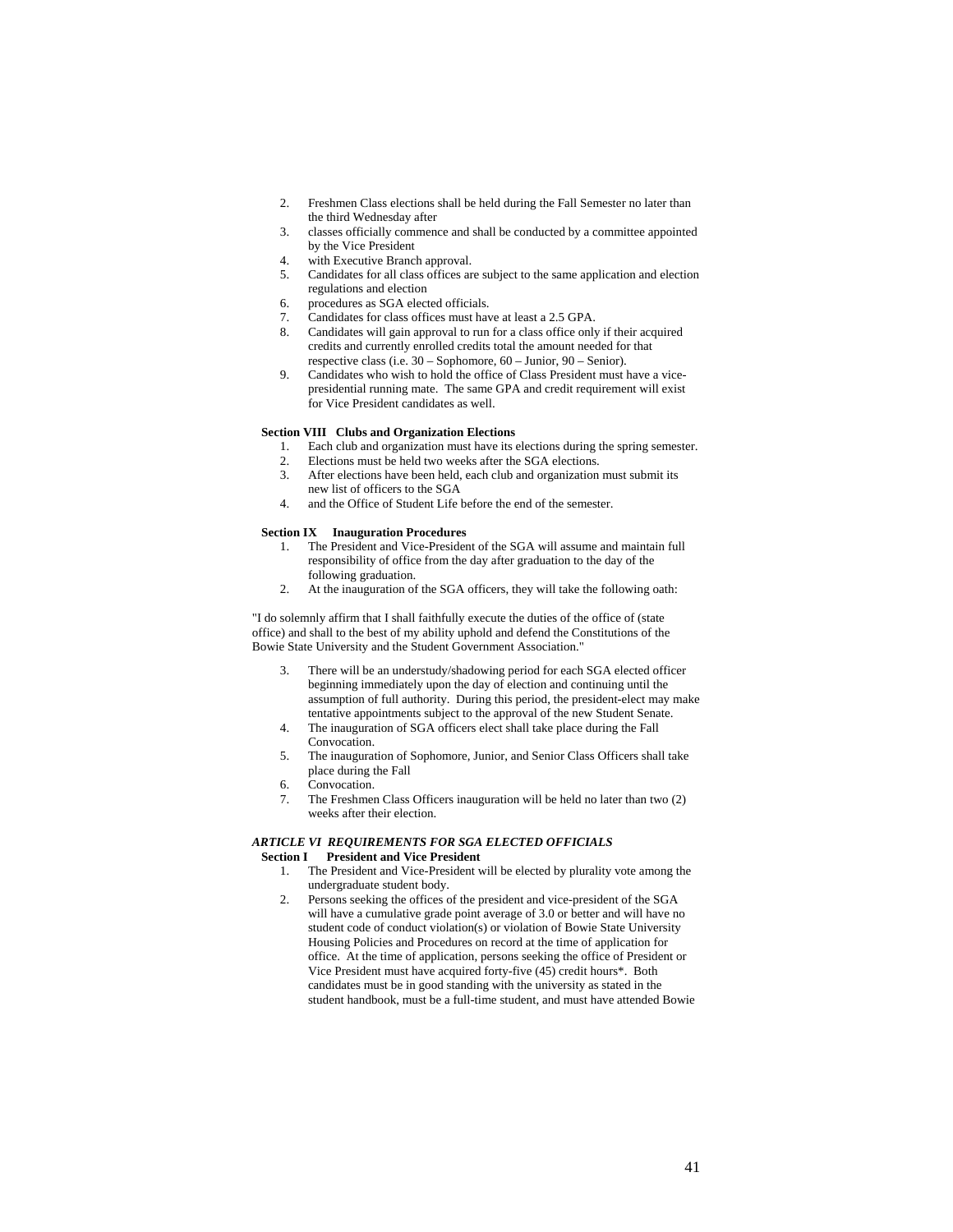State University for at least one year, and must not have been absent from the University during the semester which immediately precedes elections.

# **Section II Executive Member-at-Large**

- 1. The Executive Member-at-Large will be elected by plurality vote during SGA elections held in the month of April.
- 2. Persons seeking the office of Executive Member-at-Large must have a cumulative grade point average of 2.7 or better, must have acquired at least forty-five  $(45)$  BSU credits\* and must have no student code of conduct violations or violation of Bowie State University Housing Policies and Procedures on record at the time of application.
- 3. The Executive Member-at-Large will assume and maintain full responsibility from the day after commencement to the day of the following commencement.

# **Section III Solicitor General**

- The Solicitor General will be elected by plurality vote of the student body.
- 2. Persons seeking the office of Solicitor General must have a cumulative grade point average of 2.7 or better, must have acquired at least forty-five (45) BSU credits\* and must have no student code of conduct violations on record or violation of Bowie State University Housing Policies and Procedures at the time of application.
- 3. The Solicitor General will assume and maintain full responsibility of office from the day after commencement to the day of the following commencement.

# **Section IV Mr. and Miss Bowie State University**

- 1. Mr. and Miss Bowie will be elected by plurality vote among the undergraduate student body.
- 2. The candidates for Miss Bowie and Mr. Bowie must have a 3.0 cumulative grade point average, and must have obtained at least forty-five (45) credit hours from Bowie State University at the time of filing an application\*, and must have no student code of conduct violations or violation of Bowie State University Housing Policies and Procedures on record at the time of application.
- 3. The candidates for Miss Bowie and Mr. Bowie are subject to the same election procedures as all other SGA elected officials.
- 4. The candidates for Miss Bowie State University must be female and the candidates for Mr. Bowie State University must be male.

### **Section V Student Activities Coordinator**

- 1. The Student Activities Coordinator will be elected by plurality vote of the student body during SGA elections held in April.
- 2. The person seeking the office of Student Activities Coordinator must have a cumulative grade point average of 2.7 or better, must have acquired at least forty-five  $(45)$  BSU credits and must have no student code of conduct violations or violation of Bowie State University Housing Policies and Procedures on record at the time of application.
- 3. The Student Activities Coordinator will assume and maintain full responsibility from the day after commencement to the day of the following commencement.

\* *Forty-five (45) credit hours is required for all student seeking to hold SGA positions. However, for transfer students the amount of BSU credits needed is thirty (30). Once transfer students have acquired thirty (30) BSU credits, they may run for a SGA position, assuming that they have transferred in at least fifteen (15) credits from their prior institution.*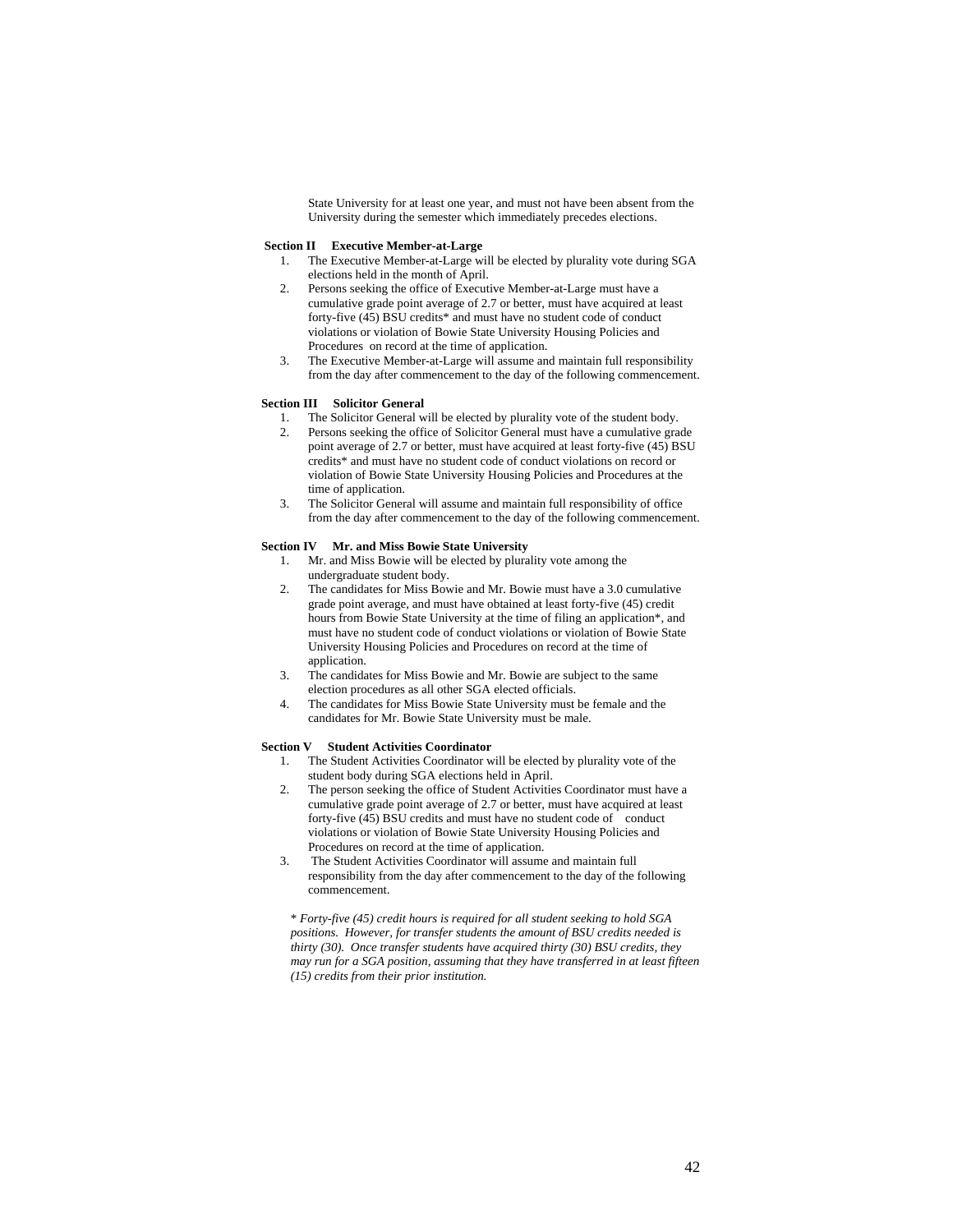# *ARTICLE VII IMPEACHMENT*

In the case of an impeachment, a committee consisting of the Solicitor General, student senate, along with the Assistant Director of Student Life and the Vice President of Student Affairs will be responsible for the impeachment proceedings of the accused Student Government Association elected official.

Reasons for impeachment include but are not limited to failure to adhere to the duties of their position outlined in this constitution, treason, bribery, and misdemeanors.

A motion to impeach an elected official must be made by a member of the student senate and initially presented to the Solicitor General and will in turn present the motion to the student senate. Once the articles of impeachment have been recognized by the student senate, the articles must then be approved by a majority vote of the student senate before a hearing can commence. If the articles pass, with the Solicitor General presiding, the senate will then hold a hearing to try the accused individual. In order to find the accused individual responsible, the attending senate members must be at a two-third majority vote.

# *ARTICLE VIII REQUIREMENTS FOR NON-ELECTED POSITIONS*

All students holding non-elected SGA offices, chairing committees, or representing the Association in any manner must be in good judicial standing with the University and must have at least a 2.5 grade point average.

### *ARTICLE IX ORDER OF PROCEEDINGS*

All proceedings of this Association and the duties of the officers will be governed by Robert's Rules of Order.

# *ARTICLE X AMENDMENTS*

Amendments to this constitution can be proposed/introduced in writing by any Branch of the Student Government Association or by any undergraduate student attending this institution through legislative representation. Amendments will become valid and part of this constitution only after the installation of the next Student Government Administration providing constitutional guidelines have been met.

# *ARTICLE XI EFFECTIVENESS OF CONSTITUTION*

This Constitution shall become effective immediately upon receiving the approval of the **Assistant Director** of Student Life and **the Vice-President of** Students Affairs and Campus Life.

# **RECOGNITION OF STUDENT ORGANIZATIONS**

Bowie State University recognizes that groups of its students may wish to form organizations intended to meet social, cultural, recreational, educational, political, or religious needs, When organizations are compatible with the objectives of the University as stated in its mission, the University welcomes and encourages the formation of such groups by its students.

Student organizations at Bowie State University serve a valuable educational function, offering students the opportunity to join together in political, cultural, and/or special interest issues settings, and to assume a special experiential component to their lives on campus, cementing the educational experience. In addition, student organizations contribute a range of perspectives to the overall University community, thereby enriching the academic environment. Organizations provide great opportunities for students to develop leadership experience, interpersonal relationships, and decisionmaking skills.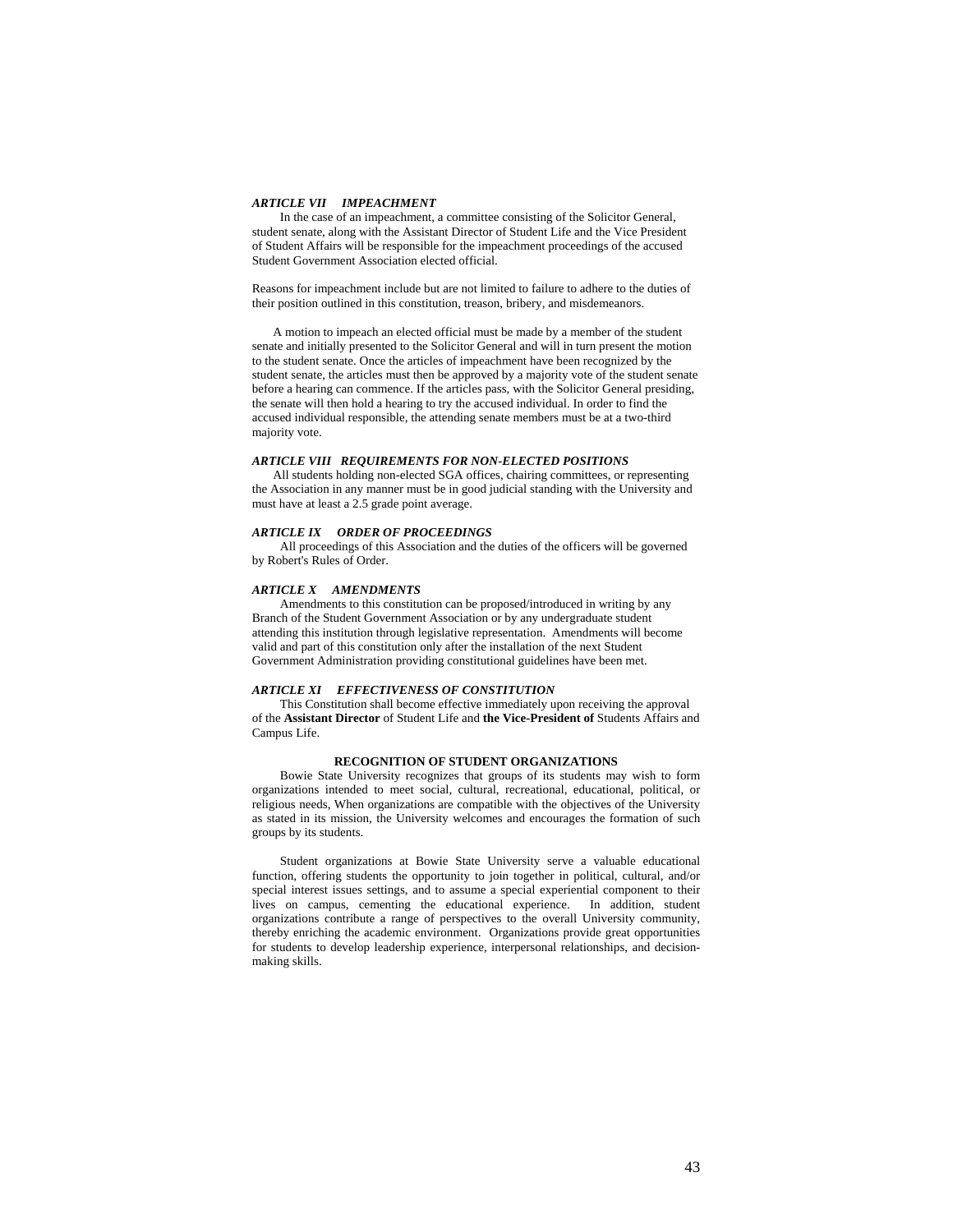The Office of Student Life believes that one of its primary functions is to promote the growth and development of student organizations. However, the University does not have an obligation to register and provide supportive services to all organizations that may seek to become active on campus.

By becoming a registered student organization at Bowie State University, you have shown your interest in being an active part of this community, and a vital part of the educational process. Through the Office of Student Life, the University provides an orderly procedure for the establishment of student organizations, a wide variety of consultative and developmental services and resources, and within its capacity to do so, meeting space for organizational meetings and student sponsored activities. This guide will assist you while functioning as a registered student organization at Bowie State University.

# **Procedures for Obtaining Recognition**

- **Obtain Registration Materials:** Students interested in starting a student organization should obtain a "Starter Kit" from the Office of Students Life, Wiseman Student Center 137. This kit includes important definitions, a sample constitution, regulations, services and benefits available for registered student organizations. Also included are the necessary forms to get you started.
- **Return Completed Registration Materials**: Return completed forms to the Office of Student Life. Be sure to include your Advisor's Consent Form. Schedule a meeting with the Director of Student Life to review your registration materials including your constitution.
- **Registration Process Complete:** The Director of Student Life in conjunction with the Student Government Association will review the registration materials and inform you in writing of the status of your registration, if it has or has not been granted and the reasons why. Please note that your organization will need to submit a new form every year to be a registered organization. Once your constitution has been approved, however, you will only need to submit a registration, members roster, and advisors consent form. (Major activities will not be permitted during the probationary period.)
- **Meetings:** Attendance and full participation at the Student Senate meetings are required for all new organizations.

The following are criteria and requirements for all student organizations:

# • **Name of Organization**

- o The name of your organization cannot duplicate that of an existing organization or University department. The name of your organization cannot serve to misrepresent the nature or purpose of the organization. BSU will not be responsible for the organization's unpaid bills, contracts, or other business transactions.
- Mailing Address
	- o A mailing address must be provided for official University correspondence throughout the year. Organizational mailboxes for registered student organizations are available in the Student Government Association Office in the Wiseman Student Center, Room 139.
- President and Treasurer
	- o The names, addresses, social security numbers, and telephone numbers of your group's presidents (or contact person) and treasurer must be provided. Officers must be currently enrolled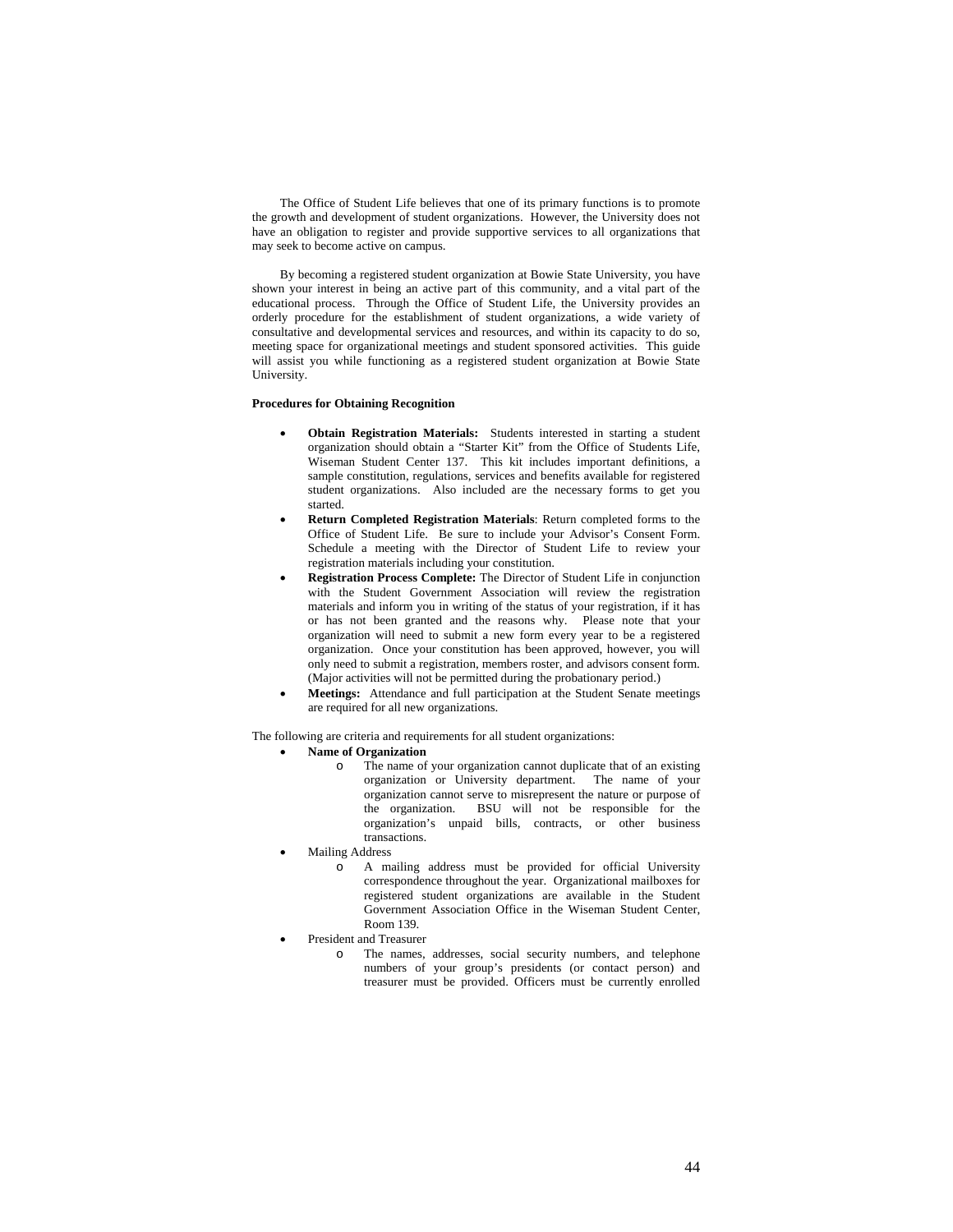full-time students at BSU and they must have a minimum of at 2.0 cumulative grade point average.

- **Advisors** 
	- a. Each officially recognized organization must have an advisor who is a full-time faculty or staff member. Student groups should try to find a faculty or staff member who is interested in their missions and who have knowledge of the University and its resources. An advisor may act in several roles, including teacher, coach, counselor, supervisor, advocate, mentor, and liaison with University faculty and administration. Groups may look to their advisors to attend meetings, to assist in training members, to ensure that members adhere to requirements, and to provide continuity when executive officers change. Most importantly, groups should look for faculty or staff members who are willing to provide counsel, service, dedication, and continuity with their organizations. In assuming this position, advisors should be aware of the following:
		- a. An advisor must be a full-time member of the faculty administration or staff. Community members who are alumni of fraternities and sororities and live in the area may serve as co-advisors to student organizations with the consent of the Director of Student Life.
		- b. An advisor must give approval for all financial transactions and off-campus activities. On the basis of such approval, University departments and outside agencies may require the advisor to act as a co-signer for financial obligations that are assumed by your organization.
		- c. In the execution of his/her responsibilities, an advisor may be required to sign legal instruments in a transaction as the duly authorized representative of the organization.
		- d. If your organization, its members, or advisor are found to have violated University policy or procedure, OSL will review the incident and take whatever action is appropriate.
- **Constitution**

o Finally, your organization needs to have a constitution that clearly describes the purpose and operating procedures of the group. The constitution must be specific to the organization applying to register, a sample constitution is provided in this section. The majority of the members in your organization must be BSU students.

o Organizations may not discriminate in membership on the basis of race, color, national origin, religion, gender, sexual orientation or disability.

o National general Greek-letter fraternities and sororities, contact club sports, and a few other groups are exempt from Title IX which relates to discrimination based on gender.

o An organization's constitution may not exclude or be exclusive to people of any religion or national origin. The membership article in a constitution whose purpose is in some way related to religion or national origin may be worded as "membership is open to all interested in…" or "membership is open to anyone interested."

- Change of Officers or Advisors
	- o Whenever your organization experiences a change of officers or advisor due to elections, change of address, resignation or other happenings, a "New Advisor Consent" form must be completed. This form is available in the Office of Student Life.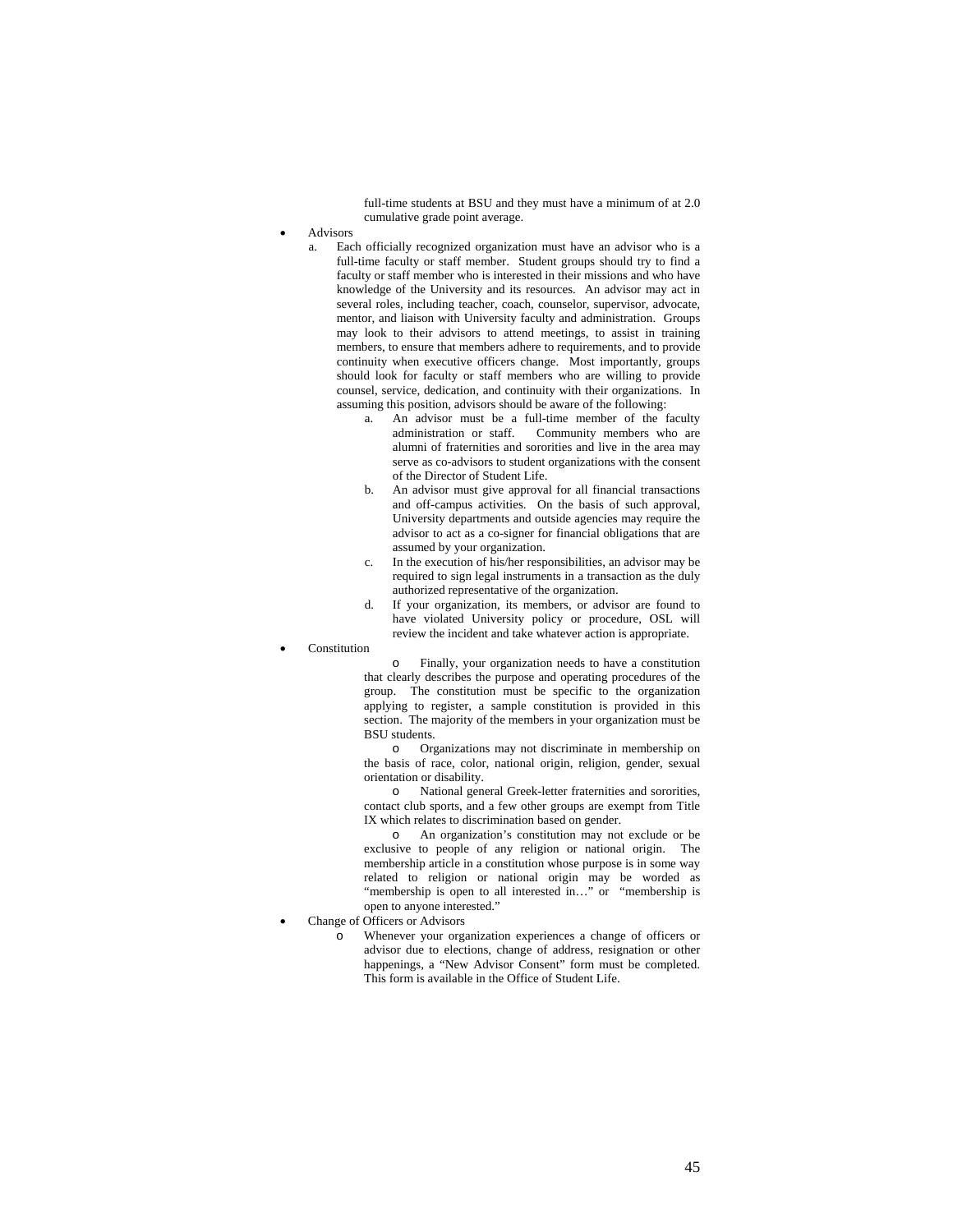- o If an organization's advisor resigns, the organization's registration is automatically suspended until a new advisor is designated and the "Advisor's Consent" form is filed with the Office of Student Life.
- Assignment of Privileges
	- When your student organization becomes registered, you enjoy access to services, facilities, and programs of the University. This access is not assignable by your registered student organization to any other entity. Though organizations are free to co-sponsor and implement programs and activities with other entities, they may not use their organizational status simply to allow a non-registered group to access service, facilities, and programs as if the entity were in fact a registered group. Examples include making reservations for campus facilities, securing University-generated mailing labels or renting University equipment on behalf of the non-registered group.
- Representation of the Organization
	- o In the course of utilizing campus facilities, services, and programs, your organization is required to identify the group by the name under which you are registered with the Office of Student Life. For example, printed materials that are publicly distributed, events that are held, and reservations that are made should all clearly indicate the name of the sponsoring organization and this name must be the name under which the organization is registered.
- Suspended Organization
	- o If your organization is suspended from BSU for any reason, it may not re-register under a different name with the intention of functioning in the capacity of the suspended group. Judicial action may be taken against the organization and/or individuals in such a case.

# **Regulations Governing Recognized Student Organizations**

- 1. Student organizations shall abide by the Code of Conduct, which can be found in this handbook in the Office of the Dean for Student Affairs and Campus Life.
- 2. An organization voting membership shall be composed of students currently enrolled in, and in good standing with Bowie State University. Participation in the activities of registered student organizations may be open to persons outside the University community by invitation of an organization, provided that such persons do not vote or hold office in the organization. BSU faculty and staff may be members of student organizations, but cannot hold office or vote.
- 3. An organization may not conduct activities or events in which the purpose or result is financial gain for individual members or associates of the organizations.
- 4. **The University's policy on HAZING applies to all student groups and organizations. Hazing is defined as any action taken or situation created intentionally or recklessly, whether on or off University premises, which endangers the mental or physical health or safety of a student, or produce harassment or ridicule. The hazing policy can be found in the Student Handbook.**
- 5. The role of the contact person is limited to student members and advisors only. BSU faculty and staff may serve in an advisory capacity to registered organizations.
- 6. Student organizations are required to have seven (7) members in order to register and remain an active organization. Group with less than seven (7) are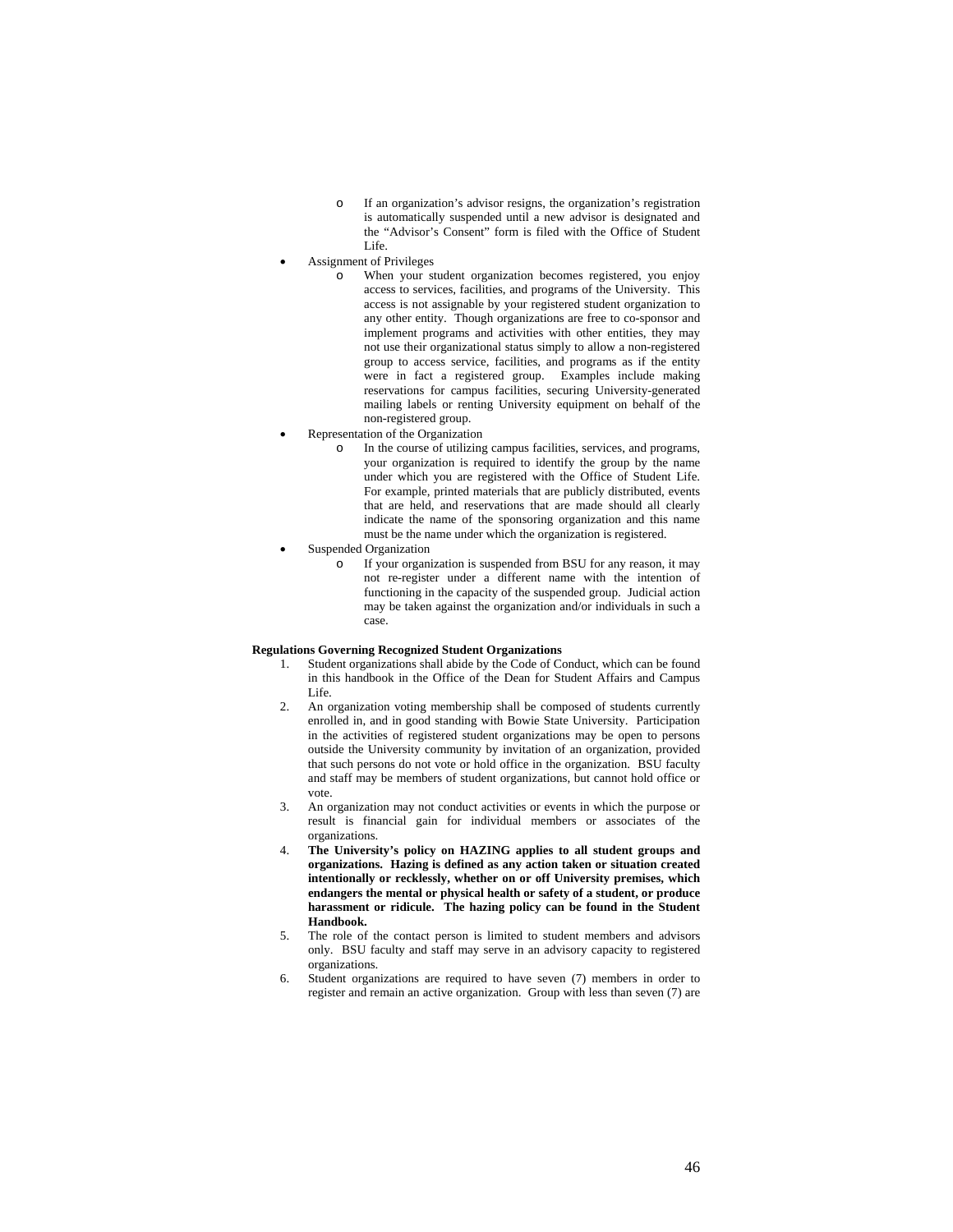assigned to provisionary status until further notice from the Office of Student Life or the appropriate membership is reached.

- 7. All organizations must re-register with the Office of Student Life the beginning of each Academic Year. Election results and officer forms must be filed in the Office of Student Life one week after election. To re-register your organization you must complete the organizational registration and advisor's consent form and return to OSL.
- 8. Student organizations are required to have on file, in the Office of Student Life, a Constitution, as part of their registration materials.
- 9. The Office of Student Life may suspend or revoke an organization's registration at any time for violating the above regulations. OSL may also deny an organization re-registration at the beginning of the academic year if the organization violates any of these regulations. All such decisions may be appealed through the Dean for Student Affairs and Campus Life. OSL may bring charges against organizations through the Judicial System for violations of these regulations, or for violations of the Student Code of Conduct. The procedures for adjudication of charges are outlined in this Judicial Handbook. Sanctions for violation of the "Code" may result in suspension or revocation of an organization's registration. If warranted, individual actions may be brought against members of an organization.

### **Definition of a Registered Student Organization**

A student organization is defined as any registered group/organization at BSU which is directed and controlled by students and whose programs and activities affect the education process, promotes cultural understanding, and student welfare, and/or contributes to the overall community at Bowie State University.

#### **Membership**

Active membership in registered student organizations shall be limited to registered students, faculty and staff. All offices must be held by students. Faculty and staff who are not students shall not be eligible to hold an office other than advisor.

# **Registration**

Registration approval is a function of the Office of Student Life. Registration shall be defined as the process whereby a student organization acquires eligibility to receive University support as described in these guidelines. The relationship between the University and registered student organizations generates neither a contractualrelationship between the University and the organization, nor a property right or expectancy in the organization of any sort. Duties performed and activities undertaken by registered organizations are not those of the University. **Please note: the title "Bowie State University" may not be used in conjunction with the name of the student organization without the approval of the President's Executive Council**.

### **Types of Registration:**

- Continuing: Continuing Registration is granted to groups that are of a more permanent nature. This is an annual renewable registration, which requires a membership roster, annual renewable registration, which requires a membership roster, annual registration form, advisor's consent form, activity forms (to be submitted to the Office of Student Life) and attendance at Fall/Spring Leadership Retreat/Meetings.
- Provisionary: Provisionary Registration is granted for the expressed purpose of allowing a group of students the time to organize a permanent student organization. The registration is granted for a period of twelve (12) months. This may be renewed at the discretion of the Office of Student Life, following an evaluation of the organizations and its activities.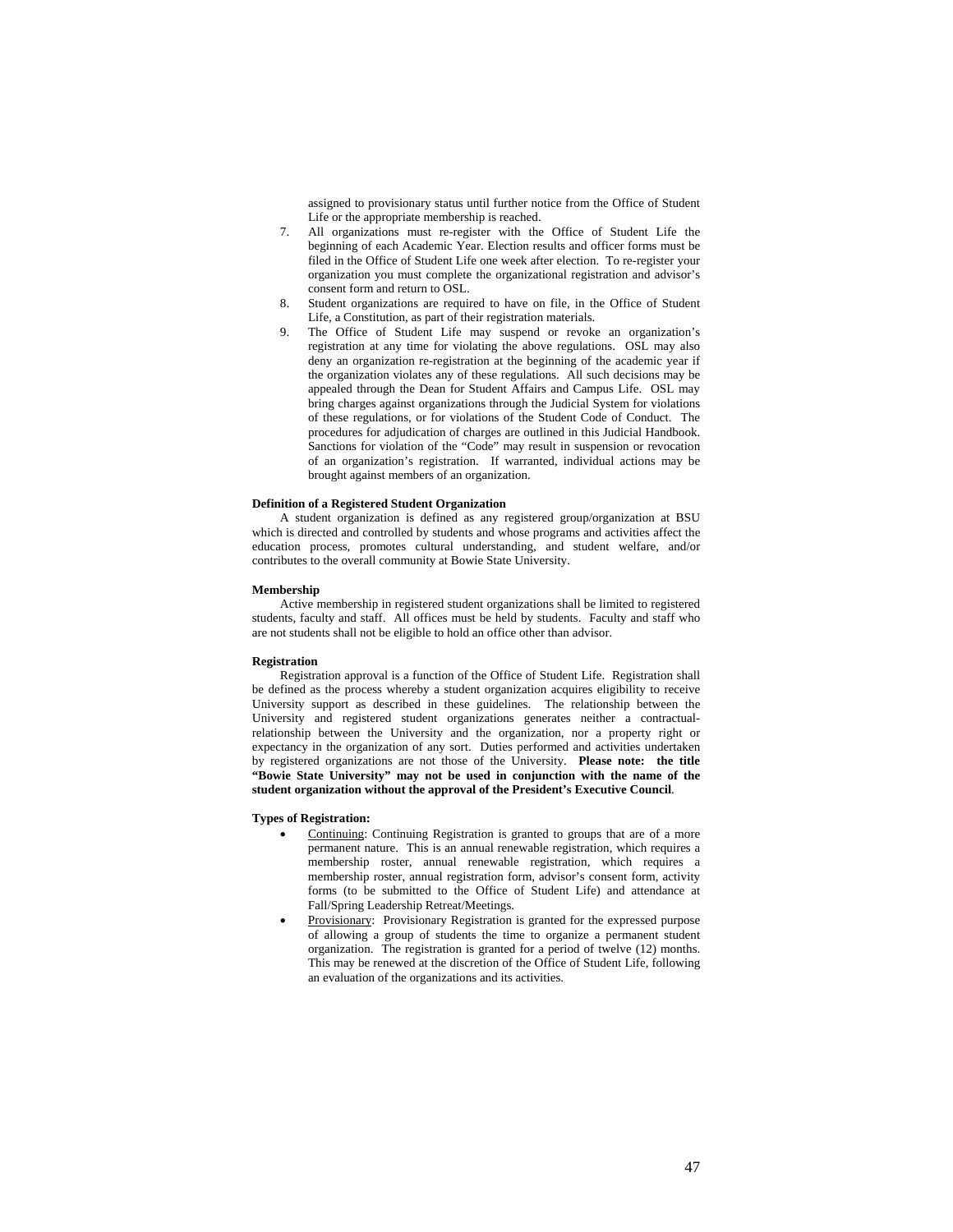Probationary: Probationary status is placed by the Office of Student Life upon a student organization which has been registered and involved in judicial violations and/or violations of University policies, procedures, and guidelines. While placed in this status, privileges granted to registered organizations may be partially or totally restricted or withheld. This probation is placed upon a group for a specified period of time. The probation may be removed and registration granted only after review and approval of the Office of Student Life and the Dean for Student Affairs and Campus Life.

# **Responsibilities of Organizations and Officers:**

- 1. Student organizations shall abide by University regulations, as well as federal, state, and local laws.
- 2. A student organization shall abide by and be subject to the Code of Student Conduct.
- 3. A student organization shall not conduct commercial activities, which either directly or indirectly contribute to the private financial benefit of any person or of any organization, other than the student organization itself, or Bowie State University.
- 4. A student organization shall not discriminate in its admission to membership, in violation of applicable federal, state, local, law, or University regulations.
- 5. Should a student organization receive funds from the University, it shall abide by all State financial guidelines.
- 6. Officers are required to attend fall and spring leadership retreats and are encouraged to improve their leadership and interpersonal skills, through attendance at any meetings, workshops, and other opportunities provided by the Office of Student Life and Bowie State University.
- 7. Register all activities and events with the Student Government Association and Office of Student Life and follow the events and management guidelines established.

# **SERVICES AND PRIVILEGES AVAILBABLE TO REGISTERED STUDENT ORGANIZATIONS**

**Registered Organization List**: The student organization list is a listing of all the current registered student organizations. The list contains the name of contact person(s), and phone numbers.

**Student Organization Directory:** The Student Organization Directory lists all the student organizations that are chartered at BSU. It contains information on the mission/purpose of each organization, as well as valuable information on forming student organizations.

**Student Organization Guide:** This guide is a valuable resource for student organizations and their advisors. It contains detailed information regarding facilities scheduling, posting policies, alcoholic beverage policy, and events planning. This guide is given to all requesting student organizations during the Academic Year.

**Mailboxes:** SGA has a limited number of mailboxes available for registered student organizations. The mailboxes are located in the SGA Office. Students are encouraged to check their boxes daily throughout the business week.

**Publicity/Advertising:** Registered student organizations have the benefit of free publicity and advertising of their activities and events through University mediums. All flyers or other forms of advertisements/announcements must be approved by the Wiseman Student Centre before it is posted anywhere on campus.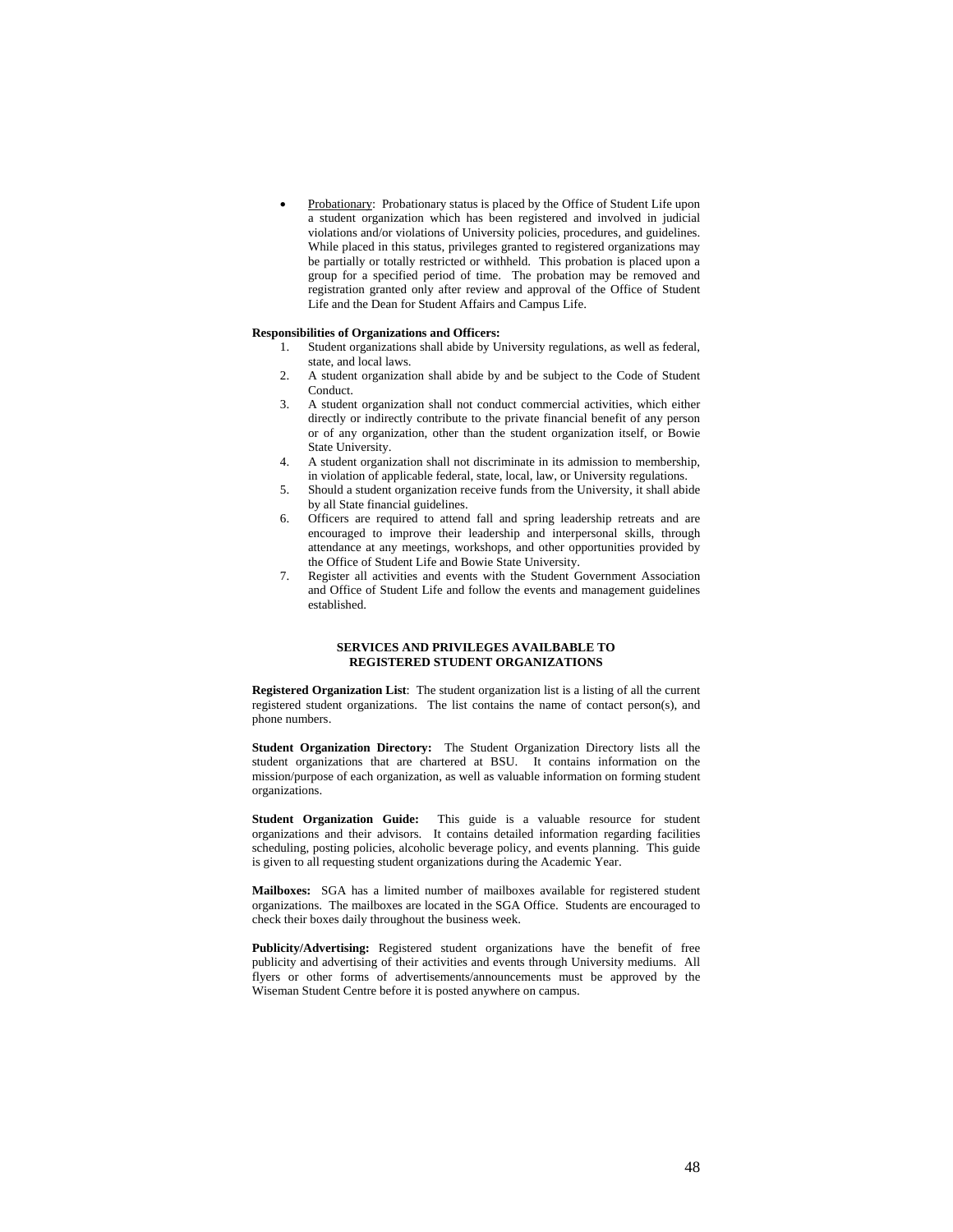**Event Management:** Staff members are available to assist and advise organizations and advisors on methods to manage, sponsor, advertise, sell tickets, and plan events.

**Funding:** Although limited, registered student organizations may request financial assistance from the Student Government Association.

**Publications:** Free copies of various publications, booklets, brochures, and magazines relating to legal issues, student leadership, and organizational development are provided to registered organizations.

**University Services:** Use of University services such as purchasing, printing, maintenance, motor pool, computer services, and general stores is granted with approval of and coordinated thought the Office of Student Life.

# **Recognized Clubs and Orgnizations**

All official extracurricular organizations, activities, and enterprises of students on the BSU campus operate under the broad guidance the Office of Student Life and the Division of Student Affairs and Campus Life. The following organizations are currently functioning on the BSU campus:

African Student Association American Marketing Association Art Guild Biomedical Club Bowie Business Golf Club Campus Ministries Chara Dance Troupe Circle K Club Computer Technology Club C-Unit Commuter Club Dancing Divas Education Club English Club Entrepreneurship Club French Club Global Development Services for Youth Good Sisters Gospel Choir Graduate Student Association Honda Campus All-Stars Honor Student Organization Human Resource Development Society International Students Association Jazz Band Journalism Club Latin/Hispanic Student Association Management Information System Club Math Club Muslim Student Association NAACP, BSU Chapter National Association of Black Accountants National Council of Negro Women National Society of Black Engineers Nursing Society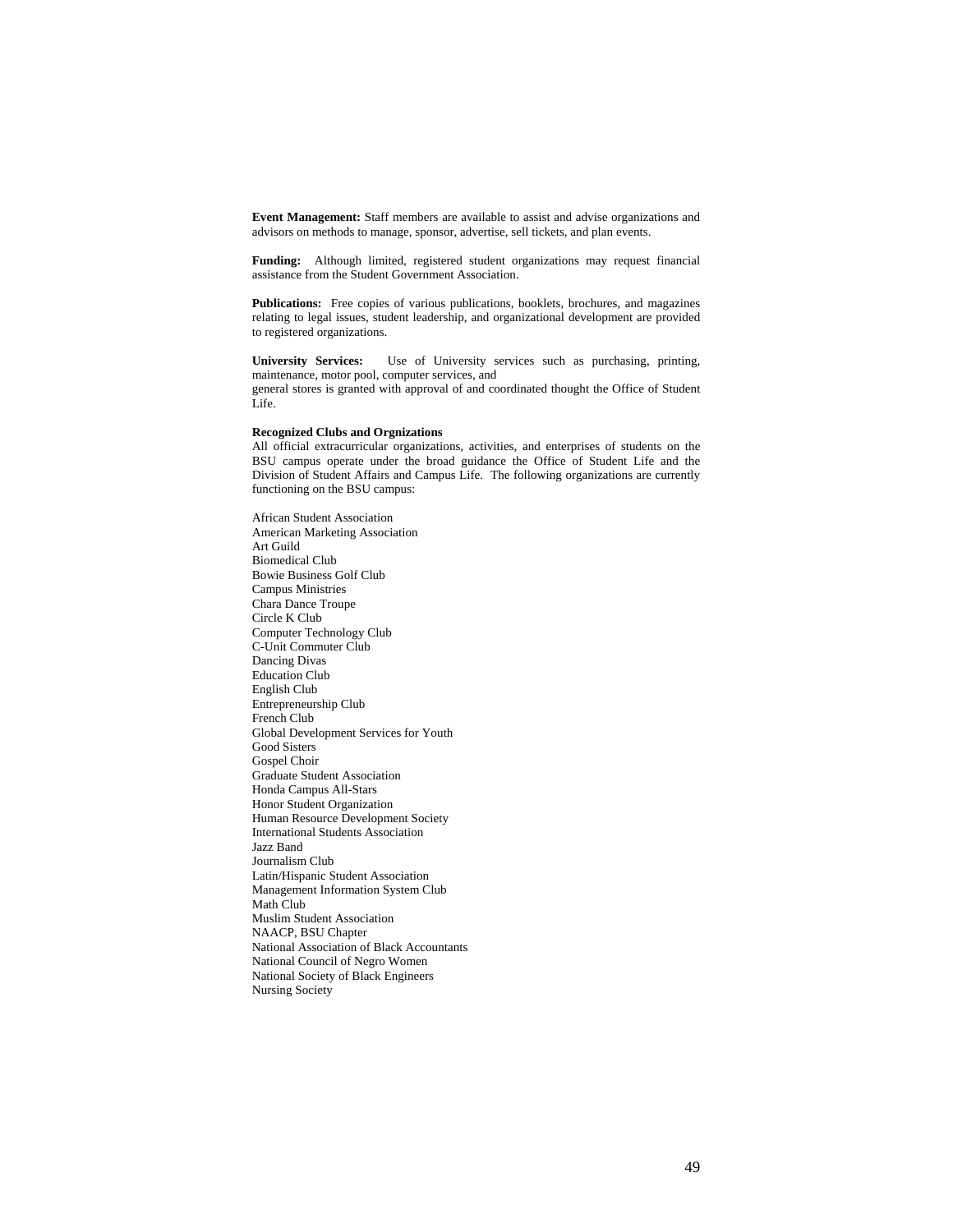Pan-African Student Youth Movement Pedology Club Political Science Club Pre-Law Society Public Relations Student Society of America Psychological Society of BSU Residence Life Hall Council Righteous Ones Soccer Club Social Work Club Sociology/Criminal Justice Club Spanish Club Student Adlerian Society Student Athlete Advisory Committee Student Veterans Organization Symphony of Soul TRIO Student Advisory Board WBSU X'Clusives

### **Honor Societies**

Alpha Kappa Mu National Honor Society Alpha Kappa Delta National Honor Society Alpha Psi Omega Fraternity Chi Eta Phi Sorority, Inc. Delta Mu Delta National Honor Society in Business Administration Kappa Delta Pi National Education Honor Society Phi Alpha Theta International Honor Society in History

# **Greek-letter Fraternities and Sororities**

Alpha Kappa Alpha Sorority, Inc. Alpha Nu Omega Sorority, Inc. Alpha Phi Alpha Fraternity, Inc. Delta Sigma Theta Sorority, Inc. Iota Phi Theta Fraternity, Inc. Groove Phi Groove Social Fellowship, Inc. Kappa Alpha Psi Fraternity, Inc.

Phi Chi National Honor Society Alpha Epsilon Rho National Broadcasting Society Sigma Tau Delta National English Honor Society Chi Sigma Iota Counseling Academic and Professional Honor Society Kappa Kappa Psi National Band Fraternity Tau Beta Sigma National Band Sorority

Omega Psi Phi Fraternity, Inc. Kappa Kappa Psi Fraternity, Inc. Phi Beta Sigma Fraternity, Inc. Sigma Gamma Rho Sorority, Inc. Swing Phi Swing Social Fellowship, Inc. Zeta Phi Beta Sorority, Inc.

**Pan-Hellenic Council**

The Bowie State University Pan-Hellenic Council consists of two (2) voting representatives from each of the following organizations, if active on campus: Alpha Kappa Alpha Sorority, Inc., Alpha Phi Alpha Fraternity, Inc., Kappa Alpha Psi Fraternity, Inc., Omega Psi Phi Fraternity, Inc., Phi Beta Sigma Fraternity, Inc., Delta Sigma Theta Sorority, Inc., Sigma Gamma Rho Sorority, Inc., Zeta Phi Beta Sorority, Inc., and Iota Phi Theta Fraternity, Inc. This council is responsible for monitoring and regulating the activities of member organizations.

### **Council of Independent Organizations**

In order to develop a spirit of coordination, cooperation, and fellowship among the various Greek-Letter Independent Organizations, there is a Council of Independent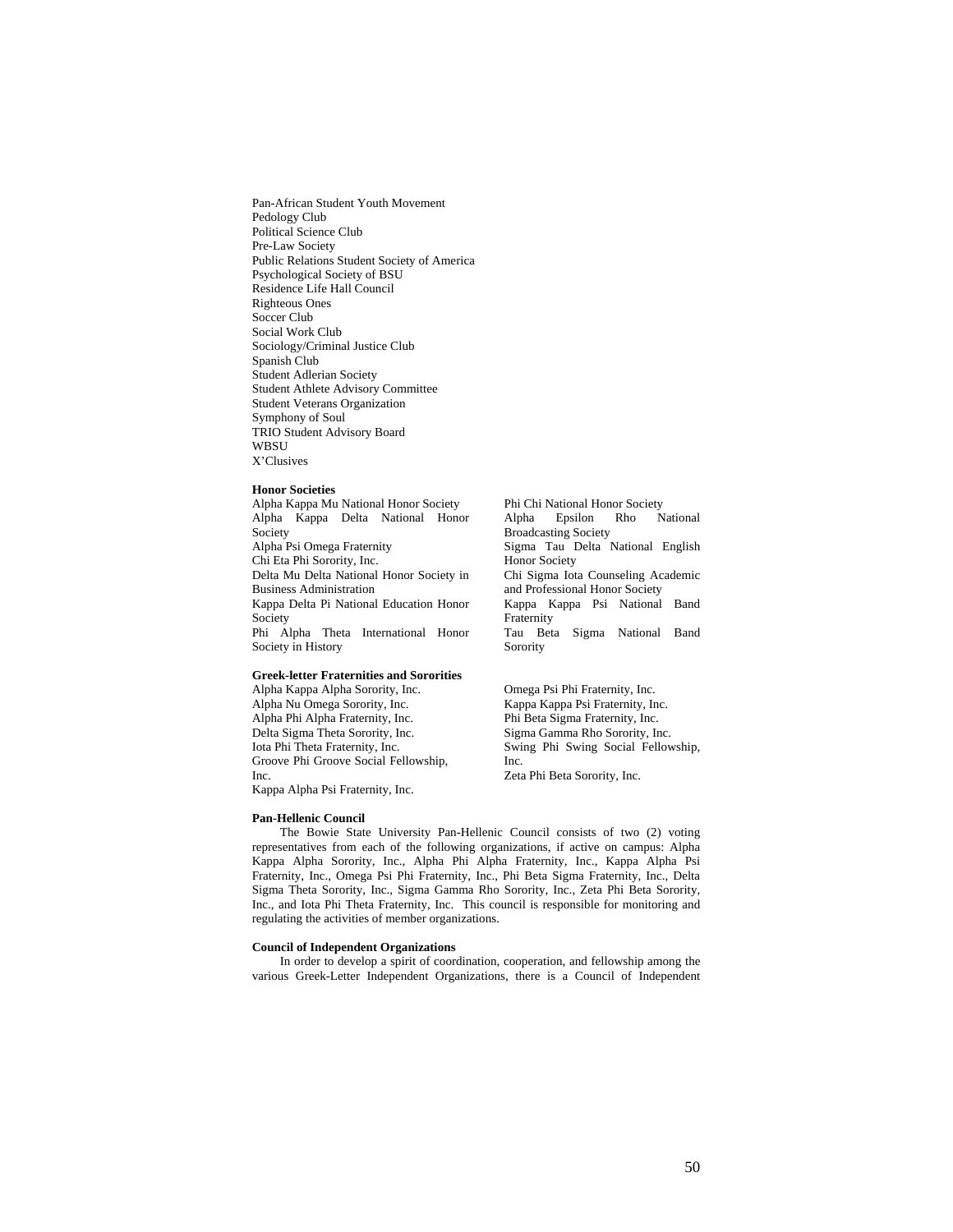Organizations, composed of two (2) representatives from each Greek-letter Independent Organization, if active on campus.

# **Organizational Requirements for Fraternities and Sororities**

- 1. A social organization, fraternity, or sorority must maintain a cumulative grade point of 2.7 to remain active. The average is based on the sum of hours carried and grade points earned by all members of the chapter. Failure to maintain this average will result in the organization being placed on inactive status until such time as it does achieve the minimum average. Inactive status means that the organization may not sponsor public meetings, activities or social affairs, and may not conduct membership intake. This includes new members.
- 2. Each organization must file with the Office of Student Life and the Dean for Student Affairs and Campus Life, their advisors, and presidents of the Pan-Hellenic Council/Council of Independent Organizations, within one week after each semester begins, the names of active and inactive members of the organization. The same must be done after each intake process.
- 3. If an organization declared more than 1/4 of its members inactive for the computing of the organizations average, the organization will be considered inactive for that semester. Inactive members are those who have not paid the organizations fee, or on academic or social probation. Students not registered with the University shall not take part in the intake process.
- 4. Each organization is required to conduct its activities in a manner that will reflect credit on the University and be consistent with high standards of moral and ethical conduct.
- 5. Each organization shall ensure that the safety and health of all potential members are secure, at all times, during the intake process.
- 6. Each organization must have a campus faculty/administrative advisor. The organization shall submit the name of its advisor to the Office of Student Life at the beginning of each school year. The organizations shall be deemed inactive unless or until it complies with this regulation.

### **Intake Process**

Any student who is enrolled in Bowie State University at the time of intake is eligible. The intake period shall be determined by the Pan-Hellenic Council as the fall semester for Council of Independent Organizations and the Pan-Hellenic Council. Any interested person, in consultation with the Office of Student Life may submit a letter of intent or an application form to the organization of his or her choice. Each organization shall keep letters of application on file at least one (1) year.

All interested persons shall be required to submit a health certificate to the President of each organization to which a student applies along with a copy to the advisors of the above-mentioned organizations at least two weeks prior to the commencement of the intake program. The health certificate must be filled out by a physician or nurse and must certify that the prospective does not suffer from any physical ailment or infirmity rendering him/her ineligible to participate in the activities. Organizations are responsible for ensuring that no prospective members are allowed to participate without first submitting the required health certificate. Failure to comply with the aforementioned will result in the organization being deemed inactive for the semester.

#### **Withdrawals**

Disassociating from an organization may be done by expressing desire to do so in a letter to the organization. The organization in turn shall inform the Advisor to the Pan-Hellenic Council/Council of Independent Organizations, and the Office of Student Life by means of a letter.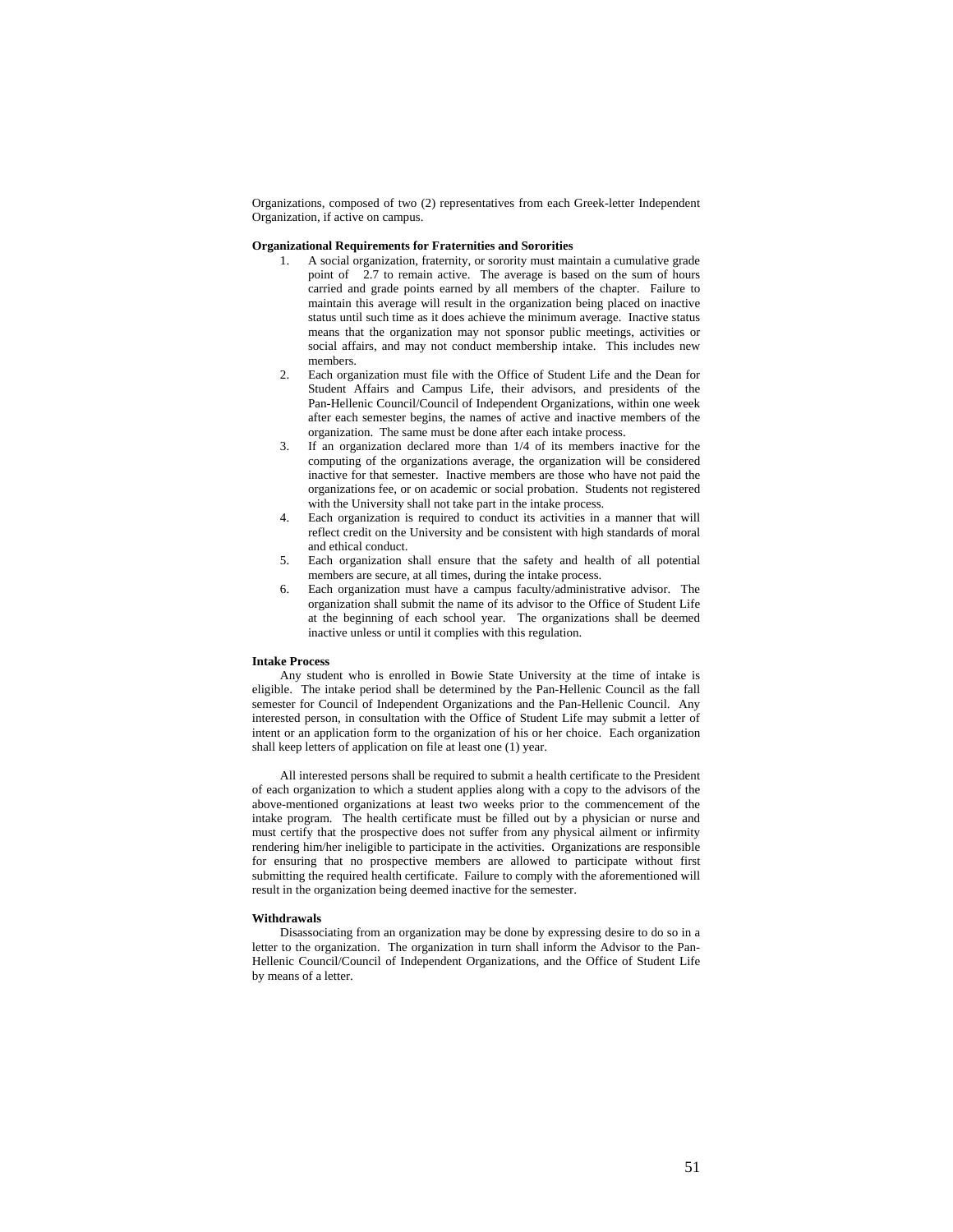#### **Penalties**

Penalties shall be imposed for violation of regulations regarding the intake process. The following due process shall be adhered to in all such cases:

- All accusations shall be submitted in the form of a formal letter to the President of the Pan-Hellenic Council/Council of Independent Organizations signed by the individual or president of the accusing organization. It shall be the duty of the Pan-Hellenic Executive Council or Council of Independent Organizations Executive Council to decide whether or not an accusation merits a hearing, within three (3) days of receiving it. In all such cases, a preliminary hearing is held but the accused organization is not subject to disciplinary action as a result of said hearing.
- If the Pan-Hellenic Council/Council of Independent Organizations Executive Council decides that an accusation merits a formal hearing, the accused organization shall be notified in writing of the charge or charges made against it and the time and place where the hearing will be held. The letter of notification shall be dated at least three (3) days prior to the time designated for the organization's appearance before the Pan-Hellenic Council/Council of Independent Organizations Review Board composed of one representative of each organization and at least three (3) advisors. The letter of notification will specifically inform the organization that it may present witnesses at the arranged meeting to testify on its behalf. The accused organization shall be permitted to question its accusers regarding the violation.
- A record of the hearings before the Pan-Hellenic Council/Council of Independent Organizations Executive Council and Review Boards shall be made by the secretary of the Board/Council. This record along with a written decision relative to the charges shall be presented to the Office of Student Life.
- The organization affected has the right to appeal the decision to the Dean For Students Affairs. This appeal shall be written and submitted to the Dean For Students Affairs for referral no more than one day after the accused organization has been notified of the Review Board's decision. The right to appeal shall be based on new evidence.
- The Pan-Hellenic Council/Council of Independent Organizations Review Board may recommend probation or suspension for the following reasons: (1) brutal hazing practices, including paddling in connection with any of the organization's activities; (2) violation of regulations governing fraternities, sororities, and independent organizations (intake guidelines and initiation requirements).

**NOTHING IN THIS DOCUMENT SHALL PROHIBIT THE PRESIDENT OF THE UNIVERSITY OR HIS/HER DESIGNEE FROM TAKING IMMEDIATE EMERGENCY ACTION CONCERNING ALL ORGANIZATIONS WHENEVER THE INTEREST AND PUBLIC IMAGE OF THE UNIVERSITY IS AT STAKE. IN ADDITION, INDIVIDUAL MEMBERS OF ORGANIZATION ARE SUBJECT TO EXISTING JUDICIAL POLICIES RELATING TO STUDENT MISCONDUCT.** 

### **Hazing**

The rules and regulations of the University prohibit any student from engaging in what is known as hazing or assisting any student in the commission of this offense. Any student found guilty is subject to immediate suspension from the University. Hazing is defined as follows:

 **"To annoy any student by playing abusive or ridiculous tricks upon him, to frighten, scold, beat, harass, subject to personal indignity, or force him/her to ridiculous, humiliating or painful things".**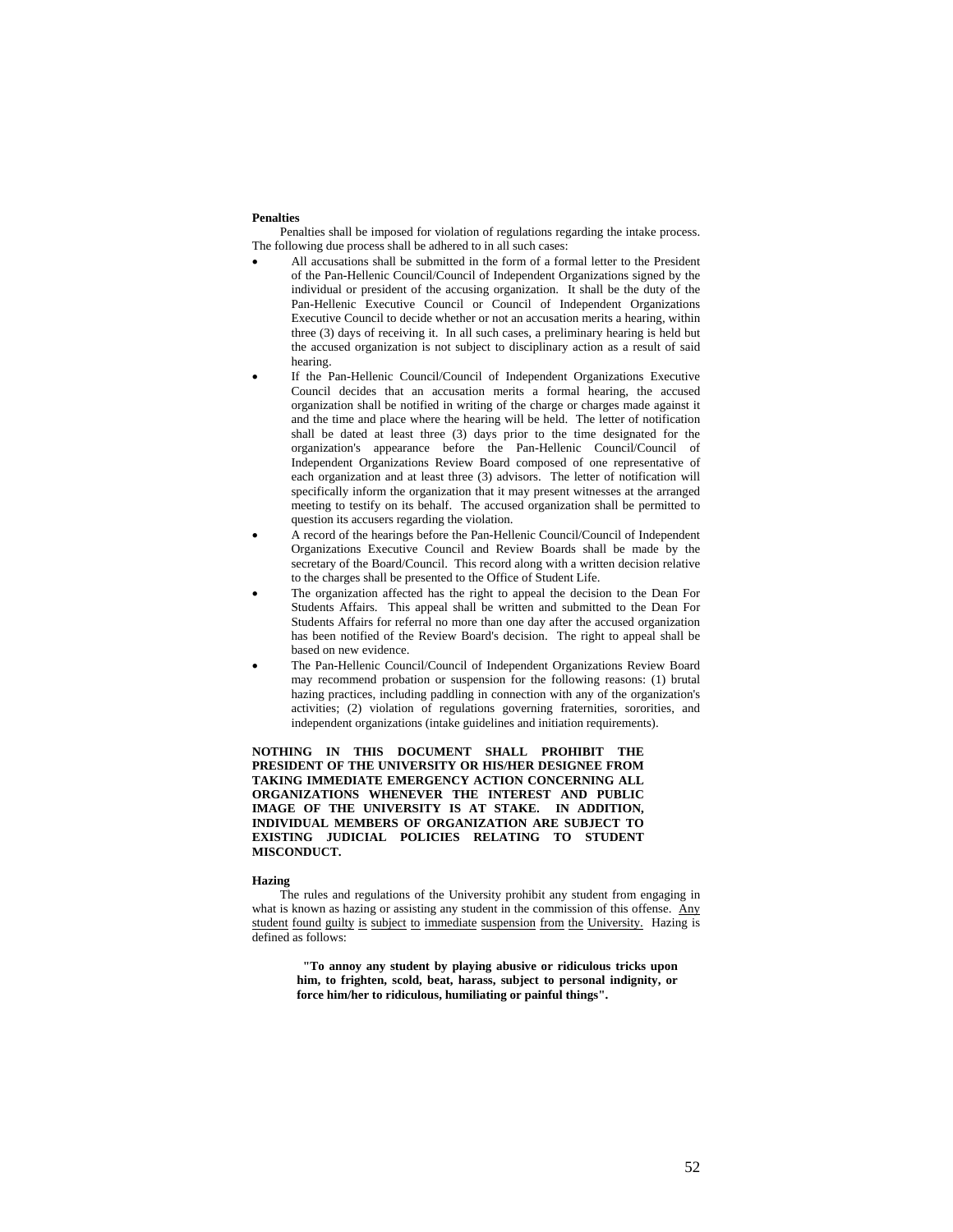Bowie State University's Pan-Hellenic Council on March 5, 1986, approved the following practices to be included in its definition of HAZING:

- Abusive calisthenics
- Total or partial nudity
- Paddling in any form
- Creation of excessive fatigue
- Requiring apparel to be worn which is not normally in good taste
- Requiring degrading students in public
- Morally degrading or humiliating games and activities
- Late work sessions that may interfere with scholastic achievements
- Forced consumption of food or beverage
- Lists for which signatures must be obtained for purposes of harassment
- **Servitude**
- Assigning pranks such as raids
- Forced running or jogging
- Addressing pledges by names other than what is normally in good taste
- Expecting pledges to do anything members would not do themselves
- Lewd behavior
- Stranding any person in any way
- Dowsing with water or other liquids
- Blindfolding for the purpose of requiring any acts that may be dangerous
- Requiring the carrying of any obscene article
- Offensive contact with the person
- Boxing matches or other physical contact sports
- Transportation and abandonment
- Confinement to small, unventilated, unsanitary or unlighted areas
- Preventing the practice of personal hygiene
- Any acts which may result in mental or physical discomfort, marking for branding
- Profane, offensive, or verbal abuse
- Deception that creates fear or mental anguish
- Not allowing adequate time to sleep.

# **BOWIE STATE UNIVERSITY IS REQUIRED BY LAW, SENATE BILL 229, TO PROHIBIT HAZING AND TO IMPOSE APPROPRIATE DISCIPLINE IN ACCORDANCE WITH THE CODE OF CONDUCT ADOPTED BY THE UNIVERSITY.**

# **State of Maryland Hazing Law**

§ 268H. Hazing students prohibited

 (a) Haze defined. -- In this section "haze" means doing any act or causing any situation which recklessly or intentionally subjects a student to the risk of serious bodily injury for the purpose of initiation into a student organization of a school, college, or university.

(b) Violation constitutes misdemeanor; penalty. -- A person who hazes a student so as to cause serious bodily injury to the student at any school, college, or university is guilty of a misdemeanor and, on conviction, is subject to a fine of not more than \$500, or imprisonment for not more than 6 months, or both.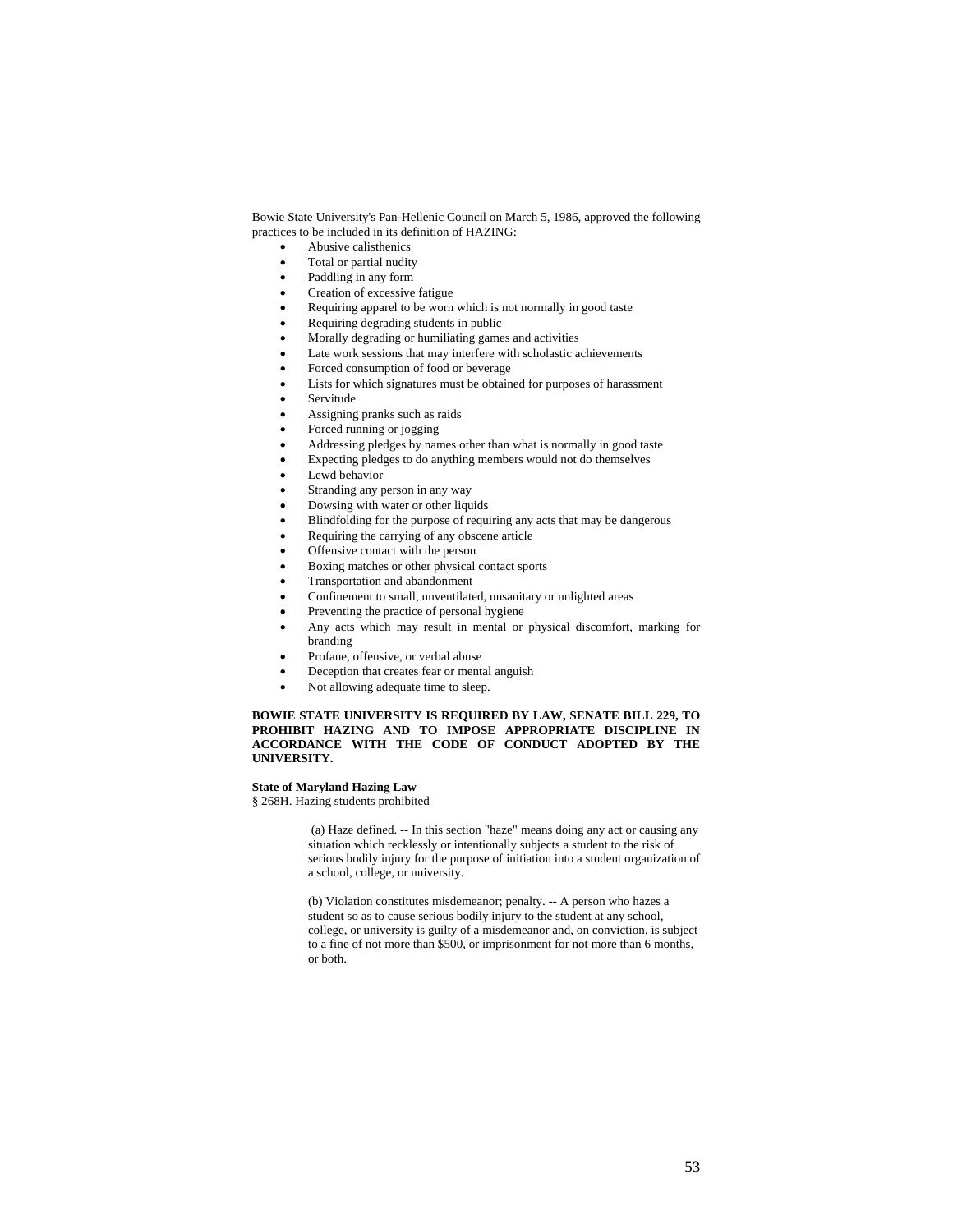(c) Consent of student not defense. -- The implied or expressed consent of a student to hazing may not be a defense under this section.

#### **ATHLETICS**

Bowie State University has a varied and comprehensive athletic program for men and women. Its varsity teams compete at the intercollegiate level in baseball, football, basketball, track, and tennis. Varsity athletics are administered by the Director of Athletics, who reports directly to the President. The athletic program has as its underlying purpose the development of educational values in the involvement of as many men and women as possible in some phase of the program. The athletic program is enhanced by our athletic and physical education complex.

Eligibility-NCAA (National Collegiate Athletic Association) and CIAA (Central Intercollegiate Athletic Association) regulations are applicable. Generally, this means that in order to participate on an intercollegiate athletic team, a student:

- 1. Must be eligible under the rules of the institution; the intercollegiate athletic conference of which the institution is a member; and the NCAA.
- 2. At the time of competition, must be registered as a full-time student as defined by the institution, which, in any event, shall not be less than twelve (12) semester hours or 12 quarter hours; and
- 3. Must not engage in more than four (4) seasons of intercollegiate competition.

Rules change from year to year. Each student-athlete must consult with his/her coach regarding specific eligibility. Newly enrolled transfer students who desire to compete in intercollegiate athletics should see the Athletic Director as soon as possible after enrolling. It is important that all student-athletes consult with the coach or the Athletic Director as soon as possible concerning eligibility questions.

#### **Automobiles/Parking**

Motor vehicles, including motorcycles and scooters, operated on the University campus (except Government-owned vehicles) must be registered with the Bowie State University Police Department (BSUPD). Only those faculty, staff, employees and registered students for the current academic year or relatives who own the registered auto will be permitted to display Bowie State University stickers on their vehicles. Temporary permits are available upon request to visitors to the campus and also to students and employees when driving vehicles not registered with the BSUPD. Temporary permits may be obtained in the BSUPD and must be displayed as directed by the BSUPD. Convenient parking places will be set aside and reserved for handicapped drivers who are eligible to register their vehicles with the Bowie State University Police Department. Inquiries regarding this policy may be directed to the Office of Campus Police in Robinson Hall or the Office of Student Judicial Programs in the Henry Administration Building.

#### **Bowie Card**

The BowieCard is the official identification card for Bowie State University. All students, faculty, and staff are required to have a BowieCard. To obtain a BowieCard, students must be registered for classes and bring their student ID number.

The BowieCard is a multi-functional card that combines and automates several University services and activities. It serves as the meal card, athletic access card, library card and much more! Additionally, when funds are deposited on the card, it becomes a debit card, which allows you to make "cash-free" purchases for food, snacks, copies, laundry, vending services, tickets to campus events and bookstore purchases. The card is non-transferable and should only be used by the person to whom it is issued. **One complimentary BowieCard is issued to incoming students, if lost, stolen or damaged there is a replacement fee of \$15.**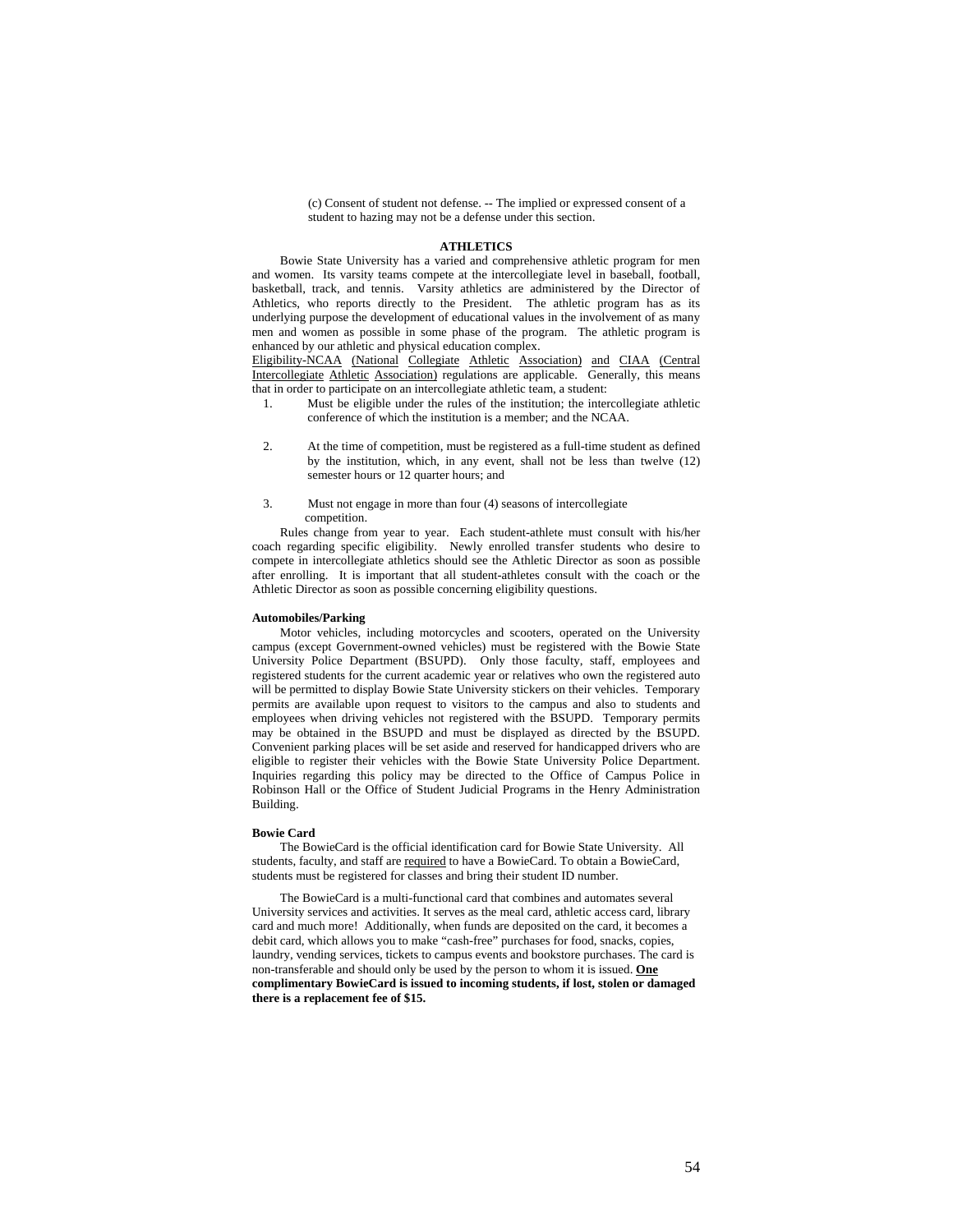If your card is lost or stolen, it should be reported to the BowieCard Office immediately so that we may deactivate the card to avoid fraudulent use.

Meal cards misused or used by other individuals will be confiscated and students will be fined. If a meal card is lost, stolen, misplaced or otherwise unavailable, a replacement card is made and the student is charged. There is a charge for the Temporary Card not to exceed the cost of a Replacement Card.

The Temporary Card will cost \$2.00 per day not to exceed 7 days. The replacement fee for the Temporary Card will be \$15.00 for those students who do not return the Temporary Card.

# **Library**

After the BowieCard is received, you must register your library number at the circulation desk at the Thurgood Marshall Library. The BowieCard may also be used at any University System of Maryland library. The BowieCard can be used for copy and print solutions if Bulldog Bucks are available on the card.

### **Non-Discrimination Policy**

This University will not tolerate acts of discrimination against those persons living with HIV/AIDS or those persons, who because of their associations, who have friendships or family relations with persons that are either known or suspected of living with HIV/AIDS. This protection extends to all persons, including those persons with asymptomatic HIV (no signs or opportunistic infections present). Thus, the University does not discriminate against any student who has, or is suspected to have, HIV/AIDS symptoms or conditions; or a student that has a positive HIV/AIDS antibody test. Such discrimination is expressly prohibited in the following areas:

- Admissions
- Living on Campus
- Access to Facilities
- Athletic Programs
- Job Status and/or Promotions

For more information, contact the University Wellness Center. For students who feel they have been discriminated against in violation of this policy, contact the Equal Employment Opportunity Officer in the Office of Human Resources.

# **Establishment of Authorized Control/Police Force**

A police force may be established under the general policies adopted by the Board of Regents of the State Universities and Colleges at any institution subject to the jurisdiction of the Board of Regents. A member of the police force at each institution shall be subject to the control and direction of the institution.

#### **Powers**

- 1. A police officer at a State University or College police force has all the powers granted to a peace and police officer in this state.
- However, the police officer may exercise these powers only on property that is owned, leased, or operated by or under the control of the respective state University or College. The police officer may not exercise these powers on any other property unless:
	- a. Engaged in fresh pursuit of a suspect or offender;
	- b. Necessary to facilitate the orderly flow of traffic to and from property owned, leased, or operated by or under the
	- control of the respective state University or College; or
	- c. Ordered to do so by the Governor.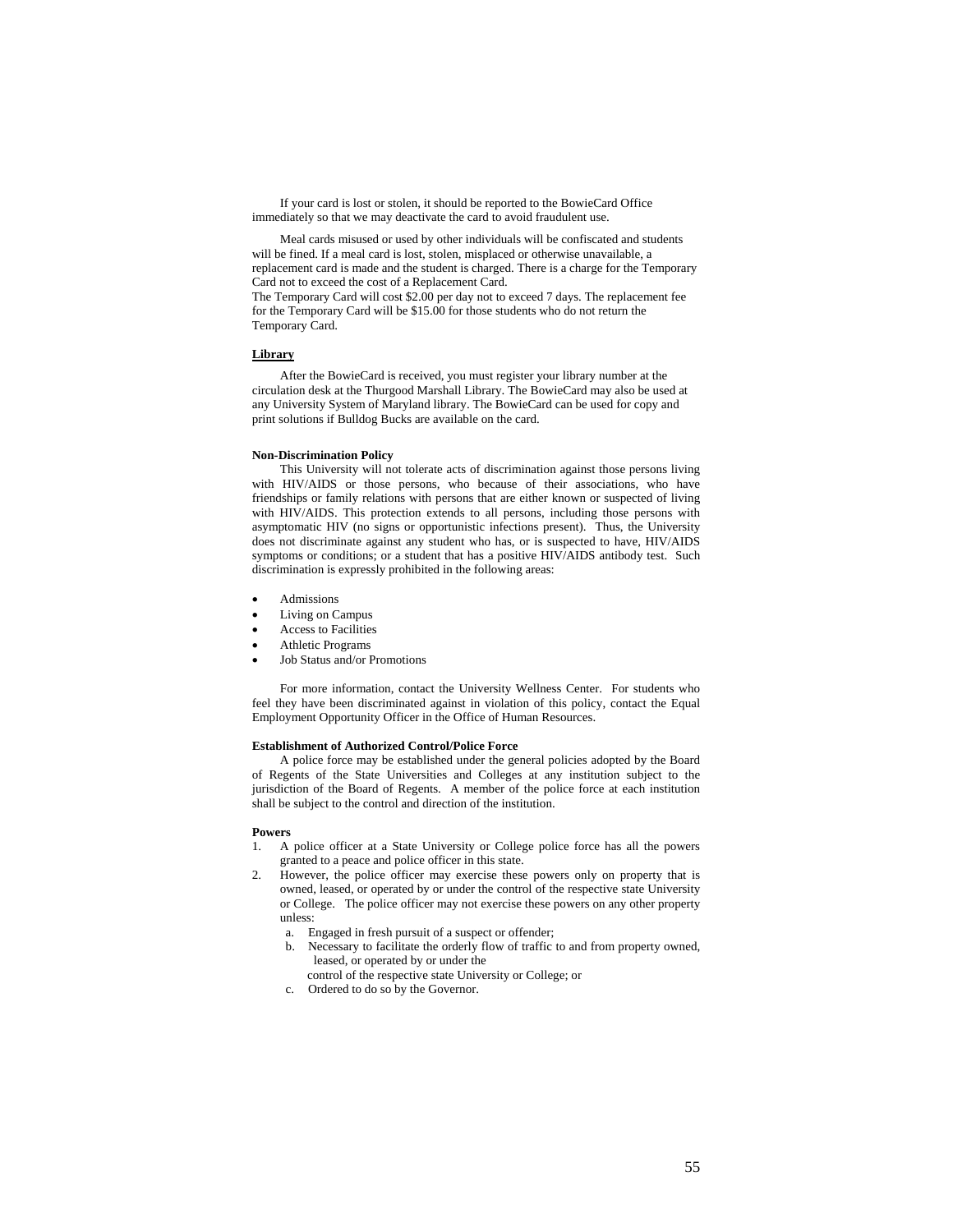### **Rules and Regulations**

The Board of Regents has adopted rules and regulations that govern the operation and conduct of the police forces and police officers of the state Universities and Colleges.

### **Financial Policies**

It is the policy of Bowie State University that all charges are due and payable at the time of registration. Cashier's checks, certified checks or money orders should be payable to Bowie State University for the exact amount of the charges. The University will pursue collection of all outstanding balances under regulations established by the State of Maryland. Accounts not paid to the University will be referred to the state of Maryland Central Collection Unit for possible legal action. Inquiries regarding payments, returned checks, refunds, and adjustments should be directed to the Office of Student Accounts.

### **Posters and Signs**

Posters and signs to be distributed on campus must be approved by the University Wiseman Student Centre prior to posting. Those not appropriately certified will be promptly removed.

# **Sexual Relationships**

Sexual relations should be governed by conscience, decorum, and concern for the rights of others. Responsible people are informed about birth control and sexually transmitted diseases including, but not limited to AIDS. Information is available to all students from residence hall staff members, the Division of Student Affairs and Campus Life, and the Health and Wellness Center, as well as a number of organizations in surrounding communities. Their addresses and phone numbers are located in the Health Center.

#### **Solicitation**

Peddlers and solicitors are not permitted in University buildings or on the Bowie State University campus without permission from the Wiseman Student Centre. Telephone soliciting is also prohibited at Bowie State University. Students aware of these activities should report them immediately to the Director of Residence Life or a Student Affairs and Campus Life staff member.

### **Transcripts and Financial Records**

The Policy on Academic Transcripts and Financial Records sets out Bowie State University's policy on resident credit, calculation of grade point average and withholding academic and financial aid transcripts of students who are delinquent in the payment of their educational financial obligations. The full version of this policy is available in the Office of Enrollment, Recruitment, and Registration, the Financial Aid Office, and the Office of Student Accounts.

# **Sexual Assault Policy**

# **I. Purpose**

The policy serves to implement the University System of Maryland Policy on Sexual Assault. It also serves as a guide to students, staff and faculty when incidents on sexual assault occur on campus.

# **II. Applicability**

Bowie State University's Policy on Sexual Assault is applicable to all Bowie State University students and employees, both faculty and non-faculty.

# **III. Policy Statement**

**A. Introduction**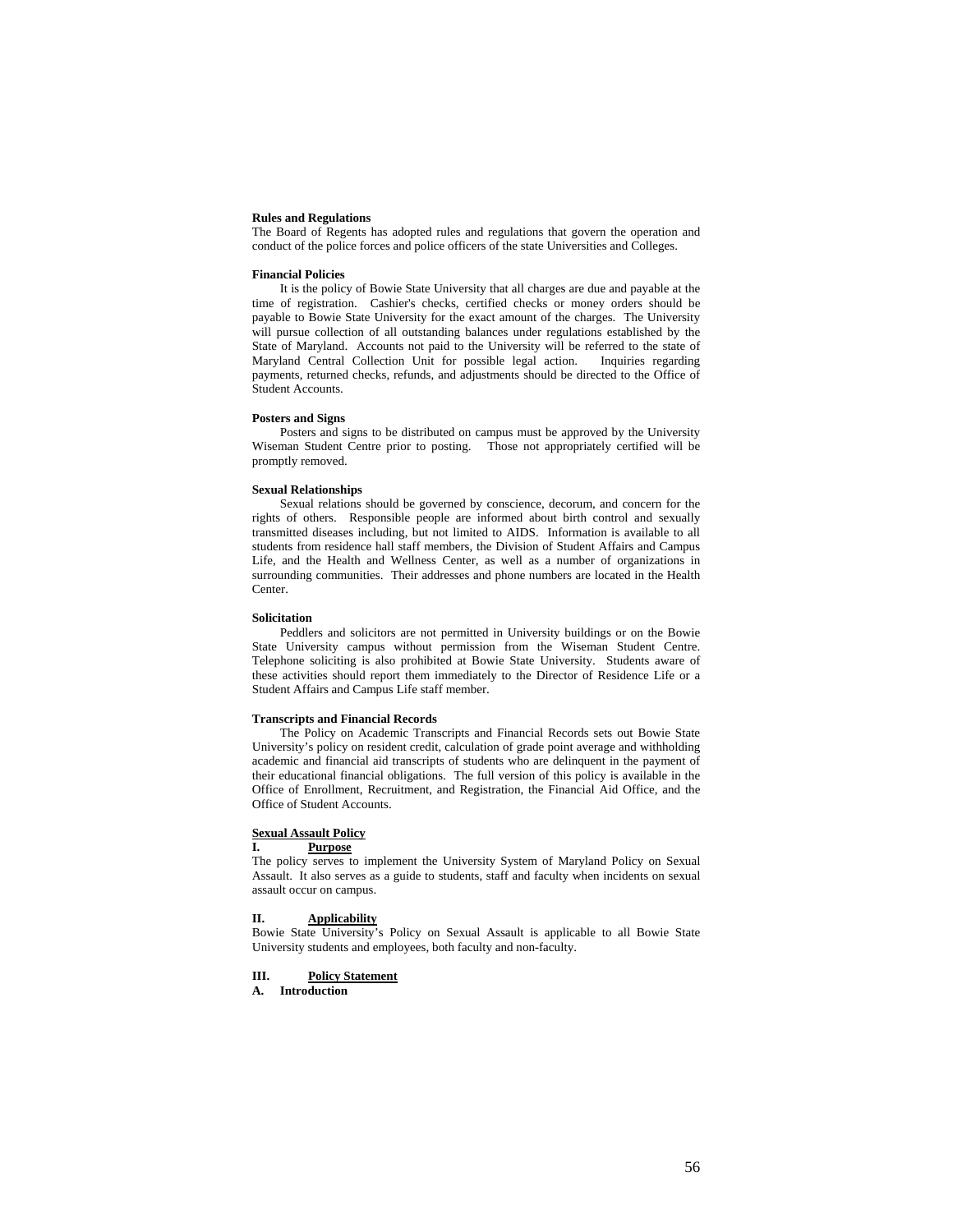Bowie State University is committed to maintaining a working and learning environment in which faculty, staff and students can develop intellectually, professionally, personally and socially free from intimidation, fear, coercion, and reprisal. **Sexual assault is illegal.** The University will not tolerate illegal activity of any kind. Persons found in violation of this policy will be subject to disciplinary action and may be subject to arrest. To educate our community, seminars and workshops emphasizing safety and awareness of sexual assault will be sponsored by the Henry Wise Student Health and Wellness Center, Counseling Services, and the Office of Residence Life.

### **B. Definitions**

The following policy recognizes two levels of sexual assault:

### **Sexual Assault I**

By stranger or acquaintance, rape, forcible sodomy, or forcible sexual penetration, however slight, of another person's anal or genital opening with any object. These acts must be committed by either force, threat and intimidation or through the use of the victim's mental or physical helplessness of which the accused was aware or should have been made aware.

#### **Sexual Assault II**

By stranger or acquaintance, the touch of an unwilling person's intimate parts (defined as genitalia, groin, breast, or buttocks, or clothing covering them) or forcing an unwilling person to touch another's intimate parts. These acts must be committed either by force, threat, intimidation or through the use of the victim's mental or physical helplessness of which the accused was aware or should have been aware.

# **C. Protective Measures and Confidentiality**

All persons who investigate sexual assaults or who assist victims of sexual assault shall maintain the strictest confidentiality in all matters pertaining to the victim and the investigation. Failure to exercise good faith in maintaining confidentiality may result in disciplinary actions and other serious sanctions.

**D. Procedures to Follow if a Sexual Assault Occurs** - If you are raped or sexually assaulted, you should:

- Get to a safe place as soon as you can;
- Try to preserve all physical evidence;<br>
Get modical ettention:
- Get medical attention;
- Contact the University police by calling 301-860-4040 or the Prince George's County Policy by dialing 911;
- Talk with a counselor; and
- Contact someone you trust.

# **E. Initial Contacts –**

**1. Counseling Services**, located on the third floor of the **Martin Luther King Building**, **301-860-4164**, is one of Bowie State University's initial contact points to assist you following a sexual assault. When a report of sexual assault is made, a counselor will encourage you to contact law enforcement officials and obtain medical assistance as soon as possible following the incident so that you can receive guidance in the preservation of evidence needed for proof of criminal assaults and the apprehension and prosecution of the alleged perpetrator. If you request it, the Counselor will also assist you in contacting the proper law enforcement authorities, assist you with obtaining medical attention and provide transportation to the hospital or other emergency medical facility. The Counselor and other campus personnel retain the right to contact law enforcement officials directly where an issue of campus security is involved.

**2. Campus Police –** You may also wish to contact campus police at **301 860-4040**. If you are off campus, you can call 911 for local law enforcement officials.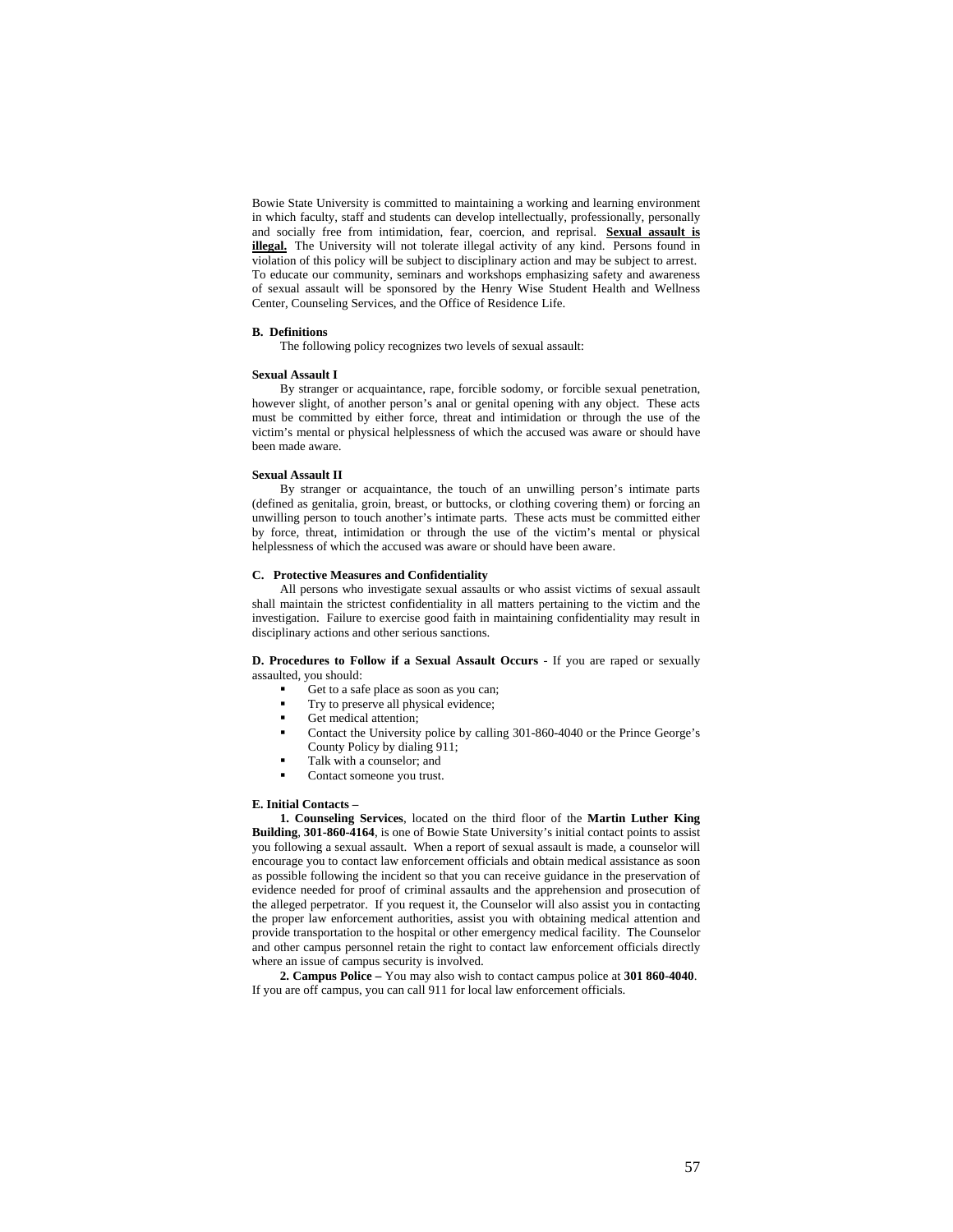**3. Wellness Center-** located on the lower level of Christa McAuliffe Residence Hall, **301-860-4170**. A sexual assault education program is located in the Wellness Center. The program consists of sexual violence workshops, information and referrals. A sexual assault program coordinator is available at **301-860-4173**. The program coordinator can be contacted for information about programs that promote awareness of what constitutes sexual assault, how to prevent it and what the University's procedures are for handling reports of alleged sexual assaults. Upon request and as needed, she can also be contacted to provide specialized training to those who might be involved in providing services to or interacting with alleged victims.

The program is also responsible for ensuring that copies of the USM policy and the University's procedures concerning sexual assault are distributed to all students, faculty members and employees, are posted in appropriate locations throughout the campus and are published in appropriate University publications.

### **F. Seek medical assistance**

It is very important that you see a doctor as soon as possible after a sexual assault. A medical examination serves two (2) purposes: it ensures that you receive whatever medical aid you need and that any available evidence is collected. Counseling Services, (301) 860-4164 and Campus Safety 301-860-4040 will assist a victim in obtaining medical attention if the victim chooses, including providing transportation to the hospital or other emergency medical facility. A medical examination is always recommended even if you decide not to officially report the crime. It is a good idea to have evidence collected initially in case you decide to take legal action at a later date.

**Immediate steps for self-care and safety –** Immediately after the assault you may be in a state of shock. Usually, your first reaction will be to take a bath or shower. Please do not. Instead, wrap yourself in something warm such as a blanket or coat. Call someone to help you immediately. We recommend that you call the Counseling Services, 301- 860-4164, for an initial contact. Victims react to this state of shock in different ways. Some are upset, angry or calm. Whatever your reaction, you may be able to make better decisions by talking to someone you trust or someone trained, instead of responding to your initial feelings immediately after the crime.

*Staying warm, instead of cleaning up right away, will help you accomplish two important things: (1) you will be helping your body to recover from the shock due to the assault; and (2) you will not have disturbed or destroyed any evidence needed if you decide to prosecute.* 

### **It is extremely important that you: DO NOT DO**

- 
- ◆ shower or bath  get to a safe place<br>◆ brush or comb your hair ◆ call the police for help  $\blacklozenge$  brush or comb your hair
- 
- ◆ urinate (if possible)
- 
- 
- ◆ touch things at the crime scene **remember**

- 
- 
- **douche lock doors and windows** 
	-
	-
- ◆ change clothes **◆ get medical attention**<br>◆ eat or drink anything ◆ write down all that vo  $\blacklozenge$  write down all that you can
	- **take a change of clothes to the hospital or sexual assault center. If you must change your clothes, put them in a paper bag to give to the police (plastic destroys evidence)**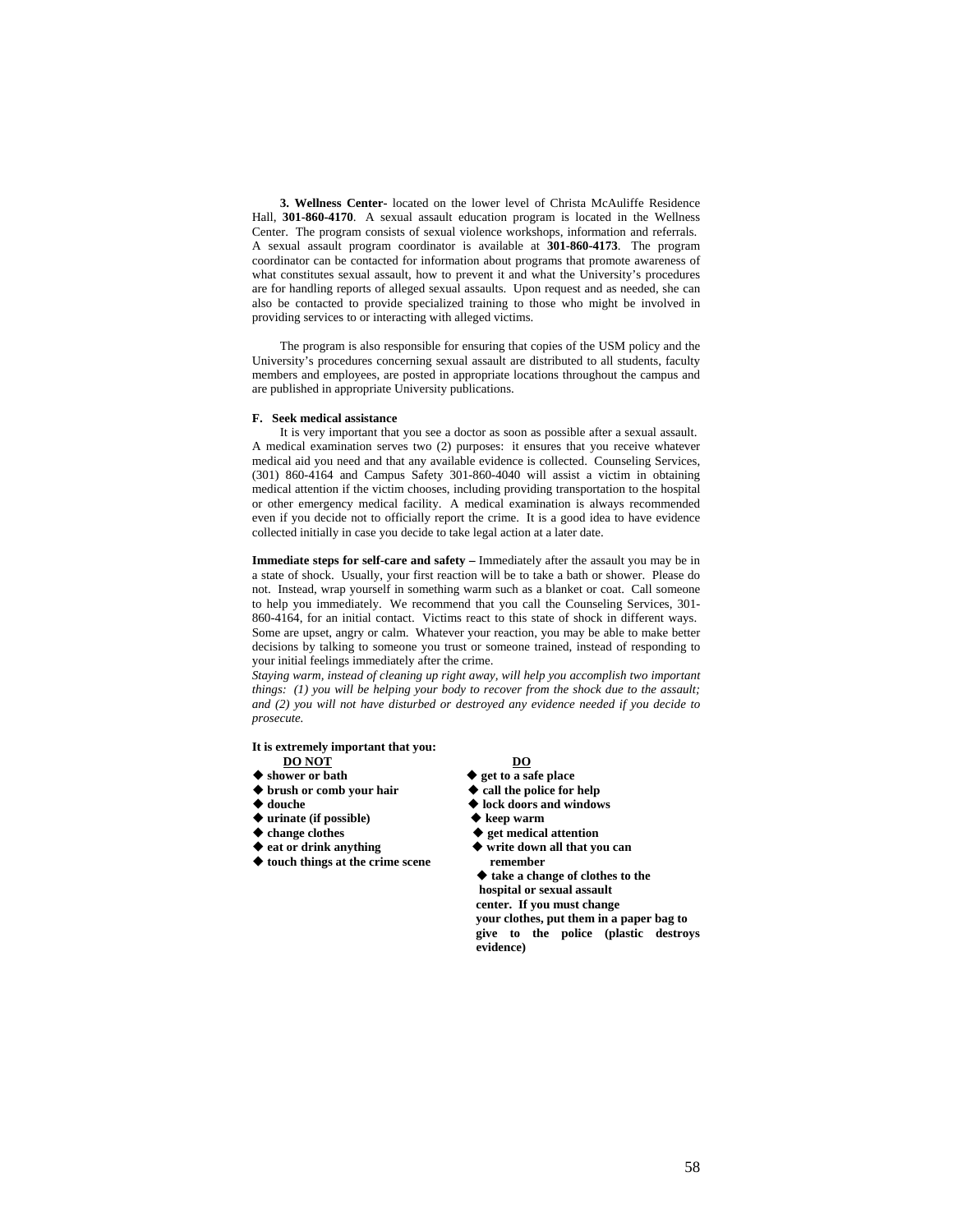### **G. Victim Services**

1. The nearest hospital equipped with the Department of State Police Sexual Assault Evidence Collection Kit is **Prince George's Hospital Center**, 3001 Hospital Drive, Cheverly, Md. 20785. The telephone number is **(301) 618-3154.** 

- a) The nearest sexual assault/rape crisis center is Prince George's Hospital Center, 3001 Hospital Drive, Cheverly, Md. 20785. The center provides free 24-hour support services for victims of rape, sexual assault and domestic violence. The telephone number is **301-618-3154**.
- **b)** The University Counseling Services provides individual and group Counseling for victims of sexual assault, sexual abuse and incest. The telephone number is **301-860-4164.**
- **c)** The Student Judicial Programs Officer in the Division of Student Affairs and Campus Life will provide assistance to students who report they are victims of sexual assault with a transfer to alternative classes or housing, if such alternatives are requested by the victim and are available, feasible and appropriate to the facts of the sexual assault reported. The telephone number is **301-860-3394.**
- **d)** The Director of Human Resources will provide assistance to student employees who report they are victims of sexual assault with an alternative employment situation if such an alternative is requested by the victim. The telephone number is **301-860-3450**.

# **IV. Victim Complaint**

In addition to any criminal or civil procedures available under law, any act of sexual assault is a violation of this policy on sexual assault and may be a violation of BSU's Sexual Harassment Policy. If you wish to file criminal charges against a perpetrator of a sexual offense, contact Public Safety, 301-860-4040 or dial 911. If you wish to file a complaint under the University disciplinary system, follow the information outlined below:

# **A. Filing a complaint**

- If the accused is an employee, a complaint may be filed with the Director of Human Resources, 301-860-3450.
- If the accused is a student, a complaint may be filed with the Student Judicial Programs Officer who is in charge of student discipline. The telephone number is 301-860-3394.

# **B. Disciplinary Proceedings**

The accused (alleged perpetrator) and the accuser (alleged victim) are entitled to the same opportunities to have others present during a University disciplinary proceeding. Further, both the alleged perpetrator and the alleged victim shall be informed of the outcome of any investigation by campus police or the Student Judicial Programs Officer. The offense must be reported according to Federal reporting mandates and Maryland State law.

# **C. Possible Sanctions**

- Student The range of judicial system penalties for students shall include, but not be limited to, the following: alteration of class schedule, disciplinary suspension, interim suspension and expulsion.
- Faculty and other employees The range of employment penalties for faculty and employees shall include, but not be limited to, one or more of the following: counseling, reprimand, suspension or termination of employment.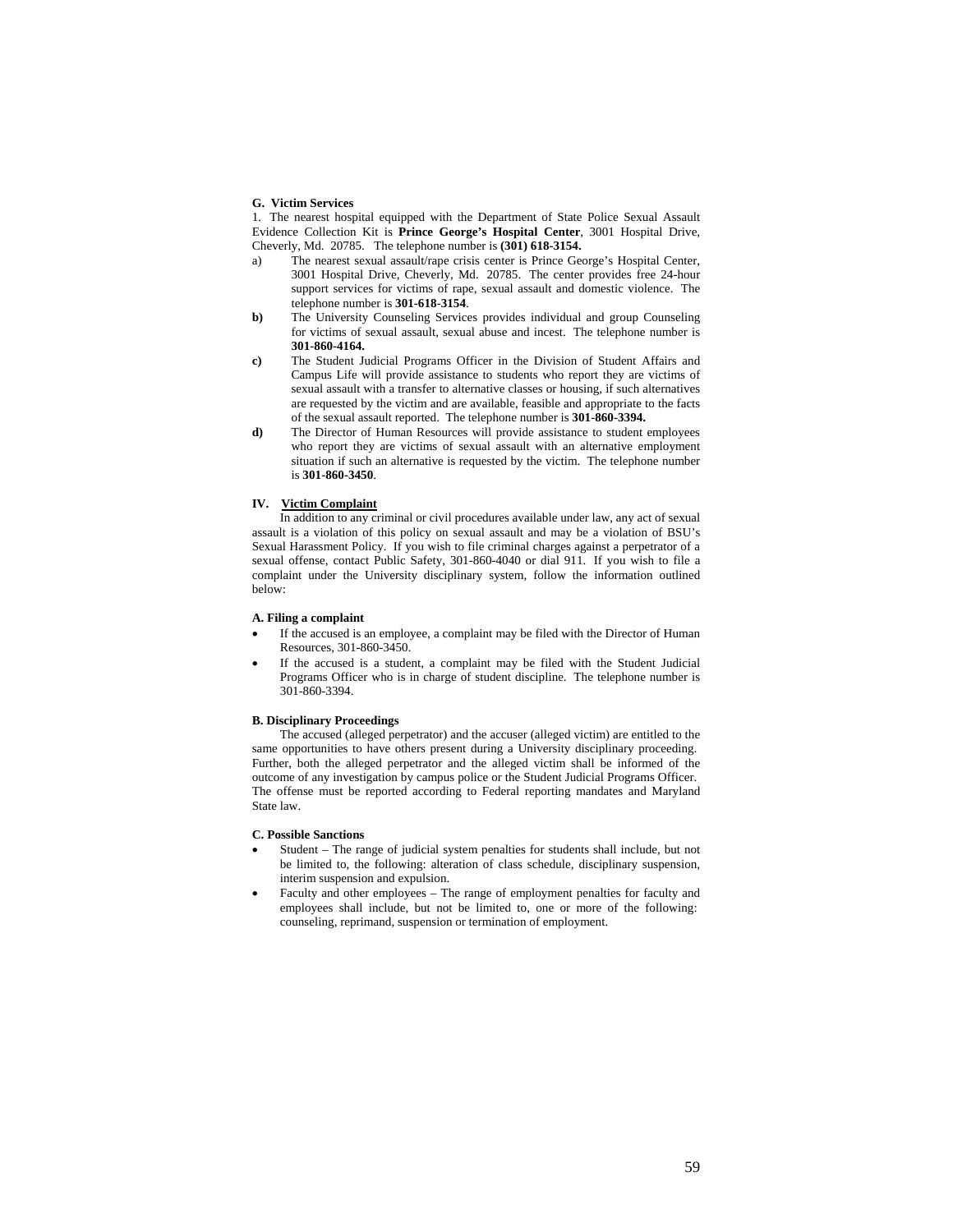### **Sexual Harassment State Code 29. DFR 1601**

*Excerpted Sexual Harassment Policy* 

*(For a full copy of this policy, refer to the BSU Policies and Procedures Manual, Policy No- VI. 120)* 

It is the policy of Bowie State University (BSU) to ensure that all students, faculty, and staff, work and learn in an environment that is free of sexual harassment. Sexual harassment is a form of illegal sex discrimination. Sexual harassment between faculty and students or supervisors and subordinates exploits the unequal power structure inherent in these professional relationships and will not be tolerated by Bowie State University. Sexual harassment may occur between people of the same or different genders. Sexual harassment is an infringement on the individual's right to work and study in an environment free from unwanted sexual attention, and sexual pressure of any kind. Finally, all acts of sexual harassment and/or retaliation by BSU faculty, students, staff, volunteers, and third party contractors are expressly prohibited.

With this Policy in place, the University places its communities on notice that sexual harassment, within the University workplace and its educational programs, will not be condoned and/or allowed to interfere with the mission of the University. More importantly, BSU, together with the University System of Maryland, adopts a zero tolerance for all complaints of sexual harassment and/or discrimination. Persons in violation of this Policy will be subject to disciplinary action and/or other appropriate sanctions, including, termination of employment or expulsion from an educational program of the University.

For the purpose of this policy, BSU adopts the sexual harassment definition promulgated by the United State Equal Employment Opportunity Commission (29 D.F.R. 1601). Unwelcome sexual advance, unwelcome requests for sexual favors, and other behavior of a sexual nature constitute sexual harassment when: (1) submission to such conduction is made either explicitly or implicitly a term or condition of an individual's employment, (2) submission or rejection of such conduct by an individual is used as the basis for employment decisions affecting such individual, or (3) such conduct has the purpose or effect of unreasonably interfering with an individual's work performance or creating an intimidating, hostile, or offensive environment.

To avoid misunderstandings about what might constitute sexual harassment, the following guidelines should be followed. Please note that sexual harassment is not limited to the examples shown.

- Repeated, unwanted social invitations should be avoided.
- No touching. This includes no hugging, massages, fanny pats, etc., or behavior that, if it occurred to a stranger on the street, would subject the employee to charges of molestation, indecent exposure, assault, or rape. Sexual gestures or other offensive body movements are also prohibited.
- No sexually suggestive or abusive talk, including "dirty" or gender-related jokes meant to demean.
- No offensive printed or written materials, including sexually offensive cartoons, lists of sexual jokes, or any material that inappropriately raises the issue of sex.
- No use of descriptive words, when not the subject of an academic or business matter, that includes parts of the anatomy or either sexes genitalia.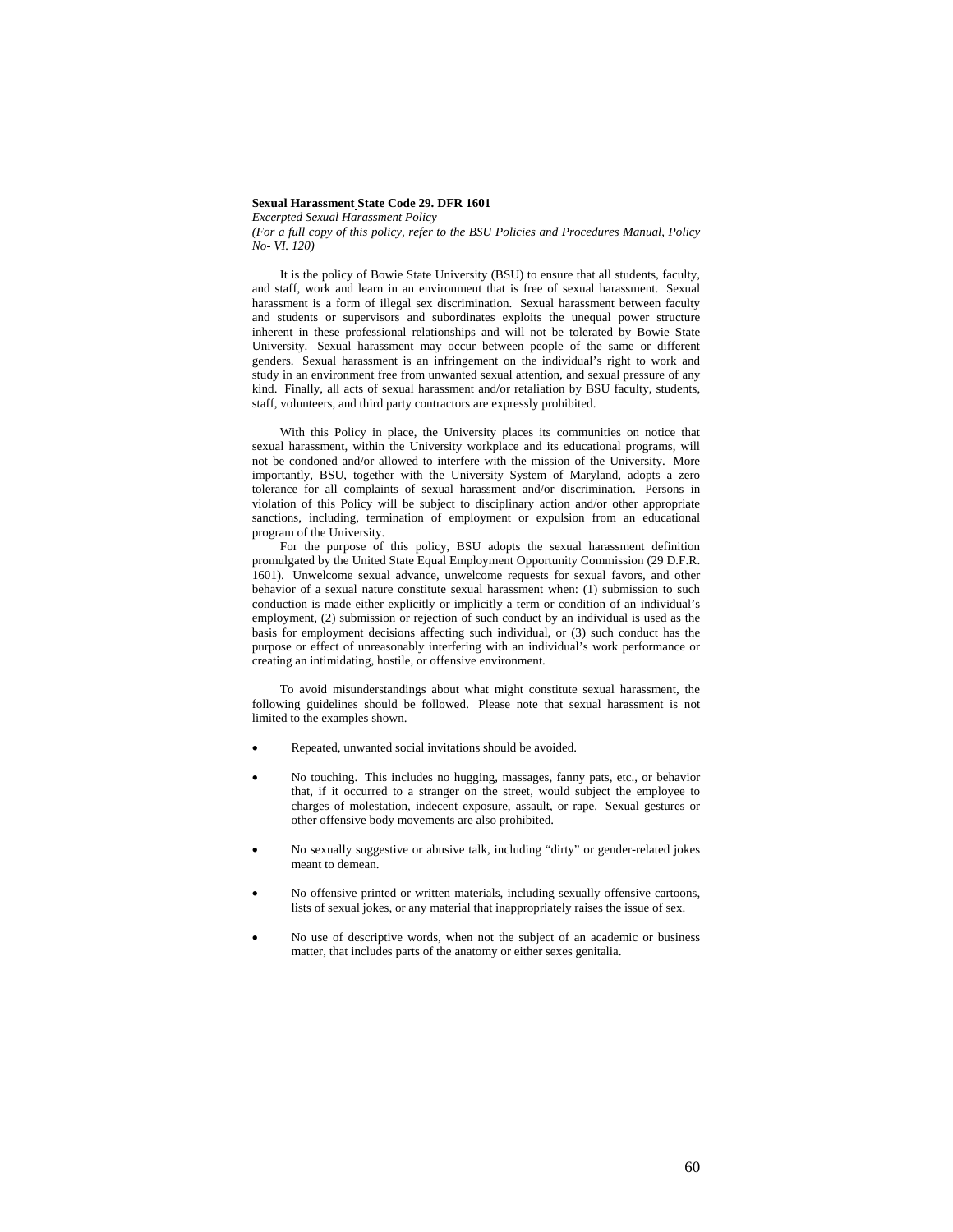An individual who believes that he or she has been the target or victim of sexual harassment or retaliation should report such conduct immediately to the Equal Employment Opportunity Officer located in the Office of Human Resources.

### **Non-Academic Grievance Procedure for Students**

Students who feel that they have a non-academic complaint(s) against a faculty member, administrative staff or other personnel at the University have a right to have their concerns addressed. This does not include those complaints that are filed alleging of acts of discrimination on the basis of race, color, religion, age, ancestry or national origin, sex, sexual orientation, disability, or marital or veteran status. Such complaints are to be filed with the Equal Employment Opportunity Officer located in the Office of Human<br>Resources The following procedure should be used to address non-academic The following procedure should be used to address non-academic complaints:

### **Step One. Informal Resolution**

The student should first attempt to resolve the complaint through informal discussion with the person against whom the complaint is made. If the complaint is not resolved at this level, or if an informal resolution is not appropriate then the student should proceed to Step Two.

#### **Step Two. Formal Resolution**

A formal complaint in writing should be made to the person with a copy to the immediate supervisor requesting a meeting with the person and the supervisor to resolve the complaint. A copy of the complaint should be forwarded to the Vice President for Students Affairs. The supervisor should investigate the complaint and respond in writing to the complainant within five (5) working days. A copy of the supervisor's response should be forwarded to the Vice President for Students Affairs.

#### **Step Three. Non-Academic Grievance Board**

Students who are not satisfied with the outcome at Step Two level should request in writing a hearing with the Non-Academic Grievance Board to the Vice President for Students Affairs. The Board will be composed of: one faculty member (appointed by the Provost); one administrator (appointed by the President); one classified employee (appointed by the Human Resource Office); and two students (appointed by the Student Government Association). The Board shall be convened by the Vice President for Students Affairs (or designee) within five (5) working days of receipt of the complaint. The Board shall render a decision in writing to the student within 24 hours of the hearing with a copy to the Office of the Vice President for Students Affairs.

# **Step Four. Appeal**

If the student is not satisfied with the outcome of the Non-Academic Grievance Board, the student may appeal the decision to the area Vice President. The appeal must be in writing stating the specific reason(s) for the appeal. The decision of the area Vice President will be final. The area Vice President's written decision will be forwarded to all parties within five (5) working days and recorded in the Office of the Dean for Students Affairs and Campus Life.

# **ALL PROCEEDINGS ARE TO BE KEPT CONFIDENTIAL**

#### **Student Rights and Responsibility**

Joining the Bowie State University (BSU) family is an honor and requires each individual to uphold the policies, regulations, and guidelines established for students, faculty, administration, professional and other employees, and the laws of the State of Maryland. All members are required to adhere to and conform to the instructions and guidance of the leadership of their respective area. Therefore, the following are expected of all BSU students: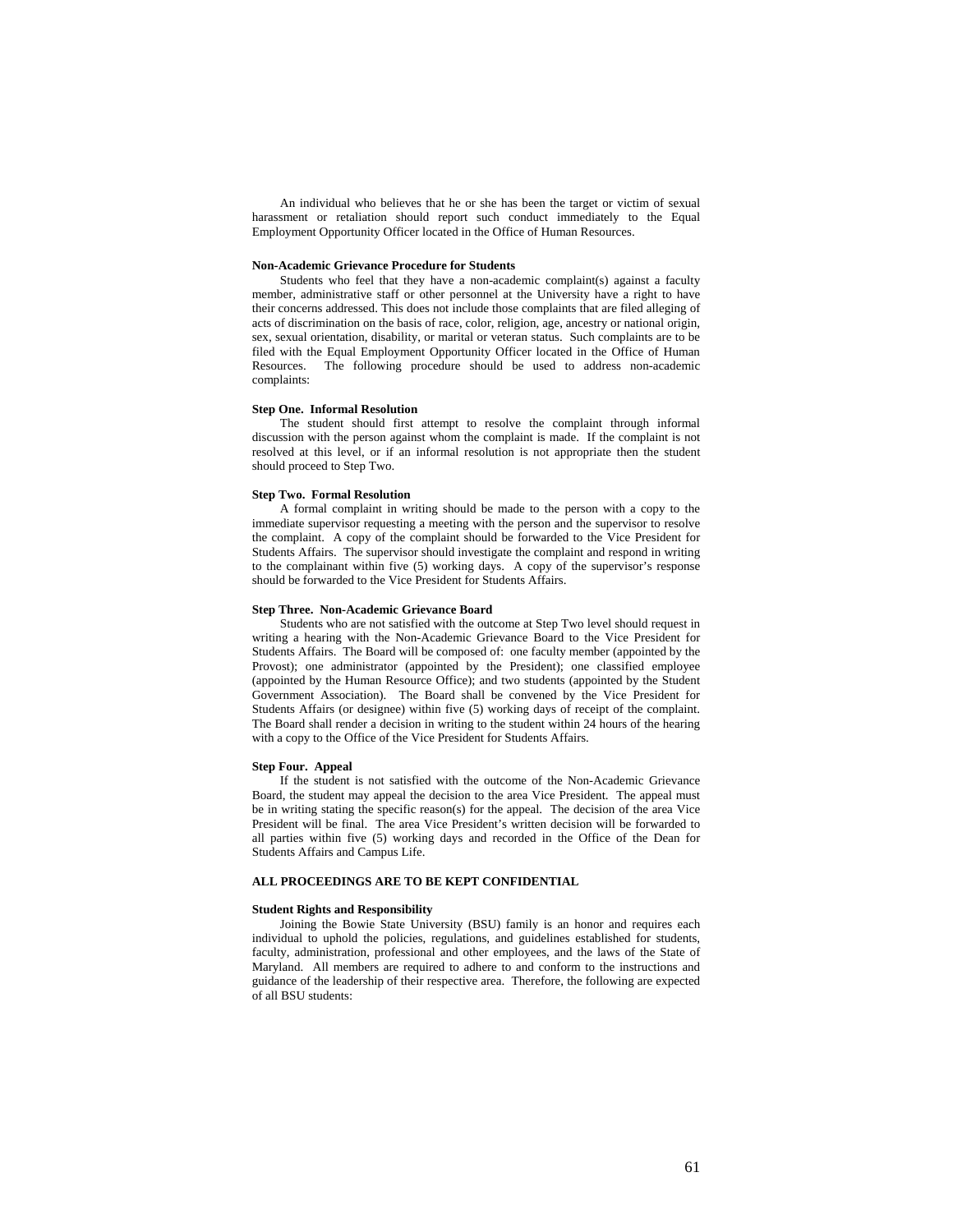- To respect himself or herself
- To respect the dignity, feelings, worth, and values of others
- To respect the rights and property of others and to discourage vandalism and theft
- To embrace diversity, while striving to learn from differences in people, ideas, and opinions
- To practice personal, professional, and academic integrity, and to discourage all forms of dishonesty,
- Plagiarism, and disloyalty to the Student Code of Conduct
- To foster a personal and professional work ethic within the BSU family
- To encourage a fair, productive atmosphere among peers
- To be fully responsible for upholding the BSU Student Code of Conduct

# **STUDENT RECORDS**

# Family Policy Compliance Office (FPCO) Home

The Family Educational Rights and Privacy Act (FERPA) (20 U.S.C. § 1232g; 34 CFR Part 99) is a Federal law that protects the privacy of student education records. The law applies to all schools that receive funds under an applicable program of the U.S. Department of Education.

FERPA gives students certain rights with respect to their education records:

- Students have the right to inspect and review their education records maintained by the school. Schools are not required to provide copies of records unless, for reasons such as great distance, it is impossible for students to review the records. Schools may charge a fee for copies.
- Students have the right to request that a school correct records which they believe to be inaccurate or misleading. If the school decides not to amend the record, the student has the right to a formal hearing. After the hearing, if the school still decides not to amend the record, the student has the right to place a statement with the record setting forth his or her view about the contested information.
- Generally, schools must have written permission from the student in order to release any information from their education record. However, FERPA allows schools to disclose those records, without consent, to the following parties or under the following conditions (34 CFR § 99.31):

School officials with legitimate educational interest;

Other schools to which a student is transferring;

Specified officials for audit or evaluation purposes;

Appropriate parties in connection with financial aid to a student;

Organizations conducting certain studies for or on behalf of the school;

Accrediting organizations;

To comply with a judicial order or lawfully issued subpoena;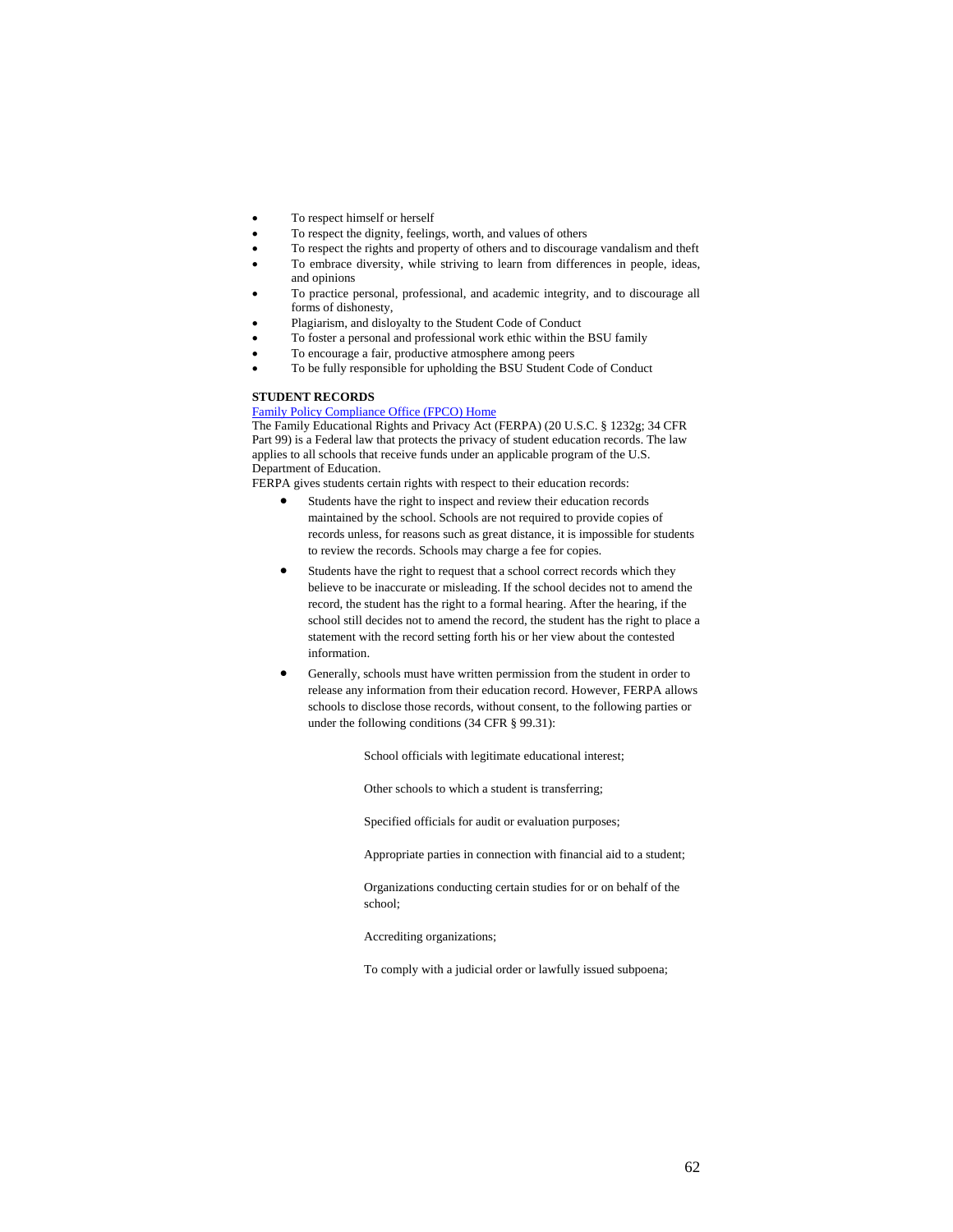Appropriate officials in cases of health and safety emergencies; and

State and local authorities, within a juvenile justice system, pursuant to specific State law.

Schools may disclose, without consent, "directory" information such as a student's name, address, telephone number, date and place of birth, honors and awards, and dates of attendance. However, schools must tell students about directory information and allow students a reasonable amount of time to request that the school not disclose directory information about them. Students wanting to withhold the release of their directory information must complete a REQUEST TO OPT OUT OF DIRECTORY INFORMATION form at http://www.bowiestate.edu/academics/registration/forms/ . Submit the completed form to the Office of the Registrar in the Henry Administration Bldg. Suite 1200.

# **DISCIPLINARY PROCEDURES**

**SECTION I -** Students are expected to maintain a high standard of conduct at all times. Since the University's role is to provide the best possible atmosphere for learning, students who violate the University's rules and regulations are subject to discipline. To the extent described below, the President of the University delegates authority over students to the Vice President for Students Affairs. The Vice President for Students Affairs supervises the Student Judicial Programs Officer who administers judicial procedures at the University and the Director of Residence Life who supervises judicial procedures for incidents occurring in the residence halls. The following policies apply to all undergraduate, graduate, and professional students of the University and all persons who are registered or enrolled in any credit or non-credit course or program offered by the University.

# **A. Initial Role of the Student Judicial Programs Officer**

- The Student Judicial Programs Officer (SJPO) shall have responsibility for receiving or initiating complaints occurring outside the residence halls against students concerning their conduct when a complaint is received concerning conduct of another student. The SJPO shall make reasonable attempts to notify the student, in writing, of the specific charges against him/her of the hearing date at least seven (7) days before the hearing date.
- During the preliminary investigation of charges, the SJPO shall make an effort to arrange for the accused student to meet with his accuser in the presence of the SJPO. If an appropriate penalty can be agreed upon, the SJPO shall impose said penalty. The accused student retains the right to a hearing before the Hearing Board. In cases involving possible separation from the University, a hearing before the Hearing Board should be held.

### **B. Specifications of Fairness in University Student Disciplinary Hearings**

Students have the following rights when they are charged with conduct that may result in suspension or expulsions:

- 1. Written notice of charges at least seven (7) days prior to a scheduled hearing. The notice requirement can be satisfied by personal service or by mailing a copy of the notice by certified mail with returned receipt requested to the accused student's last known mailing address, if residing on or off campus.
- 2. A fair and impartial hearing before the appropriate Judicial Board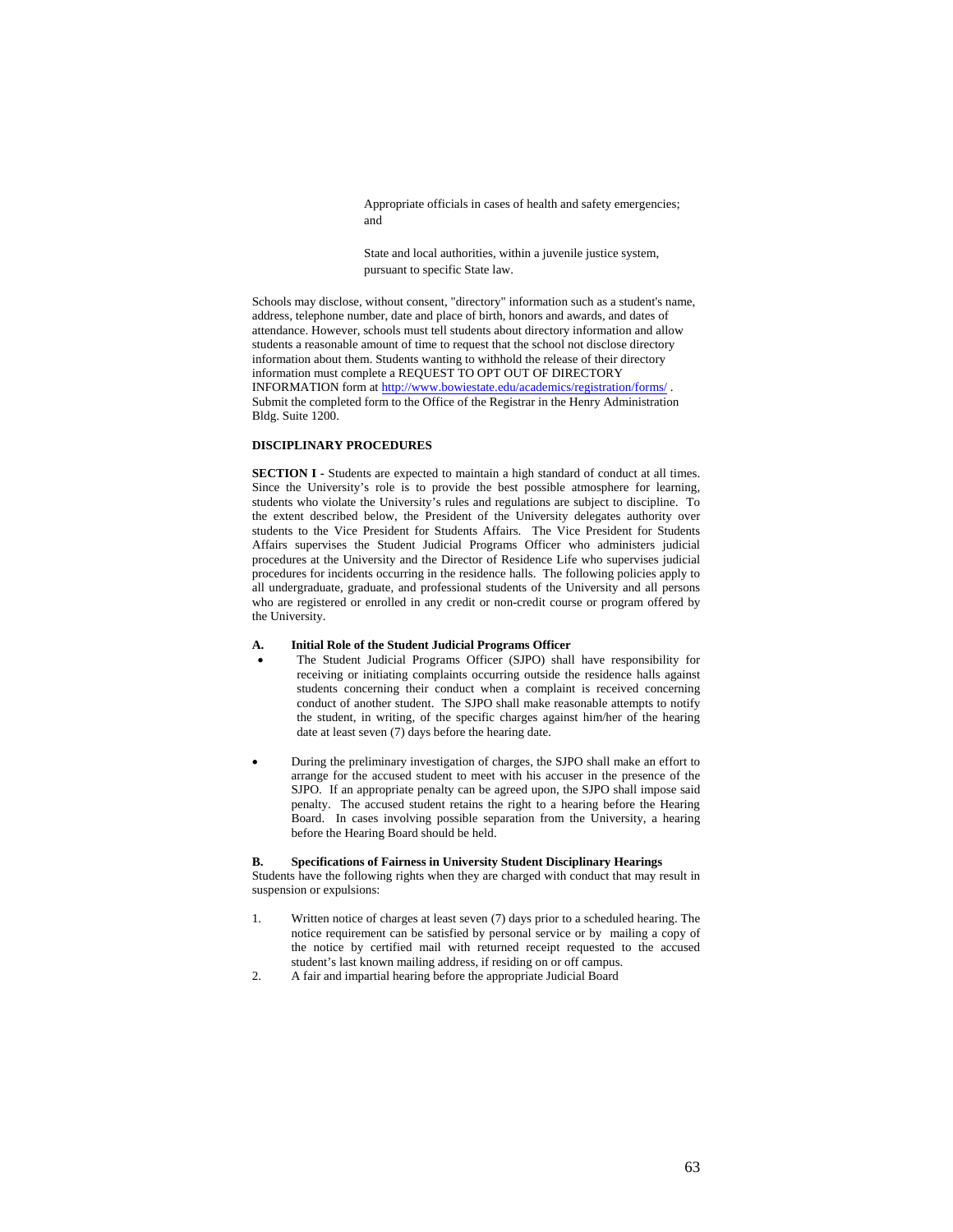- 3. An opportunity to review in advance any documentary evidence to be submitted at a hearing
- 4. The right to present a version of the facts through testimony and statements including the statements of witnesses
- 5. The right to hear all information against him/her and to have an individual provide legal counsel but not representation
- 6. A determination of the facts of the case based solely on what is presented at the hearing by the authority that holds the hearing
- 7. A written statement of the findings of fact
- 8. The right to have a taped or transcribed recording of the proceeding for the purpose of appeal

# **Procedures for Hearing Before University Judicial Boards**

- 1. Hearings before the Judicial Board shall be conducted in such a manner as to ensure a just and fair deliberation. The hearing will be closed to members of the University community.
- 2. The accused student may challenge up to two members of the Board if sufficient cause can be given to have them removed. Sufficient cause can include prior conflicts but may not necessarily have the Board members removed. The Student Judicial Programs Officer, the Solicitor General, and the Chair will determine if removal is required. The Chair will then direct alternate members of the Board to replace those who are successfully challenged. If necessary, the Board will reconvene to acquire the alternate members.
- 3. If the accused student, after receiving appropriate notification of the date, time, and a hearing location, refuses to appear, the SJPO shall proceed in presenting the charges and evidence to the Board.
- 4. The University shall have the burden of proving that the student is responsible of the charge(s) by a preponderance of the evidence.
- 5. Witnesses who fail to appear when subpoenaed before the Judicial Board may be subject to disciplinary sanctions.
- 6. On behalf of the University, the charges and evidence may be presented by the SJPO or a representative of the SJPO.
- 7. The Board may address questions to any party or witness called by the parties, provided that the student charged shall not be compelled to testify against him/herself. The Board and/or student may request the SJPO to require the production of records or other exhibits. The student shall have the right to respond to any evidence introduced on behalf of the University.
- 8. The accused student may bring counsel to the Hearing but the counsel may not in any way represent the accused. Advice of a non-legal nature is all that is permissible.
- 9. Within seven (7) working days of the conclusion of the Hearing, the Judicial Officer shall submit a written report to the Dean for Student Affairs and Campus Life and the student(s) charged consisting of:
	- A. The notice of the charge;
	- B. A summary of the evidence presented;
	- C. The findings of the Board; and
	- D. The sanction(s) (if applicable).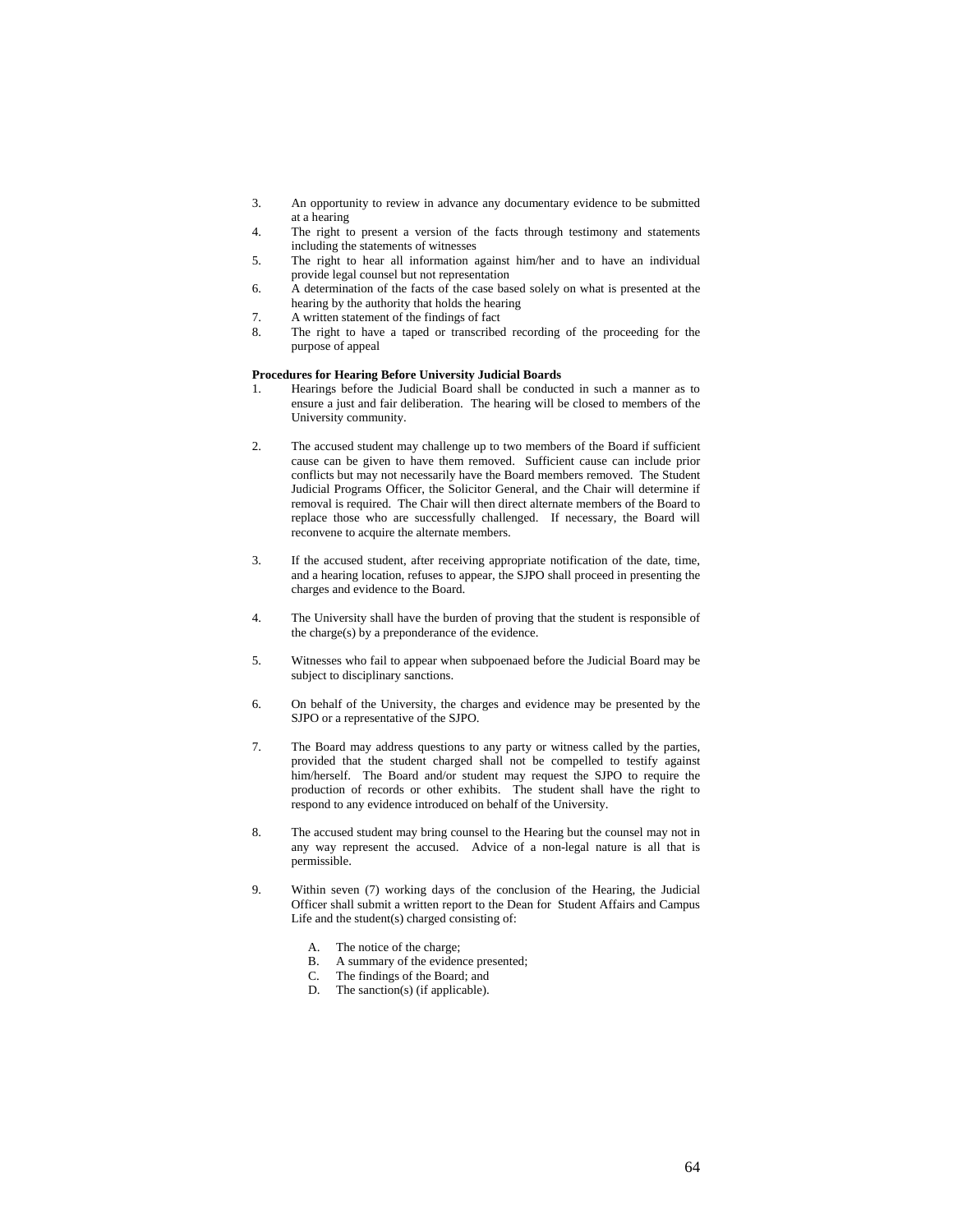10. The SJPO shall impose sanctions, which reflect the recommendations of the Board. The SJPO may not propose sanctions more severe than any recommended by the Board, but may substitute, eliminate, or augment sanctions, which call for probation. The student shall be notified in writing of the proposed sanctions and they shall become effective unless the student makes a written appeal to the Vice President for Student Affairs and Campus Life within seven (7) working days of written notification of the charges.

# **SECTION II**

**Judicial Boards.** The University's judicial process is designed to serve both the interest of the institution and the student. There are two separate bodies within the system: the Bowie State University Judicial Board (BSUJB) and the Residence Hall Judicial Board (RLSJB).

### **A. Jurisdiction**

The Residence Hall Student Judicial Board, managed by the Director of Residence Life, adjudicates cases involving violations of the residence hall contract and violations of the code, which occur in the residence halls. The Bowie State University Judicial Board is empowered to hear cases of any violations of the Student Code of Conduct regardless of the location of the incident and such violations, which may result in suspension or expulsion.

# B. **Residence Life Student Judicial Board Members**

- 1. The Residence Hall Judicial Board (RLSJB) shall be composed of minimum of nine (7) students, one from each hall and chaired by the Assistant Director of Residence Life. Board members must have been in full-time attendance in the residence halls for at least one (1) full semester prior to their appointment, must be full-time students, and must reside in the residence hall throughout their period of service. They must have clear conduct records and must have and maintain a cumulative and semester grade point average of at least 2.5.
- 2. The Chair, with the right to vote, will be selected by the RLSJB from among its members.
- 3. Members of the RLSJB will automatically vacate their position if they fail to maintain a cumulative and semester grade point average of 2.5, if they incur disciplinary action, or if they move from the residence hall in which they are serving.
- 4. The terms of office appointed members of the RLSJB will be one year, commencing with the second Tuesday in October of the academic year and terminating at that meeting of the end of the academic year.
- 5. A quorum will consist of at least five (4) voting members. Decisions will be reached by a majority of those members present.

# **The Bowie State University Judicial Board Members**

- The University Judicial Board (BSUJB) shall be composed of four (4) students, including the Solicitor General, two (2) faculty members and three (3) administrators when available. The student members must have been in full-time attendance at the University for at least one full semester prior to their appointment, must have a clear conduct record, must have and maintain a cumulative and a semester GPA of 2.3.
- 2. The term of office for members of the BSUJB will be one year, commencing on the first Student Legislative meeting of the academic year.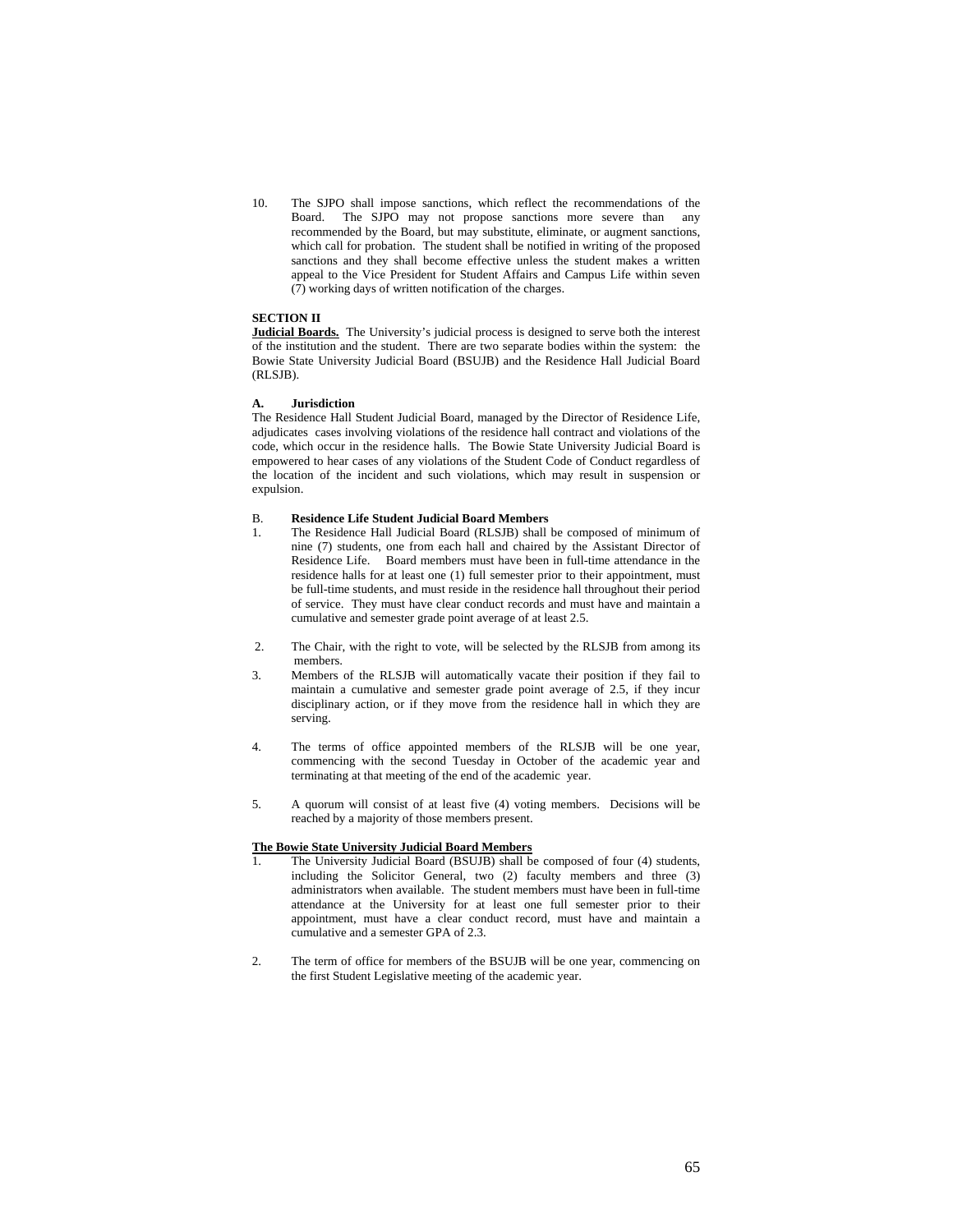- 3. Student members of the BSUJB will automatically vacate their office if they fail to maintain a cumulative and a semester grade point average of 2.3, if they incur disciplinary action, or if they cease to be full-time students.
- 4. A quorum will consist of at least five (5) voting members of the BSUJB. Decisions will be reached by majority vote of those members present. If regular board members cannot be reached, up to two students who are full-time students and have no disciplinary actions against them can be used in an emergency or during off semester months.
- 5. A special BSUJB will be selected for the Summer Session by the Solicitor General and the SJPO, which must have at least one staff or faculty member, two students, and one administrator (when available).
- 6. A Chair, with the right to vote, will be elected by the members of BSUJB. This Chair will be called the Chief Justice. The Chief Justice should be re-appointed as a member of the BSUJB the following year. The SJPO or designee will serve as ex-officio administrative secretary to the BSUJB, without the right to vote. A hearing will not be valid unless this person has been given the opportunity to be present.

### **D. The Role of the Solicitor General**

The Solicitor General serves as general administrative officer for the Bowie State University Judicial Board. The duties of the Solicitor General include, but are not limited to, the following:

- Advising students of their rights when they have been charged with an offense;
- Evaluating the university judicial system at least once each semester;
- Reviewing constitutional questions which relate to the Student Government Association and making appropriate recommendations;
- Citing precedents for the judicial board;
- Recommending board members to the SJPO;
- Implementing a training program in conjunction with the SJPO for the participant in the University Judicial system;
- Resolving jurisdictional questions; and
- Being aware of reports of violations by students to any the University Judicial Board.

The University reserves the right to take disciplinary measures compatible with its own best interest. Please review the Bowie State University Code of Conduct

# **SECTION III: INTERPRETATION OF REGULATIONS**

#### **Section I. Student Code of Conduct**

 Bowie State University is a learning community. In order for the University to meet its educational goals, we must be a disciplined community. Such a community offers an environment that allows individuals to develop their full potential. To that end, the University has created a set of standards regarding personal conduct within this community. Personal responsibility and respect for others are the essential values underlying these standards.

 Teaching students to accept responsibility for their behavior and to respect the rights of others is a high priority for our university community. The community benefits from this instruction through the improvement of the learning environment. Students become more productive when they have adopted these values. One of our responsibilities is to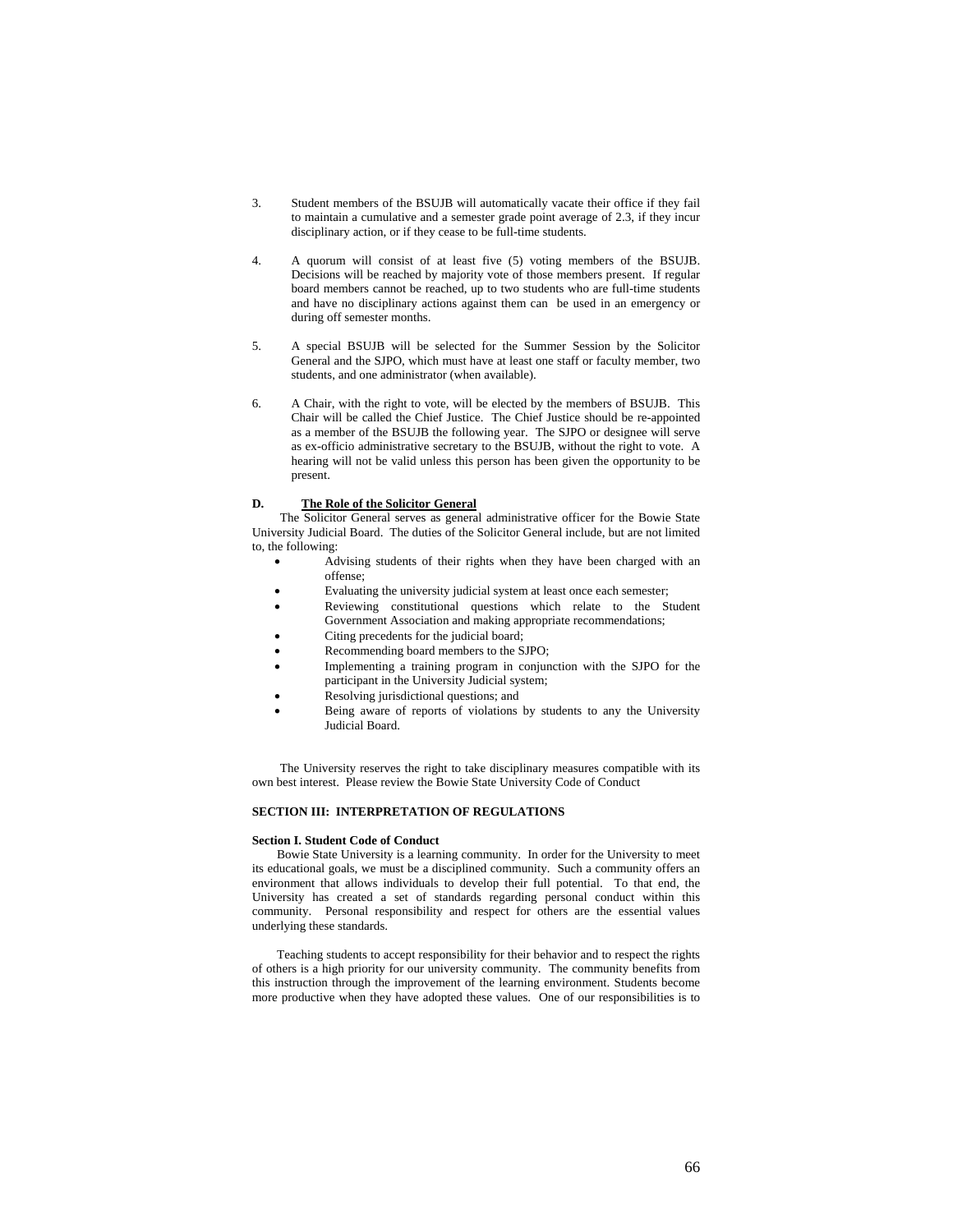challenge behavior that violates the rights of others or which violates the laws of the larger society.

 By holding each student to a high standard of behavior, we both protect the campus community, and promote the moral and ethical development of students. In doing so, we also have an obligation to regard each student as an individual, deserving individual attention, consideration and respect. Behavior, which is prohibited by these standards, is outlined within the code. These standards arise from the important values of personal responsibility and respect for others. By presenting these to you, we hope to begin a process that will lead to your support of the guidelines and the values upon which they are based.

 We believe that the educational focus of our institution will be served best by a serious commitment to helping students develop responsible personal attitudes and behavior. We feel it is our responsibility to establish behavioral guidelines that are stated clearly and to define the consequences for those acts outside of these guidelines.

 We intend to fulfill this goal by making these guidelines and consequences well known to all members of our community. It is our hope that the response to these expectations will be a positive one that enables our community to better achieve its educational mission and to affirm the wholeness of that mission, inside and outside of the classroom.

# **Section II. Purpose, General Provisions & Philosophy**

- A. The primary purpose of this Code of Student Conduct is to serve the interests of both the BSU community and the individual student by: (1) prescribing the standards of behavior conduct expected of students; (2) outlining actions which can be taken when misconduct occurs; (3) establishing procedures which ensure due process in the adjudication of complaints concerning students; and (4) imposing sanctions in the University setting to protect, deter, and educate students that violate the Code of Student Conduct.
- B. The Student Judicial Programs Office promotes the concepts of fairness and due process in judicial settings throughout the University community, while striking a balance between community standards and individual behavior through the educational development of students.
- C. All students are subject to the Code of Student Conduct. Individuals who are not currently enrolled at the University remain subject to the disciplinary process for conduct that occurred during any period of enrollment, for conduct that occurred during a period between any consecutive semesters, terms, or summer sessions for which they are enrolled, or for conduct that occurred during the time after admission to the University but prior to first enrollment, and for statements, acts or omissions related to application for enrollment.
- D. BSU is strongly committed to an academic environment which supports the humanity and dignity of all persons. As such, any behavior which threatens that principle shall be subject to severe sanctions. In this regard, any physical or sexual assault or other act which threatens the safety or well being of other persons shall be viewed as extremely serious and subject to the most serious sanctions, including suspension or expulsions from the University.
- E. BSU is also strongly committed to an academic environment that supports the health, safety, and well being of all persons. Any behavior that violates this principle shall be subject to severe sanctions. To that end, the possession, use, or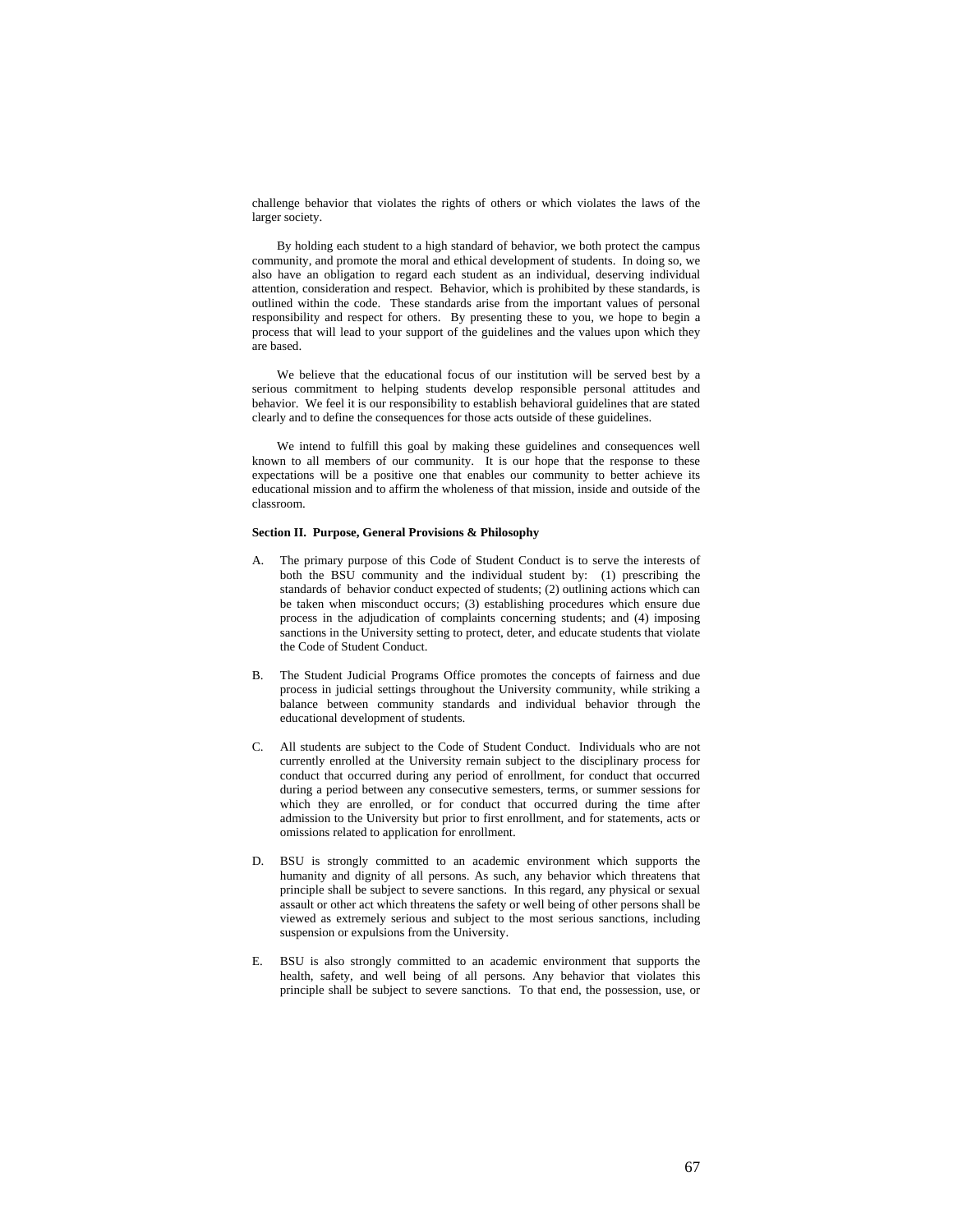distribution of controlled dangerous substances or alcohol shall be viewed as extremely serious. Violations of this kind shall subject a student to the most serious sanctions, which may include suspension or expulsion from the University.

- F. The University is committed to an academic and employment environment free from unwelcome sexual advances, requests for sexual favors, and other forms of sexual harassment. Sexual Harassment is a form of sex discrimination and is illegal. Harassment and retaliation against persons filing discrimination charges is illegal. (For a full copy of the policy, refer to the BSU Policies and Procedures Manual, policy no. VI.120)
- G. All proceedings of the University's student judicial process are confidential in accordance with the Family Educational Rights and Privacy Act (FERPA), the University's Policy on the Disclosure of Student Records states that students' judicial and disciplinary records are educational documents. The Student Right-to-Know and Campus Security Act modified FERPA to allow institutions to inform victims of the outcome of student judicial proceedings regarding an alleged crime of violence as defined by the U.S. Code. The Student Right-to-Know and Campus Security Act was amended by the Higher Education Amendments of 1992 (sometimes known as the Campus Sexual Assault Victims Bill of Rights Act) requiring the University to inform the victim of an alleged sexual assault of the final outcome of student judicial proceedings against the charged student.

 Although all Judicial Proceedings are considered confidential, FERPA permits and, in some cases, requires the release of these records, with and without notice to the student. Some of the exceptional circumstances recognized in FERPA include, but are not limited to, release in response to a subpoena, release of parents of income tax dependent students, and permissible disclosure to parents or legal guardians of the results of disciplinary hearings if the student is less than 21 years of age and has been found responsible for violating campus policy regarding the use or possession of alcohol or a controlled substance. The University may be compelled, under the Maryland Public Information Act, to release disciplinary records of students found to have committed crimes or violence and non-forcible sex offenses.

# **Section III. University Behavior Standard of Personal and Group Conduct**

 The following forms of conduct are prohibited by Bowie State University and are subject to disciplinary action. Attempts to commit acts prohibited by this Code shall be punished to the same extent as completed violations. Penalties for off-campus misconduct shall not be more severe than for similar on-campus misconduct. **(Excluding the Riot Policy, see Violation #31) University Judicial Action May be Taken in Addition to Actions Which May be Taken by Civil or Criminal Courts.** 

### **1. Destructive Behaviors Involving Harm to Self and/or Others Arising From Psychological Issues**

These are the procedures that will be conducted by Bowie State University in the event of an act of destructive behavior involving harm to self and/or others committed on the University campus. The University recognizes that these acts may stem from psychological problems. Bowie State University's procedures on destructive behaviors are applicable to all Bowie State University students.

Bowie State University is dedicated to providing an environment that provides for the physical, emotional, and psychological well-being of its constituents. Therefore, harm to self or others on the University campus will be addressed in a proactive manner. Harm to self may include, but is not limited to, such acts as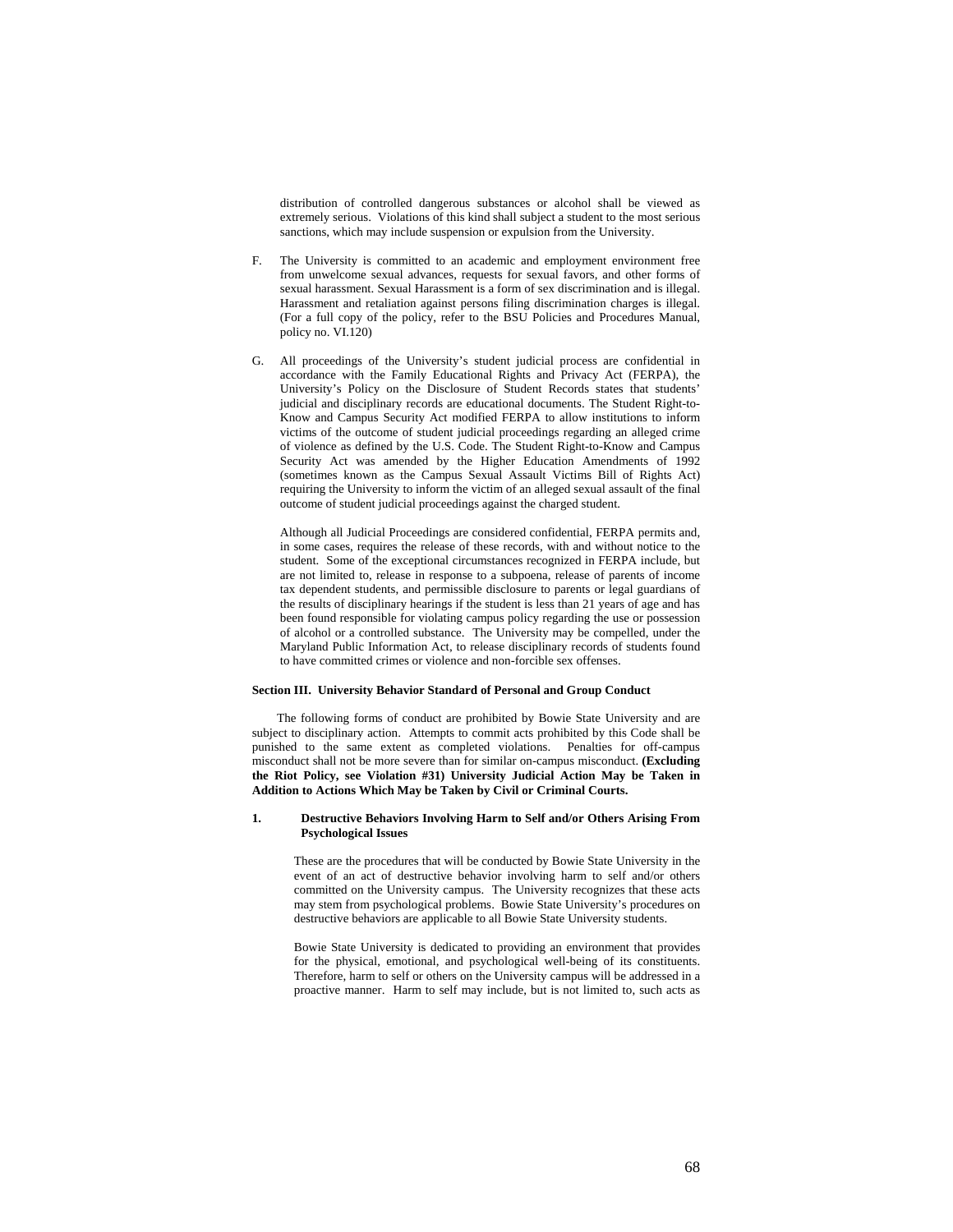cutting, suicidal attempts, repeated accidents, or dangerous behaviors. Harm to others may include, but is not limited to, such acts as assault, sexual assault, or domestic violence.

Information regarding harm to self or others will be referred to such appropriate persons as Public Safety, Vice-President for Student Affairs, Director of the Henry Wise Wellness Center, and Counseling Services. Confidentiality of records and/or information will be appropriately maintained. Any Bowie State University student who has engaged in harm to self and/or others will be treated as a medical, psychological, and/or Public Safety emergency. A Public Safety representative will assist in making a general assessment of the potential emergency and contacting other appropriate personnel.

Once the problem has been deemed a medical or psychological emergency, Public Safety or the University Wellness Center staff will summons an ambulance and specify that the student be transported to the hospital. If the student refuses to be transported to the hospital, an emergency petition may be sought by Public Safety. In other cases, parents or guardians may be contacted and required to escort the student.

A written letter stating requirements for re-entry to the University will subsequently be provided to the student by the Office of Student Affairs. The letter will state that the student will not be allowed to return to class and/or the residence halls until cleared by his or her licensed mental health professional such as a psychiatrist and/or psychologist. When a student cannot speak or comprehend coherently, a family representative will be contacted and apprised of the need for medical documentation prior to clearance to return to the University.

If a student fails to provide the required medical documentation after proper notification, the Vice-President for Student Affairs or designee will intervene to ensure that the student is withdrawn from class and a notification of such will be provided to faculty.

A student involved in a situation involving harm to others will undergo a hearing conducted by the University Judicial Board. A Student may request an appeal of a decision rendered by the University Judicial Board by contacting the Vice-President for Student Affairs.

Upon re-entry to Bowie State University, a student may subsequently be required to see a counselor in Counseling Services or continue with a treatment plan with an outside professional. In some cases of harm to self or others, a student may be subject to an involuntary administrative withdrawal from Bowie State University.

# **2. Academic Dishonesty**

Academic dishonesty is defined to include any form of cheating and/or plagiarism. Cheating includes, but is not limited to, such acts as stealing or altering testing instruments; falsifying the identity of persons for any academic purpose; offering, giving or receiving unauthorized assistance on an examination, quiz or other written or oral material in a course; or falsifying information on any type of academic record. Plagiarism is the presentation of written or oral material in a manner which conceals the true source of documentary material; or the presentation of materials which uses hypotheses, conclusions, evidence, data, or the like, in a way that the student appears to have done work which he/she did not, in fact, do. In cases involving academic dishonesty, a failing grade or a grade of zero (0) for either an assignment and/or a course may be administered.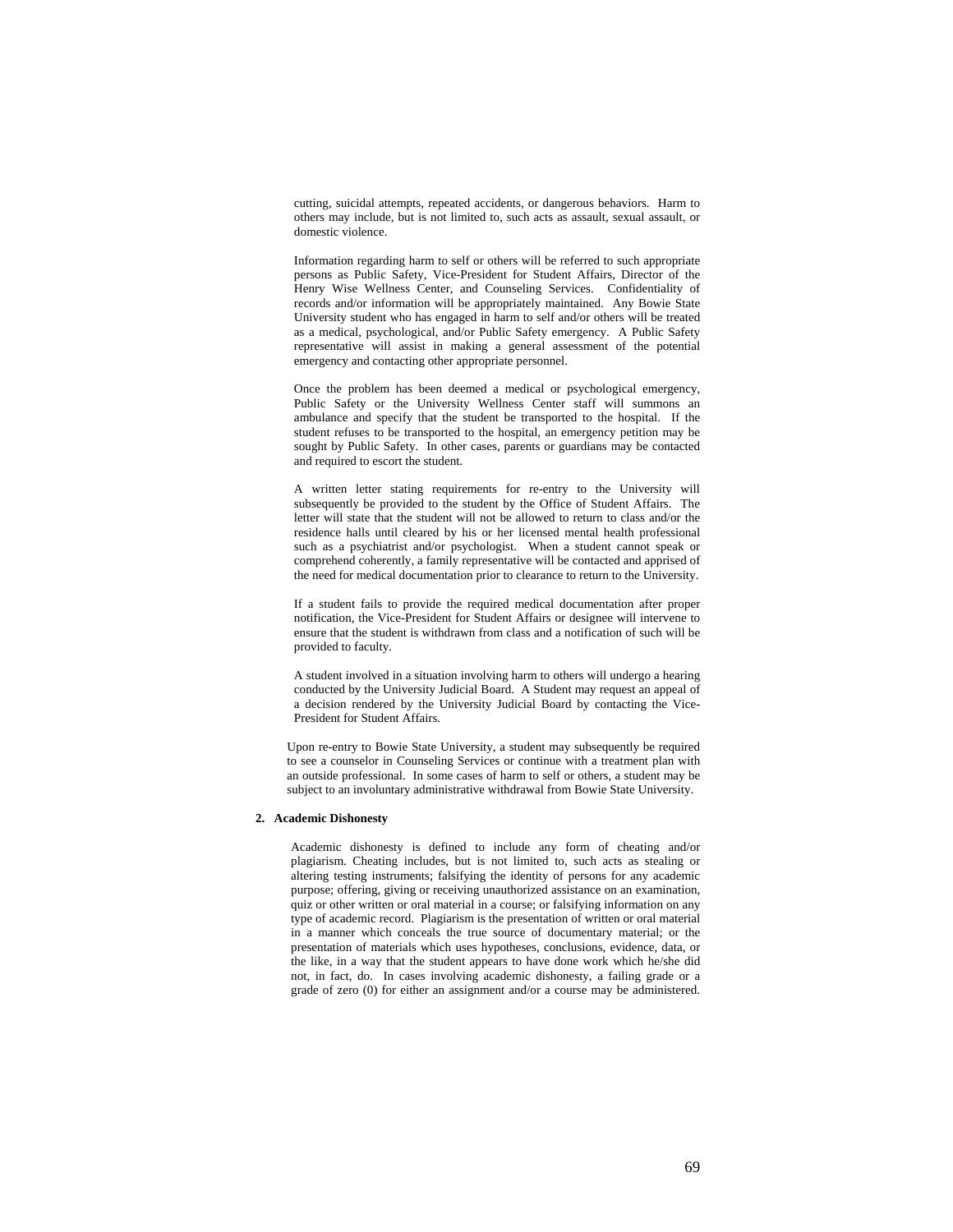Students who are expelled or suspended for reasons of academic dishonesty are not admissible to other institutions within the University System of Maryland.

# **3. Network System Misuse and Dishonesty**

The University considers any misuse of its software programs to be a serious offense. A student may not attempt to degrade the performance of the software programs, to seek to penetrate its security, or in any way deprive other users of resources or access to the computer. Further violations include, but are not limited to, (a) using a computer account belonging to another individual without the explicit permission of that individual; (b) tampering with the operation of the University's software programs including both its equipment and its software; (c) using the system for commercial purposes; (d) using the network system to send abusive, obscene, or otherwise harassing communications.

# **4. Falsification of Information**

Falsifications of information includes but are not limited to any form of providing false or misleading information, written or oral, in a manner which has the intent or effect of deceiving authorized university personnel, including members of judicial hearing panels, or of altering or falsifying official institutional records. Misrepresentation of oneself or of an organization as an agent of the University will also be considered a violation of this section.

# **5. Illegal Use or Possession of Alcoholic Beverages**

Bowie State University does not encourage or support alcohol use on campus. Unauthorized possession, use, or distribution of alcoholic beverages is prohibited by any student or student group on campus or at University-sponsored events on and off campus. Authorization must be obtained by the Vice President of Student Affairs. Under no circumstances is alcohol permitted in any residential facility owned and operated by the University. According to Maryland law (HB 1395), anyone who willfully furnishes an alcoholic beverage to any individual under the age of 21 years can be charged a fine not exceeding \$1000 or 60 days imprisonment or both.

# **6. Misconduct Involving Illegal Drugs or Controlled Substances**

The University prohibits the possession, use, distribution, or sale of any illegal drugs or controlled substances on the campus, the areas surrounding the campus, or at University-sponsored events on and off campus. Students found responsible of violating the policy (as set forth below), will be subject to disciplinary action which could include suspension from the University.

It is the expectation of Bowie State University that students, faculty, and staff who observe or suspect that a violation of the substance abuse policy is being committed in noted jurisdictions will report it to the appropriate authorities. While the major thrust of Bowie State University is drug education and prevention, the University will take appropriate disciplinary action to provide a drug free environment in which our students may grow intellectually and socially.

# **7. Obstruction of the Rights of Others**

The University is committed to the maintenance of freedom of speech, press, expression, association, and access to the established educational facilities and processes. At the same time, the University will not tolerate willful efforts of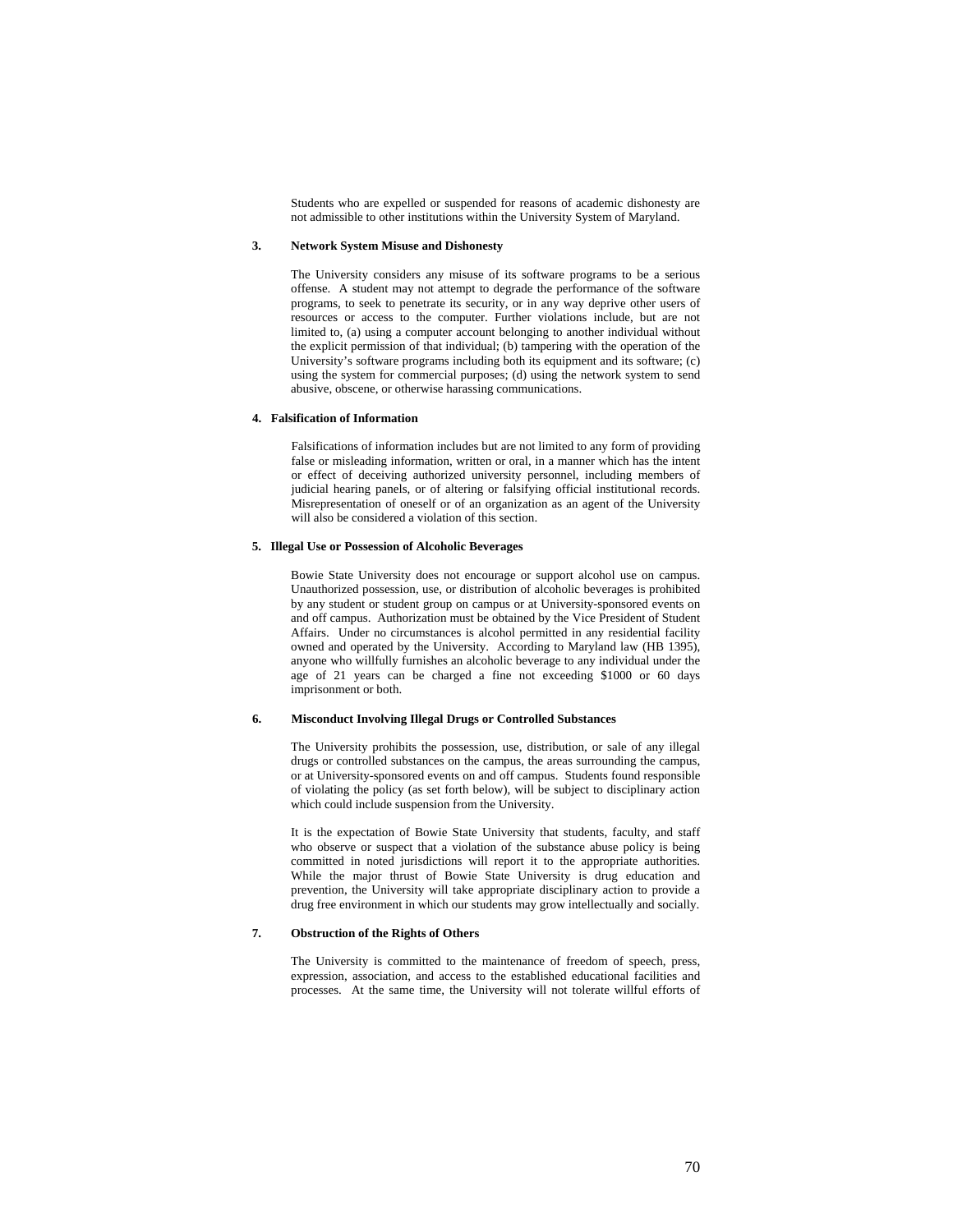individuals or groups to limit the exercise of those freedoms by others or to disrupt the normal processes by which the University fulfills its educational mission. Accordingly, University action and/or appropriate public law enforcement action will be taken against persons who willfully limit the protected freedom of others through disorderly assembly, disorderly picketing, obstruction of free speech, press, expression, assembly or access to the facilities and processes of the University.

# **8. Disruptive Behavior**

The University prohibits disorderly or disruptive conduct which substantially threatens, harms, or interferes with university personnel or orderly university processes and functions. Disruptive behavior includes indecent exposure, lewd behavior, bomb threats, false fire alarms and other actions which disrupt normal university functions, activities and processes. A faculty member may require a student to leave the classroom when his/her behavior disrupts the learning environment of the class. A student found responsible for disruptive behavior in the classroom may be administratively withdrawn from the course.

# **9. Discriminatory Conduct**

The University prohibits acts of violence directed against individuals, groups, or institutions because of race, religion, ethnic background, sexual orientation and/or other forms of diversity.

# **10. Violence to Persons**

The University prohibits acts of violence to other persons by individuals or groups. Acts of violence for the purposes of this section include assault, hazing, battery, and/or actions in reckless disregard of human life and safety. Assault includes verbal or written acts which place a person in personal fear or which have the effect of harassing or intimidating a person. Battery includes the unauthorized touching of another person. Students found responsible for violence to persons involving serious physical injury will be subject to a recommendation of suspension or expulsion from the University.

### **11. Theft, Destruction and Abuse of Property**

 The University will hold individuals or groups responsible for intentional or negligent acts involving completed or attempted damage to, abuse of, or theft of university or private property.

The term "theft" includes, but is not limited to, any act of shoplifting of university property whereby a person removes, possesses, conceals, alters the price tags or labels on, tampers with containers of, or otherwise appropriates goods or merchandise without authorization or proper payment. For the purposes of this section, property offenses include, but are not limited to: (a) malicious destruction, defacement, damage or misuse of university property or of private or public property; (b) misuse of any university issued property, e.g. ID cards, meal tickets, athletic equipment, etc, and (c) littering on campus or on private property. Individuals or groups found responsible for theft, destruction or abuse of property may be required to make just restitution for the loss of damage in addition to other sanction which might be imposed.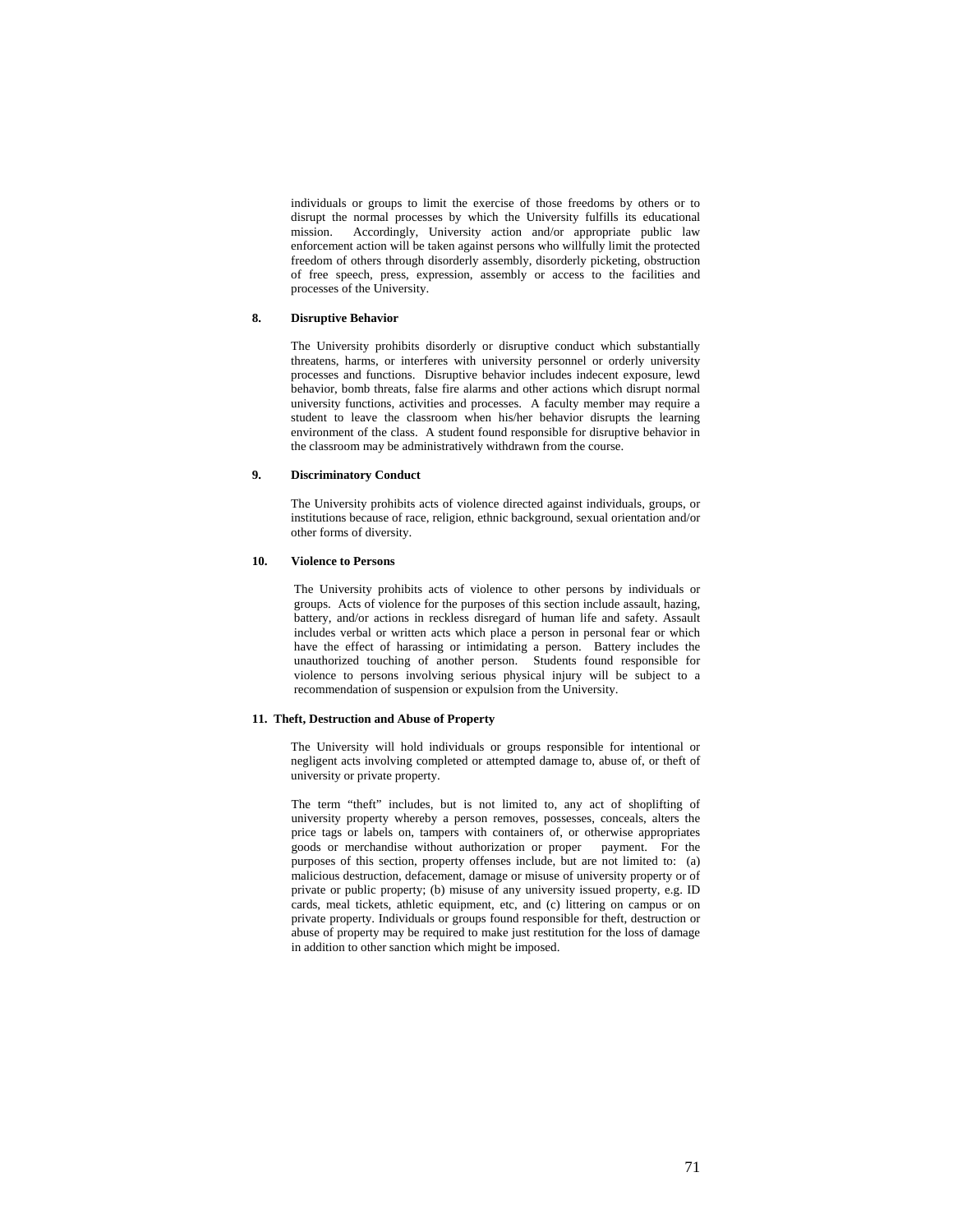### **12. Firearms, Weapons and other Dangerous Contraband**

 The University prohibits the use or possession of firearms, weapons (such as, but not limited to knives, clubs, sticks, B.B. gun, modified equipment with the potential use as a weapon) or other dangerous contraband objects. This includes such items on one's person, in one's room, in one's automobile or in any other property or personal effects of any student at any time.

# **13. Violation of Fire and Other Campus Safety Regulations**

The University and the State of Maryland prohibit the tampering with, removal of, setting off or damage to fire equipment or alarm systems in any university building when no fire or immediate danger of fire exists. Violation of other campus safety regulations is also prohibited by this section. These include, but are not limited to: (a) setting unauthorized fires; (b) turning in false fire alarms; (c) possession, use or threatened use of fireworks, bombs or explosive devices of any type; and (d) failure to comply with evacuation procedures.

# **14. Hazing**

The University considers hazing, as defined below, to be indefensible and contrary to the interests of the university community. Hazing is defined, for the purpose of this section, as

- (1) any activity or action which subtly, flagrantly or deliberately demeans, embarrasses, threatens, invites ridicule or draws inappropriate or negative attention to a member, and/or an attitude which implies one member is superior to another or that initiation must be earned through personal services or meaningless activities for initiated members; and/or
- (2) actions which result in the impairment of academic performance or of the proper fulfillment of obligations to university sponsored groups; and/or
- (3) retaliation or threats of retaliation against persons reporting acts prohibited by this section. Any violation of the University's Hazing Policy will be considered a violation of this section.

# **15. Entry of Restricted Areas**

Unauthorized entry or attempted entry of students into university buildings, rooms, or facilities, including residence halls during hours when such buildings or facilities are locked or closed to the student body and the public is prohibited. Failure or refusal to leave a university facility during or after normal operating hours, after being reasonably requested to do so by authorized university personnel, is similarly prohibited for the purpose of this section, such a request would be reasonable if the surrounding circumstances indicate that the person has no lawful business to pursue in the facility or is acting in a manner which is disruptive or disturbing to the normal educational or business functions of the University.

#### **16. Ignoring or Refusing a Reasonable Request of Authorized University Personnel**

 The University and the State of Maryland require that individuals or group must comply with a reasonable and lawful request or direction by authorized university personnel in the performance of their official duties.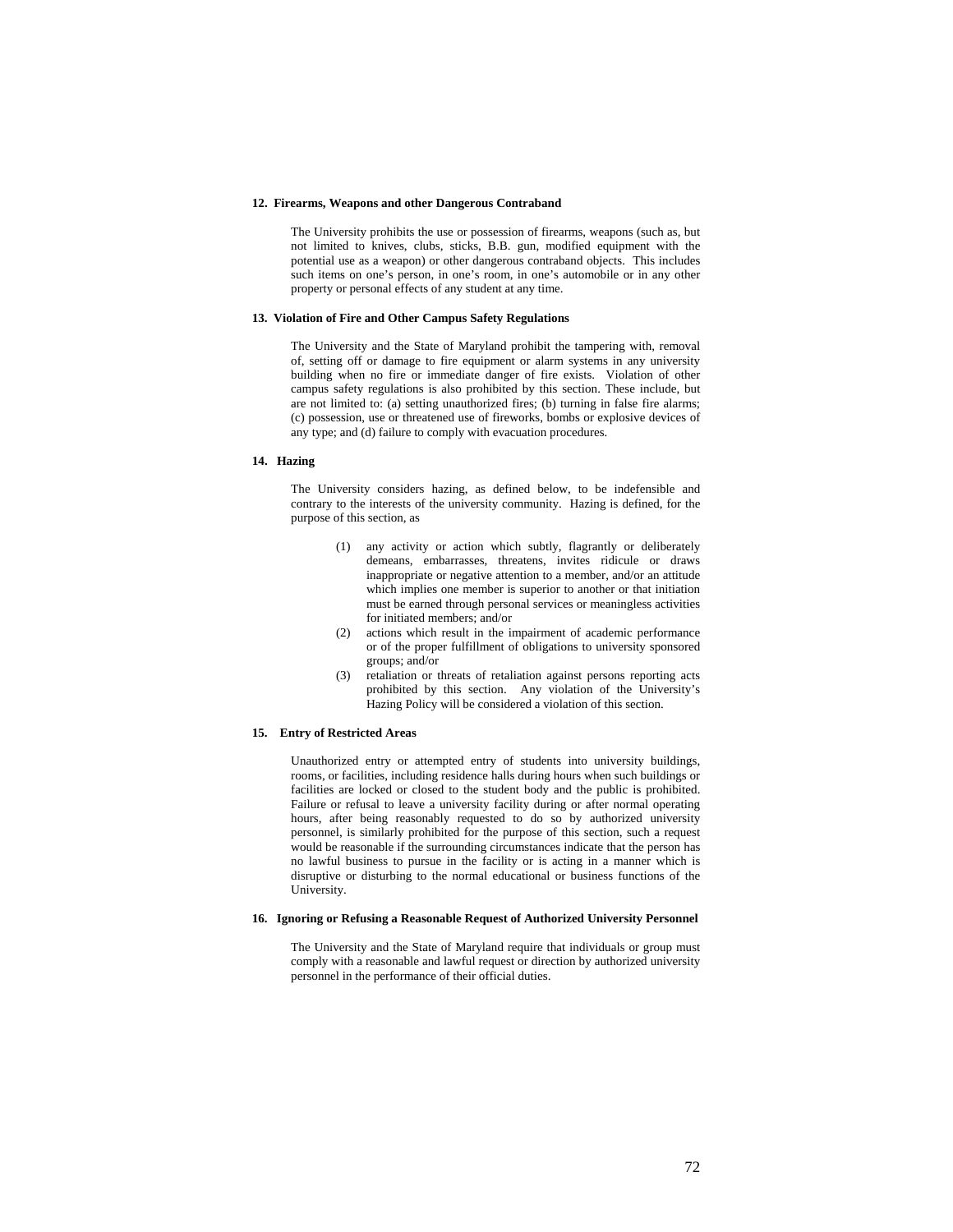## **17. Violations of Federal, State, and Local Laws**

Students are responsible for knowing and observing all local, state and federal laws. Action by law enforcement agencies, or lack of such action, will not preclude action by the University as well, in the event the misconduct in question also constitutes a violation of the Code of Conduct.

### **18. Misconduct of Registered Student Groups**

 The University reserves the right to take action against a student group for conduct prohibited by the Student Code of Conduct. Such acts of misconduct by students engaged in organized activities of registered student groups, including fraternities and sororities, athletic teams, whether committed on or off campus, are subject to disciplinary action. An "organized activity" is any activity which is conducted under the auspices, sponsorship, or supervision of a registered student group or recognized organization of the University.

### **19. Off-Campus Student Behavior**

Individuals and groups sponsoring activities off-campus have a responsibility to conduct such activities within the laws and ordinances of the community. It is expected that students will conduct themselves in a manner that demonstrates their respect for the rights of others. The University reserves the right to take appropriate action when behavior of an individual, group, and/or organization interferes with the mission of the University and presents a danger to the health, safety, and well being of others.

### **20. Serious Criminal Offenses**

 Students accused of serious criminal offenses on- or off-campus shall be subject to University disciplinary action, including interim suspension, pending a prompt hearing. Serious criminal offenses shall include behavior which: (a) is defined as a felony under Maryland law, (b) indicates that the student constitutes a substantial danger to the safety or property of the University or members of the campus community, and (c) flagrant disregard for the law regarding violations of the substance abuse policy. **THE UNIVERSITY RESERVES THE RIGHT TO TAKE ACTION THROUGH ITS JUDICIAL SYSTEM PRIOR TO OR SIMULTANEOUSLY DURING THE DISPOSITION OF ANY ACTION THAT MAY RESULT FROM CRIMINAL PROCEEDINGS.** 

### **21. Endangering the Health and Safety of Others**

The University will hold individuals or groups responsible for actions which endanger the safety, health or life of any person.

### **22. Sexual Harassment (State Code 29.DRF 1601)**

(This statement includes the sections of the University Policy on Sexual Harassment applicable to students. For the complete statement of the Bowie State University policy on Sexual Harassment, see excerpt of the Student Handbook.)

# **23. Sexual Offenses**

The University System recognizes two levels of sexual assault: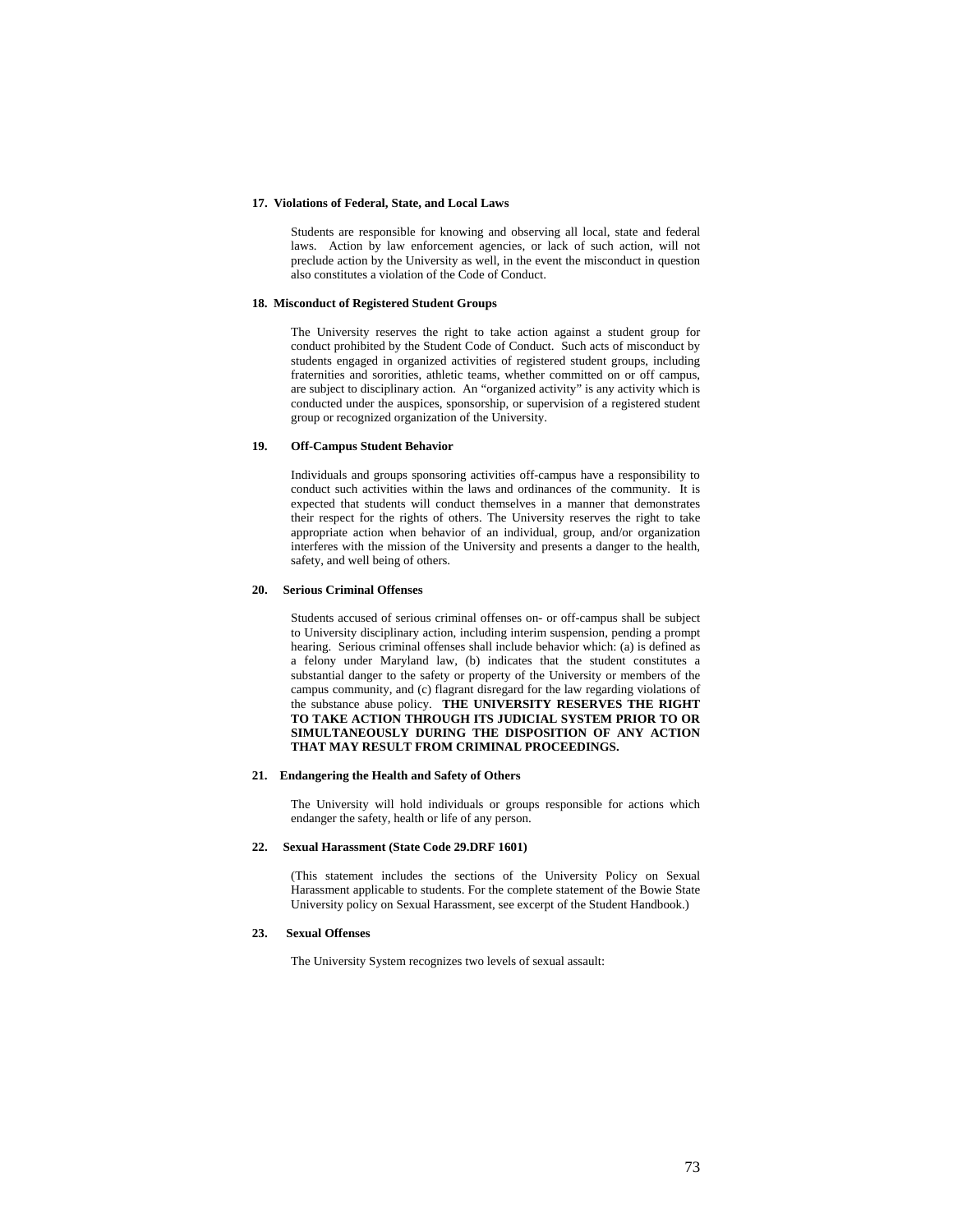#### **a) Sexual Assault I**

By stranger or acquaintance: rape, forcible sodomy, or forcible sexual penetration, however slight, of another person's anal or genital opening with any object. These acts must be committed either by force, threat, intimidation or through the use of the victim's mental or physical helplessness of which the accused was aware or should have been aware. [The complete policy can be found in the University's Policies and Procedures Manual—VI-1.30]

## **b) Sexual Assault II**

By stranger or acquaintance, the touch of an unwilling person's intimate parts (defined as genitalia, groin, breast, or buttocks, or clothing covering them) or forcing an unwilling person to touch another's intimate parts. These acts must be committed either by force, threat, intimidation or through the use of the victim's mental or physical helplessness of which the accused was aware or should have been aware. [The complete policy can be found in the University's Policies and Procedures Manual—VI—1.30]

# **24. Standard of Appropriate Dress**

This code is based on the theory that learning to use socially acceptable manners and to select attire appropriate to specific occasions and activities are critical factors in the total educational process. Understanding and employing these behaviors, not only improve the quality of one's life, contribute to optimum morale, and embellish the overall campus image; they also play a major role in instilling a sense of integrity and an appreciation for values and ethics. The continuous demonstration of appropriate behavior and dress insures that Bowie State University students meet the very minimum standards of quality achievement in the social, physical, moral and educational aspects of their lives essential areas of development necessary for propelling students toward successful careers.

**On this premise Bowie State University students are expected to Dress and Behave appropriately at all times.** 

# **25. Physical or Emotional Harassment**

Harassment is defined as engaging in intentional conduct directed at a specific person or persons which seriously alarms or intimidates such persons and which serves no legitimate purpose. Such conduct may include: explicit or implicit threats, including gestures which place a person in reasonable fear of unwelcome physical contact, harm or death; following a person about in a public place or to or from his or her residence; making remarks in a public place to a specific person which are by common usage lewd, obscene, expose a person to public hatred or that can reasonably be expected to have tendency to cause acts of violence by the person to whom the remark is addressed; or communicating anonymously by voice or graphic means or making an anonymous or intentional telephone call whether or not a conversation ensues. This includes harassment via the use of technology.

# **26. Violating the Terms of a Sanction**

The University expects students to accept responsibility and the consequences for their decisions and behavior. Students who do not complete an imposed sanction will be subject to additional sanctions.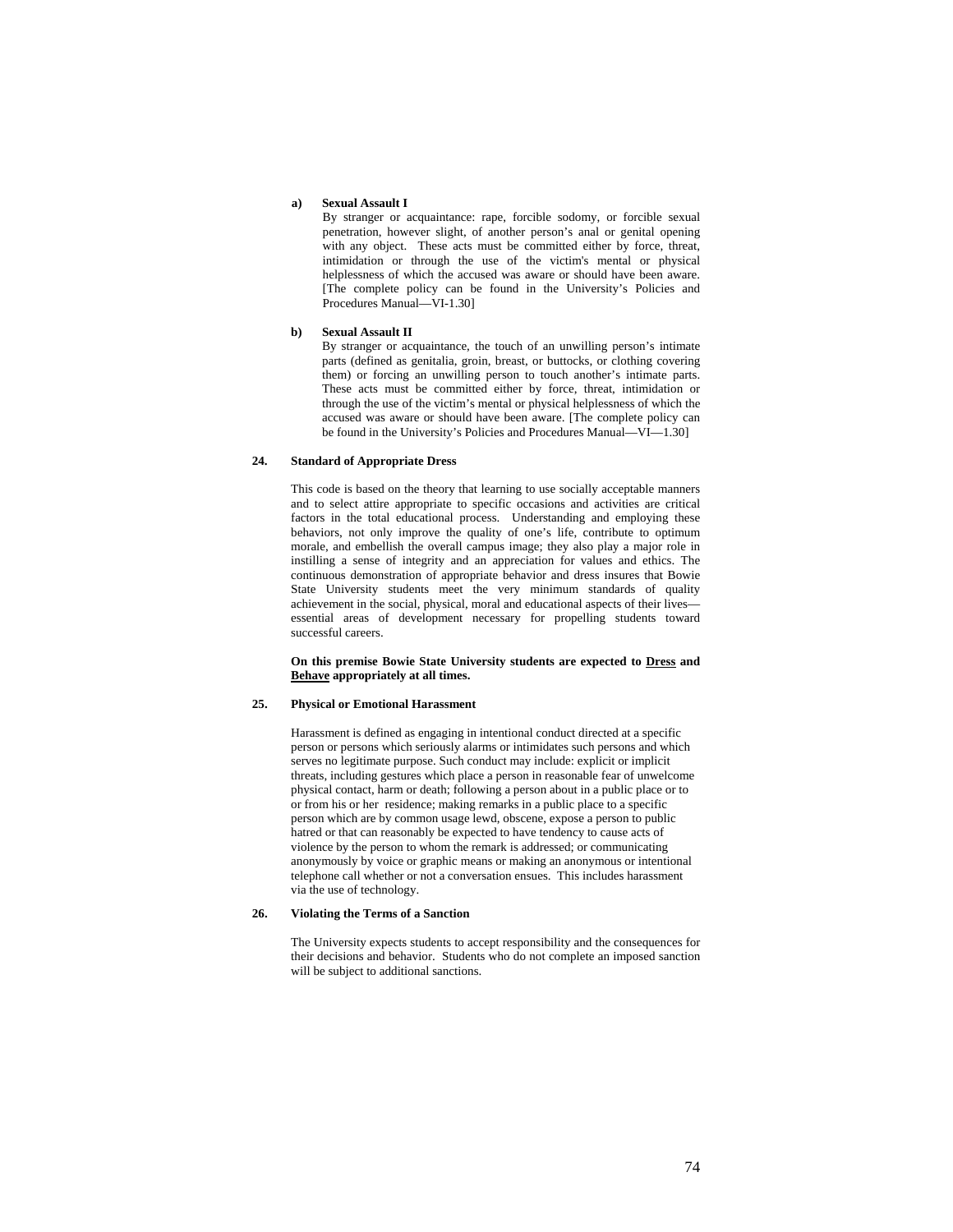# **27. Gambling**

Gambling is prohibited throughout the campus. Gambling includes card playing, craps, or any other recreation which is done for money.

## **28. Residence Hall Violations**

The terms and conditions of the Residence Hall Contract will be incorporated into the University standards of Personal and Group Conduct for those students who choose to live in campus residence halls. Students abide by the guidelines set forth in the contract when visiting the residence halls.

# **29. Other**

At certain times, violations of University policies and regulations may occur which appear in other official publications of the University. In such cases, a specific reference to those policies, guidelines or regulations shall be made.

# **30. Non-Discrimination**

Bowie State University has affirmed its commitment to maintaining a community where the rights of others are respected. Moreover, in the interest of individual and institutional protection against legal liability, it is imperative that all members of the University community be informed of policies regarding discrimination. Allegations of discrimination/harassment are generally investigated by the Equal Employment Opportunity (EEO) Officer, Mr. Glenn Isaac 301-860-3442.

### **31. Policy on Event-Related Student Misconduct**

In accordance with the University System of Maryland Board of Regents Policy on Event-Related Student Misconduct (V-8.0), approved February 10, 2006, Bowie State University has developed this Policy to set forth the process for handling allegations of student event-related misconduct at the University—onor off- campus.

**Definition:** Event-Related Student Misconduct shall be broadly defined in this policy as, but is not limited to rioting, assault, theft, vandalism, fire-setting, or other serious misconduct related to a University-sponsored event, occurring onor off-campus, that results in harm to persons or property or otherwise poses a threat to the stability of the campus or campus community. The term "University-sponsored event" means any activity on- or off-campus that is initiated, aided, authorized or supervised by Bowie State University.

**Jurisdiction:** Any student misconduct that is a direct result of a Universitysponsored event, on- or off-campus shall be deemed a violation of the Student Code of Conduct and will be subject to University judicial proceedings. For events that occur off-campus; the University must be notified in writing by an official law enforcement agency and/or person(s) directly affected by the misconduct. Upon receiving written notification, with supporting documentation the student will be subject to on-campus judicial proceedings, even if court proceedings are pending.

**Disciplinary Proceedings:** For a detailed outline of the University judicial proceedings, please refer to the Student Handbook. It is important to note that campus disciplinary action for event-related misconduct may take place regardless of the existence, status or outcome of any criminal charges in a court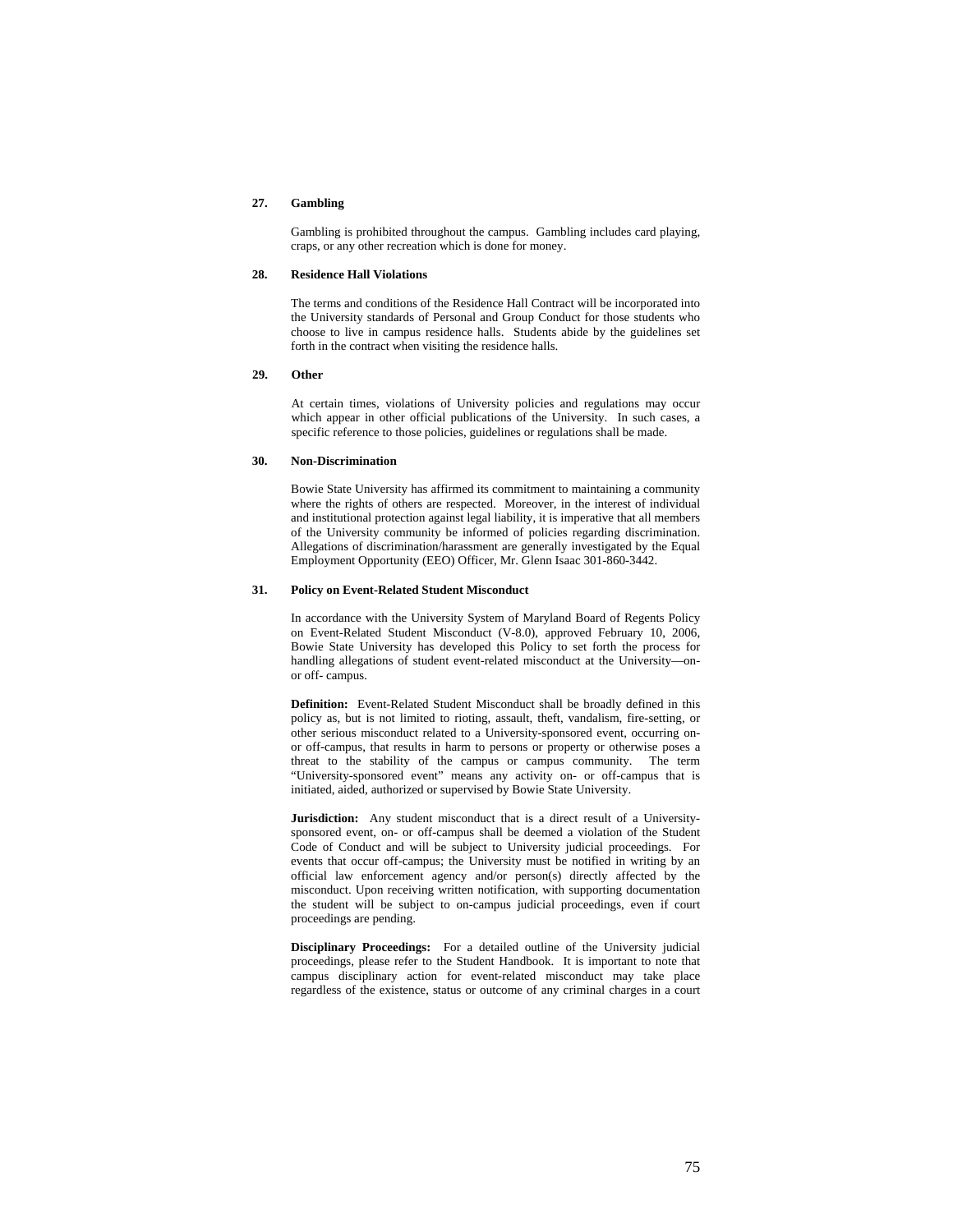of law related to the misconduct. Any decision to impose a sanction less than suspension or expulsion, for event-related misconduct must be supported by written findings and signed by the Vice President for Student Affairs. This stipulation will supersede any sanctioning guidelines established under the current Code of Conduct for unrelated misconduct**. A student suspended and/or expelled under this policy shall not be admitted to any other institution in the System during the term of the suspension/expulsion.** 

### **A record of any suspension or expulsion under this policy shall be noted on the student's transcript.**

### **Section IV. Sanctions**

 One or more of the following sanctions may be imposed for violations of the Student Code of Conduct. A hearing panel/officer may take into consideration several factors when determining an appropriate sanction. Such factors to be considered shall be the present demeanor and past disciplinary record of the offender, as well as the nature of the offense and the severity of any damage, injury, or harm resulting from it.

- **1.** Expulsion: The hearing board/officer may recommend expulsion to the Office of the Vice President for Student Affairs. Expulsion constitutes permanent withdrawal by the President privileges of registration, class attendance, and the use of University facilities. Any student who is expelled shall not be entitled to any tuition or fee refund. Expulsion is permanently recorded on the student's academic record.
- **2. Dismissal:** Dismissal is the withdrawal by the President of the University registration, permission to attend classes and of "University privileges" with no promise that the student may return. Dismissal is recorded in the confidential records of the Office of the Vice President for Student Affairs and in the student's academic record. A student who has been dismissed is not eligible for readmission sooner than one year following dismissal and then only upon approval by the President. The notation of the dismissal is removed from the academic record upon readmission.
- **3. Disciplinary Suspension:** The hearing board/officer may recommend suspension to the Vice President for Student Affairs. Suspension involves separation of the student from the University for a specific period of time. Upon termination of the suspension, the student shall be considered for readmission in compliance with the academic admission standards in effect, and subject to review by the appropriate academic Dean. The term of suspension is recorded in the student's academic records. Any student who is suspended shall not be entitled to any tuition or fee refund.
- **4. Disciplinary Probation:** Disciplinary probation is imposed for a specific period of time. The student on disciplinary probation may be subject to additional restrictions or obligations during the probationary period. While on probation a student may not represent the University in any capacity. A student on probation may not hold office in Student Government or any student organization.
- **5. Loss of Privilege:** Loss of privilege is a withdrawal of a privilege or use of a service for a specified period of time.
- **6. Disciplinary Reprimand:** Disciplinary reprimand involves formal written warning to the student or student organization that further misconduct may result in more severe disciplinary action.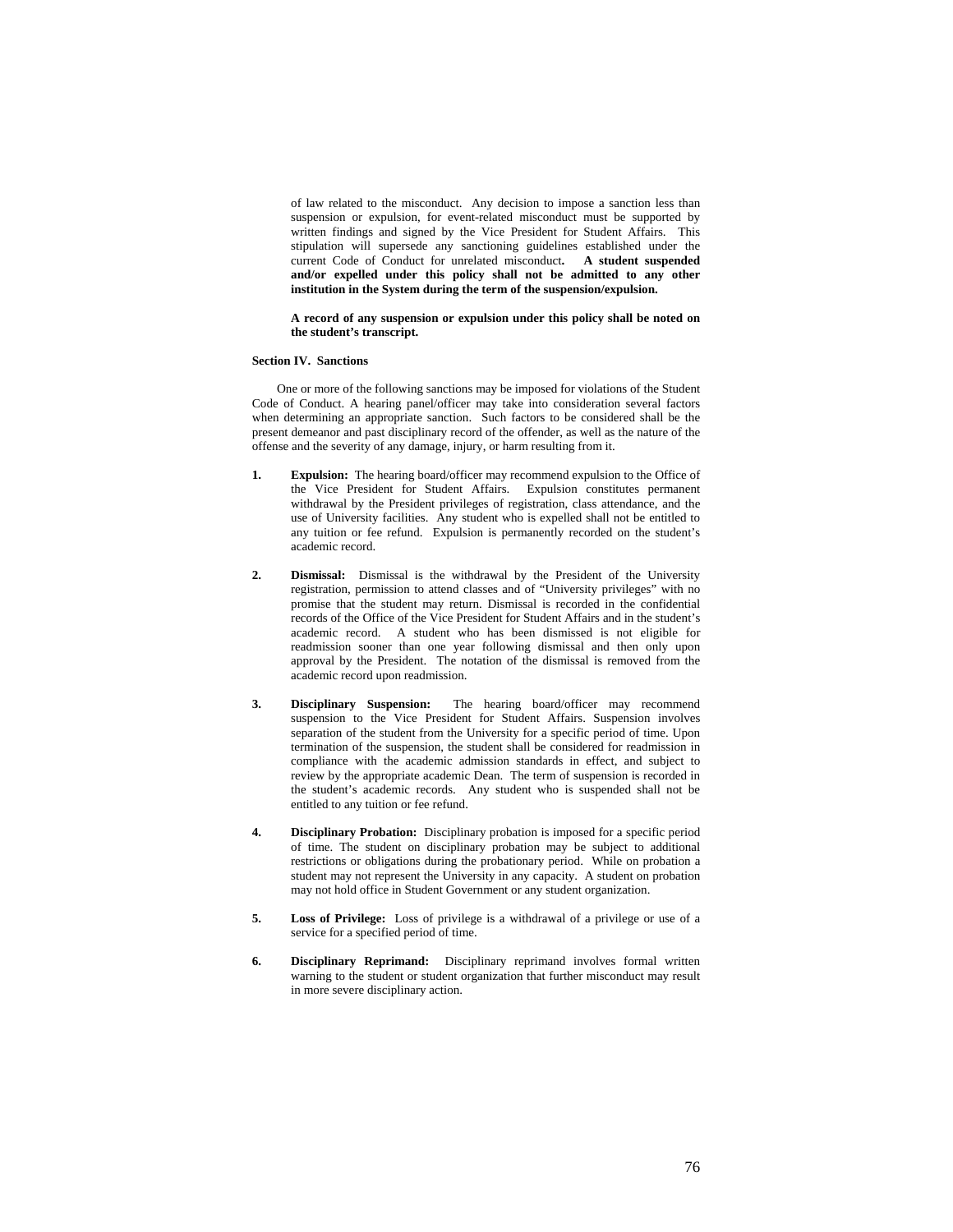- **7. Suspension of Group:** Suspension shall consist of the withdrawal of an organization's recognition by the University for a stated period of time when an organization is found to have violated regulations. Suspension shall result in complete suspension of the activities of the group during the stated period of time and may also include conditions for removal of suspension.
- **8. Organization Dissolution:** Organizational dissolution is a sanction imposed only upon student organizations guilty of serious and/or repeated violations of these standards.

 The sanction involves permanent withdrawal of recognition by the University, denial of the use of University facilities or funds, and official dissolution of the organization on the campus.

- **9. Restitution:** Restitution may be imposed on students whose violations of these standards have involved monetary loss or damage. Restitution as imposed by the hearing board/officer becomes a financial obligation to the University. A disciplinary hold shall be placed on the student's record until full restitution has been satisfied.
- **10. Cancellation of Housing Contract:** The hearing board/officer has the option of recommending to the Director of Residence Life that a student's housing contract be cancelled if the seriousness of the violation warrants such action. Any student who has his/her housing contract cancelled shall not be entitled to any housing deposit or fee refund.
- **11**. **Interim Suspension:** An interim suspension requires that a student immediately leave the campus. It may be imposed upon the student by the Vice President for Student Affairs with concurrence of the President when the Vice President has reason to believe:
	- the safety and well being of students, faculty and university property is in jeopardy, or the student's own physical or emotional safety is in jeopardy, or
	- the student poses an immediate threat of disruption or interference to the normal conduct of the University, or
	- there exists a flagrant disregard of the law regarding violations of the Substance Abuse Policy, i.e., public drinking, marijuana smoking, etc.

In enforcing this sanction, the Vice President for Student Affairs may rely upon information supplied by others. If any student returns to campus during his/her interim suspension, without written permission from the Vice President, unless he/she returns solely to attend a disciplinary hearing, he/she shall be subject to disciplinary dismissal, disciplinary expulsion, or criminal prosecution. Interim suspension is recorded in the confidential disciplinary records of the Vice President for Student Affairs.

**12. Other Sanctions:** Sanctions other than those described above may be imposed for violations of these standards according to the judgment of the hearing board/officer and, where applicable, the appropriate Dean or Vice President. For example, cases of academic dishonesty may lead to the vacating of grades or extra work assignments. In other instances, students' participation in extracurricular or athletic activities may be limited. In response to other violations, the hearing board may impose constructive work assignments, community service, education conferences, referral to education programs (e.g., Alcohol, Tobacco, and Other Drug Prevention Program), fines or other appropriate sanctions.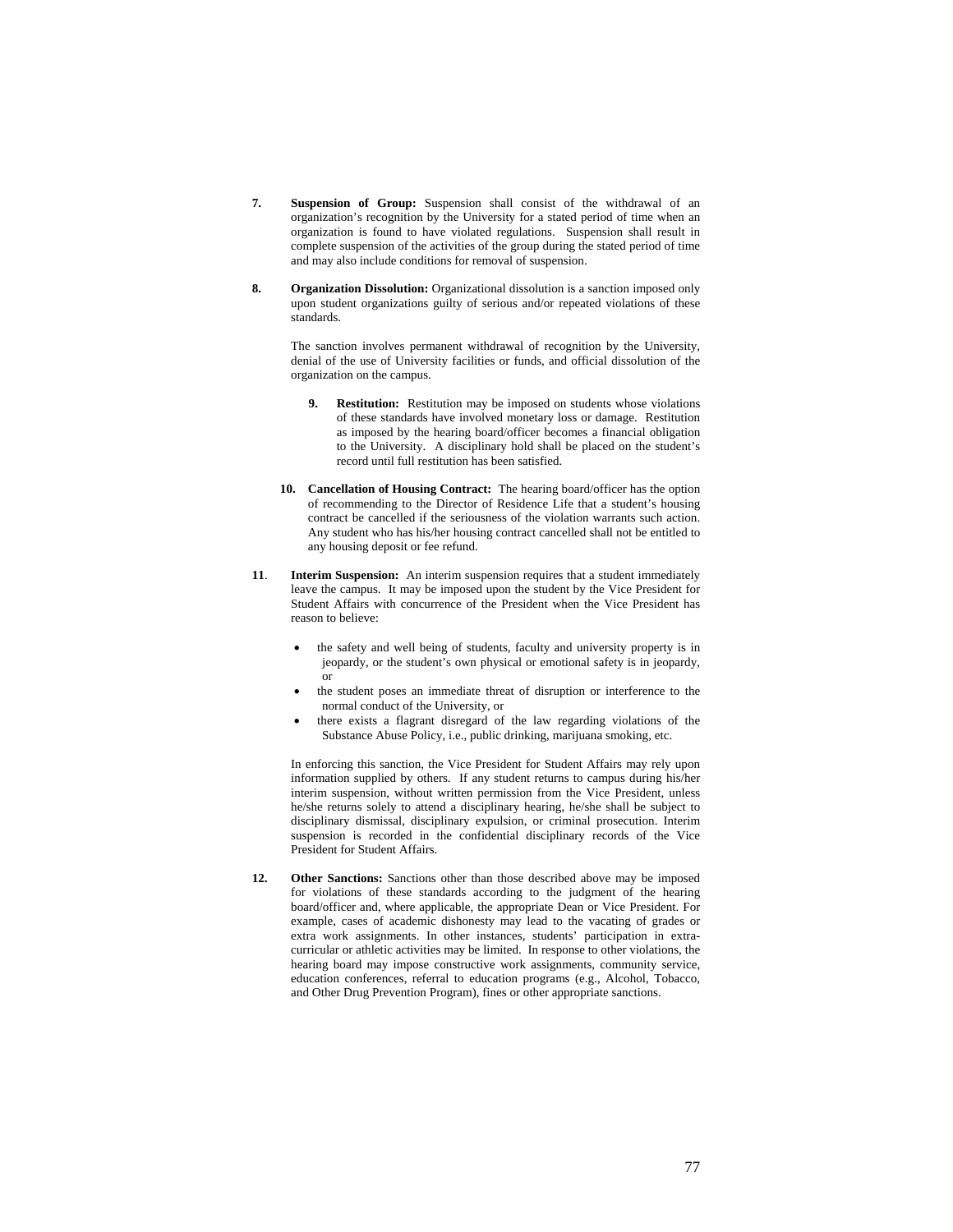### **Administrative Applied Sanctions**

After a violation report has been filed, and responsibility has been established, the Judicial Programs Officer will determine whether or not an administratively applied sanction (AAS) may be used in dealing with the case. An administratively applied sanction may be imposed if the following criteria are met:

- 1. If there is an agreement on the referred person's part that the description is accurate and the violations did occur.
- 2. The violations constitute an infraction which, from the administrator's past experience, would result in a sanction of Disciplinary Reprimand and/or other sanctions.
- 3. The student(s) referred has no previous disciplinary record in the form of warning letters or referrals.
- 4. The referring party agrees to the use of an administratively applied sanction.
- 5. The administrator will discuss the AAS with the referred student, but it will not become official until all parties have agreed to its use and any requirements (i.e., projects, meetings, etc.) have been fulfilled. If these requirements are not met, a formal hearing will be convened. The administrator may require a hearing for a referral where an AAS could be applied if it is felt that the educational benefits can be best achieved by a formal hearing. A student who has received an AAS is not eligible to have any subsequent referral handled through an administratively applied sanction.

# **Section V. Appeals**

 Either the student charged or the person who filed the charge may appeal a decision of the Judicial Board. Request for review must be made in writing to the Vice President for Student Affairs within three (3) days of the notice of findings of fact and proposed sanctions. Request for review shall be promptly transmitted, along with appropriate hearing documents, to the Office of the Vice President for Student Affairs.

The findings of Judicial Boards may be reviewed based upon any of the following:

- 1. Decisions which are unsupported by substantial evidence in the view of the entire record.
- 2. Substantial departure from, or denial of, rights or provisions enumerated under "Procedures for Hearings Before Judicial Board.
- 3. New evidence discovered, previously unavailable which, if proven accurate, would substantially alter the decision as the guilt or innocence of the student charged or as to the sanction imposed.
- 4. A reasonable claim that the sanction imposed is disproportionate to the gravity of the conduct.

The accused student and the person who filed the charge shall be notified in writing of the decision on whether or not to grant the review on the decision upon which the review is granted. The Vice President for Student Affairs or his/her designee shall within five (5) days upon receipt of record, render a decision of the Judicial Officer, modify the decision, vacate the decision and/or remand the matter to the Judicial Board for reconsideration.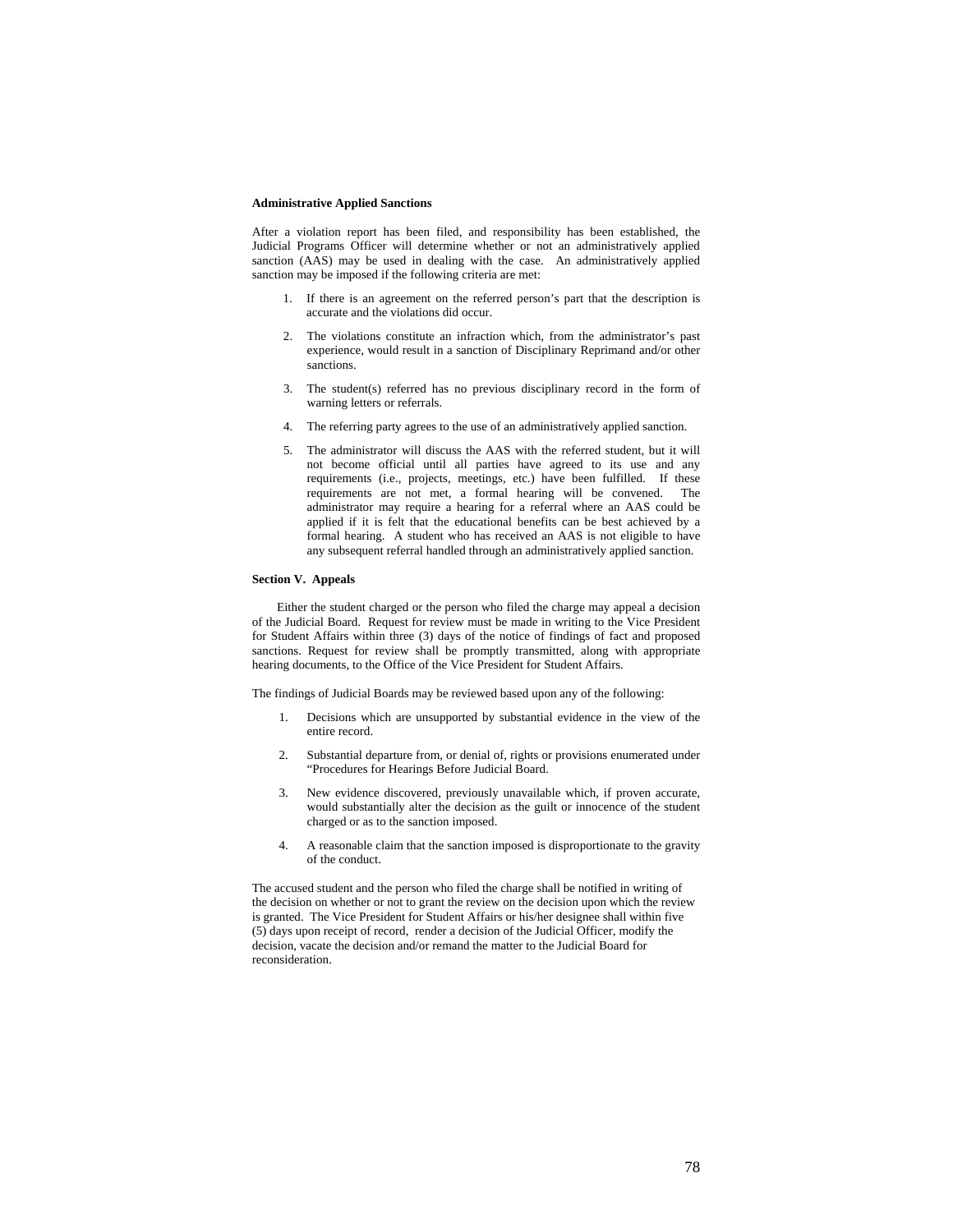#### **Section VI. Disciplinary Records**

All disciplinary sanction records are maintained in the confidential file in the Office of the Vice President for Student Affairs for seven (7) years after a student has been found in violation of the Student Code of Conduct.

# **SUBSTANCE ABUSE POLICY AND PREVENTION PROGRAM**

It is the position of Bowie State University not to condone or permit the possession, use, distribution, or sale of any controlled dangerous substance on the campus, the areas surrounding the campus, at University-sponsored events on and off the campus. It is the expectation of Bowie State University that students, faculty, and staff who observe or suspect that a violation of the substance abuse policy is being committed in noted jurisdictions will report it to the appropriate authorities. While the major thrust of Bowie State University is drug education and prevention, the University will take appropriate disciplinary actions to provide a drug free environment in which our students may grow intellectually and socially.

#### **Sanctions**

Students found responsible of drug related offenses are subject to campus disciplinary action, which provides for sanctions of varying severity- including suspension and expulsion. Students who are suspended from Bowie State University will be required to provide documentation that they have received treatment prior to readmission to Bowie State University. The campus police will be notified and the parent(s)/legal guardian(s) of students under the age of 21. Where deemed appropriate, referrals for drug treatment and counseling will be available. Campus disciplinary actions regarding drug abuse is grounded in the laws of the state of Maryland and of the United States. Therefore, more severe violations of the substance abuse policy, such as: possession with intent to distribute, purchasing for a minor, destruction of property or assault and battery while under the influence of substance use, may subject the student to immediate suspension and/or arrest.

In general, Bowie State University will rationally and non-discriminately impose penalties for drug related misconduct from the range of sanctions provided for in the Student Code of Conduct. Students facing suspension, dismissal or expulsion from Bowie State University and/or the residence hall are entitled to due process as outlined in the Student Handbook. In instances where outside criminal prosecution is pending, Bowie State University is not required to await the outcome before initiating proceedings to suspend, dismiss, or expel a student or to impose whatever other penalty is appropriate for the violation of University rules.

#### **Student Alcohol Policy**

Bowie State University maintains a zero-tolerance student alcohol policy. Students found responsible of violating this policy will be subject to disciplinary actions which could include suspension from the University.

### **Summary of Applicable Laws**

Students and employees at Bowie State University are subject to Federal, state and local laws for the possession and distribution of illegal drugs.

#### **Federal Laws**

Federal law 21 USCA, sections 841 and 844 to 845a (1990), states that it is unlawful to possess any controlled substance.

For other illegal drugs, the penalty for simple possession is a fine of at least \$1000 and/or imprisonment for up to 3 years. The penalties increase if the possession includes intent to manufacture, distribute, or dispense a controlled substance, especially if done so near a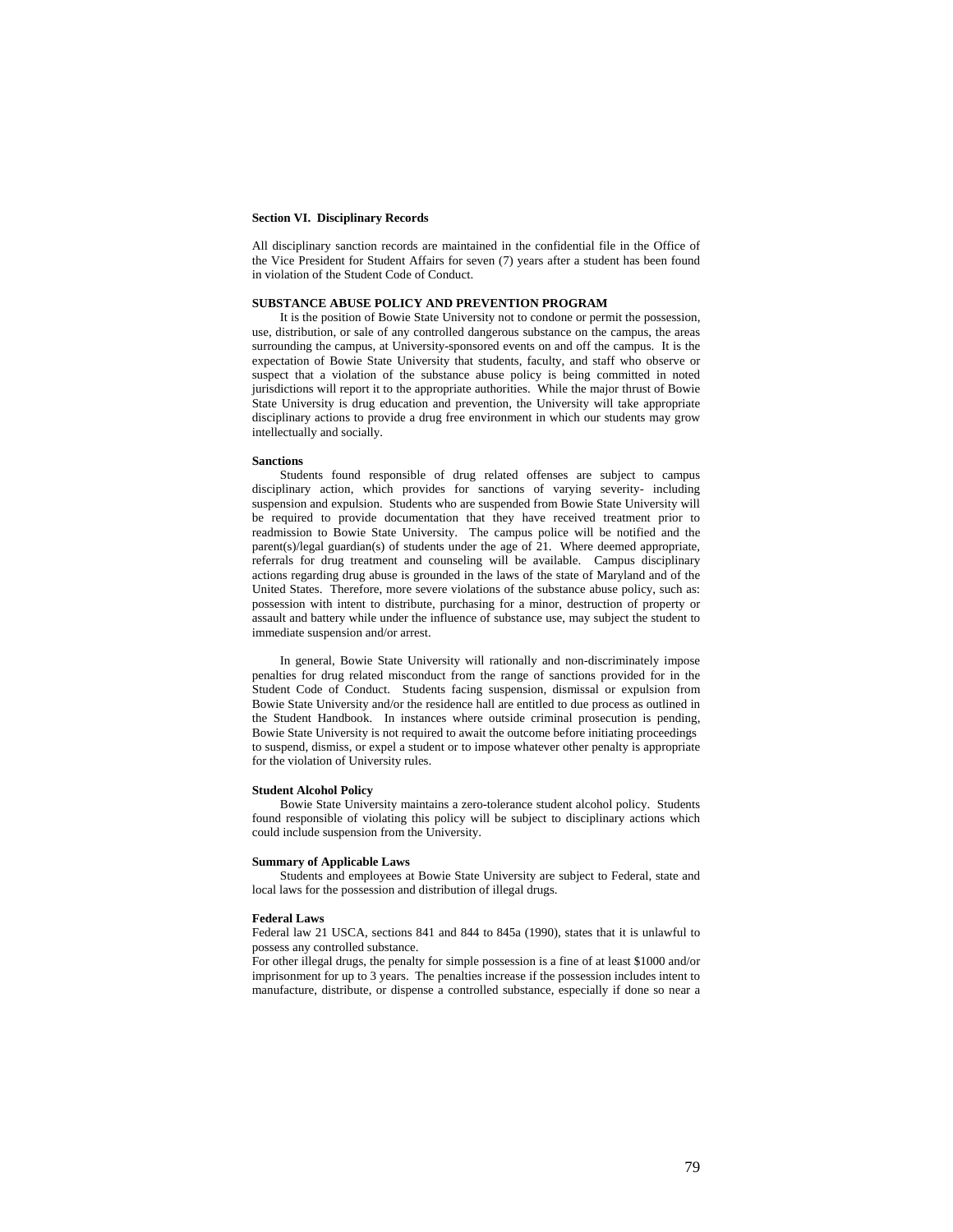public or private elementary, vocational, or secondary school, or a public or private college or University.

Any person who violates this law shall also be liable to the U.S. for an amount up to \$10,000 in civil penalties.

### **The Drug Free Schools and Communities Act Amendment of 1989**

**Notwithstanding any other provision of law, no institution of higher education shall be eligible to receive funds or any form of financial assistance under any Federal program, including participation in any federally funded or guaranteed student loan program, unless it certifies to the Secretary that it has adopted and has implemented a program to prevent the use of illicit drugs and the abuse of alcohol by students and employees.** 

#### **Maryland State Law**

**Md. Ann. Code Art. 27, section 286 (1999) states that any person who unlawfully manufactures or distributes any controlled dangerous substances may be fined up to \$25,000 and may be imprisoned for up to 20 years for a first offense. It is illegal in the state of Maryland, Md. Ann. Code Art. 27, sections 400 to 403B, for any person to misrepresent his or her age to obtain alcohol, or to possess alcoholic beverages with the intent to consume them. It is also illegal to furnish alcohol to a person under 21, or to obtain alcohol on the behalf of someone under 21. The penalty is a fine of up to \$500 for a first offense, and up to \$1000 for repeat offenses.** 

#### **Local Laws**

In Prince George's County, Code Section 14-151 to 14-155 (1995), it is unlawful for any person to use or possess with the intent of using or to sell any drug paraphernalia, with fines not exceeding \$1000 and possible imprisonment of up to six months. It is also illegal in Prince George's County to consume alcohol on any public property, street, or highway, with penalties including a fine of up to \$100.

#### **PART I – Students**

The Bowie State University Student Substance Abuse Policy has been adopted to comply with the letter and spirit of Maryland state laws regulating alcoholic beverages and with the Drug-Free Schools and Communities Act Amendments of 1989 (Public Law 101-226). The Office of the Dean for Students Affairs and Campus Life oversees the administration of this policy and adjudicates violations.

#### **Substance Abuse Education**

The use of controlled substances and the abuse of alcohol present a serious threat to individual health and everyone's safety. Moreover, the use of illegal drugs and the abuse of alcohol can result in less than complete reliability, stability, and good judgment which is inconsistent with the standards set for the faculty, staff, and students of this University.

The use, possession, and/or sale of illegal drugs are considered violations of Bowie State University's Student Code of Conduct. Any student who uses, possesses, or sells illegal drugs shall be subject to discipline, including mandatory counseling, suspension, or expulsion from the University. The University will take disciplinary action based on reasonable available information; such action will be independent of any civil or criminal processes precipitated by the same incident and will follow the policies and procedures of the University's judicial process.

#### **Health Risks**

Substance abuse is now recognized as the number one public health problem in the United States. Approximately 30% of all admissions to general hospitals and 50% of psychiatric hospitals have detectable substance abuse. Substance abuse accounts for approximately 150,000 deaths annually. This includes deaths from stroke, diseases of the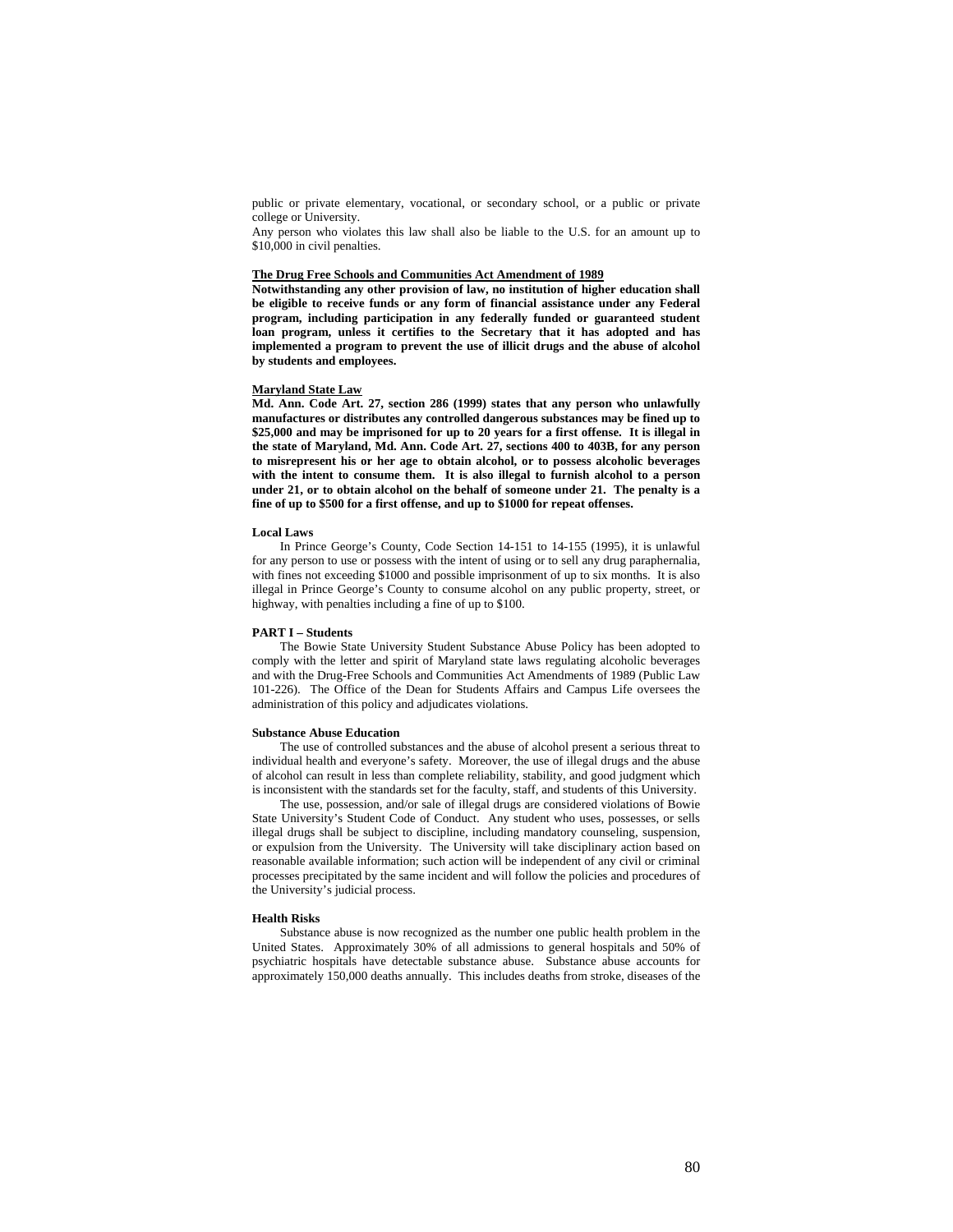heart and liver, and all alcohol and drug-related suicides, homicides and accidents. Early detection can minimize or prevent the devastating consequences of substance abuse.

The use or abuse of alcohol and other drugs increases the risk for a number of health related and other medical behavioral and social problems. These include acute health problems related to intoxication or overdoes (blackouts, convulsions, coma, death); physical and psychological dependence; malnutrition; long-term health problems including cirrhosis of the liver, organic brain damage, high blood pressure, heart disease, ulcers and cancer of the liver, mouth, throat, and stomach; contracting diseases, such as HIV/AIDS, through the sharing of hypodermic needles, pregnancy problems, including miscarriages, still births and learning disabilities, fetal alcohol syndrome (physical and mental birth defects); psychological or psychiatric problems; diminished behavior (hangovers, hallucinations, disorientation slurred speech); unusual or in appropriate risktaking which may result in physical or emotional injury, or death; violent behavior towards others, such as assaults and rape; accidents caused by operating machinery while impaired; impaired driving resulting in alcohol and drug related arrests, traffic accidents, injuries, and fatalities; negative effects on academic or work performance; conflicts with co-workers, classmates, families, friends and others; conduct problems results in disciplinary actions, including loss of employment; and legal problems including imprisonment.

### **PART II – Prevention and Treatment Program**

Alcohol and other drug abuse are major college student health concerns. Bowie State University's (BSU) substance abuse programs attempt to reduce the harm that is frequently associated with alcohol and drug abuse. Our programs described below emphasize preventive education and early intervention.

The programs avoid purposeful attempts to instill fear of alcohol and drugs. Instead, the attempt is to create a non-threatening environment for students, faculty, and staff. In such a setting, the encouragement of meaningful discussions and prompt reflection and increased understanding of alcohol and drug-related values, beliefs, and behavior takes place.

The following substance abuse programs are provided by BSU's substance abuse education/prevention program. Any student, faculty or staff experiencing substance abuse problems is encouraged, voluntarily, on a confidential basis to report the problem to the Alcohol Tobacco and Other Drug Prevention Center (ATOD) where professional assistance will be provided.

# **1. Educational and Activity Based Programs**

This service offers to the campus community, a variety of programs designed to promote healthy living, while educating about the risks, consequences and possible outcomes of substance use and abuse. This includes: awareness weeks, safe break programs, educational substance abuse series for students referred through Student Judicial Programs, presentations during orientation, wellness programs as well as many others.

### **2. Alcohol and Drug Information Service**

The ATOD Prevention Center is located in Robinson Hall, Room 117, (301) 860-4127. Students, faculty, and staff have ready access to the most recent information on alcohol and other drugs. Pamphlets, professional journals, books and videotapes are available for use. Posters and promotional materials are also available to anyone concerned about substance use and abuse.

# **3. Substance Abuse Peer Program**

In this program, students are trained to become certified Peer Educators for the following reasons: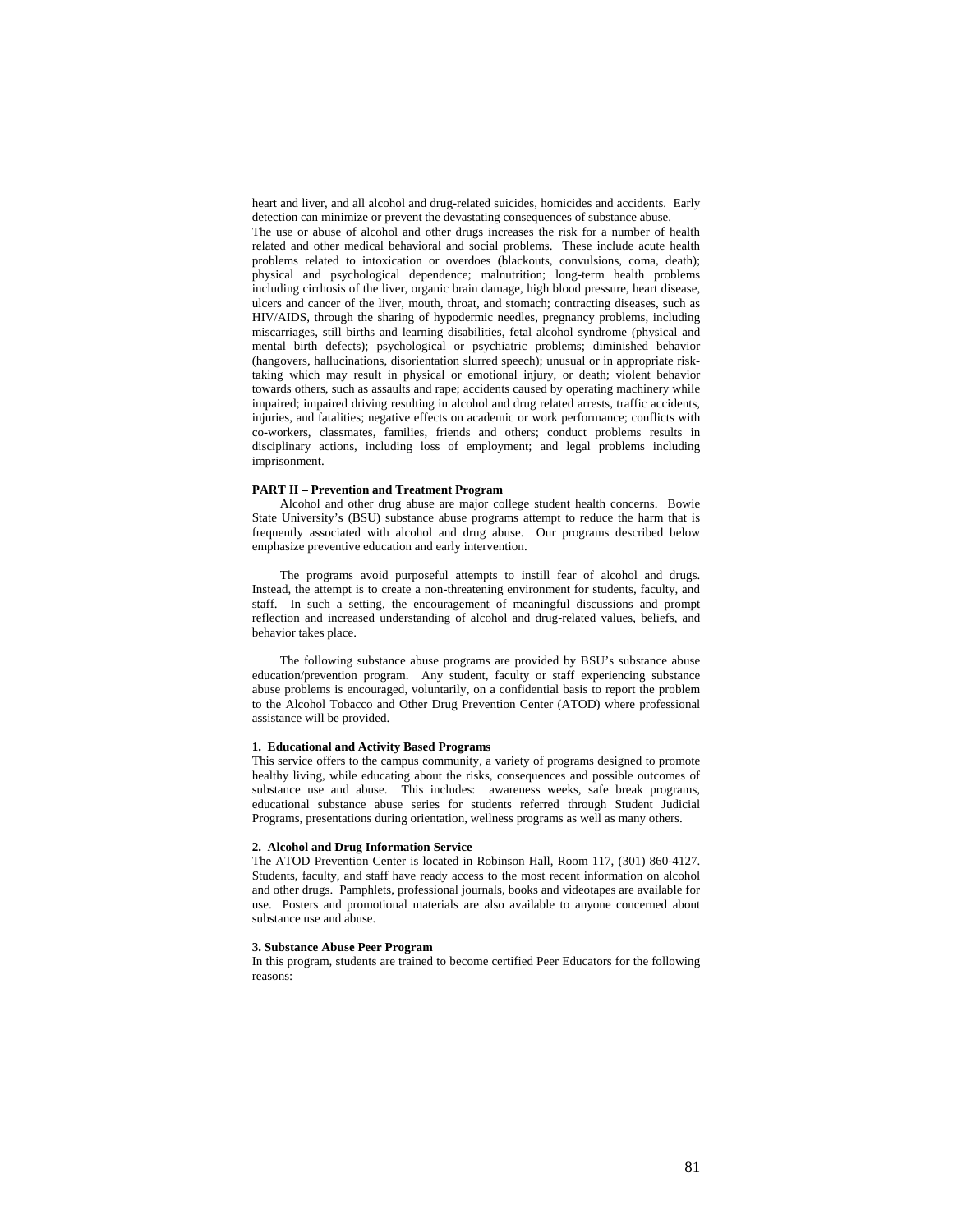- a) to increase awareness of the efforts of alcohol and the consequences of highrisk drinking;
- b) to deliver accurate alcohol and drug information to peers through workshops in the classrooms and the residence halls;
- c) to promote constructive alternatives to substance use and abuse; and
- d) to provide resources and referrals for students.

#### **4. Assessment and Referral Service**

This service provides students an opportunity to meet individually with a professional counselor and discuss concerns they may have about their use of alcohol and drugs, or the use of a friend or family member. These issues are explored in a non-threatening manner, and student's confidentiality is always insured. In addition, referrals to appropriate campus or community prevention and treatment programs can be arranged. To arrange for this service, contact the ATOD Prevention Center at (301) 860-4127.

### **5. Group and Individual Services**

These free services are available to students and employees who are concerned about a possible addiction in their use of alcohol or other drugs. Treatment plans can be developed with individuals to help them achieve their goals.

# **Referral: Self-help and Treatment Program**

| <b>Alcoholics Anonymous</b>              | $(202)$ 966-9115   |
|------------------------------------------|--------------------|
| Al-Anon/Ala-Teen                         | 1-800-356-9996     |
| <b>Alcohol Emergency Referrals</b>       | 1-800-ALCOHOL      |
| Drug Emergency Referrals                 | 1-800-COCAINE      |
| Prince George's County Health Department | $(301) 808 - 1830$ |
| Gay/Lesbian Hotline                      | $(202)$ 833-3234   |
| Md. State AIDS Hotline (HERO)            | 1-800-638-6252     |
| Md. Employee Assistance Program          | $(410)$ 767-1013   |

## **Policy on Parent/Legal Guardian Notification of Alcohol and Controlled Substance Violations**

The Higher Education Act Amendments of 1998 included provisions amending the Family Educational Rights and Privacy Act of 1974 ("FERPA"). Specifically, FERPA now authorizes higher education institutions to disclose to a student's parent or legal guardian information regarding "any violation of Federal, State, or local law, or any rule or policy of the institution governing the use or possession of alcohol or a controlled substance, regardless of whether the information is contained in the student's educational records." Effective September 1, 2000, Bowie State University, in accordance with Federal law, will implement the following criteria for parent/legal guardian notification:

Part I: Such disclosures are authorized only if:

- The student is under the age of 21; and
- 2. The institution has determined that the student has committed a disciplinary violation with respect to the use or possession of alcohol or a controlled substance.

Part II. In addition to part I, at least one of the criteria below must be met:

- 1. The incident involved significant property damage;
- 2. Medical attention to any person, including the student, was required as a result of the alcohol or drug- related behavior;
- 3. The student operated a motor vehicle while intoxicated or while under the influence of a controlled substance;
- 4. The student exhibited reckless disregard for personal safety and/or the safety of others; or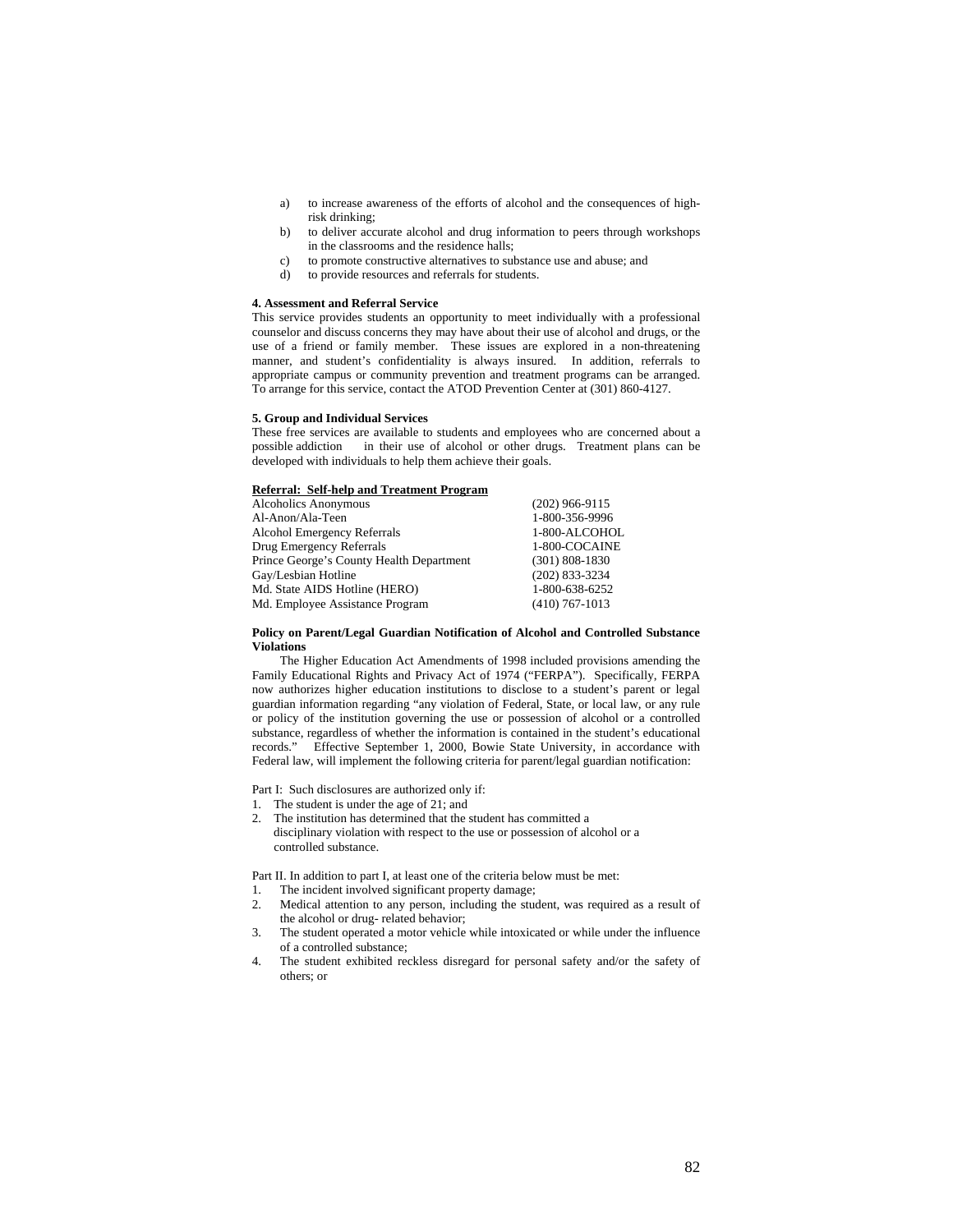5. Evidence indicates that the student's alcohol or drug-related behavior interfered with the academic process of him/herself or others.

*If you have received this information as an enclosure with a letter informing you of the outcome of a judicial hearing then your parent(s)/legal guardian(s) will be sent a letter informing them that you have been found responsible for a violation of the Student Code of Conduct involving alcohol and/or other drug.* 

# **BOWIE STATE UNIVERSITY**

# **SCHOOL OF GRADUATE STUDIES AND CONTINUING EDUCATION**

### **THE GRADUATE SCHOOL**

The major goal of the Graduate School is to serve the community, state, and nation with appropriate graduate, professional level programs to meet demonstrated needs of the target population. In addition, a larger segment of the state and nation will benefit through the productive efforts of those students being prepared in the various graduate programs offered at Bowie State University.

The Graduate School delivers programs that are accessible and of high quality. Specifically, the Graduate School seeks to:

- foster greater depths of personal and professional development through pursuit of further education in various academic disciplines;
- provide opportunities to build greater professional competence through in-depth study in an area of concentration in an approved program;
- provide opportunities for educators to enhance their skills and knowledge through study of innovative trends and major issues in education;
- provide opportunities for educators to meet and/or maintain certification requirements set by the Maryland State Department of Education;
- provide training and experience in education, scientific, and behavioral research;
- fulfill the needs of those individuals who seek professional certification in certain career opportunities; and
- develop pragmatic elements appropriate to the liberal arts which contribute to cooperative community improvements in a pluralistic society.

The Graduate School provides qualified students with an opportunity to pursue advanced study leading to the Master of Arts degree, Master of Business Administration degree, Master of Education degree, and the Master of Science degree.

The Graduate School offers two (2) doctoral programs in Educational Leadership and computer science. It also offers nineteen (19) master's level programs twelve (12) graduate certificates and (2) post baccalaureate certificate programs . Below is a listing of current degree programs and Program Coordinators:

| Applied and Computational                                                                                                                     | Dr. Roman Sznajder     | 301-860-3360 |
|-----------------------------------------------------------------------------------------------------------------------------------------------|------------------------|--------------|
| <b>Mathematics</b>                                                                                                                            |                        |              |
| Administration<br><b>Business</b><br>(MBA) with concentrations<br>in: Accounting, Finance,<br>Management, Marketing<br>Management and General | Dr. Granville Sawyer   | 301-860-4231 |
| Science<br>Computer<br>(Doctoral Program                                                                                                      | Dr. Manohar Mareboyana | 301-860-3971 |
| <b>Computer Science (Masters</b> )<br>Program                                                                                                 | Dr. Joan Langdon       | 301-860-4036 |
| Guidance Counseling and<br>Counseling Psychology –<br>Adlerian                                                                                | Dr. Cubie Bragg        | 301-860-3241 |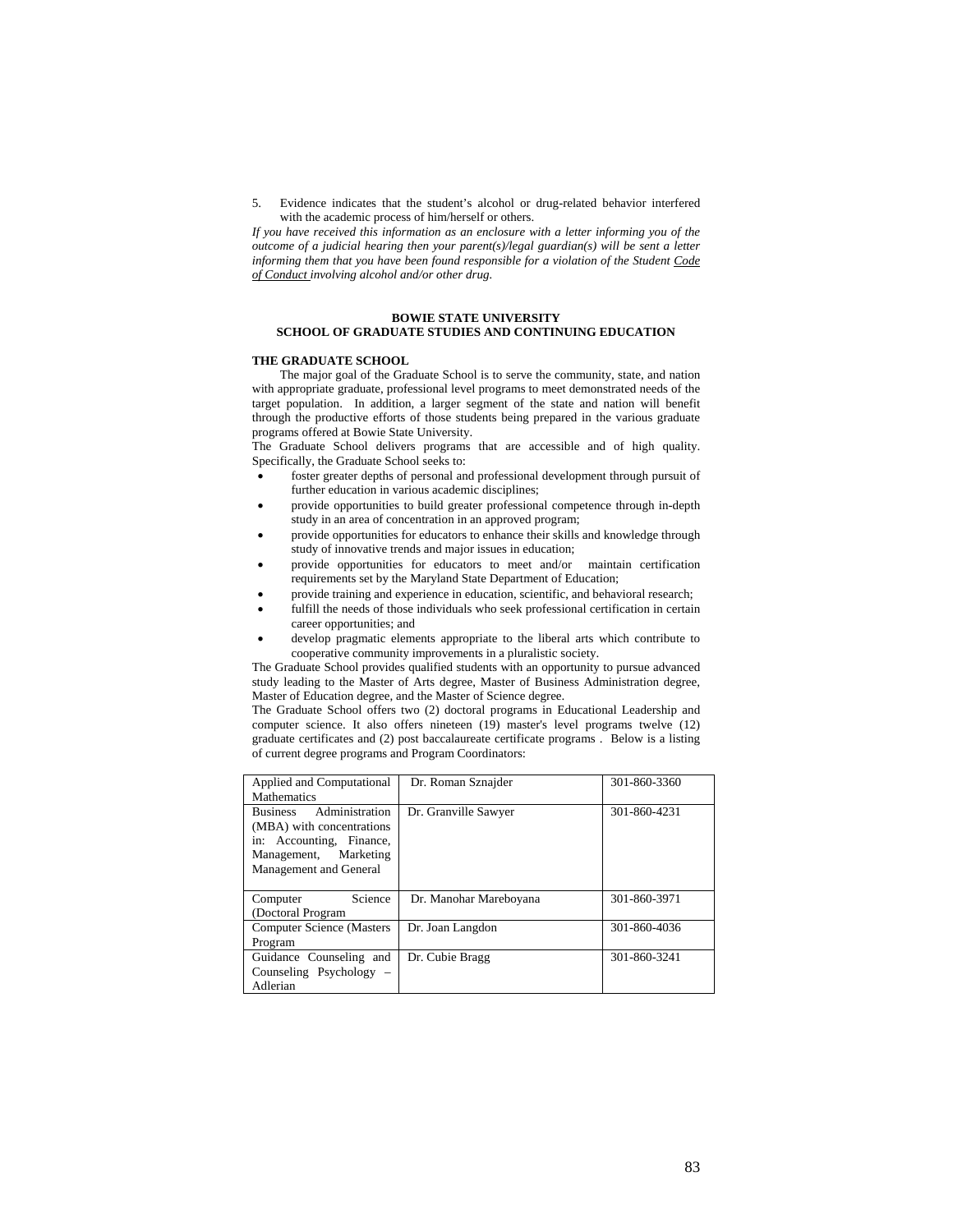| Guidance Counseling and<br>Counseling Psychology - | Dr. Frank Norton     | 301-860-3236 |
|----------------------------------------------------|----------------------|--------------|
| Eclectic                                           |                      |              |
| <b>Educational Leadership</b>                      | Dr. Winona Taylor    | 301-860-3232 |
| Doctor of Education                                |                      |              |
| <b>Elementary Education</b>                        | Dr. Marion Amory     | 301-860-3129 |
| English                                            | Dr. David Basena     | 301-860-3678 |
| Resource<br>Human                                  | Dr. Marsha Jackson   | 301-860-3108 |
| Development                                        |                      |              |
| Management Information                             | Dr. Azene Zenebe     | 301-860-3641 |
| Systems                                            |                      |              |
| Masters of Public                                  | Dr. David Abrahams   | 301-860-3637 |
| Administration<br>(MPA)                            |                      |              |
| with concentrations in:                            |                      |              |
| Public Policy<br>and                               |                      |              |
| Management, Human                                  |                      |              |
| <b>Resources and General</b>                       |                      |              |
| Nursing                                            | Dr. Elaine Ridgeway  | 301-860-3208 |
| Organizational                                     | Dr. Pamela O'Brien   | 301-860-3703 |
| Communications                                     |                      |              |
| <b>Reading Education</b>                           | Dr. Lucille Strain   | 301-860-3139 |
| School Administration and                          | Dr. Christopher Sny  | 301-860-3138 |
| Supervision                                        |                      |              |
| <b>Secondary Education</b>                         | Dr. Bruce Crim       | 301-860-3127 |
| <b>Special Education</b>                           | Dr. Thelon Byrd      | 301-860-3137 |
| Teaching                                           | Dr. Constance Brooks | 301-860-3133 |

# **THE GRADUATE COUNCIL**

The Graduate Council serves as policymaking and advisory body to the Graduate Dean in the consideration of all program matters and degree regulations and procedures at the graduate level.

The Graduate Council is composed of the graduate program coordinators from each department and one graduate student who is appointed by the Graduate Dean. The Provost and Vice President for Academic Affairs and the Graduate Dean serve as ex officio members of the Council with full voting rights. Council members must be fulltime teaching faculty who hold the rank of Assistant Professor or above and teach graduate level courses.

The student Graduate Council member may serve up to three years but no longer than the completion of his/her degree. Terms of office for elected members are from July 1 to June 30. The Graduate Council involves other administrative offices, faculty, and part-time faculty when necessary to review and assess matters for discussion and action.

# **GRADUATE STUDENT ASSOCIATION**

The Graduate Student Association (GSA) was formed to represent all graduate students of Bowie State University. It serves as a vehicle to express the needs, interests, and concerns of graduate students. It also provides graduate students with an opportunity to participate in social, academic, and professional pursuits. The Association also works with other graduate programs, graduate organizations and societies to assist with research and conference participation opportunities. The Association membership consists of all non-degree and degree seeking graduate students. Funding for the Graduate Student Association comes from the graduate student activities fee. If you have any questions,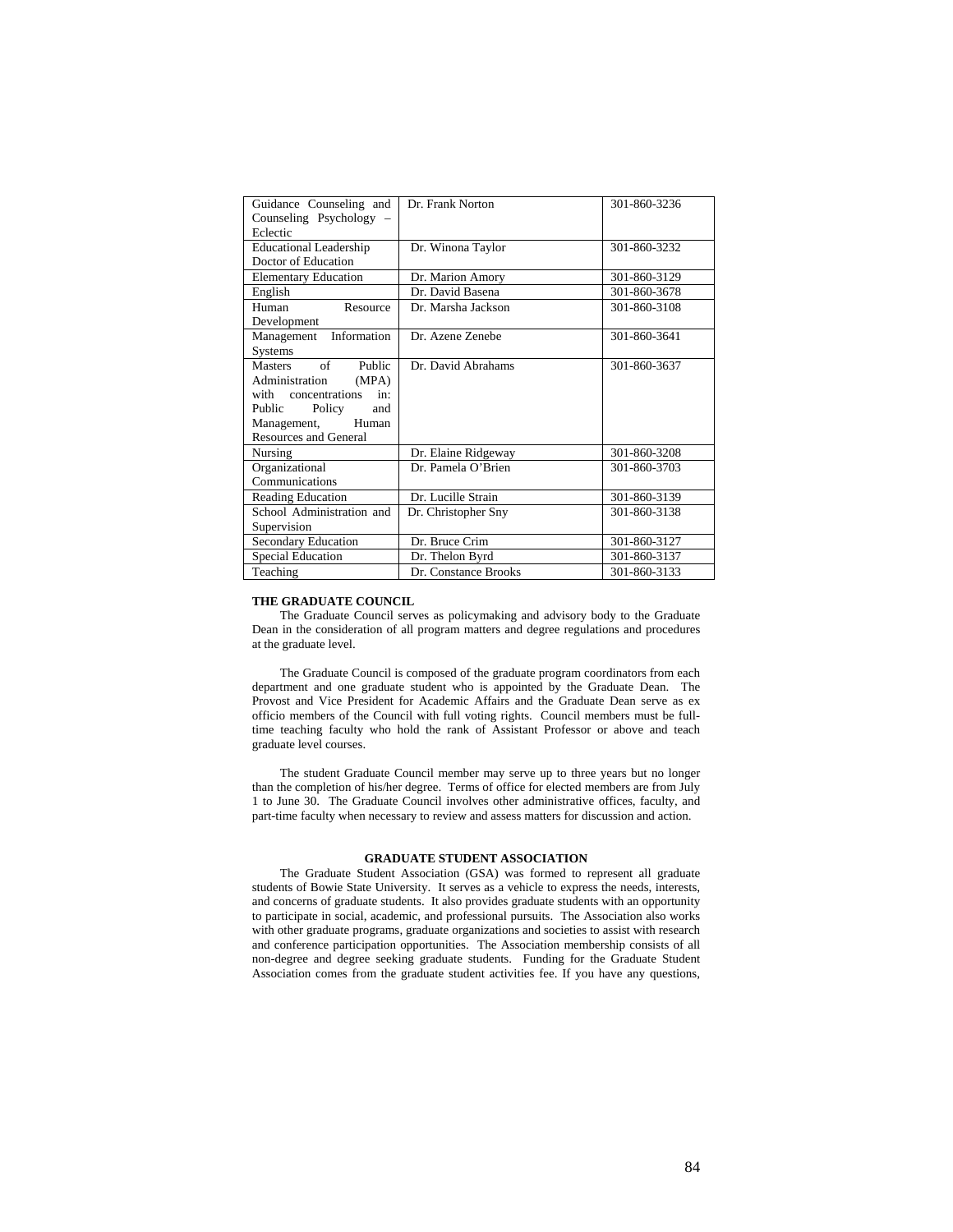ideas, or are interested in participating in the Graduate School Association (GSA), please call (301) 860-3406.

# **CONSTITUTION - GRADUATE STUDENT ASSOCIATION**

#### **ARTICLE I- IDENTIFICATION**

### SECTION 1

The name of the Organization is the Bowie State University Graduate Student Association, hereafter referred to as the GSA.

#### SECTION 2

The principle office of the GSA shall be located in the School of Graduate Studies and Research on Bowie State University's Campus.

### SECTION 3

The fiscal year of the GSA shall be from July  $1<sup>st</sup>$  to June  $30<sup>th</sup>$ .

# SECTION 4

The purpose of the GSA is:

- A. To represent all graduate students at Bowie State University
- B. To increase the visibility of and uphold and support the mission of Bowie State University.
- C. To provide a vehicle for graduate students to express their needs, interest, and concerns.
- D. To provide a vehicle for graduate students to participate in social, academic, and professional pursuits as participants of the GSA.

# **ARTICLE II – MEMBERSHIP**

### SECTION I

The membership of the GSA shall consist of all of the graduate students enrolled at Bowie State University. This includes non-degree students and fully and conditionally admitted degree-seeking students.

# **ARTICLE III- EXECUTIVE BOARD**

#### SECTION I

The Executive Board shall exercise the authority of the GSA. The Board shall consist if the GSA President, Vice-President, Secretary, Treasurer, and the Program Representatives; all of whom are voting officers. The Program Representatives shall attend Executive Board and Open meetings. The Program Representatives shall have ad hoc responsibilities as identified by the Executive Board. The Program Representatives shall act as a liaison between the Executive Board and the general membership within the departments. One Program Representative shall act as chairperson of the Membership Committee.

# **ARTICLE V- ELECTION OF OFFICERS**

#### SECTION I

All officers shall be elected for a term of one year, beginning in September and ending in May. With the exception of the Program Representatives, candidates may be nominated from the floor at the Annual Meeting, by petition signed by ten (10) or more graduate students and him/herself, or by recommendation of the Election Committee. A deadline for submission of nominations will be set by the Executive Board. The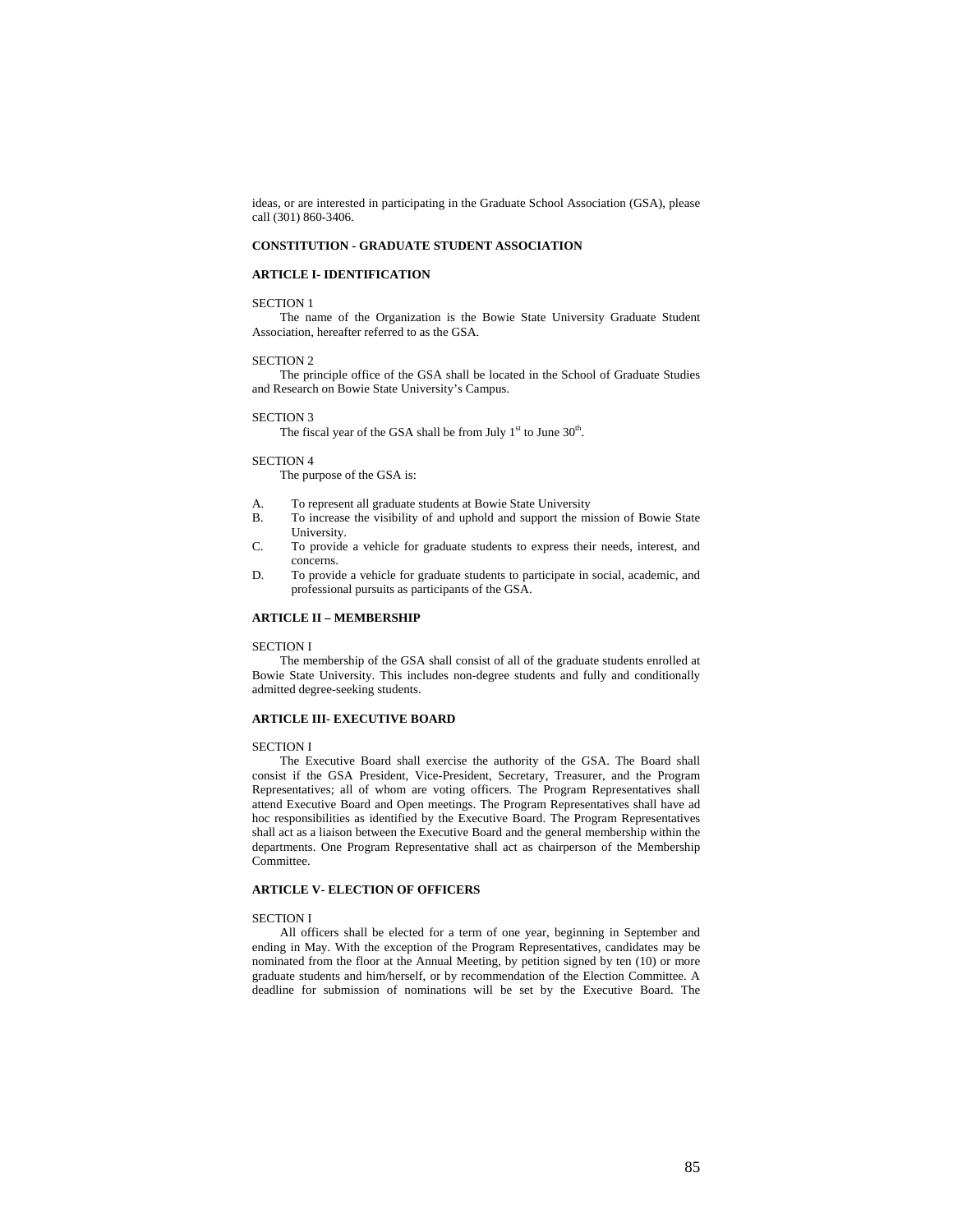Executive Board shall appoint an Election Committee to execute and oversee all election procedures.

#### SECTION II

Program Representatives shall be appointed to the Board for a term of one year, beginning in September and ending in May. The Program Coordinators shall be selected by a process establish by the respective Graduate Program. Appointed by the Program Coordinators or election by the students in the program may both serve as methods for selecting the Program Representatives.

# **ARTICLE VI- MEETINGS**

# SECTION I

At least five (5) Executive Board meetings will be held each year. A quorum shall consist of four (4) voting Executive Board Members

#### SECTION II

At least four (4) Open meeting will be held each year. These meetings are open to all members of the GSA. A quorum shall consist of four (4) voting Executive Board Members.

# **ARTICLE VII- BY-LAWS**

#### SECTION I

The GSA will develop by-laws consistent with this constitution, will provide for committees, and will establish its own rules of procedure. At minimum, there will be the following three standing committees: Finance Committee, Public Relations Committee, and Membership Committee.

# **ARTICLE VIII- AMENDMENTS**

#### SECTION I

Amendments to this constitution can be proposed by the Executive Board or by petition bearing ten (10) signatures of graduate students at Bowie State University. Amendments to the Constitution require a two-thirds (2/3) majority vote of the membership.

### **BY-LAWS**

#### **ARTICLE I- MEMBERSHIP AND MEMBERSHIP MEETINGS**

### SECTION I

- A. Open Meetings- At least three (3) open membership meetings will be held during the school year. One of which will be the Annual Meeting. The executive board shall establish the date, time, and location of meetings. The membership will be notifies of the date, time, and location and proposed agenda by whatever means are available to the GSA. The purpose of these meetings is to conduct any business that the membership may deem proper.
- B. Annual Meeting- The annual meeting shall be held during the month of September. The Executive Board shall establish the date, time, and location of the Annual Meeting. The membership will be notifies of the date, time, location, and proposed agenda by whatever means are available to the GSA. The purpose of the Annual Meeting is to hold elections, receive annual reports from the officers and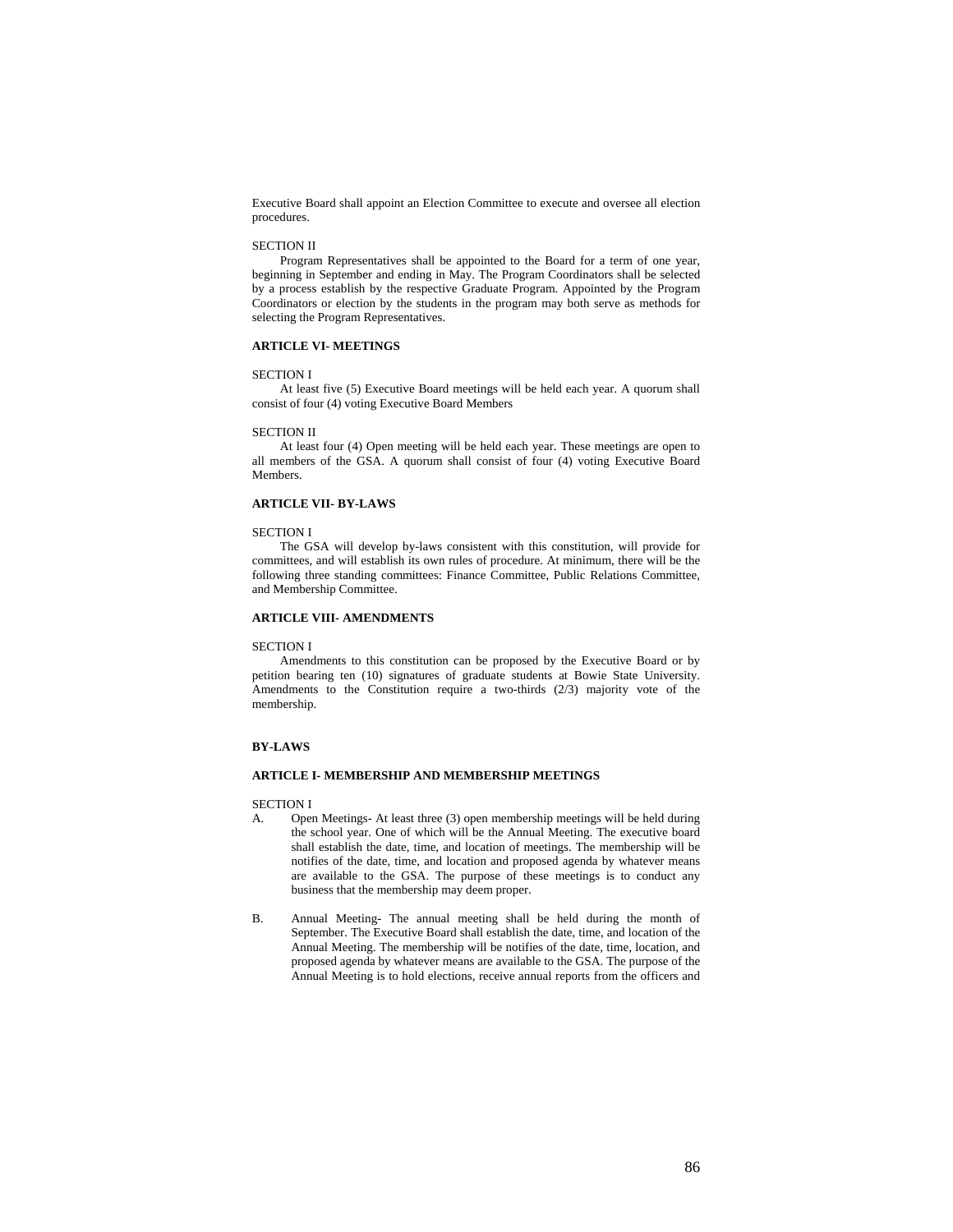committee chairpersons, and to conduct any business that the membership may deem proper.

C. Special Meetings- The Executive Board shall have the power to call special meetings of the membership as it deems necessary and proper and to establish the time and place of the said special meetings. Matters of procedure at all meetings shall be governed by Robert's Rule of Order Revised, except where it conflicts with these By-Laws

# SECTION II

At the Open membership meetings a quorum shall consist of four (4) voting Executive Board members and at least ten (10) student members.

#### SECTION III

Votes by the membership will be made in person.

#### SECTION IV

At every Open membership meeting where voting takes place, each member will be entitled to one (1) vote. All questions shall be decide by the vote of simple majority of the members present and voting, unless otherwise stated.

#### SECTION V

Any member, after obtaining the signatures of at least one percent (1%) of the graduate students, may petition any decision or ruling of the Executive Board to a referendum of the general membership at the next open meeting duly called according to Section I of Article I. The petition shall state the decision or ruling of the Executive Board to be brought to a referendum, and the petition shall be presented to the Secretary who shall immediately notify the Executive Board about the petition. The petition must be presented at least thirty (30) days before the nest Open Meeting.

#### SECTION VI

The President or in his/her absence the Vice-President of the GSA, or a designate, shall act as chairman of the meeting.

#### **ARTICLE II- EXECUTIVE BOARD**

## SECTION I

Board Members shall be members of the GSA who are enrolled in at least three (3) semester hours for the Fall and Spring semesters of the term for which they are elected. Board Members shall be nominated by the Elections Committee and presented to the membership of the GSA at the Annual Meeting for the election. At the Annual Meeting, the President shall announce to the membership the number of the Board positions to be filled, received the recommendations of the Elections Committee, and then invite from the floor nominations from the general membership. Each Board member shall be elected at the Annual Meeting of the GSA by a majority vote of those present. Each Board Member shall serve for a term of one (1) year and be eligible for re-election to one (1) additional one (1) year term of office. No Board member shall serve more than two (2) consecutive or cumulative terms in any one (1) office. The term of office of a Board member shall continue until their successors are fully elected and take office of until death, resignation, or remove provided by these By-Laws.

### SECTION II

Executive Board Meetings

A. There shall be at least five (5) Executive Board meetings held each school year. The Board shall establish the date, time, and location of these meetings. A notice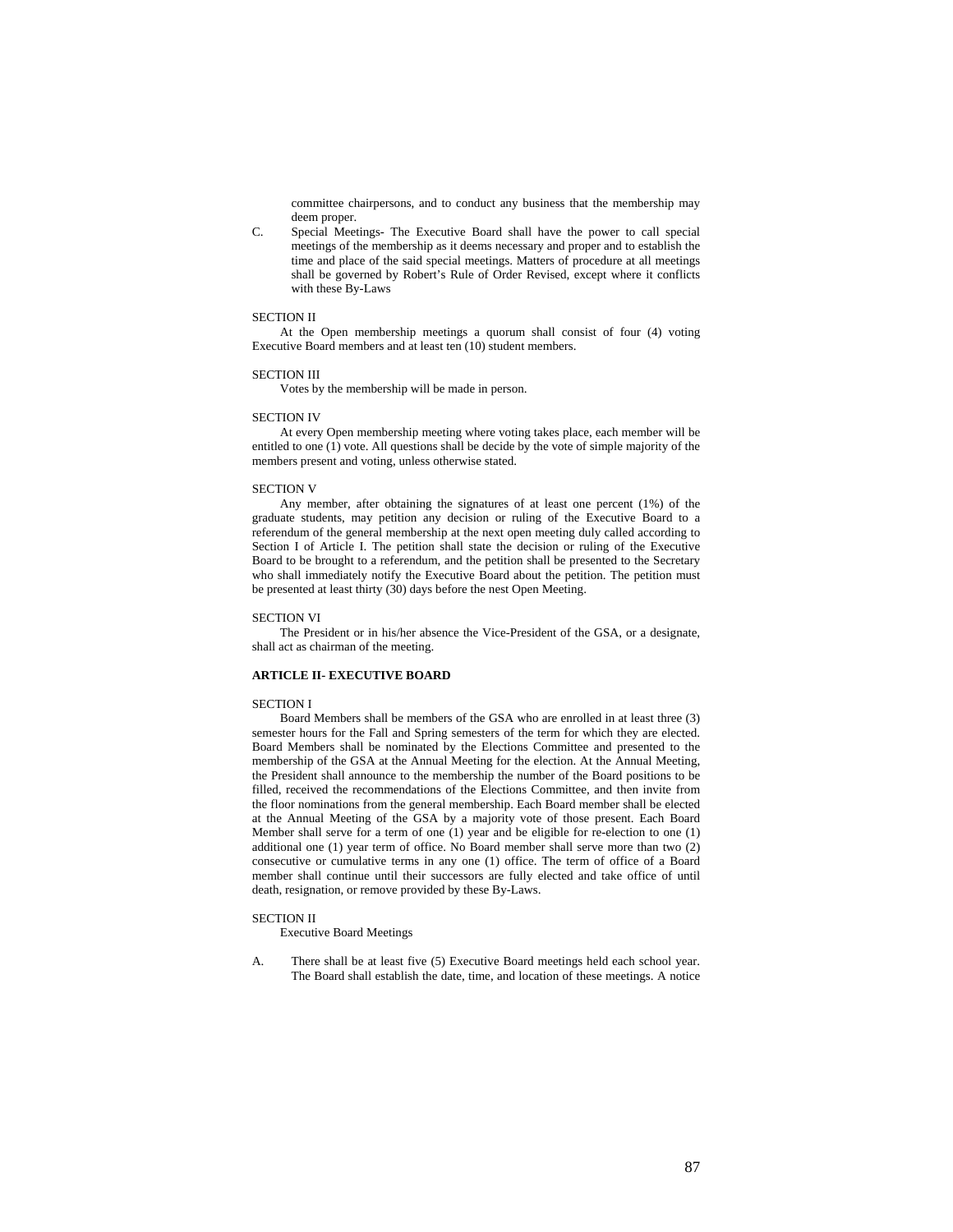of these meetings will be sent to all Executive Board members prior to the scheduled date.

B. Special Meetings of the Executive Board may be called by the President or by a majority vote of the Board

#### SECTION III

A quorum shall consist of four (4) voting Executive Board Members.

#### SECTION IV

The vote of a majority of the Executive Board Members shall be sufficient enough to take any action unless otherwise limited by these By-Laws.

#### SECTION V

Any Executive Board member may be removed from office, for good cause shown, by two-thirds (2/3) vote of the Executive Board.

#### SECTION VI

Any interim vacancy occurring for any reason on the Executive Board may be filled by a majority vote of the Board, acting upon the recommendation of the election committee. The individual(s) appointed shall serve for remainder of the term of the Board member they replaced. For the purpose of compliance with Article II, Section I, if the term of the interim term is longer than one-half (1/2) the remaining term it is considered a full term.

```
SECTION VII
```
Each Officer is expected:

- A. to attend meetings of the Executive Board;<br>B. to serve on a committee of the  $GSA$ .
- to serve on a committee of the GSA;
- C. to serve in any other capacity beneficial to the GSA; and
- D. to promote the best interest of the Bowie State University Graduate School.

# SECTION VIII

The Executive Board shall have the following powers and responsibilities:

A. Establish the following standing committees, whose chairperson shall report at each Executive Board meeting in the form required by the Board. Each committee shall submit an annual written report to the membership at the Annual Meeting. These committees shall perform, but no be limited to, the following functions:

1. Finance Committee- to coordinate and plan all fundraising an/or other financial activities

2. Public Relations Committee- to coordinate and plan events that will increase recognition of and participation in the GSA.

3. Membership Committee- to recruit new members, retain and educate membership about the mission and goals of the GSA.

B. Establish as hoc committees and appoint the membership and chairpersons of such committees provided that the tenure of such committee does not extend beyond one year in duration.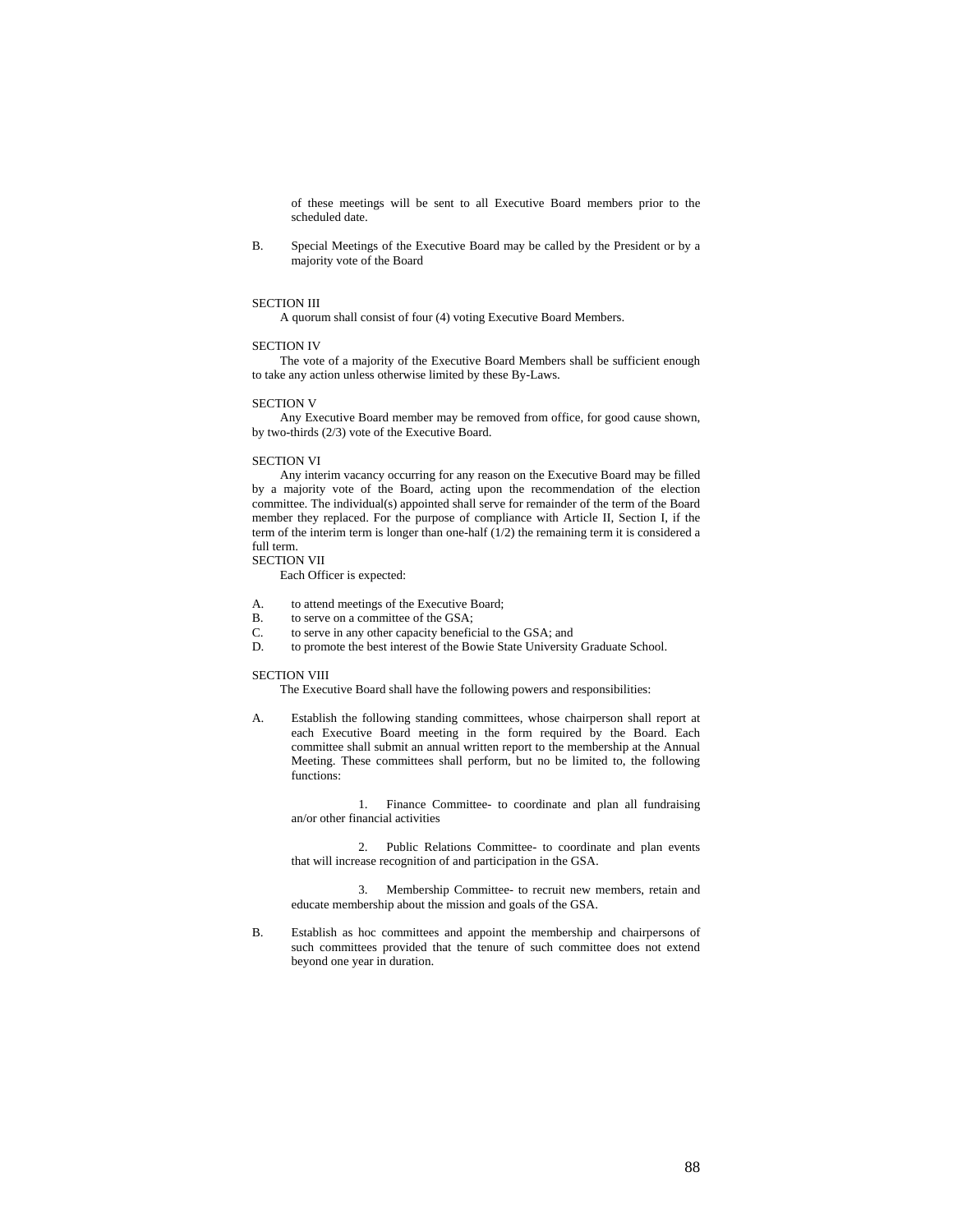- C. Investigate any Officer or Program Representative where the Board by a majority vote, decides there is a need to determine why they said Officer or Program Representative is not fulfilling the obligations of his/her office, and where necessary make a written recommendation for the removal from office of the said Officer or Program Representative. Such recommendation shall also set forth the reasons to support the recommendations for removal.
- D. Reimburse individuals for out of pocket expenses directly related to GSA official business
- E. To perform any and all other duties necessary for the proper functioning and administration of the GSA.

#### SECTION IX

If any office becomes vacant by reason of death, resignation, disqualification, removal from office or otherwise, the Executive Board may choose a successor or successors who shall hold office for the un-expired term. If the individual appointed is serving more than one-half (1/2) the remaining term, such term shall be considered a full term of office and shall come under the restrictions prescribed in Article III, Section I of these By-Laws. The Executive Board, by a two-thirds (2/3) vote of all those present at a duly called meeting may remove an Officer or Program Representative from office for failure to fulfill the obligation of his/her office.

### **ARTICLE III- OFFICERS**

#### SECTION I

The Officers of the GSA shall consist of a President, Vice President, Secretary, Treasurer, and the Program Representatives and any other officers as may be deemed necessary by the Executive Board. The Elections Committee shall present its nomination for officers to the general membership at the Annual Meeting, and the President shall invite nominations for each office from the floor from the general membership. Each officer shall be elected at the Annual Meeting by a majority vote of the Membership present. Each officer shall serve a one (1) year term of office and shall be eligible for reelection to one (1) additional one (1) year term to office. The term of office shall be extended from September- may, with the provision that those who hold office shall continue until their successors are duly elected and take office. Officers shall be enrolled in at least three (3) semester hours for the Fall and Spring semesters of the term for which they are elected.

- A. The President shall be the chief executive officer of the GSA. The President shall preside at all Open Executive Board meetings. The President shall act as official spokesperson for the GSA and the student members. The President shall appoint chairpersons to all on-standing committees, with majority vote of the Executive Board and shall be a member ex-officio of all such committees. The President shall coordinate all activities of the GSA and have the power and authority to perform all other duties usually incidental to the office of the President which these By-Laws do not assign to another officer.
- B. The Vice-President shall assume Office of the President if for any reason the office becomes vacant or when requested to serve in his/her absence. The Vice-President shall act as chairperson of the Constitution and Public Relations Committees. The Vice-President and the Executive Board assign him/her in the administration of the GSA.
- C. The Secretary shall notify all members of the Executive Board and Open meetings. The Secretary shall keep the minutes of all Board and Open meetings,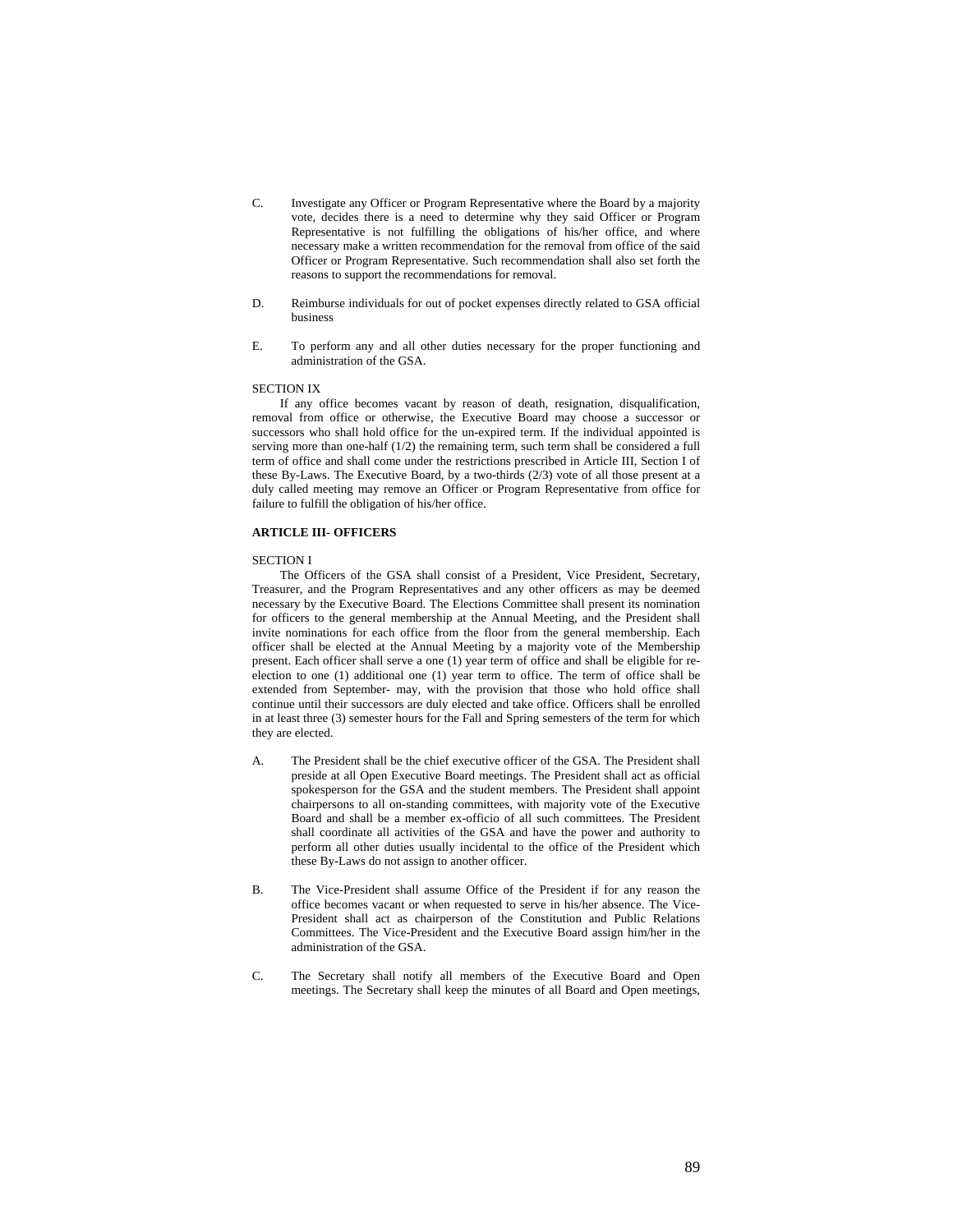and any and all non-financial records. The Secretary shall update and disseminate all amendments passed by the Executive Board a minimum of two (2) weeks before the Annual Meeting.

- D. The Treasurer shall be responsible for all funds of the GSA, which includes full and accurate accounts of all receipts and expenditures. The Treasurer or his/her designee shall open bank accounts, and the Treasurer shall report the state of accounts at all meetings. The Treasurer shall be chairperson of the Finance Committee. The Treasurer shall make disbursements as directed by the President and the Executive Board in accordance with the budget. The Treasurer shall preside over Executive Board and/or Open meetings in the absence of the President and Vice President. The Treasurer shall perform such duties as the President and Executive Board assign in the administration of the GSA.
- E. The Program Representatives shall attend Executive Board and Open meetings. The Program Representatives shall have ad hoc responsibilities as identified by the Executive Board. The Program Representatives shall act as a liaison between the Executive Board and the general membership. One Program Representative shall act as chairperson of the Membership Committee.

# **ARTICLE IV- AMENDMENTS**

#### SECTION I

These By-laws may be amended by a majority vote of the Executive Board, subject to the approval of such By-laws, as adopted or amended, and by ratification by a twothirds (2/3) vote of the members who are in attendance at any Annual Meeting, or any special meeting for that purpose

#### SECTION II

Any member may submit in writing to the Executive Board an Amendment to the By-Laws. Such an amendment shall then be considered by the Board. If approved by a majority vote of the Board, it must then be submitted and voted on by the membership as prescribes in Article IV, Section I of these By Laws.

### **ARTICLE V- MISCELLANEOUS**

#### SECTION I

All contracts and agreements, checks, notes, drafts, bonds, bills of exchange and orders for the payment of money on behalf of the GSA shall, unless otherwise requires by law, be signed by two (2) officers, one of which must be the Treasurer. All requests for funds shall require two (2) signatures, being the signatures of either the Treasurer, Presidents and/or Vice President.

#### SECTION II

Financial transactions of the GSA shall be audited by an independent CPA in time to present the result at the Annual Meeting.

#### SECTION III

Correct and complete books, records of accounts, transactions, and minutes of the proceedings of the Open and Executive Board meetings shall be kept by the GSA. The President shall annually prepare a full and correct statement of the affairs of the GSA which shall be submitted at the Annual Meeting and filed with the Secretary of the GSA.

#### SECTION IV

An Officer or Program Representative shall receive no compensation for performing the duties of his/her office.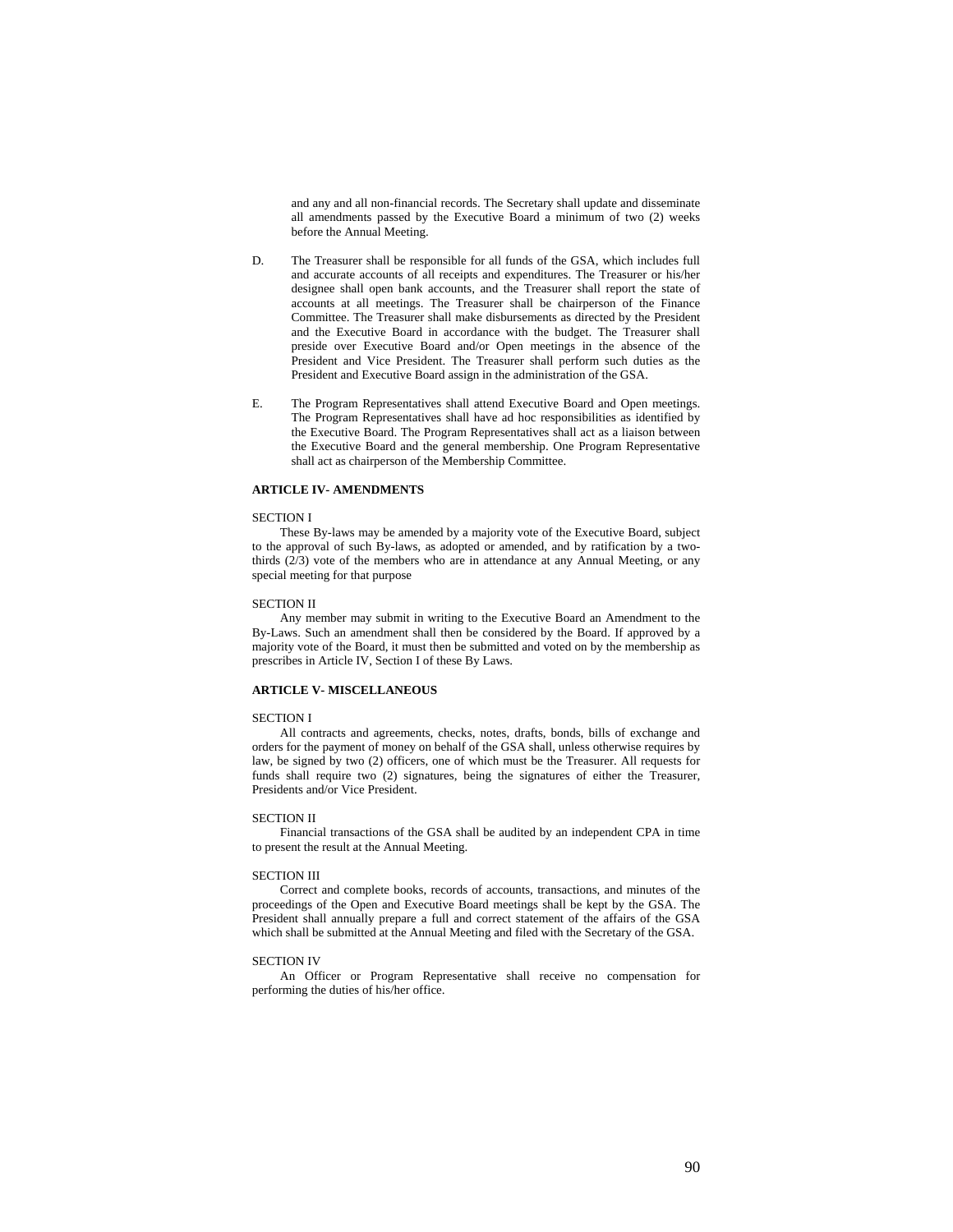#### SECTION V

Upon adoption of these By-Laws, they shall take effect immediately and shall supersede all precious By-Laws, or practices of the GSA.

#### SECTION VI

All questions of interpretation or construction of these By-Laws shall be decided by the Executive Board and its decision shall be final.

#### SECTION VII

In the event of dissolution of the GSA, the assets of the GSA shall be turned over the Graduate School of Bowie State University.

The Graduate Student Association (GSA) was formed during the 1989-1990 academic year by a small group of concerned graduate students. This group distributed a survey to all graduate students at Bowie State University and learned that, although graduate students make up 10% of Bowie's student population, their needs and concerns were not /are not being addressed adequately by the administration. Therefore, the GSA's mission is as follows:

- A. To represent all graduate students at Bowie State University.
- B. To increase the visibility of and uphold and support the mission of Bowie State University
- C. To provide a vehicle for graduate students to express their needs, interests, and concerns.
- D. To provide a vehicle for graduate students to participate in social academic, and professional pursuits as participants in GSA

# **GRADUATE ASSISTANTSHIP**

Graduate students are invited to apply for graduate or teaching assistantships through their respective department. Benefits include tuition remission and a stipend. Students may serve as graduate assistants in 31-42 credit programs for up to two academic years. Students who enroll in programs with more than 42 credits may serve as graduate assistants for up to three academic years. The level of commitment required is 20 hours/week of service to the University, attendance at monthly Graduate Assistantship Program (GAP) meetings, and active membership in the Graduate Student Association (GSA).

To be eligible, the student must:

- 1. Enroll in a minimum of nine (9) graduate credits each semester of the assistantship;
- 2. Enroll in less than 13 graduate credits per semester;
- 3. Maintain a minimum GPA of 3.0.

Students who serve as graduate or teaching assistants must follow the regulations governing these positions. Graduate assistants who violate or who do not adhere to policies will be released from the graduate or teaching assistantship programs.

#### **GRADUATE SCHOOL POLICIES AND PROCEDURE**

The Graduate School has developed a number of policies to guide the graduate educational process. These policies are monitored and enforced by the School. A brief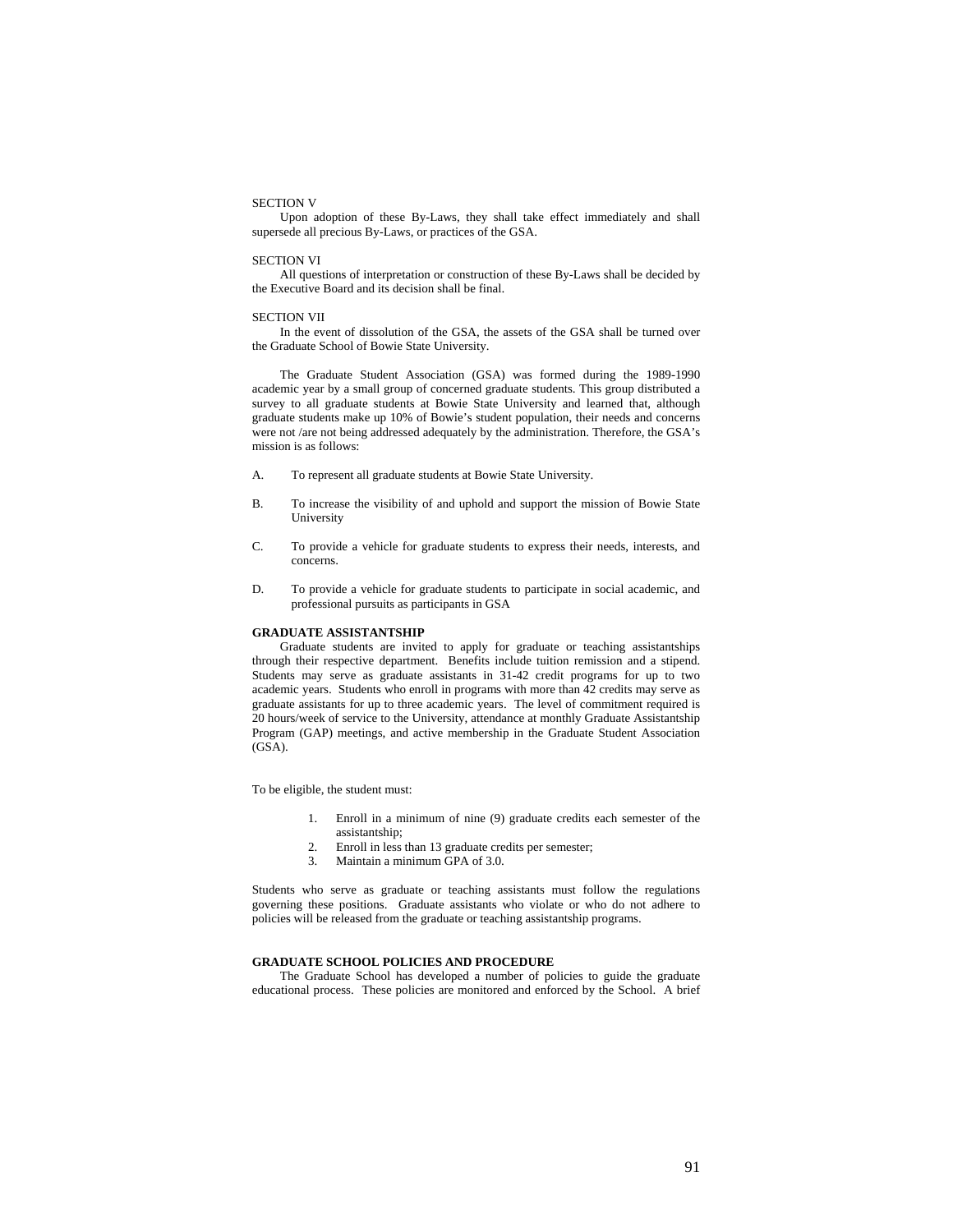description of the policies is found in this section. Full descriptions of the policies may be found in the Graduate School Catalog. If you need additional information, please contact the Graduate School.

# **ADMISSIONS POLICIES**

The Graduate School accepts students as either degree seeking or non-degree seeking. Those seeking a degree must submit all application material required by the specified degree program and official transcripts. Applicants should check on the application or the department to learn of any additional material required.

Individuals may take courses for personal and/or professional development at Bowie State as a non-degree student. Non-degree students may take no more than 18 credits in this status.

#### **Residency Status**

Bowie State University follows the residency policy approved by the University System of Maryland Board of Regents. The policy is called "VIII-2.70 University System of Maryland Policy for Student Residency Classification for Admission, Tuition and Charge-differential Purposes." The full text of the policy is available in the Graduate School or can be found on line at http://www.usnh.usmd.edu/borpol/VIII270.html

#### **Graduate Work by Bowie State University Seniors**

Seniors at Bowie State University may register for one semester (6 credits) of graduate level courses, if they meet the following requirements:

- 1. Graduate courses must be in excess of the credits required for the Bachelor's Degree,
- 2. Permission must be secured from the student's advisor and the Dean of Continuing Education and Graduate Studies.
- 3. An application for admission must be filed.

The student must be granted regular admission to the School prior to initializing further course Work.

# **Transfer Credits**

Graduate credits from other institutions are transferable in the following manner:

- 1. Twelve credits may be transferred into the Master of Education Programs, Counseling Psychology Programs (Eclectic and Adlerian) and Human Resource Management Program. No more than six credits may be transferred in all other programs.
- 2. The courses for which transfer is sought must have been completed with a grade of "B" or better, must be related to courses and degree requirements offered in the Graduate School. A course accepted for transfer credit can only be viable for use to satisfy program requirements seven years from the date of completion.
- 3. Transfer of credits is not accepted in Practicum, or Seminar courses.
- 4. Credits used to complete one Master's Degree may not be used toward another Master's Degree.
- 5. Credits are not to be used for two degrees at either the Graduate or Undergraduate level.

### **TAKING COURSES AT ANOTHER INSTITUTION**

Students admitted to a graduate program who wish to pursue a course(s) at another college or university and apply the credit towards a graduate degree at Bowie State University must: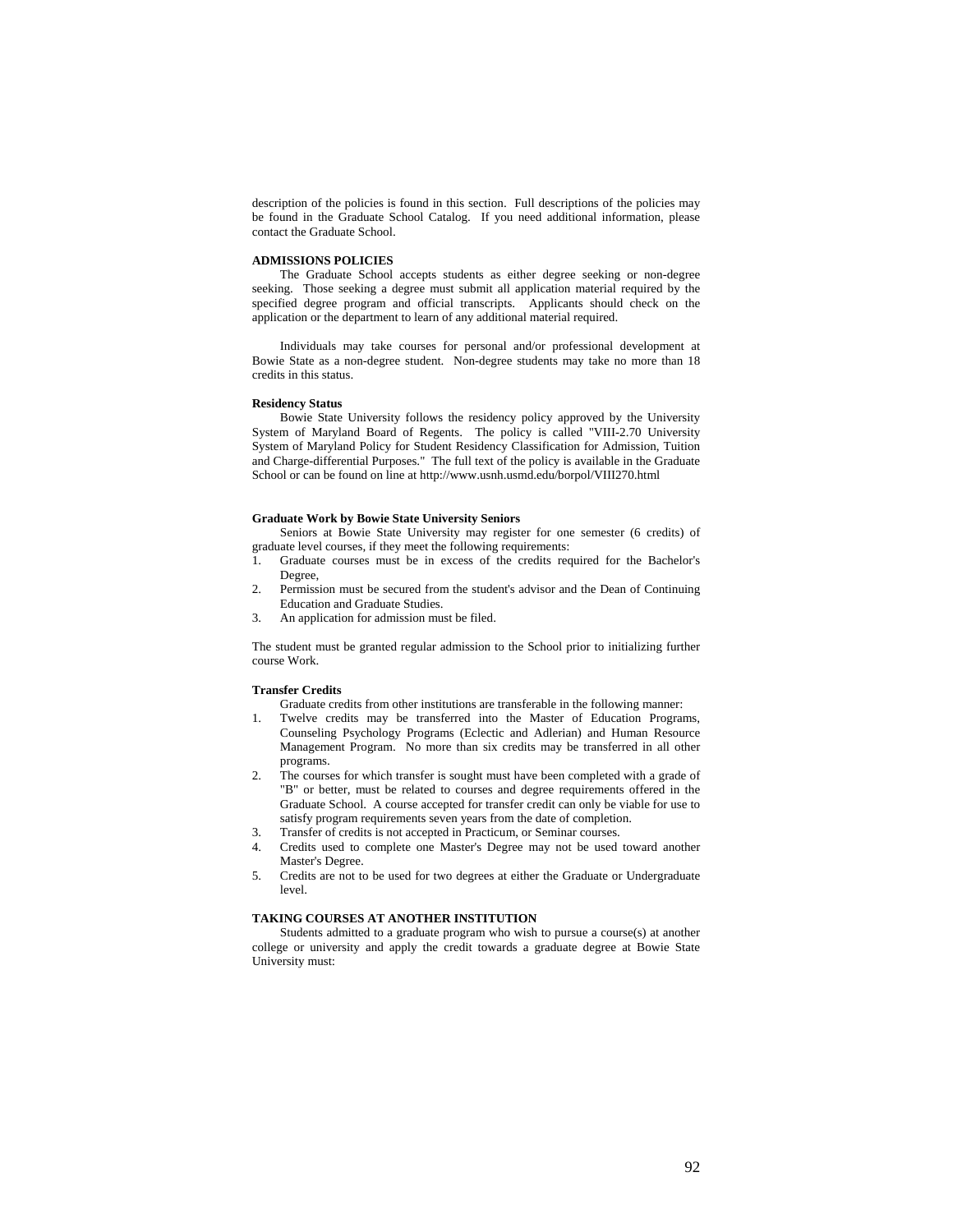- 1. Complete a Request For Permission to Pursue a Course at Another College/University form and attach a copy of the course description from the other institution.
- 2. Obtain the Advisor's approval and signature on the Request Form.
- 3. Submit the request form to the Graduate Dean for approval.

The approved request form will serve in place of a *Change of Program* form.

### **Procedure:**

- I. A student will obtain a copy of the Request Permission to Take a Course at Another Institution form. The form is available on the Graduate School website or in the Graduate School.
- II. The student will complete the form and submit to his/her advisor with a copy of the description of the course from the institution at which the course is to be taken.
- III. The form signed by the advisor will be forwarded to the Graduate School for signature by the Assistant of the Provost for Graduate Studies
- IV. The approved and signed form will be sent to the Office of the Registrar with copies sent to the student, the advisor and the Graduate School.

### **Registration**

Students admitted to the Graduate School will be permitted to register for classes during the regular registration period. Conditionally admitted students may register through the Office of Graduate Admissions for a maximum of nine (9) credit hours of graduate study. Upon attainment of nine (9) credit hours with a cumulative grade point average of 3.0 or better, the conditional admissions may be removed and regular admission granted.

# **Continuous Enrollment**

Should there be a lapse of two academic semesters, excluding summer school or the mini-semester, during which graduate courses are not taken, the student must file a *Readmission Application*. Readmit applications may be secured from the Bowie State University website or the Office of the Graduate Admissions and should be submitted at least two weeks prior to registration. Readmission is only processed at the beginning of the semester. Students returning to school during the second 8-week session must also submit the *Readmission Application* at the beginning of the semester.

#### **Procedure:**

- I. Each semester a graduate student is expected to register for graduate coursework. If a student drops out, he/she will have to be re-admitted to the University.
- II. The student will obtain from the Office of Graduate Admissions or the Bowie State University website a Graduate Readmission form and fill out completely.
- III. The readmission form is to be submitted to the Office of Graduate Admissions for processing.
- IV. The Office of Graduate Admissions will inform the student of the results from the processing of the readmission form.
- V. If the student is readmitted he/she may go online and register for courses.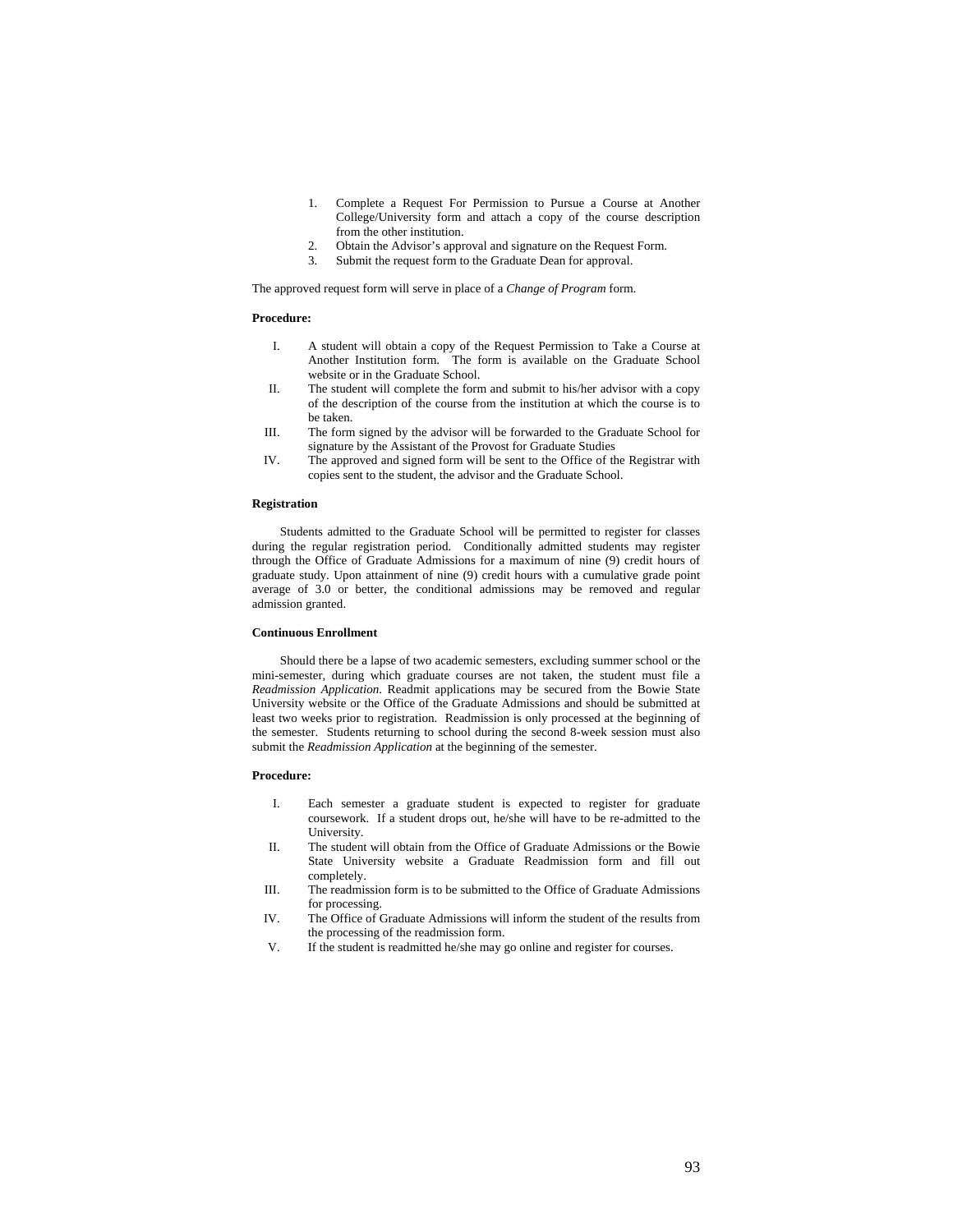### **Independent Study Policy**

Students who desire a course on an Independent Study basis must secure an *Independent Study Request Form* from the Graduate Office or the Bowie State University website. The completed form must be returned to the Graduate Studies Office*. The student's advisor, the department chairperson, the Independent Study faculty supervisor and the Graduate Dean must sign the Independent Study Request form*. A copy of the form will be placed in the student's permanent file in the Registrar's Office; a copy will be kept on file in the Graduate Studies Office; the faculty advisor will keep a copy and the student will retain a copy.

The requirements for the experience shall be specified in writing. The student must satisfy all requirements normally demanded in a regular semester. Students are limited to a maximum of three (3) credit hours on an independent study basis.

#### **Procedure:**

- I. Graduate students will obtain a copy of the Independent Study form from the Graduate School or on the Bowie State University website.
- II. The form is to be completed by the student and the course instructor.
- III. The form is to be signed by the student, the professor and the chair and submitted to the Graduate School for approval.
- IV. The approved Independent Studies course will be entered into PeopleSoft after which the student will be able to register.

### **Veterans Benefits**

Veterans follow the same procedure in paying bills as do other students. The Veterans Administration makes reimbursements after students have registered for courses. Veterans claiming benefits must have an approved program to be eligible for benefits. Following is a summary of Bowie State University's credits and training time for graduate veterans/dependents:

| 9 credits   | Full time          |
|-------------|--------------------|
| 6-8 credits | $3/4$ time         |
| 3-5 credits | $1/2$ time         |
| 1-2 credits | $1/4$ time or less |

Training time will be adjusted for accelerated sessions (i.e., summer school).

### **Auditing**

Courses may be audited by registering and paying the regular class fee. Auditing students are not required to take examinations or to submit other requirements of the class. Students who register for credit cannot change to audit status and students who register for audit cannot change to credit status.

#### **Degree Requirements**

### **Graduate Comprehensive/Qualifying Examination**

Candidates for a graduate degree must pass a written comprehensive/qualifying examination unless otherwise specified by the degree program. The Graduate School is responsible for the administration of the Comprehensive Examination.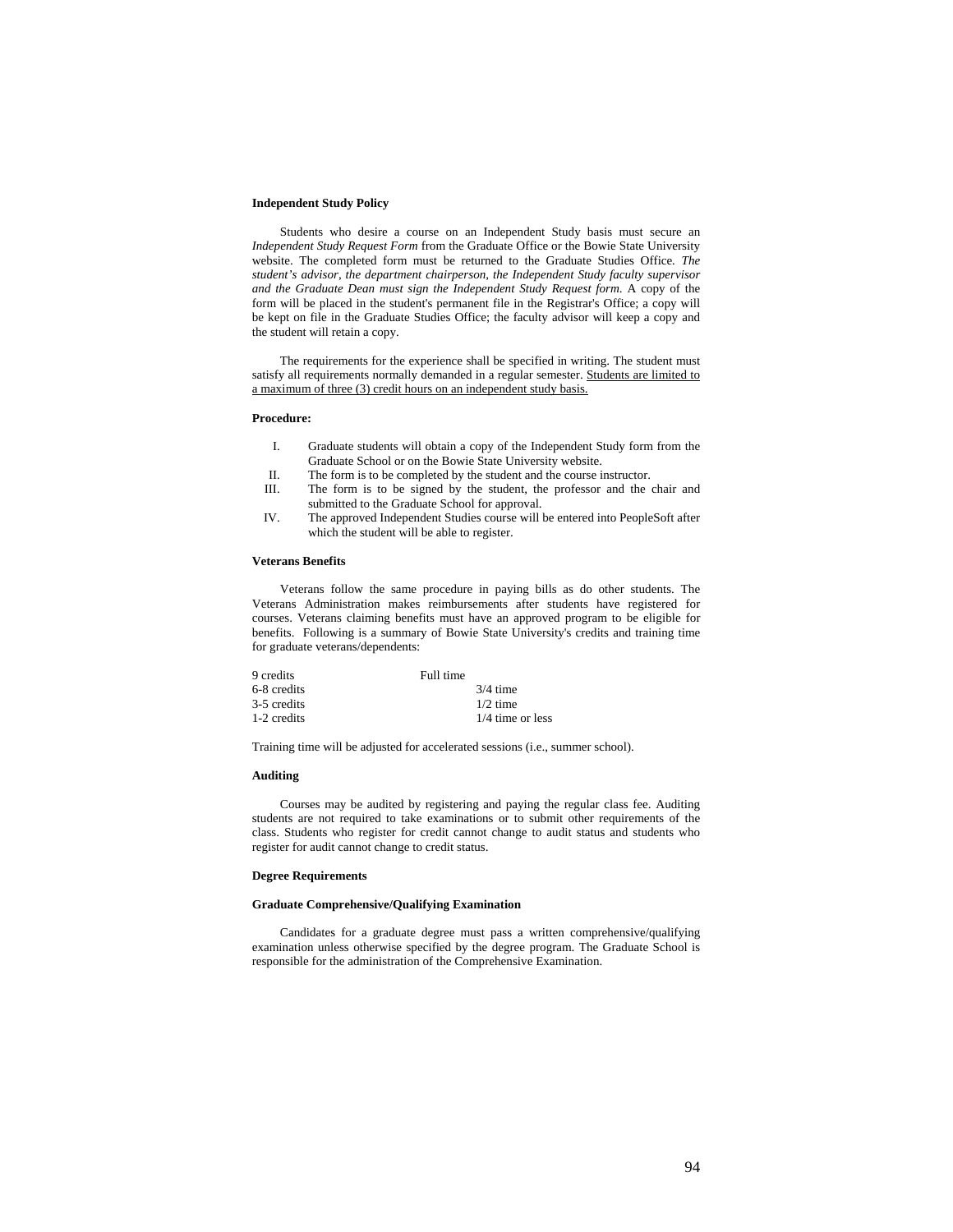The Comprehensive Examination may not be taken before the student has completed the minimum graduate credit hours required for the program, including *all prerequisite courses*. Students enrolled in coursework that will result in the completion of the minimum credit hour requirement may, *with the permission of the graduate advisor*, be allowed to take the Comprehensive Examination during the same semester. Students *must* be advanced to candidacy. Master of Education and Counseling students must have successfully completed or must be currently enrolled in *EDUC 706 or ESAS 706 Introduction to Research* before taking the Comprehensive Examination. All students registering for a concluding seminar must have first passed the written Comprehensive Examination.

The Graduate School will administer the Comprehensive Examination three times each year: the Fall semester, the Spring semester, and the Summer session. {Not all graduate programs will offer the comprehensive examination during the summer. Please verify plans for summer administration with the program.)

Students are eligible to take the written comprehensive **twice**. In the event that a student fails the examination twice, he/she may take it a third and **final** time after the student has: a) met with his/her advisor to develop a plan to prepare the student for retaking the exam and b) completed the prescribed plan to the satisfaction of the advisor.

The plan will be submitted to Graduate Studies Office on the *Focused Plan of Study* form once the student and advisor agree to the terms of the plan. A form signed by the advisor will be submitted to Graduate Studies Office once the terms of the plan have been satisfied and the advisor believes the student is prepared to retake the Comprehensive Examination. *Completion of the plan does not guarantee a successful outcome on the retaking of the Comprehensive Examination*. The plan only insures that the program has provided the student with additional assistance in preparing to take the examination. The student's advisor will notify Graduate Studies, in writing, when the student is eligible to re-take the graduate Comprehensive Examination for the third and final time.

#### **Procedure:**

- I. Students will register to take the comprehensive/qualifying examination during the registration period for the semester in which they plan to take the examination. Students who do not register will not be permitted to sit for the examination.
- II. The Office of the Registrar will evaluate the records of the students who register to take the Comprehensive Examination to determine eligibility. Students must:
	- a. Have completed 21 credit hours if in the Master of Education in Elementary Education program; 30 credit hours if in a Counseling programs; and 24 credit hours for all other degree programs,
	- b. Have been advanced to candidacy,
	- c. Have resolved all Incompletes given in classes taken (exception: thesis advisement or research continuation courses),
	- d. Have completed all pre-requisites required by the program,
	- e. Have completed Introduction to Research (College of Education students), and
	- f. Have no failing grades from courses on the Program of Study.
- III. The Office of the Registrar will inform students of their eligibility.<br>IV. Students are encouraged to attend the Comprehensive Examination
- Students are encouraged to attend the Comprehensive Examination orientation session held on the  $2<sup>nd</sup>$  Tuesday of September or February at 4 p.m. (locations to be announced)
- V. The Comprehensive Examinations are held in October, March and June on the first and second Saturdays. (Dates will change if a conflict occurs with a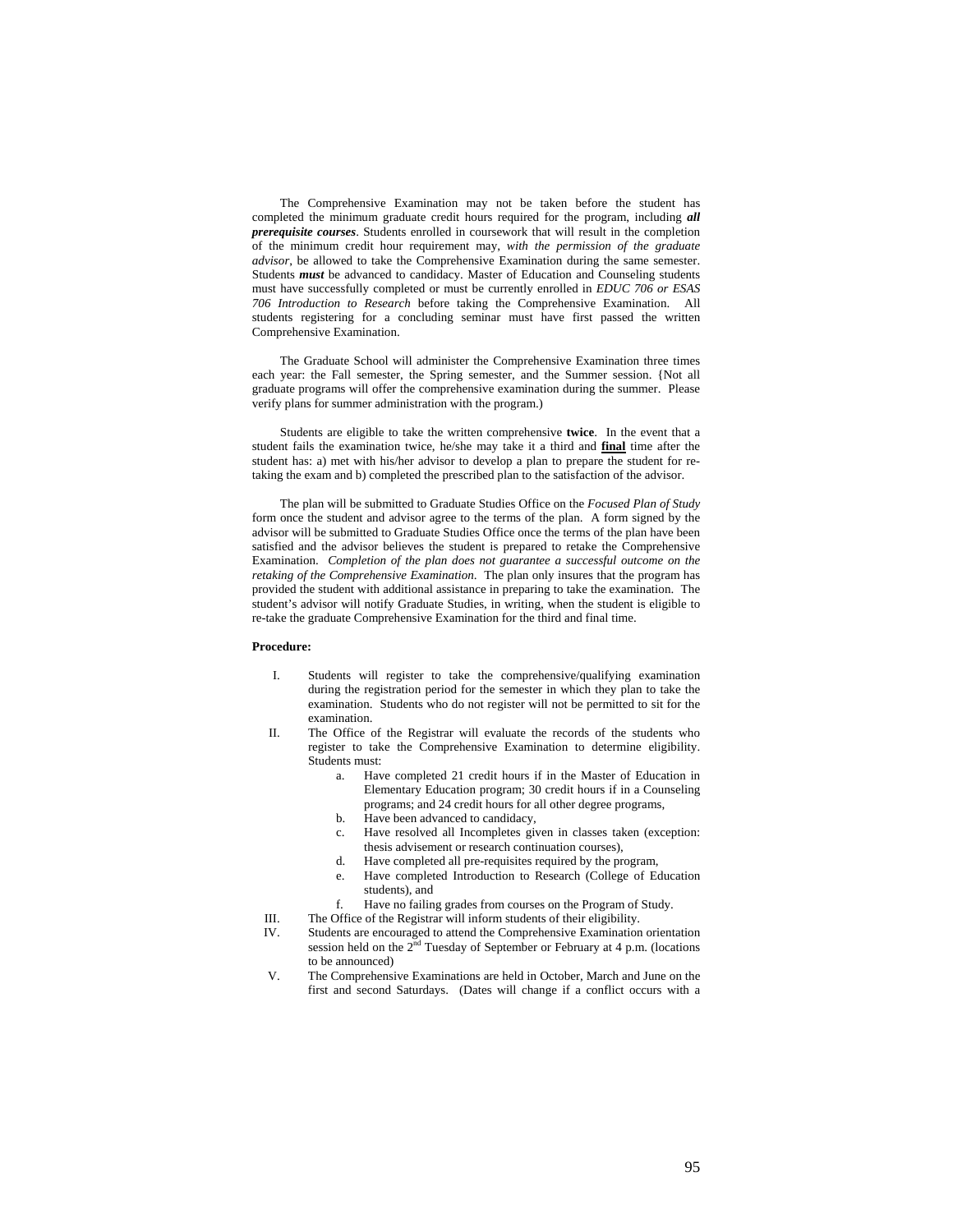major university event which may disrupt the administration of the examination.)

- VI. Students will report to the examination locations by 9:30 a.m. on the day of the examination with picture identification.
- VII. The Comprehensive Examination is written in pen.
- VIII. The examination is 3 hours in length starting at 10 a.m. and ending at 1 p.m.<br>IX The results of the examination will be entered onto the transcript
- The results of the examination will be entered onto the transcript. An unofficial courtesy letter will be mailed to the student with the examination results.

#### **Research**

# **A. Thesis and Research Paper**

All candidates for the master's degree are required to present a research paper/project. Students should consult with their advisors for specific details.

If the research involves human subjects, the *Institution Review Board's* (IRB) policies must be followed. The student should consult the Graduate Student Handbook for specific policies, procedures, and guidelines.

Students in certain programs who choose to write a thesis will elect the Plan II program of study. An oral examination by faculty members will be conducted on each thesis. The student will register for six hours of thesis.

A review committee will select outstanding thesis abstracts for consideration for the ERIC system each semester. A file of abstracts of thesis will be maintained.

#### **B. Institutional Review Board**

The Institutional Review Board (IRB) whose Board members are full-time faculty drawn from the four academic schools at Bowie State University review applications from anyone (i.e., students, faculty, researchers) requesting permission to conduct research involving human subjects for compliance with the University guidelines and Federal regulations regarding the protection of human subjects – Title 45 Code of Federal Regulations Part 46.

Research proposals from campus-based individuals or groups submitting proposals for external funding or campus-based individuals or groups conducting research offcampus **must** be submitted to the IRB for review and approval before research can be initiated.

No research can go forward at Bowie State University without the approval of IRB. *Completed research projects that have been conducted without the approval of the IRB will not be approved*. The proposal **must be submitted to the IRB** with all the requisite attachments before a research project can be reviewed, approved and undertaken:

- A statement of project approval from the department in which the research is being conducted (students only)
- A signed memo of approval/support from student's advisor
- One original copy of the proposed consent form
- One original or typed copy of the IRB Proposed submission form
- A detailed and complete research instrument (survey) proposed to be used in the study
- Research abstract, statement of problem, purpose of study, need for the study, research design-describing the entire study population, sample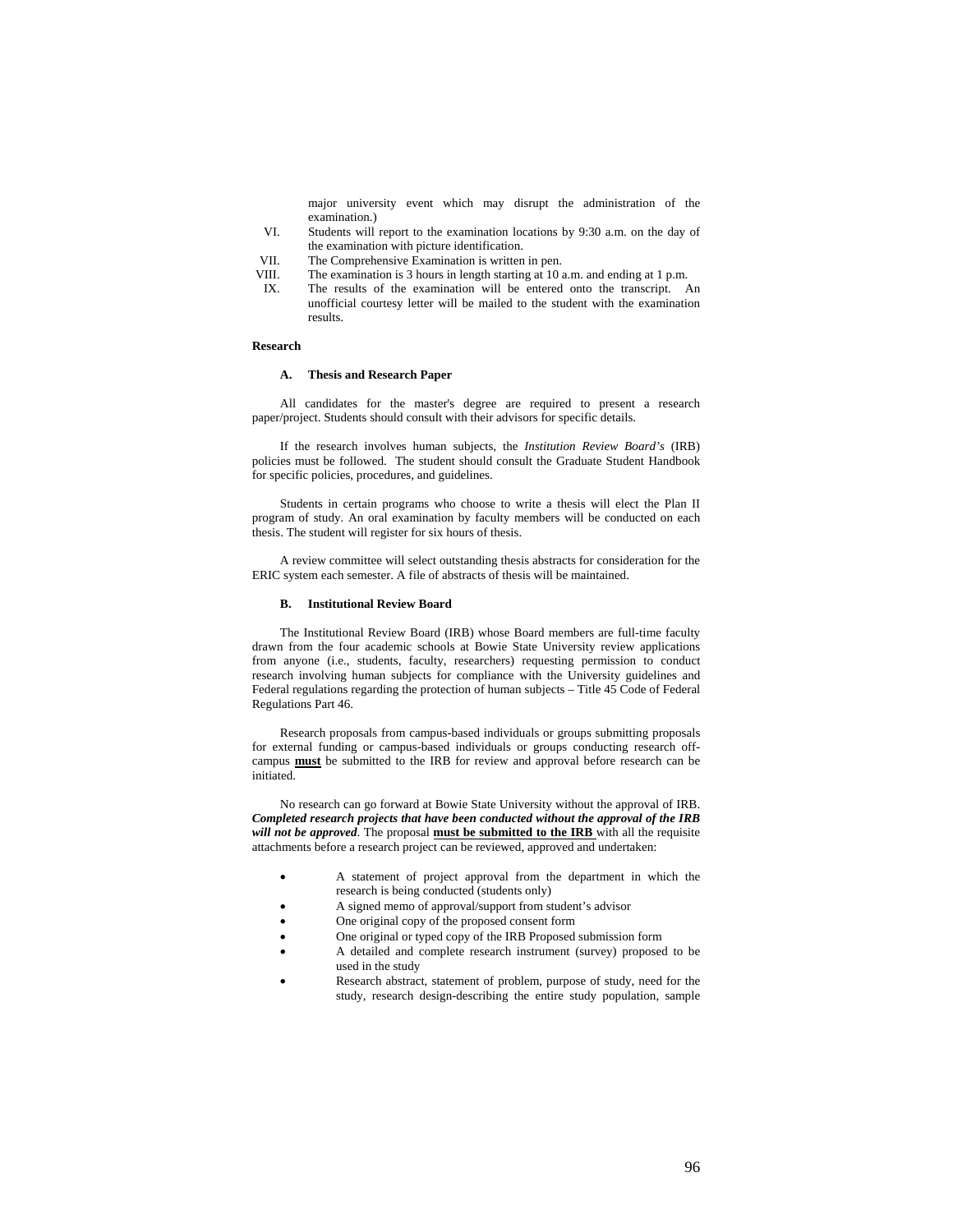and study procedure and techniques, limitation of study, significance of study, theoretical framework, variable definition, scope of study and all the relevant information that describes your first two chapters including your references.

• If research is classified **EXEMPT,** you must submit all the identified documents above and check Exempt on category #4 of the proposed submission form.

The process for submitting applications to IRB for approval:

1. All research proposals (protocols) which include the statement of project approval, approval/support memo from student advisor, proposed consent form, research abstract, statement of problem, purpose of study, need for the study, research design describing the entire study population, sample and study procedure and techniques, limitation of study, significance of study and all relevant information that describes chapter one of your study should be submitted to:

> Dr. Cosmas U. Nwokeafor Graduate Dean and Chair IRB Center for Business and Graduate Studies Suite 1312 1400 Jericho Park Road Bowie, MD 20715 301-860-3406 (office) 301-860-3414 (fax) cnwokeafor@bowiestate.edu

- 2. After an initial review by the chair, submitted proposals (protocols) that are not exempt (i.e., proposal involving human subjects) must be forwarded to sub-Board members by the chair for review. The review process will take approximately four weeks for a proposal involving human subjects to be completed and feedback sent to the individual/group applying for approval.
- 3. Approved proposals will receive feedback from the chair to that effect. However, unapproved proposal will also receive feedback with specific indications as to why the proposal was disapproved.
- 4. An unapproved proposal can be resubmitted for approval if changes identified by the Board are made.
- 5. The approval of a proposal remains valid for one year after which a resubmission must be submitted to the IRB in order to conduct or continue the research.
- 6. Any changes made to an approved proposal require the researcher to submit the revised and updated proposal for approval again before research can be conducted.
- 7. An EXEMPT proposal means a research proposal does not involve human subjects and therefore, it is exempt from further IRB review. However, such research must be submitted to the chair for his review and documentation for record purposes and feedback for approval sent to the individual/group within two weeks from the date of submission.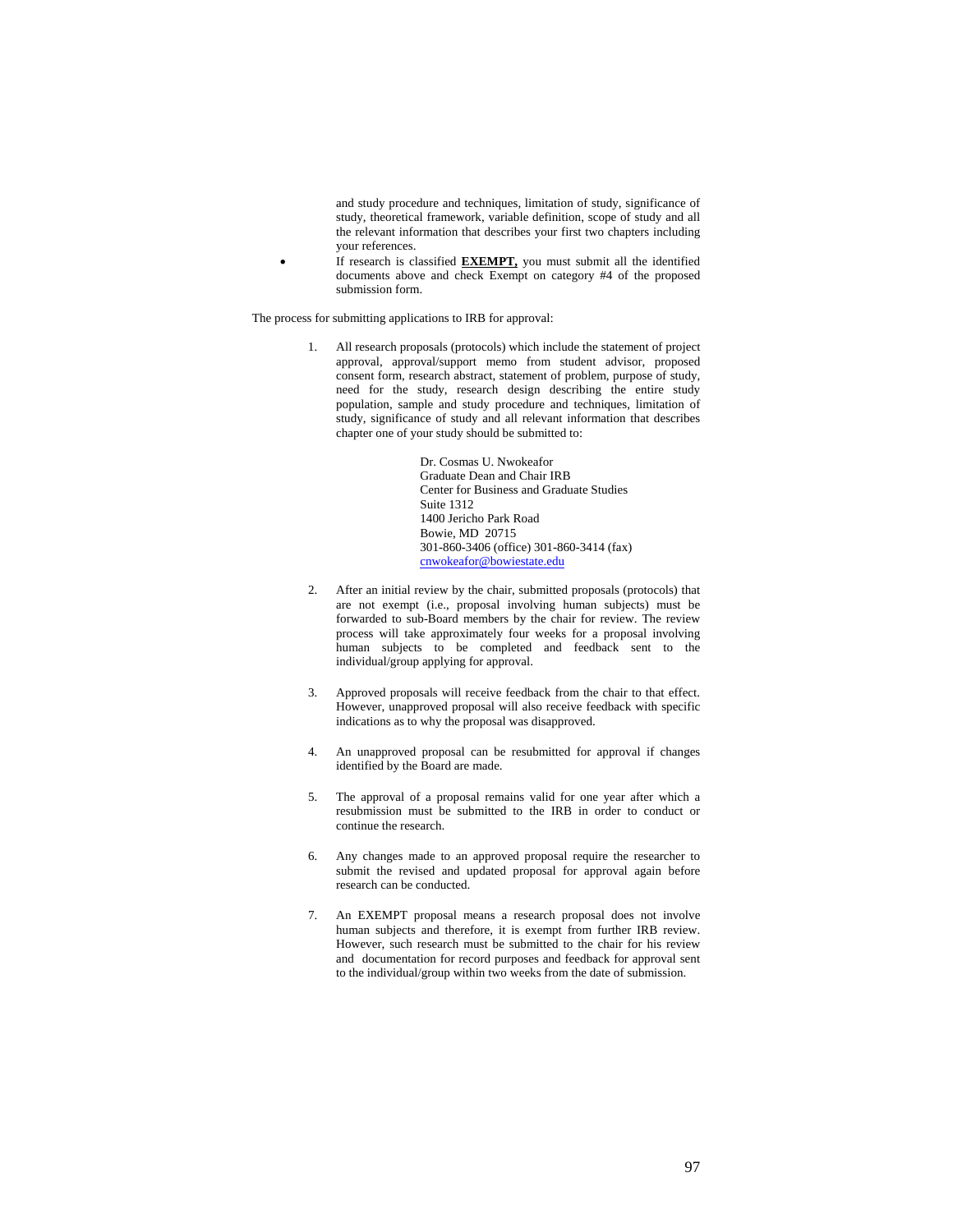# **C. Incomplete Research Paper or Thesis**

Students who do not complete the research paper or thesis in the seminar course must register for Research Advisement (one graduate credit hour) in order to receive faculty assistance in the completion of the paper or thesis. The student has two semesters to remove the Incomplete in Seminar.

### **D. Doctoral Dissertation Guidelines and Processes**

The dissertation is required of all students working towards completing a doctoral degree. Students will observe and follow the policies in the Dissertation Handbook. Upon completion of the dissertation, students will follow the procedures to have the document bound and for its submission to the UMI

The doctoral dissertation process starts in the department in which a student will work with his/her dissertation advisor and four members of the dissertation committee. One member will be an external examiner from another institution with expertise in the area in which the student is obtaining his/her degree.

#### a. External Examiner

An external examiner must be an assistant, associate or full professor in the teaching or research area of the student's discipline who is very knowledgeable in the area of the student's research. An external examiner must have published in a referred journal or conference publications. An external examiner must submit his/her credentials as documented on a curriculum vitae to the Graduate School for review and approval.

#### b. Dissertation Examining Committee

The dissertation committee, therefore, will be comprised of the following:

- 1. dissertation committee chairperson<br>2. three other committee members
- three other committee members
- 3. an external examiner

The dissertation committee members are responsible for guiding the student through the writing period of the dissertation which will include the rewrites and changes that are synonymous with any dissertation writing process. The committee under the guidance of the dissertation advisor must make sure that the student's dissertation meets the graduate standard before submission for defense approval to the Graduate Studies office.

c. Graduate Studies Standard

Graduate Studies Dissertation Standard includes the following:

- 1. Approval of the Institutional Review Board
- 2. Completion of the requisite research and data analysis
- 3. Review of the appropriate literature which is of sufficient breadth and depth that it meets the level of scholarship for doctoral studies
- 4. Follows the American Psychological Association (APA) style format
- 5. Citing sources used in the study<br>6. Maintaining a consistent type-fa
- Maintaining a consistent type-face of document and charts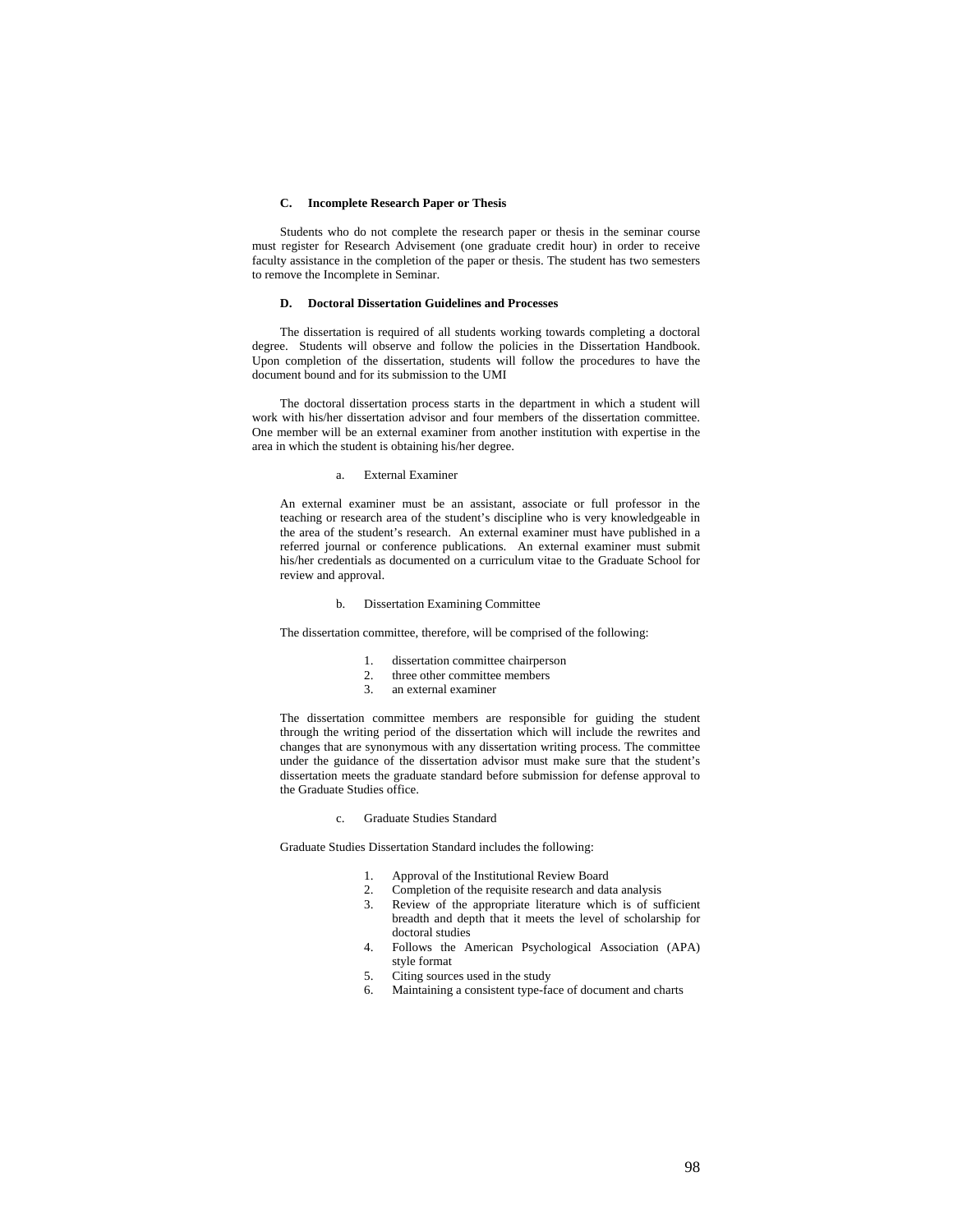- 7. Avoiding plagiarism
- 8. Complete spell-check<br>9. Reference pages consi
- Reference pages consistent with APA style
- d. Dissertation Defense (Oral Examination)

All dissertation defenses (oral examination) dates will be announced by the Graduate Dean. The defense of all dissertations must take place in the Graduate Studies Conference room located in the Center for Business and Graduate Studies. Food and beverages will not be permitted in the Conference room during the dissertation defense. (Bottled water will be permitted).

The scheduling of any dissertation defense is the responsibility of the Graduate School.

- e. Procedures for Dissertation Defense (Oral Examination)
	- 1. Attendance
		- Attendance at the dissertation defense is limited to the following:
			- i. Members of the dissertation examining committee
			- ii. The candidate
			- iii. Members of the academic community, and
			- iv. Family and friends

For more details, see the Dissertation Handbook.

- 2. Vote of the Examination Committee
	- The outcome of the dissertation defense (oral examination) is decided by an open vote of the dissertation examining committee in the absence of the candidate. The decision of the committee (pass or fail) is determined by a majority of those present and voting.
- 3. Graduate School Representative
	- The Graduate School will have a representative at the dissertation defense.
	- The Graduate Dean will select the representative.
	- The representative will be responsible for observing the defense process and insuring that the procedures are preserved and followed. The representative does not have any voting rights with regard to the student's performance on the defense. The representative may ask questions where necessary, but does not have any signature authority on the examination documents.
- 4. Dean's Representative
	- The Dean of the College in which the doctoral program resides may send a representative to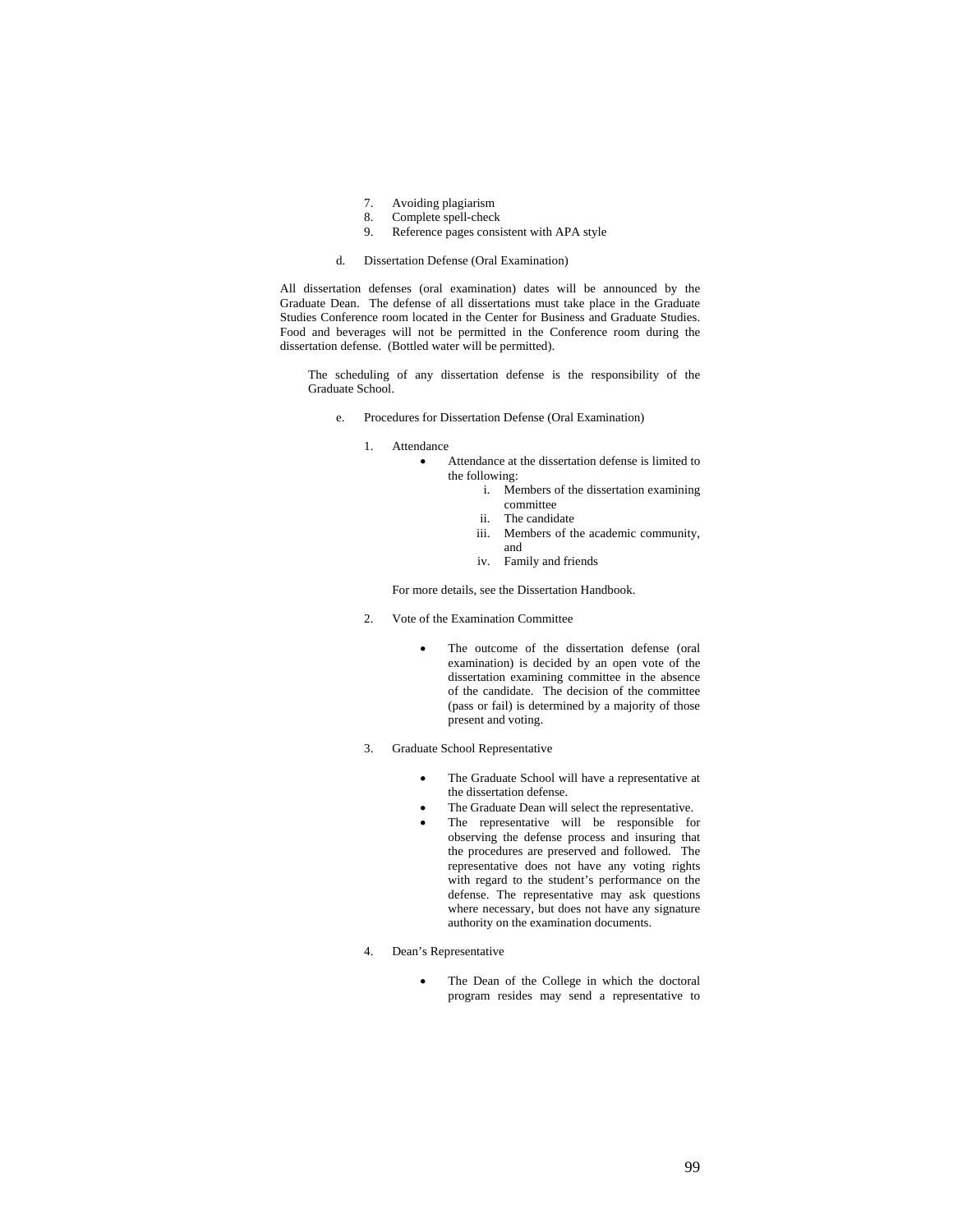observe the dissertation process. The Dean's representative will not participate in the proceedings.

- 5. Defense Approval Deadline
	- All doctoral defense approvals must be completed by the second week in March. Any defense approval request submitted after the deadline will not be reviewed for approval for May graduation. All doctoral defenses must be completed by the second week of April. Any defense that failed to meet the deadlines will not be included in the list for May graduation.
- 6. Dissertation Binding
	- The cost to bind three copies of the approved and defended dissertation is one hundred and twenty (\$120.00) dollars. Each student will pay the cost for binding three dissertations to the Office of Student Accounts with the *Dissertation/Thesis Binding Request* form. The form, a copy of the receipt and three copies of the Dissertation or Thesis printed on 25% bond paper will be turned into the Graduate School. Students will be contacted to pick up a copy of their bound dissertation once completed.

Note: **For more details on the dissertation process, see the Dissertation Handbook.** 

#### **ATTENDANCE**

Students are expected to attend every session for which the course is scheduled unless otherwise agreed to by the professor and the student.

### **Program of Study**

Degree and certificate students must follow a program of study approved by the graduate advisor, the College Dean and the Graduate Dean. The program of study should be prepared before the student begins his/her first semester of classes. The student's program of study is to be documented by completing the *Program of Study* form. Courses taken prior to submitting the program of study at other institutions that will serve as transfer courses are included with approval by the graduate advisor. The completed *Program of Study* will be filed in the student's permanent file in the Office of the Registrar.

### **Procedure:**

- I. The new student will meet with the advisor prior to beginning the degree program to establish the requirements for degree completion. The result is the development of the Program of Study.
- II. A Program of Study will be reported on the *Program of Study* form. All requirements to be met by the student, transfer courses and pre-requisites will be detailed on the form.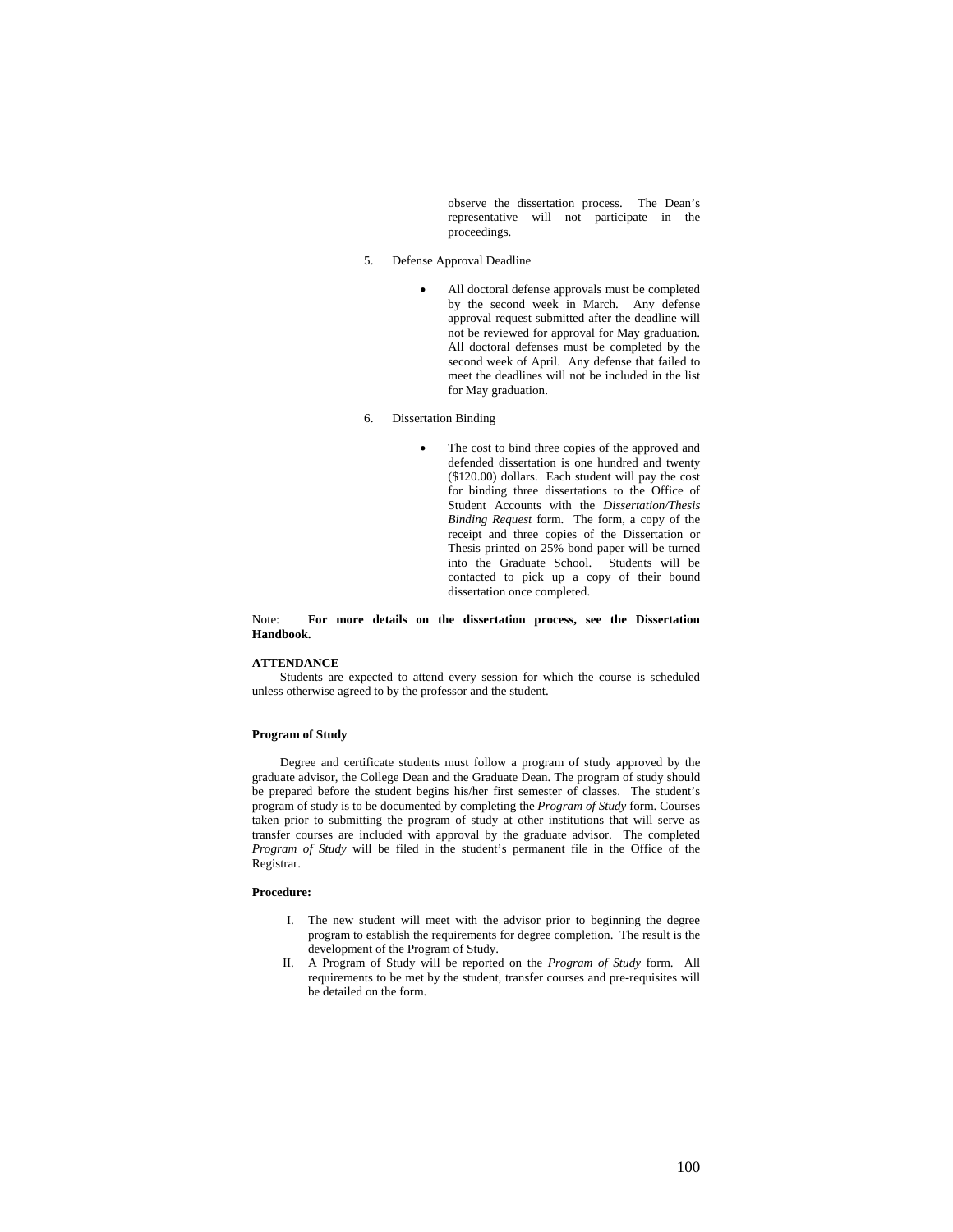- III. The advisor, the student, and the Graduate Dean will sign the form.
- IV. The *Program of Study* form will be submitted to the Office of the Registrar for placement in the student's permanent file.

#### **Change of Program**

A student who has a program of study approved by an advisor may deviate from this program only with the written approval of the advisor and the Graduate Dean. A student wishing to alter the program may obtain a *Change of Program* form from the Graduate Studies Office or the Bowie State University website.

### **Procedure:**

- I. The student will meet with the advisor to discuss and make changes to the original Program of Study.
- II. The changes to the Program of Study will be detailed on the *Change of Program* form.
- III. The advisor, the student, and the Graduate Dean will sign the *Change of Program* form.
- IV. The *Change of Program* form will be submitted to the Office of the Registrar for placement in the student's permanent file.

# **Advancement to Candidacy**

Advancement to Candidacy is a major step in fulfilling the requirements for the Master's Degree. Advancement to Candidacy is accomplished by presenting evidence of having an approved program of study, a grade point average of 3.25 and a minimum of 12 semester hours of graduate work. These credits must be taken at Bowie State University and count toward the degree. Should the required 3.25 average not be attained when a maximum of 18 credit hours has been earned, Advancement to Candidacy will be denied. Each graduate program may have additional requirements for Advancement to Candidacy that students are required to complete. Additional requirements will be included in the section of the catalog for each program.

Students must be advanced to candidacy before taking the Comprehensive Examination, Seminar or Practicum (Practicum II for Counseling Psychology students).

### **Procedure:**

- I. A student must apply for Advancement to Candidacy by completing the Request for Advancement to Candidacy form and submitting it to the Office of the Registrar. The form can be filed once the student has taken 12 credits of coursework but must be completed before 18 credits are earned.
- II. The Graduate Records Coordinator will review the student's records to assess academic progress.
- III. If the student has met the requirements for advancement, the student will be advanced and the student information system, PeopleSoft, will be updated to reflect so.
- IV. If the student is not advanced, the Graduate School will correspond with the student to direct him/her to the advisor to develop a plan to follow in order to achieve advancement.

In order to insure adherence to the Advancement to Candidacy policy, a negative service indicator is place on the graduate student PeopleSoft accounts during the semester in which the student registers for the 18<sup>th</sup> credit hour. Once the student has been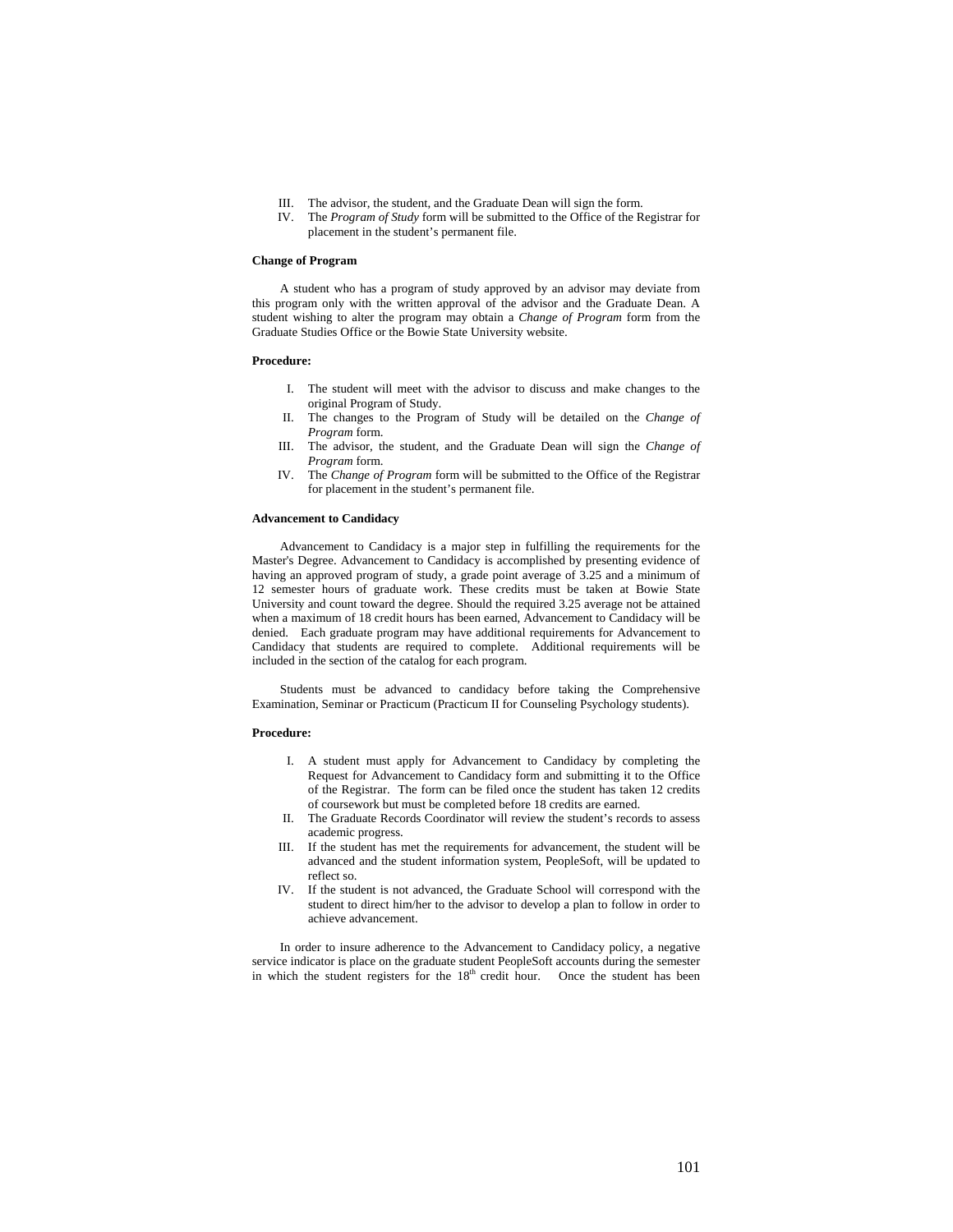advanced the service indicator is removed and the student may continue to register through to the completion of the degree program.

# **Procedure:**

- I. The student will apply for Advancement to Candidacy.
- II. Once the Office of the Registrar has granted advancement, the Graduate School will remove the hold and send the appropriate letter to the students with a copy sent to the program.
- III. Those students who are not eligible for advancement will receive a letter informing them of their status and will be advised to meet with their advisor to develop a strategy for advancement.
- IV. Students will meet with their advisor and document a plan for meeting the requirements for advancement utilizing the Academic Progression Plan Worksheet form. A copy will be sent to the Office of the Registrar for placement in the student's permanent folder.
- V. The hold will be temporarily removed from the student's account in order to allow for registration into classes specified in the plan documented on the Academic Progression Worksheet. The hold will be replaced on the student's records after registration in order to continue monitoring the student's progress.
- VI. If the student successfully achieves advancement in the first semester after the initial hold was placed on his/her account, the hold will be permanently removed. If the student does not achieve advancement, he/she will no longer be allowed to continue at Bowie State University.

Exceptions: Because there is a need to show actual registration in order to obtain a visa for re-entry into the United States, the hold will be removed for those international students who intend to travel outside of the country, if it is determined that their progress in their academic program may result in the criteria for advancement.

# **Course Load**

A student who registers for nine (9) graduate semester hours is considered to be a full-time student. Students who register for fewer hours are designated as part-time. A student may pursue up to 12 credit hours in a semester. If a graduate student would like to take more than 12 credit hours approval must be obtained from the Graduate Studies Office. Six credit hours are the maximum number that may be taken in one summer session.

### **Standards of Academic Work**

In order to remain in good standing, candidates for the master's Degree must maintain a 3.00 grade point average after being advanced to candidacy. If the cumulative average falls below 3.00, the student will be placed on probation. After completing nine additional hours of work, if the cumulative average returns to the acceptable level of 3.00, the student will be restored to good standing. A student on probation will not be permitted to take the Comprehensive Examination, Seminar, or Practicum. Required courses in which the candidate earns a grade of "F" must be repeated. Students who lack sufficient academic aptitude or who fail to show evidence of serious purpose may be requested by the Graduate Dean to withdraw from their graduate program.

### **Grading Criteria**

A grade of "A" represents superior academic performance: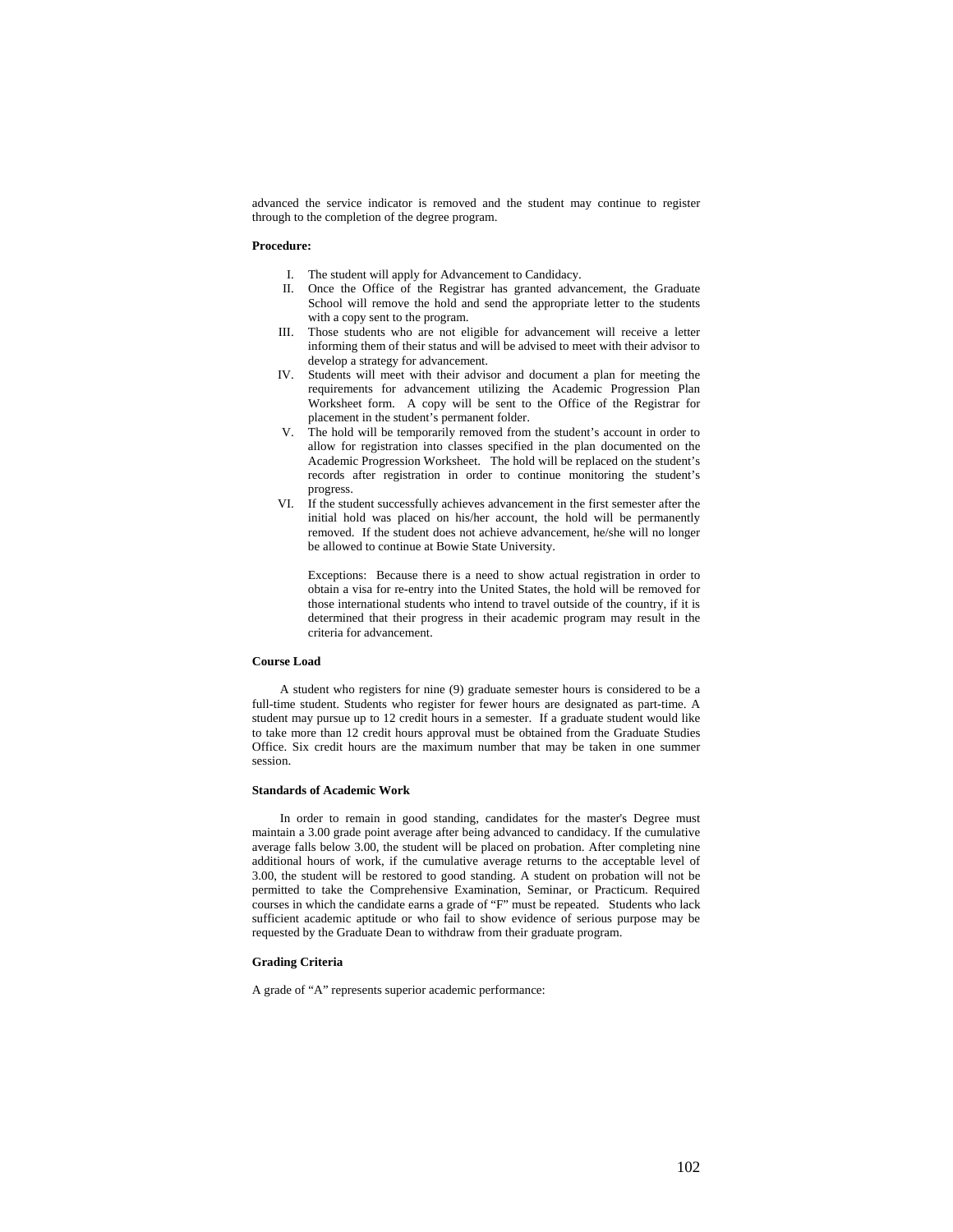- 1. The student demonstrates critical, analytical, and applied understanding of the subject matter in excellent written and oral form.
- 2. The student regularly contributes substantive knowledge and appropriate discussion to the class experience.

A grade of "B" represents good academic performance:

- 1. The student demonstrates good understanding of the subject matter in acceptable written and oral form.
- 2. The student contributes substantive knowledge and appropriate comments to the class experience.

A grade of "C" represents the minimal acceptable academic performance:

- 1. The student demonstrates interest in concepts of the course and a minimum mastery of subject matter in acceptable written and oral form.
- 2. The student contributes a minimum of substantive contributions to the class experience.

The grade of "D" is not issued; Grade "F" indicates the student has not met the minimum requirements of the course.

A student who withdraws from a course after the tenth week of the semester will receive a grade of "F" unless special permission is granted for withdrawal without penalty. Students taking 8-week courses will receive a grade of "F" after the fifth week of class unless special permission is granted for withdrawal without penalty.

A student may repeat a course to raise a grade of "B", "C" or "F." Only the higher grade received for a course will be counted in the student's cumulative grade point average.

Letter grades are not assigned to students in Practicum, INSS 890-Professional Seminar and PSYC 540-Social Equity. Students who successfully complete the work in these courses receive a grade of "Pass." Students who do not successfully complete the requirements receive a grade of "Fail." A grade of "I" indicates "Incomplete" and is used only in exceptional circumstances. Students who receive a grade of Incomplete (I) have one academic year from the date of the end of the semester in which the course was taken to have the grade changed. If a grade of incomplete (I) is not changed after one year, it converts to an "F".

Students who receive an Incomplete (I) in Seminar must enroll in Research Advisement for one graduate credit hour with the Seminar instructor. The student has two semesters to remove the Incomplete (I) in Seminar.

A student may not be advanced to candidacy, allowed to take the Comprehensive Examination, or graduate until all grades of Incomplete (I) have been removed from courses in the student's degree program.

A final examination is required for all courses, except Seminar and Practicum.

#### **Appeal System**

Students desiring to ask for an exception to the requirements a College should address appeals to the Dean of the respective College.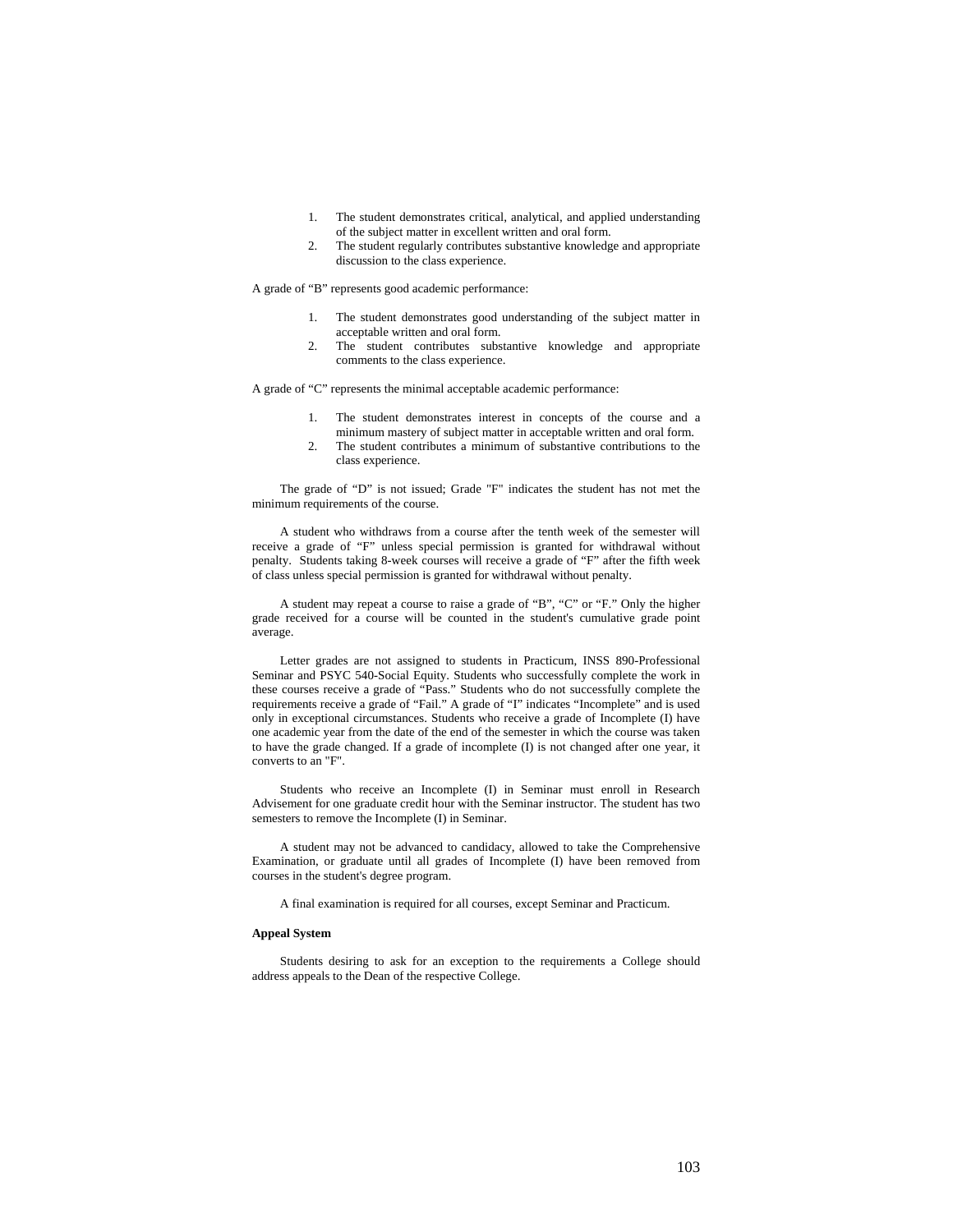Students appealing a failing grade on the Comprehensive Examination should address the request to the Graduate Dean. Such appeals must be filed within 30 days of the notification letter. Upon receipt of such an appeal, the Graduate Dean will identify a new group of readers from the student's area of concentration to review the examination. Results of the appeal reading shall be final.

Students with grievances concerning other matters, including course grades, should address the appeals to the Graduate Dean, *after* exhausting all remedies available in the originating College. Such appeals must be filed no later than mid-semester following the semester in which the alleged offense occurred.

### **Dismissal Policy**

The following dismissal policy applies to graduate students: A student whose cumulative grade point average (GPA) falls below 3.0 is placed on academic probation; any student on academic probation is permitted to take a maximum of nine (9) credit hours to raise the GPA to 3.0; failure to obtain a 3.0 GPA will result in academic dismissal.

The duration of the dismissal is one (1) semester; the period of dismissal for a graduate nursing student is one (1) year. Courses taken at other institutions during the dismissal period cannot be transferred to Bowie State University. In order to be considered for readmission, the student must petition the Graduate Dean. The seven (7) year time limitation for degree completion shall include the period of dismissal. A student dismissed for academic dishonesty may not reapply.

### **Policy for Testing Out of Courses**

Students are allowed to test out of a maximum of two courses. The procedure for doing so is as follows:

- 1. The student must write a letter to the Graduate Dean requesting permission to take the course(s) by examination including course title and number.
- 2. The Graduate Dean will appoint a committee composed of a minimum of two (2) faculty members to coordinate and administer the examination.
- 3. The student will meet with the faculty committee. The committee will inform the student of the topics to be included in the examination and establish an examination date.
- 4. The student will register and pay for the course(s) for which he/she is seeking examination credit.
- 5. The examination may be written, oral and/or a demonstration before the committee.
- 6. The committee will evaluate the student's performance and assign a grade for the course to the student. The committee will enter the student's grade on the final grade roster.
- 7. If the student fails the examination, an "F" will be recorded.

# **Advisement**

Candidates for a graduate degree should pay particular attention to the proper sequencing of courses. A quality degree program is not an accumulation of credit hours, but is a carefully developed sequence of educational activities and experiences designed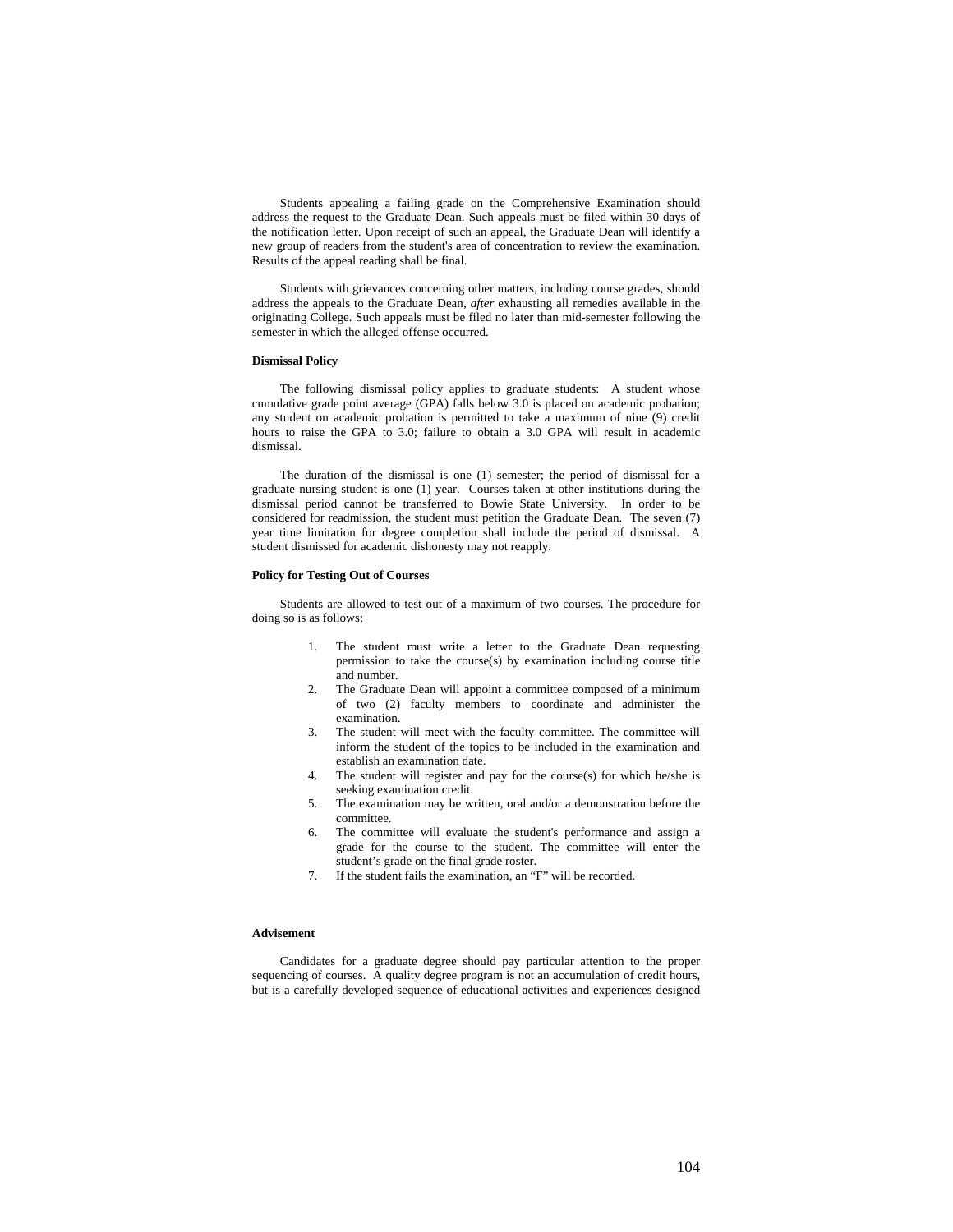to help the student achieve the specified objectives of the program. Thus, it is extremely important to properly sequence the program. Introductory courses and electives should be taken prior to the advanced courses. Some courses require prerequisites that are necessary in order for students to perform satisfactorily in the specified courses.

It is important to secure a faculty advisor and plan the program immediately **after** initial enrollment. This procedure will insure maximum flexibility in arriving at educational goals and possibly preclude loss of credits. Each graduate program assigns advisors. For assignment of an advisor, contact the appropriate graduate program office.

## **Steps in Completing Degree Requirements**

- 1. Meet with a graduate advisor to establish an approved program of study.
- 2. Qualify for Advancement to Candidacy (12-18 credit hours completed in approved program of study with G.P.A. of 3.25 or better).
- 3. Apply for Advancement to Candidacy.
- 4. Register for the Comprehensive Examination.
- 5. Complete the written Comprehensive Examination satisfactorily. Students must successfully complete the Comprehensive Examination prior to enrollment in the concluding seminar. Students in the Computer Science program have the option to complete a thesis or project.
- 6. Prepare a research/seminar paper (or a thesis) according to subject area specifications and satisfactorily complete an oral examination on the thesis, if applicable.
- 7. Complete the required number of course hours as outlined in the program of study with a minimum grade point average of 3.0. Show written approval of advisor and the Dean for any change in program.
- 8. Submit Application for Graduation at the beginning of the fall semester of the academic year in which you plan to graduate.
- 9. Attend graduation ceremony for the conferring of the degree.